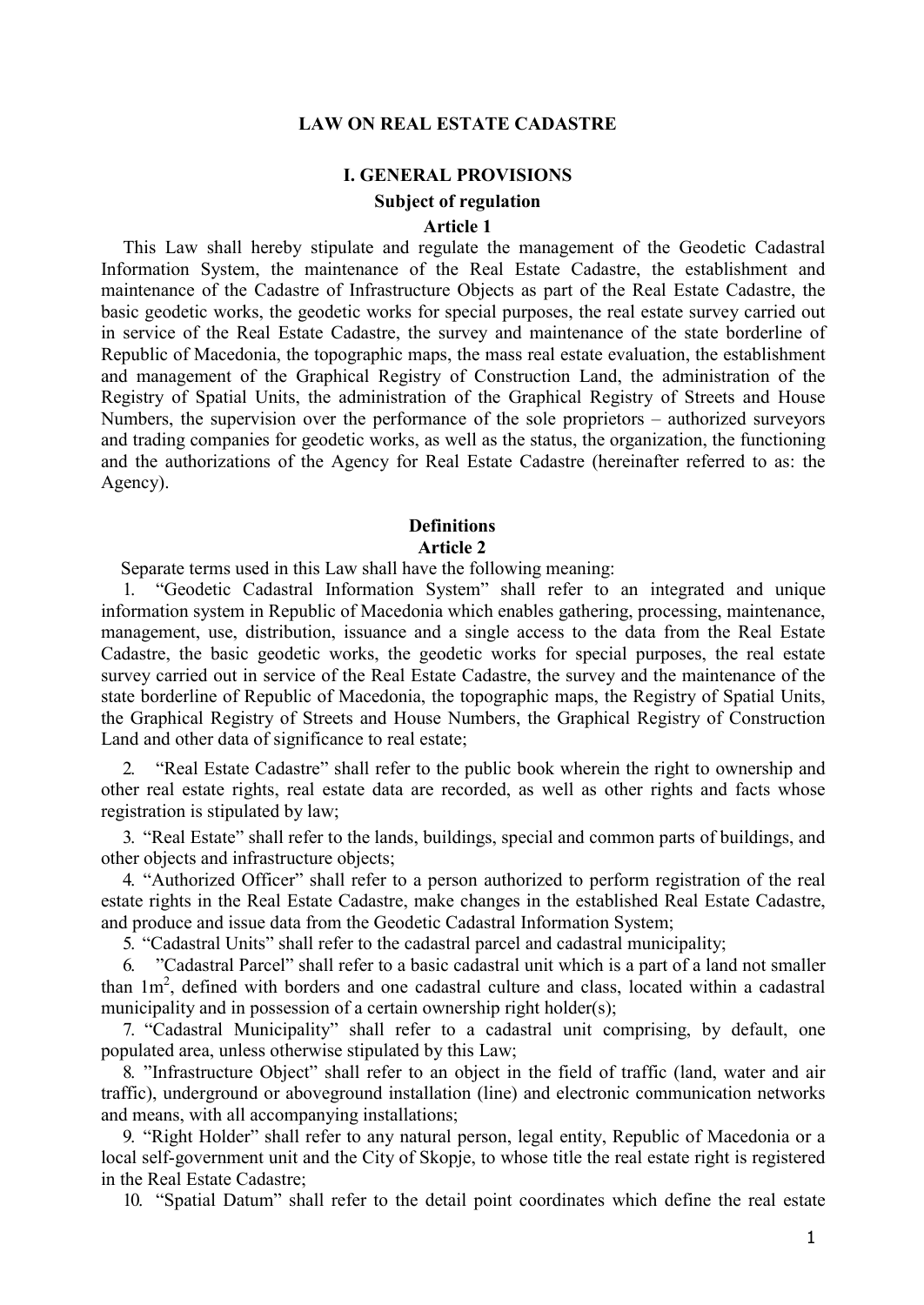within the single state reference system and the state cartographic projection;

11. "Descriptive Datum" shall refer to a datum which describes the features and the characteristics of the real estate (cadastral culture and class of the land, name of the place, number of building or special i.e. common part of a building or another object, entrance, floor, area, volume, identifier and type of infrastructure objects, length/height, value and other), the real estate rights and the real estate right holders, which as descriptive datum is entered in a form of numeric or textual record;

12. "Mass Real Estate Evaluation" shall refer to a model used by the Agency in order to determine the market value of the real estate entered in the Real Estate Cadastre by the Agency;

13. "Basic Geodetic Works" shall refer to the works which include the definition of the state geodetic datum, cartographic projection and reference networks used to establish the basic geodetic reference system of permanent and homogeneous geodetic points in reference to which the spatial data are defined;

14. "State Reference System" shall refer to a coordinate system, comprised of a sum of numeric constants necessary to determine the position and the other features of the geodetic points and objects on the territory of Republic of Macedonia;

15. "Geodetic Reference Networks" shall refer to the trigonometric, polygonometric, polygonal, linear, levelling, gravimetric, astrogeodetic and GNSS networks established throughout the entire territory of Republic of Macedonia;

16. "Real Estate Survey" shall refer to a procedure for gathering, processing and formatting of spatial and descriptive real estate data in service of the Real Estate Cadastre;

17. "Authorized Surveyor" shall refer to a natural person who has acquired a license for performance of geodetic works in accordance with this Law;

18. "Geodetic Report" shall refer to a geodetic-technical documentation for the performed basic geodetic works, the real estate survey in service of the Real Estate Cadastre and the maintenance of the state borderline of Republic of Macedonia, the geodetic works for special purposes affecting the Real Estate Cadastre and the geodetic works performed for the purpose of producing topographic maps;

19. "Cadastral map" shall refer to a visual graphic layout of the horizontal projection of the real estate in a sole state reference system and the state cartographic projection;

20. "Map of Infrastructure Objects" shall refer to a visual graphic layout of the horizontal and vertical projection of the infrastructure objects in the sole state reference system and the state cartographic projection;

21. "Geodetic Works for Special Purposes" shall refer to the geodetic works related to spatial planning (update of geodetic layers), production of numerical data on the real estate of service for realization of the urban plans and urban planning documentation, as well as geodetic works for settlement of property-legal affairs with reference to the real estate affecting the Real Estate Cadastre;

22. "Spatial Unit" shall refer to a limited part of the area, established for the purpose of recording, gathering and processing of statistical and other type of data of interest to the country;

23. "Registration Applicant" shall refer to a real estate right holder, their legal representative, proxy, authorized representative, legal successor of the deceased ownership right holder, stakeholder or an individual authorized to request registration pursuant to the Law;

24. "Ex-Officio Registration" shall refer to a registration of the ownership right and other real rights in the Real Estate Cadastre of Republic of Macedonia and update of the data from the Real Estate Cadastre, as well as in other cases stipulated by this Law;

25. "State Borderline" shall refer to a cross line of the vertical plains and the earth surface by which the territory of Republic of Macedonia is separated from the neighbouring countries;

26. "Centralized Database" shall refer to a database set up and maintained at a single physical location, with a possibility for access thereto from multiple locations;

27. "Information Infrastructure" shall refer to a system comprised of communication networks, IT equipment and software solutions, enabling uninterrupted electronic flow of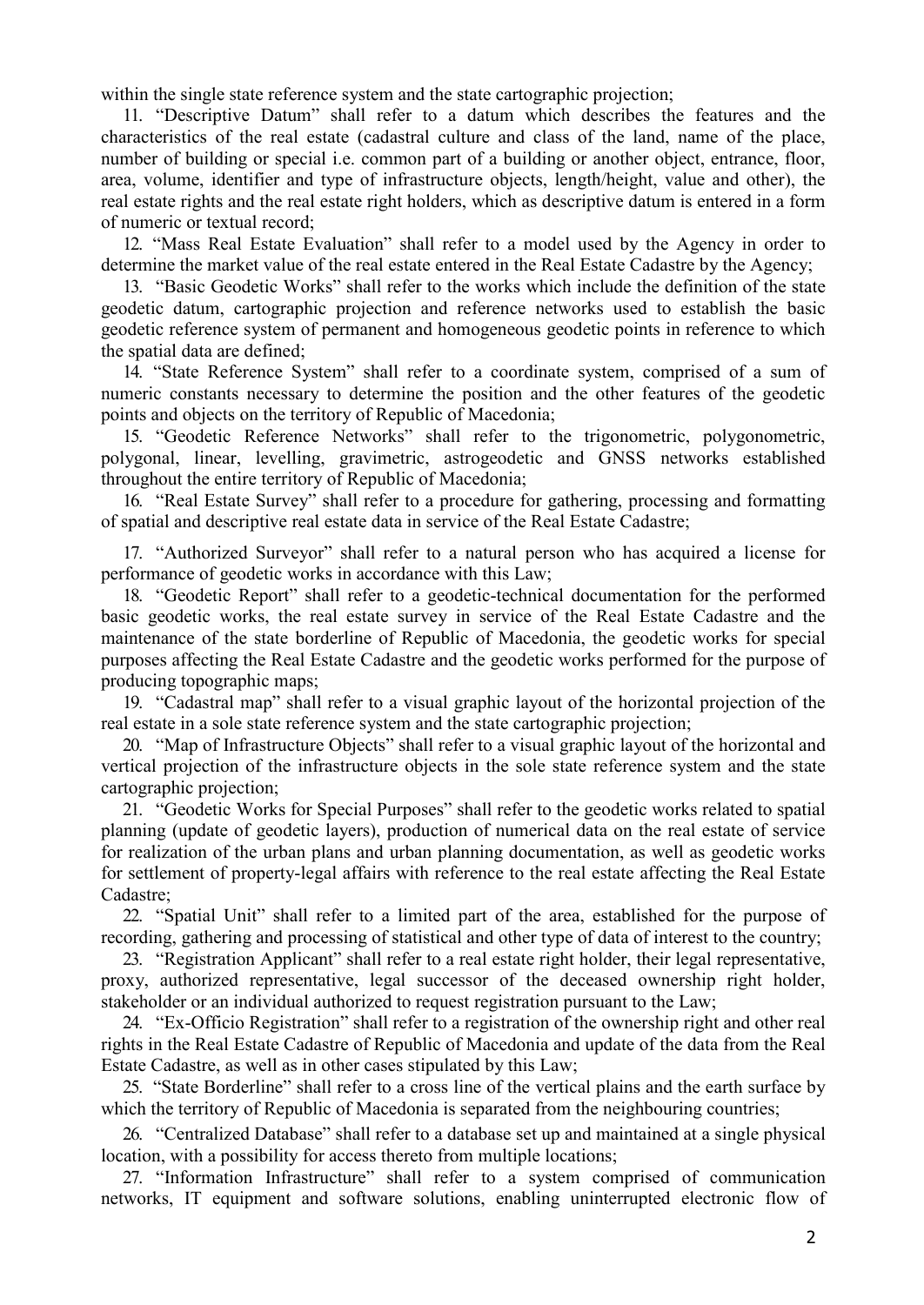information;

28. "Metadata" shall refer to the data describing the spatial and descriptive data;

29. "Stakeholder" shall refer to an entity/person who by proving its own legal interest for submitting an application for registration, besides the legal basis for registration and a geodetic report, shall submit a statement verified by a notary public containing the bases for the legal interest; and

30. "Fictitious Records" shall refer to records of cadastre parcel areas which were not drawn up on the cadastral map, but have been recorded in the cadastral registry book.

# **Public interest Article 3**

The works related to the establishment and maintenance of the Real Estate Cadastre, the setting up of the points from the geodetic reference networks, as well as the management of the Geodetic Cadastral Information System (hereinafter referred as GCIS) shall be deemed works of public interest.

# **Strategic Plan and Annual Programme Article 4**

(1) The establishment and maintenance of the Real Estate Cadastre, the performance of the basic geodetic works, the geodetic works for special purposes, the real estate survey in service of the Real Estate Cadastre, the survey and maintenance of the state borderline of Republic of Macedonia, the mass real estate evaluation, the establishment and administration of the Graphical Registry of Construction Land, the production of the topographic maps and the maintenance of the Registry of Spatial Units, the administration of the Graphical Registry of Streets and House Numbers, shall be done on the basis of a Strategic Plan and an Annual Programme for implementation of the Strategic Plan.

(2) The Strategic Plan referred to in paragraph (1) of this Article shall be adopted by the Government of Republic of Macedonia, at the motion of the Agency for Real Estate Cadastre for a period of three years, which can be amended i.e. supplemented if needed.

(3) The Annual Programme referred to in paragraph (1) of this Article shall be adopted by the Agency for Real Estate Cadastre and endorsed by the Government of Republic of Macedonia.

(4) The Plan and the Programme referred to in paragraph (1) of this Article shall determine the type and the scope of the works, the means necessary for their implementation and the sources of the funds.

### **International cooperation, consulting services and trainings Article 5**

(1) The Agency for Real Estate Cadastre shall cooperate with the relevant bodies or institutions from other countries in the field of geodesy, law, Real Estate Cadastre and information technology affairs for the purpose of the advancement and technical development of the GCIS.

(2) The Agency may provide consulting services and carry out trainings in the country and abroad, for works in the area of establishing and maintenance of the Real Estate Cadastre, geodetic and IT works for the purpose of establishment, management, advancement and technical development of the GCIS.

(3) The consulting services and the trainings referred to in paragraph (2) of this Article shall be carried out by experts employed at the Agency, as well as through engagement of external national and foreign natural persons and legal entities on the basis of a signed contract with the Agency.

(4) The revenues generated from providing the consulting services and trainings referred to in paragraph (2) of this Article shall be effectuated to a special self-financing account of the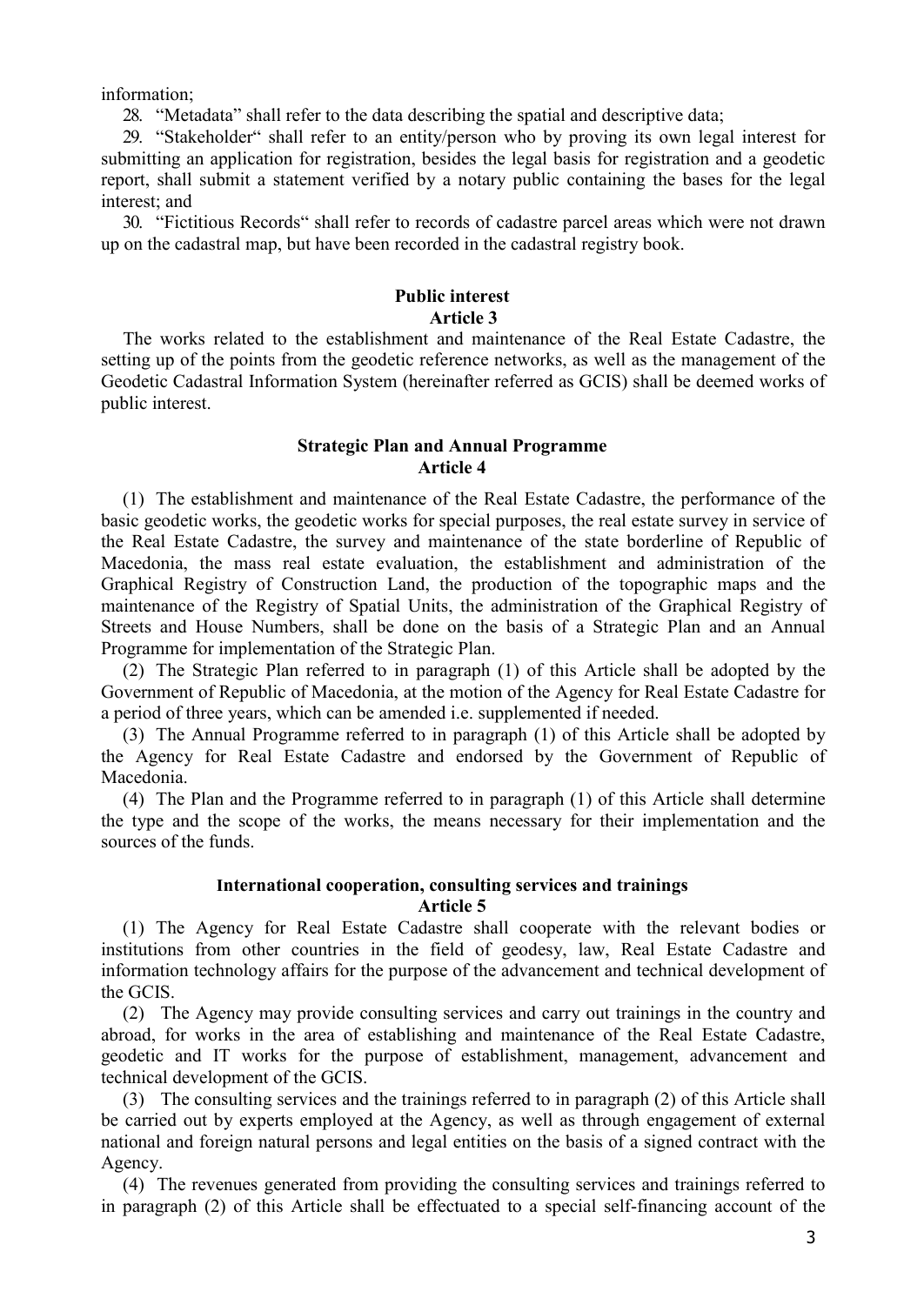Agency.

(5) Up to two thirds of the revenues referred to in paragraph (4) of this Article shall be used for the payment of external national and foreign natural persons and legal entities – experts for carrying out the consulting services and trainings, while the rest of the revenues referred to in paragraph (4) of this Article shall be used for modernization, advancement and equipping of the Agency.

# **II. AGENCY FOR REAL ESTATE CADASTRE Legal status of the Agency for Real Estate Cadastre Article 6**

(1) The Agency shall have the capacity of a legal entity having rights, obligations and responsibilities stipulated by this Law.

(2) The Agency shall have a Statute.

(3) The Agency's headquarters shall be located in Skopje.

(4) The Agency shall report to the Government of Republic of North Macedonia for its operation.

# **Operative Principles Article 7**

The Agency shall operate on the principles of legitimacy, expertise, efficiency, transparency, service orientation, professionalism and accountability for the work performed and the results achieved.

### **Agency competences Article 8**

- (1) The Agency shall be competent to:
	- Manage the GCIS;
	- Perform basic geodetic works;
	- Perform real estate surveying;
	- Perform survey and maintain the state borderline;
	- Perform geodetic works for special purposes;
	- Establish and maintain the Real Estate Cadastre;
	- Perform mass evaluation of real estate registered in the Real Estate Cadastre;
	- Establish and administer the Graphical Registry of Construction Land;
	- Produce topographic maps;
	- Administer the Registry of Spatial Units;
	- Administer Graphical Registry of Streets and House Numbers;
	- Administer Registry of Prices and Lease Fees;
	- Administer Registry of Taken Over Real Estate Intended for Sale;
	- Establish, maintain and provide public access to the National Spatial Data Infrastructure in accordance with the relevant law; and
	- Monitor and supervise the performance of the sole proprietors authorized surveyors and the trading companies for geodetic works.

(2) The survey made for the purpose of registration of real estate owned by the Republic of Macedonia, the survey and maintenance of the state borderline, the geodetic works for special purposes related to the update of the geodetic bases in the function of spatial planning foreseen in the Annual Programme for funding the preparation of urban plans, regulatory plans of general urban plans, urban planning documentation and urban project documentation, the survey in function of updating the topographic maps, the on-site gathering of data on streets and house numbers in service of the Graphical Registry of Streets and House Numbers, the survey for the recipients of social and permanent financial aid and for the persons with low gross income of up to MKD 168,000.00 on an annual basis and persons who suffered damage as a result of natural disasters and other accidents under circumstances of crisis in the procedure for determining the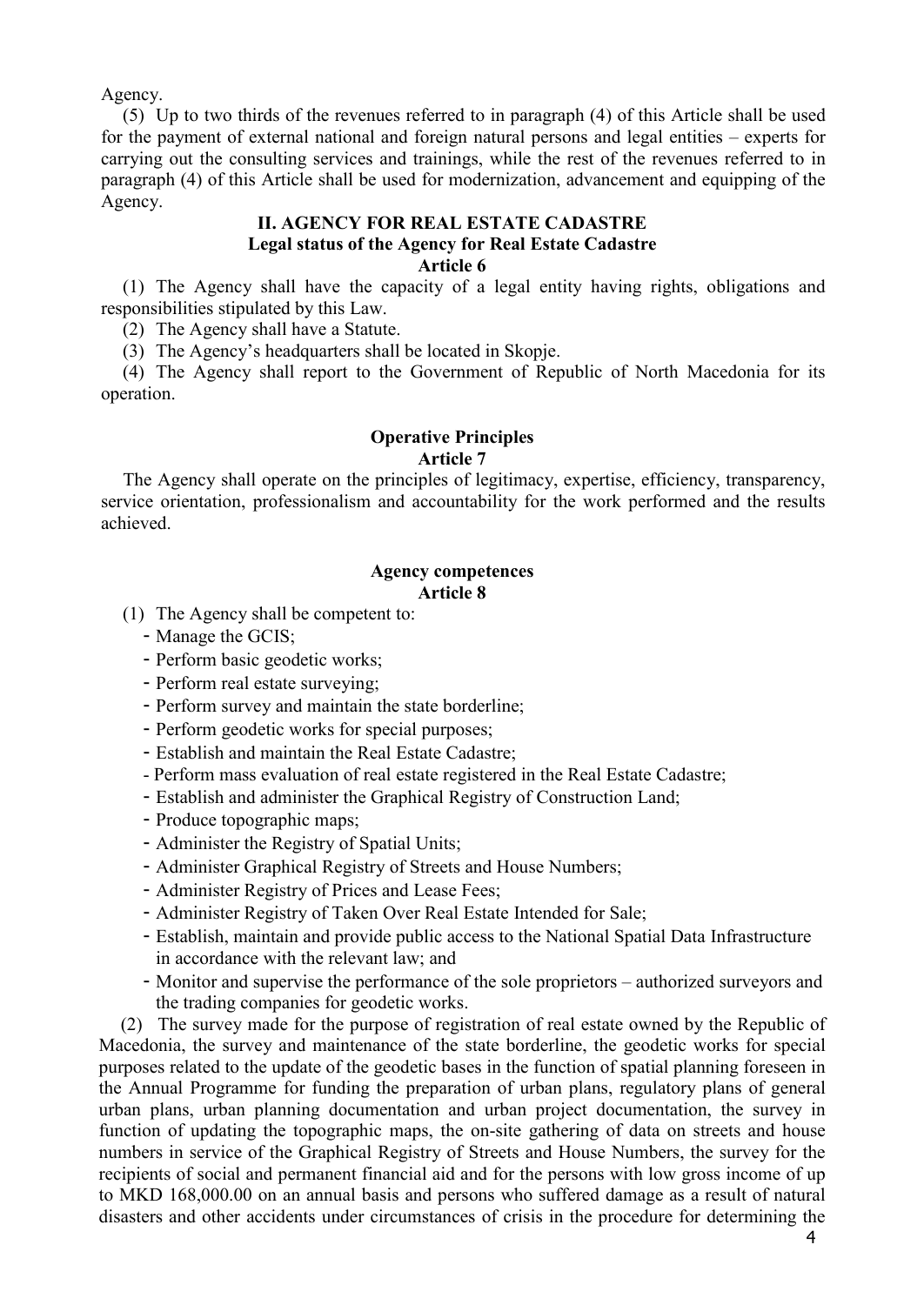legal status of illegally built objects, as well as other geodetic works prescribed by another law, shall be carried out by the Agency without any compensation.

(3) The Government of the Republic of Macedonia shall enact a decision for the purpose of establishing the works of the survey in service of registration of the real estate owned by the Republic of Macedonia, as well as for the purpose of establishing the geodetic works for special purposes related to the updating of the geodetic bases in service of spatial planning, foreseen in the Annual Programme for funding the preparation of urban plans, regulatory plans of general urban plans, urban planning documentation and urban project documentation.

(4) The Agency shall not charge administrative fees in the course of performing the competences referred to in this Article.

# **Bodies of the Agency Article 9**

(1) The bodies of the Agency shall be the Steering Board and the Director.

(2) The Agency shall be managed by a Steering Board, comprised of 5 members representing the Ministry of Justice, the Ministry for Transport and Communications, the Ministry of Finance, the Ministry of Environment and Physical Planning and the Ministry of Agriculture, Forestry and Water Economy respectively.

# **Appointment and dismissal of the Steering Board Members**

# **Article 10**

(1) The members of the Steering Board shall be appointed and dismissed by the Government of Republic of Macedonia for a period of five years, without the right to re-election.

(2) The Steering Board members shall elect a President at the first session of the Steering Board. The elected President must be a member of the Steering Board.

(3) When a certain member of the Steering Board ceases to perform his/her duty before the expiry of his/her mandate, another member shall be appointed for the remainder of the mandate of the replaced member.

(4) The Government of Republic of Macedonia may dismiss the President or a Steering Board member before the end of the his/her mandate:

- Upon his/her request;
- If sentenced to imprisonment longer than six months with an effective court ruling for a committed criminal act;
- He/she has been imposed a violation sanction ban to perform a profession, activity or a management position within the institution;
- Long term severe illness, which prevents the performance of the obligations;
- Loss of business competence;
- If established that during the performance of the capacity, the person by himself/herself or together with another member of the Steering Board has acted contrary to the fundamental postulates of the Law, which can be determined from the Audit Report on the degree of implementing the legal competences of the Agency; and
- Due to unskilled, unprofessional and inadequate performance of the capacity President or member of the Steering Board in the field of the material and financial operations, established in the Audit Report.

# **Authority and method of work of the Steering Board of the Agency Article 11**

- (1) The Steering Board of the Agency shall perform the following activities:
	- Adopt Statute of the Agency, endorsed by the Government of Republic of North Macedonia;
	- Adopt Rules of Procedure;
	- Propose Strategic Plan for the Agency;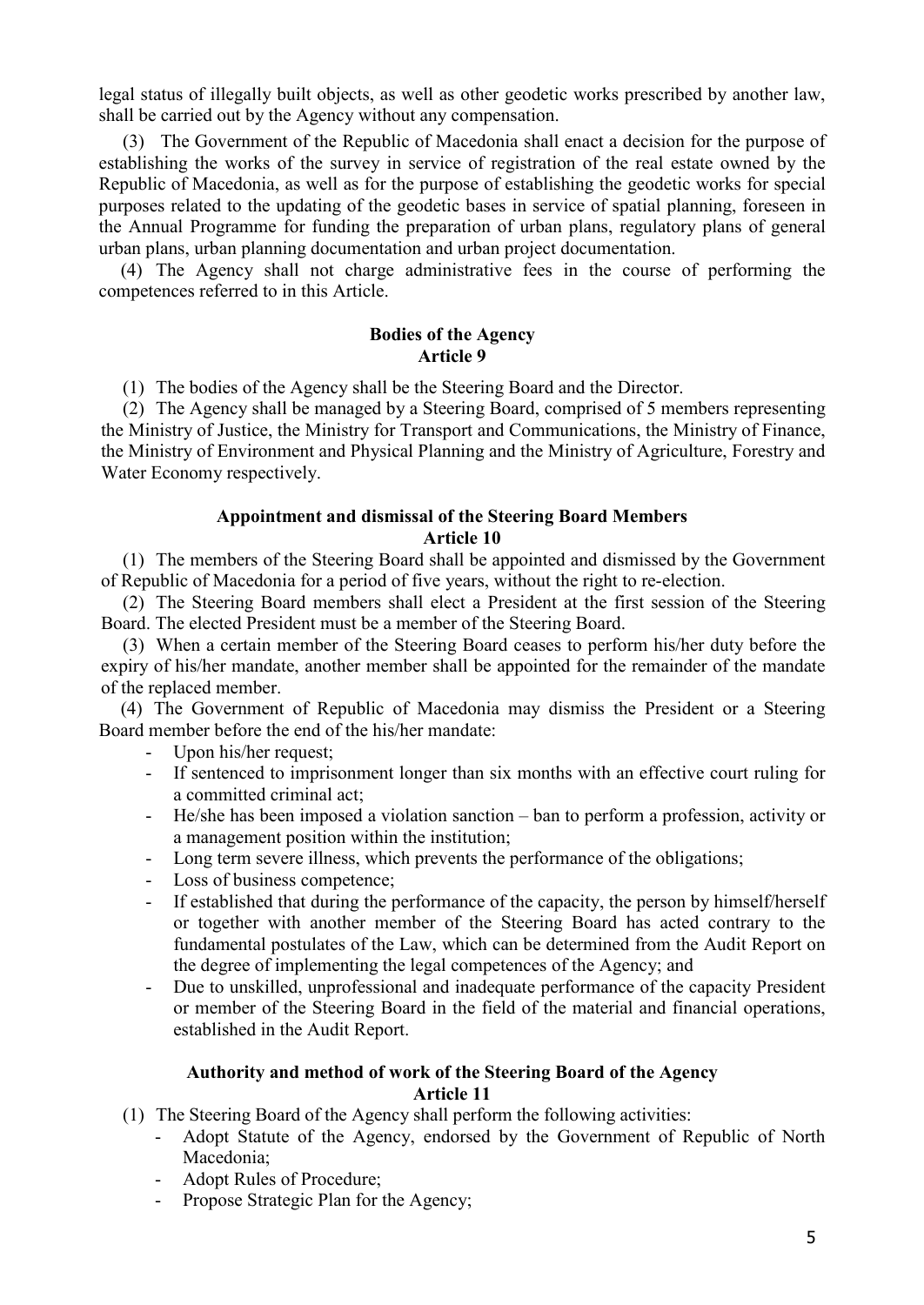- Adopt Annual Programme for implementation of the Strategic Plan of the Agency;
- Adopt Annual Financial Plan of the Agency;
- Adopt Annual Training Programme from the field of geodesy and legal affairs;
- Adopt Report on the inventory of assets, liabilities and receivables;
- Adopt Annual Balance Sheet;
- Adopt an Annual Public Procurement Plan;
- Adopt Annual Operational Report of the Agency;
- Enact bylaws for implementation of this Law;
- Adopt acts for salaries, salary extra and other compensations for the assisting staff, as well as acts for evaluation of the assisting staff in the Agency;
- Adopt acts prescribing the method of achieving cooperation, providing consulting services and trainings, as well as the method of distribution and utilization of the revenues referred to in Article 5 of this Law;
- Adopt Tariff Lists stipulated with this Law;
- Adopt a decision on the amount of the fees related to the procedures for certification of authorized surveyor (taking exam, prolongation of the certification for foreign geodetic engineer, cessation/termination of the cessation) and amount of the training fees; and
- Other works, stipulated by this Law, other laws and the Statute of the Agency.

(2) The bylaws referred to in paragraph (1) indent 11 of this Article shall be published in the "Official Gazette of the Republic of Macedonia".

(3) The Steering Board shall work and make decisions during the sessions.

# **Director and Deputy Director**

# **Article 12**

(1) The Agency shall be managed by a Director. The Director of Agency shall have a deputy.

(2) The Director and the Deputy Director of the Agency shall be appointed and dismissed by the Government of Republic of Macedonia for a period of five years with the possibility of reelection.

(3) The Deputy Director shall replace the Director and assume all of his/her authorizations and responsibilities during the management, in case when the Director is absent or is not in a position to perform the capacity due to an illness or any other reason. The Deputy Director shall perform the scope of duties entrusted by the Director.

# **Election of Director and Deputy Director Article 13**

(1) The Director and Deputy Director shall be elected via public announcement published in at least three daily newspapers, issued on the entire territory of Republic of Macedonia, one of which is published in the language spoken by at least 20% of the citizens who speak an official language other than the Macedonian language.

(2) A person who meets the following conditions can be elected as Director and Deputy Director:

1) Is citizen of Republic of Macedonia;

2) At the moment of the election, no penalty or violation sanction has been imposed on the person with a final court ruling with a ban to perform any profession, activity or duty;

3) Has acquired at least 240 credits according to the ECTS system or completed a VII/1 degree;

4) Has minimum five years of professional experience;

5) Holds one of the following internationally recognized certificates for active knowledge of the English language, not older than five years:

- TOEFL IBT at least 74 points;
- IELTS at least 6 points;
- ILEC (Cambridge English: Legal) at least B2 level;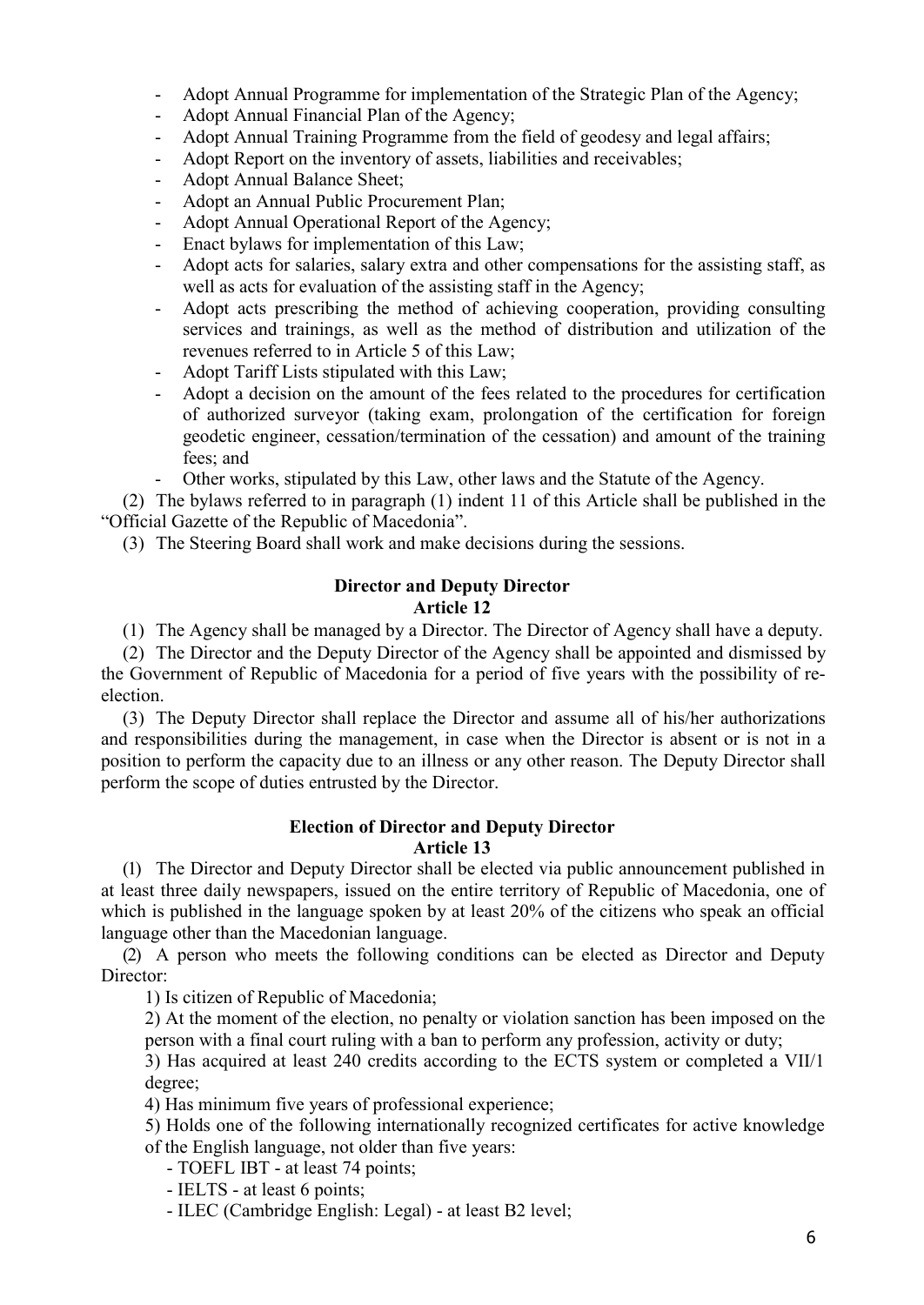- FCE (Cambridge English: First) - passed;

- BULATS at least 60 points; and
- APTIS at least B2 level.

(3) The public announcement referred to in paragraph (1) of this Article shall be published by the Steering Board of the Agency. The candidates shall be also elected by the Steering Board of the Agency.

# **Dismissal of the Director and the Deputy Director Article 14**

The Director and the Deputy Director of the Agency may be dismissed before the expiry of his/her mandate in the following cases:

- If the ineffective and incompetent work of the Director and the Deputy Director causes disruption in the Agency's performance and damage established in a procedure stipulated by Law;
- If does not work or act in accordance with the Law, the Statute and the Acts of the Agency or unjustifiably fails to enforce the Steering Board decisions, or acts contrary the Steering Board's decisions;
- If sentenced with an effective court ruling to imprisonment longer than six months for a committed criminal act;
- If he/she has been imposed a violation sanction ban to perform a particular profession, activity or duty of a management position within the institution;
- Inability to fulfil his/her obligations due to long-term severe illness;
- Loss of business competence,
- Failure to submit a Report in accordance with Article 15 paragraph (2) of this Law i.e. failure to rectify the omissions after the expiry of the deadline specified in the same paragraph, or if omissions and/or financial losses are again established in the financial operations; and
- Upon his/her request.

# **Duties performed by the Director Article 15**

- (1) The Director of the Agency shall perform the following duties:
	- Represent the Agency in front of the authorized bodies, with the exception of representation in front of the relevant courts, in which case the State Attorney of Republic of Macedonia is to represent the Agency;
	- Organize the work and manage the expert departments/sectors of the Agency;
	- Execute the decisions of the Steering Board;
	- Produce and propose to the Steering Board the Strategic Plan, the Annual Programme for implementation of the Strategic Plan of the Agency, the Annual Financial Plan and the Agency Operational Report for the previous year;
	- Draft and propose bylaws to the Steering Board for implementation of this Law;
	- Propose Tariff Lists stipulated with this Law;
	- Adopt acts for organization and systematization of the job positions within the Agency in accordance with the Law;
	- Propose and implement acts for salaries, salary extra and other compensations, as well as acts for evaluation of the assisting staff in the Agency;
	- Propose and execute the act which prescribes the manner of achieving the cooperation, the execution of the consulting services and trainings, as well as the manner of distribution and use of the revenues referred to in Article 5 of this Law;
	- Propose Annual Training Programme from the field of geodesy and legal affairs;
	- Look after the Agency's legitimate performance and the spending of the finances of the Agency;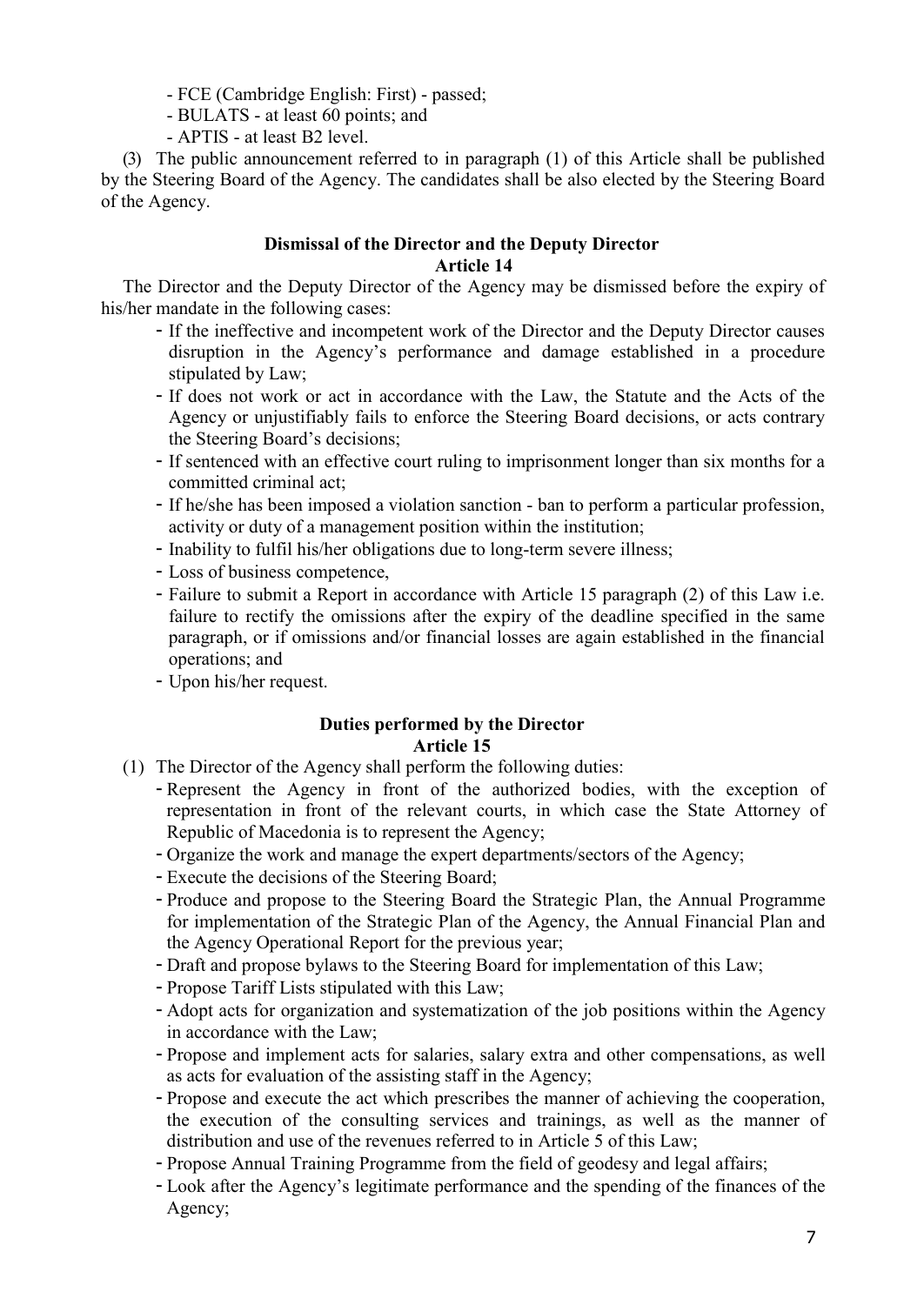- Issue guidelines regarding the implementation of this Law and the regulations enacted thereupon;
- Enact separate acts for the employees in the field of the labour relations;
- Enact a decision for revocation or limitation of the public authorizations of the Chamber of Sole Proprietors - Authorized Surveyors and Trading Companies for Geodetic Works (hereinafter referred as: the Chamber);
- Issue and revoke an authorization for the production of cartographic products;
- Issue consent for putting into use cartographic products;
- Enact a decision for issuance, prolongation, certification, cessation, termination of the cessation, rejection of the request for termination of the cessation and revocation of the certificate for authorized surveyor;
- Issue certificate to the authorized surveyors for the attended continuous training in the field of geodetic works;
- Issue and revoke licenses for the performance of geodetic works for the case referred to in Article 128 paragraph (6) of this Law; and
- Decide upon other issues stipulated by this Law and the Agency Statute.

(2) The Director of the Agency shall be obliged to submit an Agency Operational Report to the Government of Republic of Macedonia on semi-annual basis. In the event of any omissions and/or losses established in the Report with regards to the financial operation of the Agency, the Director shall be obliged to eliminate the omissions and the losses within the next six months.

(3) The Director and the Deputy Director of the Agency shall perform their duties in the highest professional manner.

# **Authorization for performance of duties Article 16**

(1) The Director of the Agency may authorize a particular employee in the Agency to sign acts, resolve certain issues and perform other matters within the Agency's competence, except for acts and matters which are exclusively under the Director's competence as stipulated by law.

(2) The Director of the Agency may, at any time, revoke the authorization referred to in paragraph (1) of this Article.

(3) The authorization referred to in paragraph (1) of this Article shall not prevent the Director to perform duties under his/her competence.

#### **Internal organizational structure Article 17**

(1) The Agency shall perform activities within its scope of work through the Headquarters, the Centre for Real Estate Cadastre, the Real Estate Cadastre departments, the Real Estate Cadastre offices and the cadastre front-desks.

(2) The departments' work referring to the Real Estate Cadastre for the municipalities in Skopje Statistical Region according to the Nomenclature of Territorial Units for Statistics (NTUS) shall be coordinated by the Centre for Real Estate Cadastre – Skopje.

(3) The departments referred to in paragraph (1) of this Article shall be established according to the statistical regions defined by the Nomenclature of Territorial Units for Statistics (NTUS).

### **Statute of the Agency Article 18**

The Agency shall have a Statute which shall specifically regulate the following:

- Matters under the competence of the Agency and the manner of performing thereof;

- Authorities of the Steering Board and the Director;
- Election and dismissal method of the Steering Board members and the Director;
- Rights, obligations and responsibilities of the assisting staff;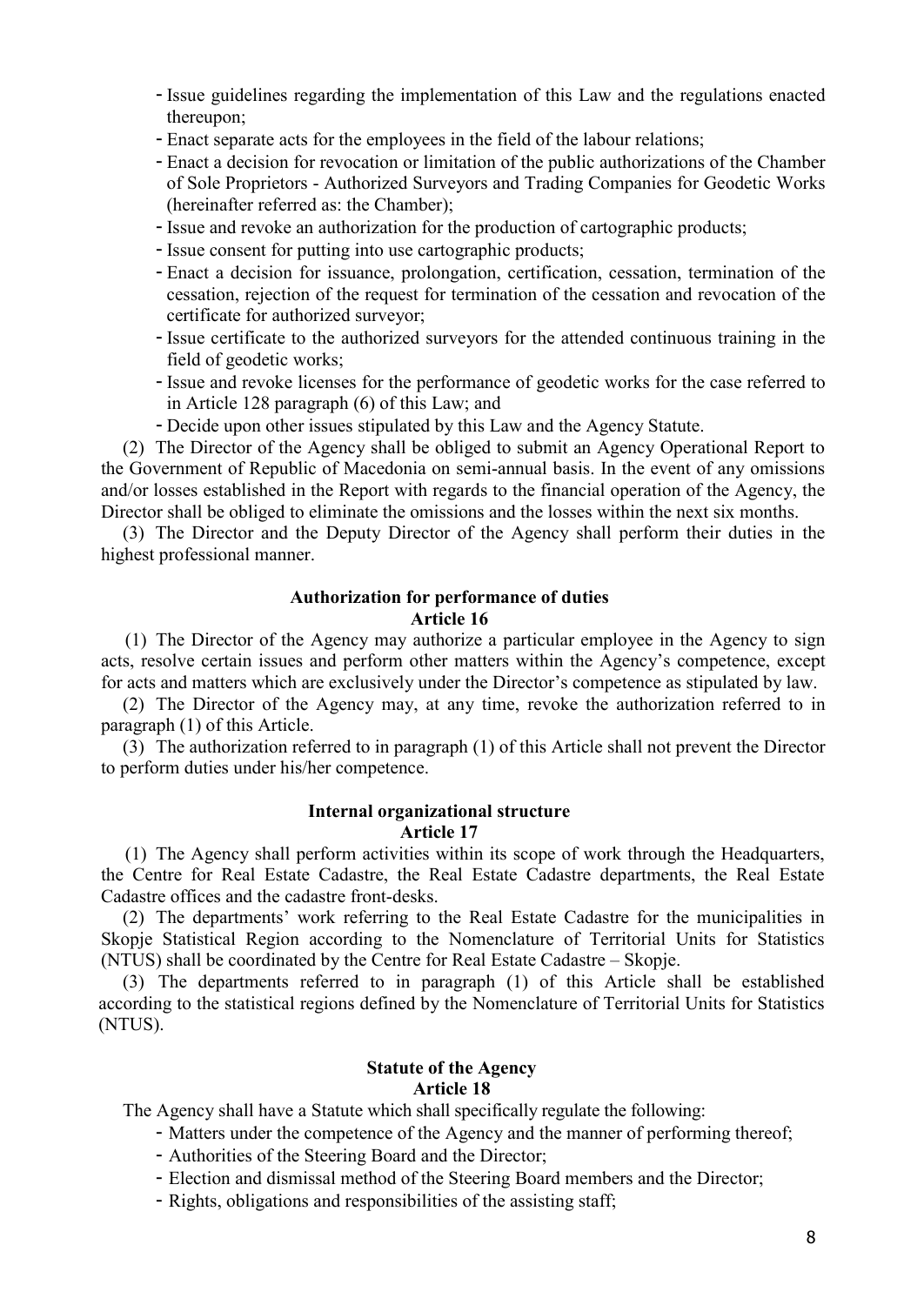- Internal and international cooperation of the Agency; and

- Other issues of significance to the Agency operation.

# **Financing of the Agency Article 19**

(1) The funds required for the Agency operation shall be provided from the Budget of Republic of Macedonia, own revenues generated from fees, donations and other resources in accordance with the Law.

(2) The revenues from the fees referred to in paragraph (1) of this Article shall be used to cover the expenses for the day-to-day operation of the Agency, development and other surcharges for the employees and for the performance of other activities.

(3) Provided that the Agency's operation generates higher revenues than expenditures, the surplus funds shall be used for modernizing, advancement of the work and equipping the Agency, as well as for training, professional development and rewarding of the employees.

# **Sources of funds on contractual basis Article 20**

(1) The local self-government units and other natural persons and legal entities may also contribute in providing resources for implementation of the Strategic Plan, the Annual Programme for implementation of the Strategic Plan and the Annual Financial Plan on a basis of a contract, signed with the Agency.

(2) The resources for implementation of separate projects and use of services, which are not foreseen in the Strategic Plan, the Annual Programmes for implementation of the Strategic Plan and the Annual Financial Plan of the Agency, shall be provided by the project holders i.e. persons ordering the services, on a basis of a contract signed with the Agency.

# **Expert Office**

# **Article 21**

The expert office of the Agency shall comprise the civil servants and the assisting staff.

# **Application of the regulations on the rights, obligations and responsibilities of the employees**

# **Article 22**

(1) In reference to the rights, obligations and responsibilities deriving from the labour relation of the civil servants, the provisions regulating the rights, obligations and responsibilities of the civil servants and the regulations from the field of health, pension and disability insurance, the General Collective Agreement of the public sector of Republic of Macedonia and the Collective Agreement of the Agency shall apply.

(2) In reference to the rights, obligations and responsibilities deriving from the labour relation of the employees in the Agency, the regulations stipulated in the Labour Law, the Law on Establishing Second Instance State Commission for Deciding in Administrative Procedure and Labour Relations Procedure, the regulations from the field of health, pension and disability insurance, the General Collective Agreement of the public sector of Republic of Macedonia and the Collective Agreement of the Agency shall apply.

# **Civil servants having specific working tasks and specificity of the performance of their special duties and authorizations**

#### **Article 23**

(1) The basic salary and the salary extra related to the vocational degree of the civil servants in the Agency shall increase from 5% to 30% depending on:

- the specificity of the working tasks;
- the specificity of the particular duties and authorizations.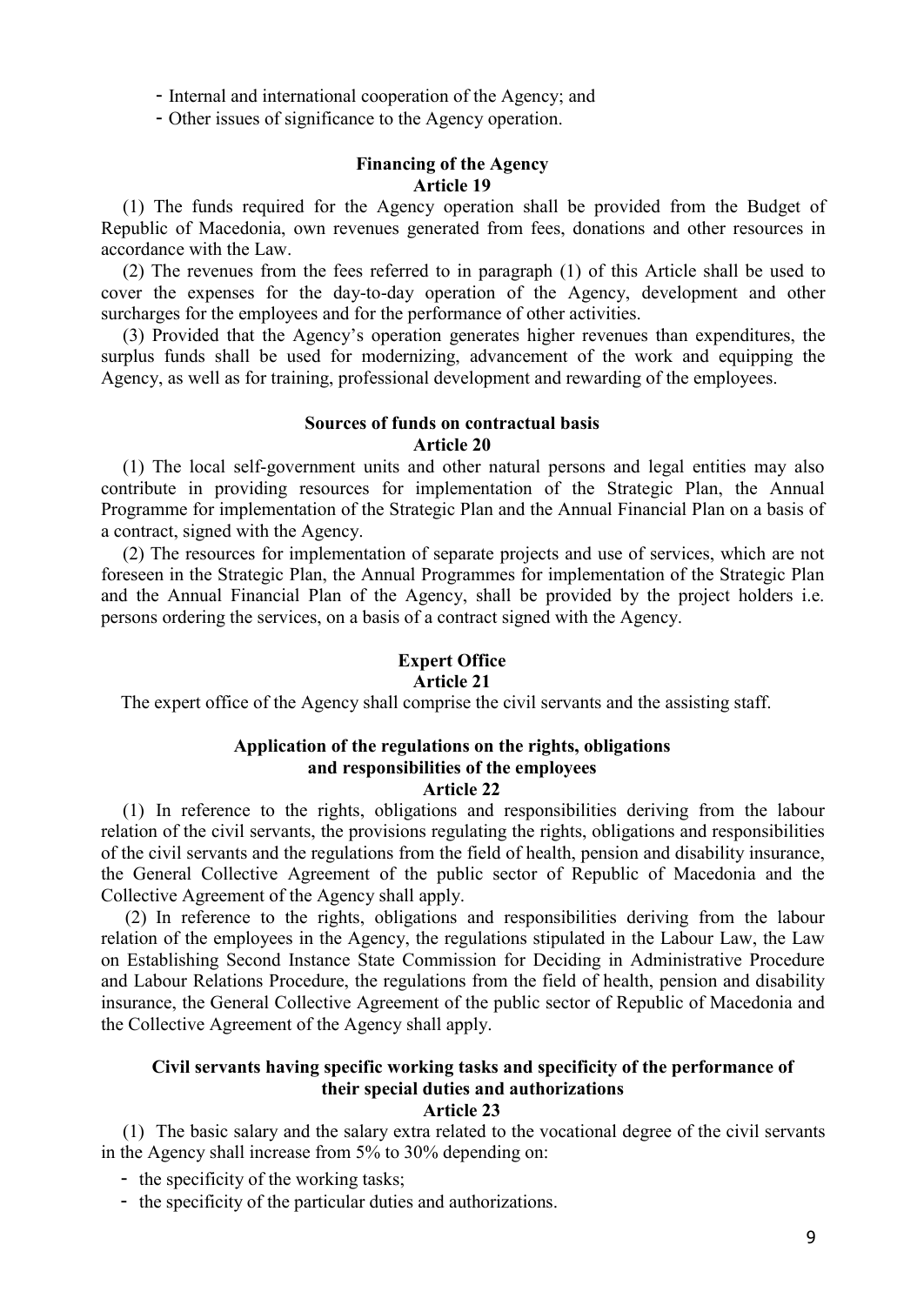(2) The increase of the basic salary and the salary extra related to the vocational degree referred to in paragraph (1) of this Article shall not be mutually exempted, and the total amount of the increase must not exceed more than 30%.

(3) The increase of the basic salary and the salary extra related to the vocational degree referred to in paragraph (1) of this Article, their amount and the method of determining thereof shall be regulated with bylaws, and the funds shall be provided from the account of self-funding activities of the Agency.

(4) The basic salary and the salary extra related to the vocational degree of the civil servants referred to in paragraph (1) of this Article for performing works from the field of information and communication technology in function of GCIS shall increase by 30% due to the specificity of their working tasks and the specificity of the performance of the particular duties and authorizations.

(5) The increase of the basic salary and the salary extra related to the vocational degree referred to in paragraph (1) and paragraph (4) of this Article shall be mutually exempted.

# **Appropriate and fair representation**

### **Article 24**

The procedure for recruiting Agency staff shall apply the principle of appropriate and fair representation of citizens from all communities, in all professions stipulated by Law and meet the criteria for qualifications and competence.

### **Conflict of interests Article 25**

(1) The Agency's employee must not exercise or perform any other function, duty or profession for profit which is in conflict with the performance of the employee's working obligations.

(2) The Agency's employee must not be registered as a sole proprietor - authorized surveyor or can act as an owner or a partner in a trading company for geodetic works.

(3) The Agency's employee must not perform works in competence of the sole proprietors authorized surveyors and the trading companies for geodetic works referred to in paragraph (2) of this Article.

### **Cessation of employment in case of conflict of interest Article 26**

(1) The employment of Agency employees shall cease by means of a decision adopted by the Director of the Agency, if established that the employees acted contrary to Article 25 of this Law.

(2) The civil servants in the Agency may file a complaint to the Agency for Administration, while the assisting staff in the Agency may file a complaint to the Second Instance State Commission for Deciding in Administrative Procedure and Labour Relations Procedure against the decision on the cessation of employment referred to paragraph (1) of this Article.

### **III. GEODETIC CADASTRAL INFORMATION SYSTEM Content and management of the Geodetic Cadastral Information System Article 27**

(1) The GCIS shall contain spatial and descriptive data from the Real Estate Cadastre, basic geodetic works, real estate survey, state borderlines, geodetic works for special purposes, real estate value, topographic maps, Registry of Spatial Units, Graphical Registry of Streets and House Numbers and Graphical Registry of Construction Land.

(2) The Agency shall administer GCIS data in a manner which ensures their gathering, processing, maintenance, protection, as well as their use, access and distribution/issuance to the stakeholders.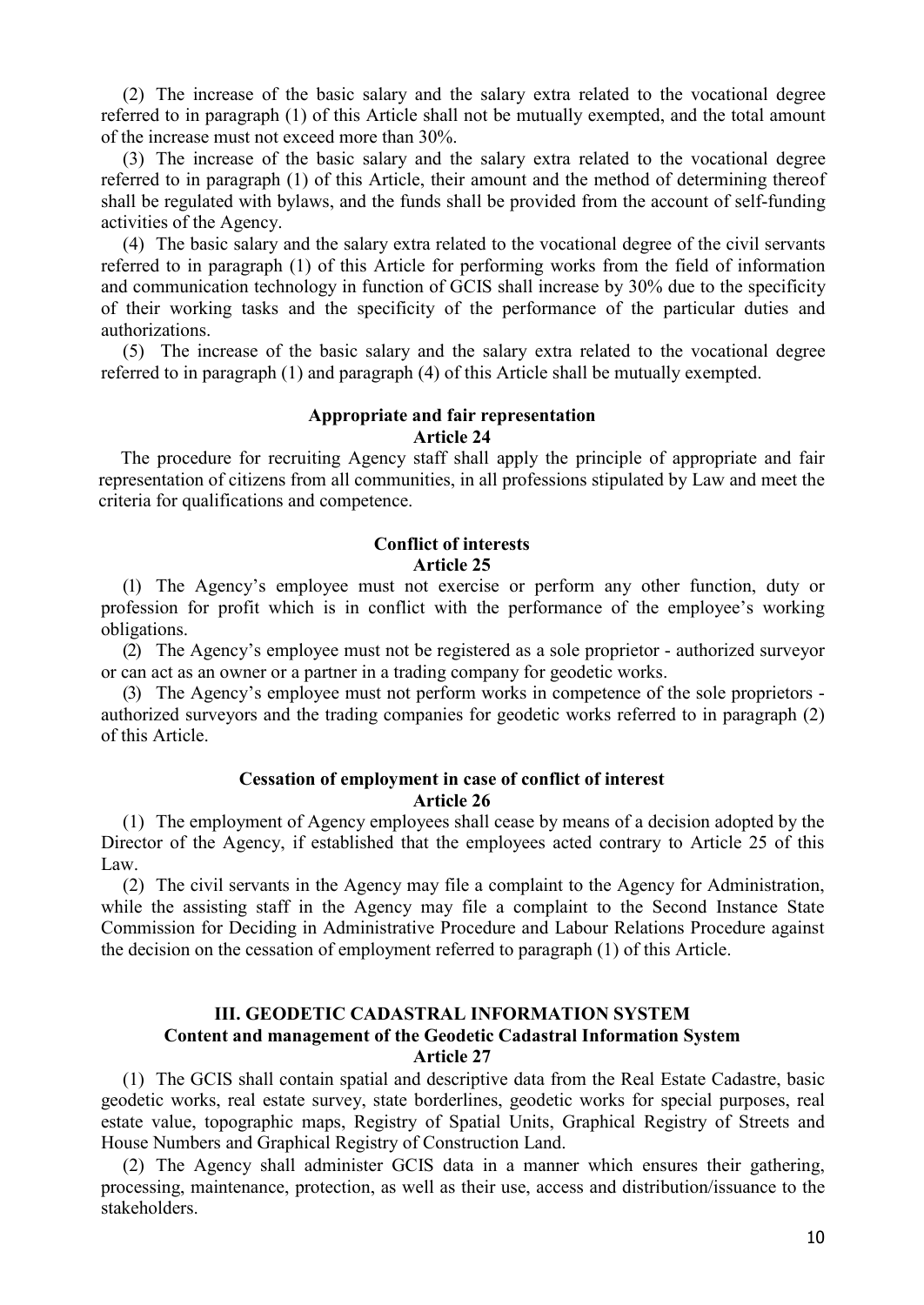# **Form and keeping of Geodetic Cadastral Information System data Article 28**

(1) The GCIS shall be administered in electronic form and/or in hardcopy.

(2) The GCIS data in hardcopy shall be safely kept in special premises, under special conditions and storage equipment for the purpose of permanent protection thereof.

(3) The electronic GCIS data shall be organized and safely kept in a centralized database, which shall constitute integral part of the information infrastructure of the Agency.

(4) The Agency shall ensure security of the data in electronic form in the GCIS by means of a data backup at a physically remote location.

# **Gathering, processing and maintenance of GCIS data Article 29**

(1) The GCIS data gathered during the performance of the competences referred to in Article 8 paragraph (1) indents 2, 3, 4, 5, 6, 7, 8, 9, 10, 11, 12 and 13 of this Law shall be processed and maintained in electronic form and/or hardcopy.

(2) The GCIS data in electronic form shall be processed and maintained by using a licensed software.

(3) The GCIS data in hardcopy shall be maintained by means of direct processing of the hardcopy medium.

# **Access, distribution and issuance of GCIS data Article 30**

(1) The GCIS shall enable access, distribution, issuance and use of data to all stakeholders in accordance with the Law.

(2) The GCIS data in hardcopy can be directly accessed at the official premises of the Agency, in the presence of an authorized officer employed at the Agency.

(3) The users can access and distribute data from the centralized database through a global electronic network connected to the Agency's local electronic network.

(4) The access to the data from GCIS in electronic form shall be strictly controlled, with different levels of accessibility.

(5) The GCIS data may be issued in hardcopy or in electronic form.

(6) The stakeholders may obtain the GCIS data referred to in paragraph (5) of this Article in form of information or in form of a public document.

# **Distribution and issuance of GCIS data through other entities Article 31**

(1) Distribution of the data from the GCIS in electronic form can be carried out by the Agency through other state bodies, public enterprises and other legal entities which receive the data in electronic form signed by the Agency with a valid certificate issued by an certification authority, while the end users shall receive such data in hardcopy, verified with personal signature and seal and shall be considered as public documents.

(2) The method of data distribution through the entities referred to in paragraph (1) of this Article shall be regulated with a separate contract signed by the Director of the Agency with the legal entities.

# **GCIS data protection**

### **Article 32**

(1) The Agency shall undertake legal, organizational and technological procedures and measures to secure and protect the GCIS data in order to prevent illicit gathering, processing, safeguarding, use or transmission of data, accidental or intentional alteration or destruction of the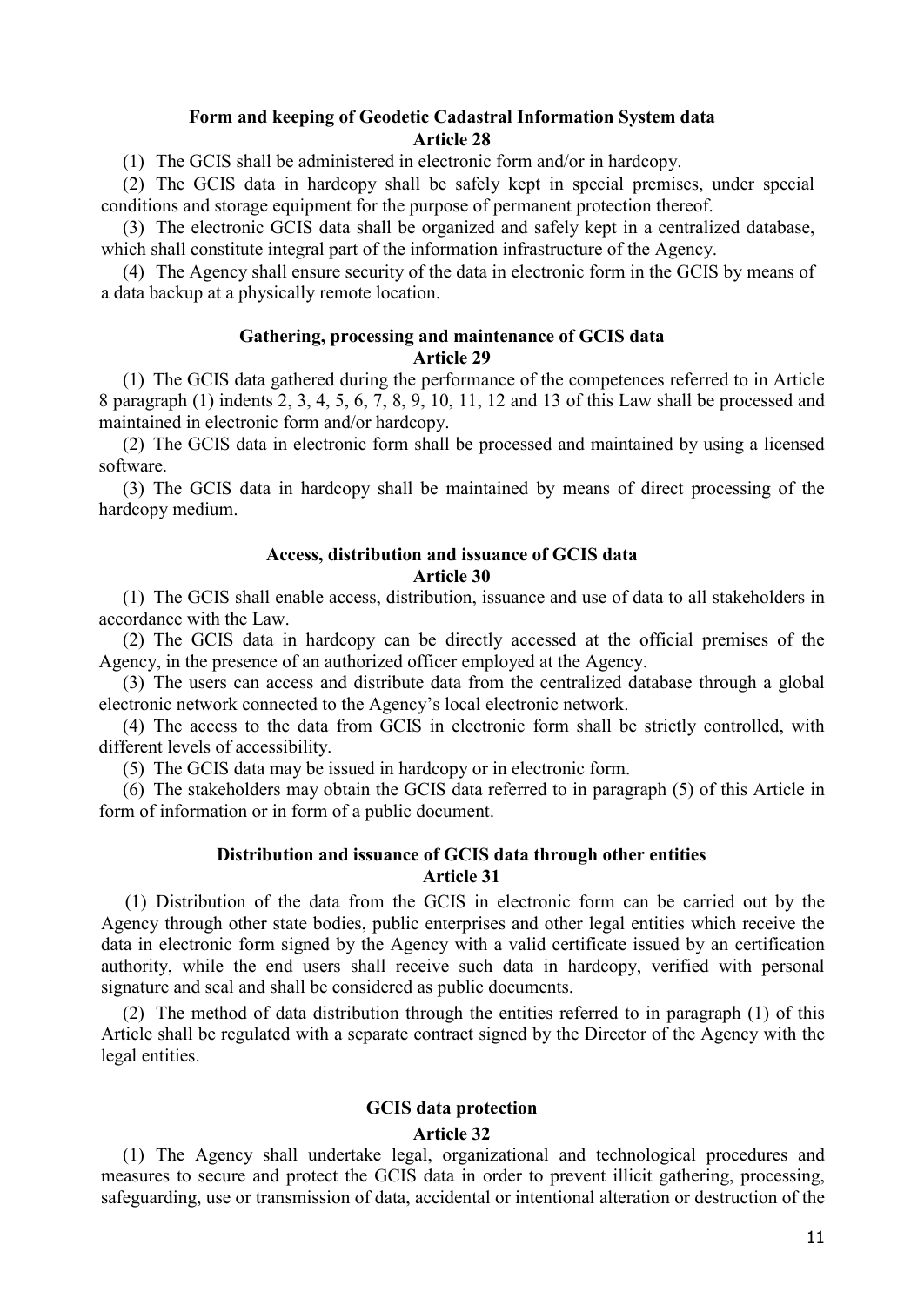data, as well as illegal relocation of the data outside the Agency's premises.

(2) The information infrastructure of the Agency shall ensure strictly controlled access to GCIS with a different level of accessibility.

### **GCIS data use Article 33**

(1) The GCIS data shall be used only for the intent for which they have been issued without changes to the form and content thereof.

(2) The GCIS data may be used by the stakeholders for developing new value added products for commercial purposes.

(3) The manner of use of the data referred to in paragraph (2) of this Article shall be defined by concluding a special contract between the Director of the Agency and the individuals managing the stakeholders.

## **Interoperability Article 34**

(1) The Agency shall participate in the realization of the administrative services via electronic means in compliance with the Law on Electronic Management, together with the ministries, other state administration bodies, organizations stipulated by law and other state authorities, courts, public prosecutor's offices and the State Attorney's Office, legal and other entities which have been granted by law the right to perform public authorizations, the bodies of the municipalities, the City of Skopje and the municipalities of the City of Skopje.

(2) The Agency shall, throughout the performance of the services referred to in paragraph (1) of this Article, provide access to all data and documents related to the required administrative service via electronic means pursuant to the law, in a manner that permits recovery and safekeeping thereof.

# **Collocation**

### **Article 35**

The Agency may safe keep the GCIS data at its premises on adequate server by means of collocation of a server or use the services of third parties/operators.

### **Fee for GCIS data use and inspection Article 36**

(1) A fee shall be charged for use and inspection of the GCIS data, except when the data are issued for the needs of the public prosecutor's offices, the State Attorney's Office of Republic of North Macedonia and the ministries, as well as other entities in cases stipulated by law.

(2) The amount of the fee for use and inspection of the GCIS data shall depend on the actual expenses for the preparation of the data, the type of the data (descriptive/spatial), the content of the data (for visual layout per unit of measurement: meter for length/height/depth and square/cubic meter; for descriptive data per the scope of the data), the form of the data (electronic/hardcopy), the quantity of the data (number of identical issued data) and other.

(3) The Agency, in case of an increased volume of submitted requests from the same applicant for use of the data, may sign a contract with the said applicant which shall prescribe the payment method for the data.

# **Bylaws**

#### **Article 37**

(1) The manner of access, distribution, issuance, use, safeguarding and protection of the GCIS data shall be prescribed by the Steering Board of the Agency.

(2) The amount of the fee for use and inspection of the GCIS data shall be determined by a Tariff List adopted by the Steering Board of the Agency and endorsed by the Government of Republic of Macedonia.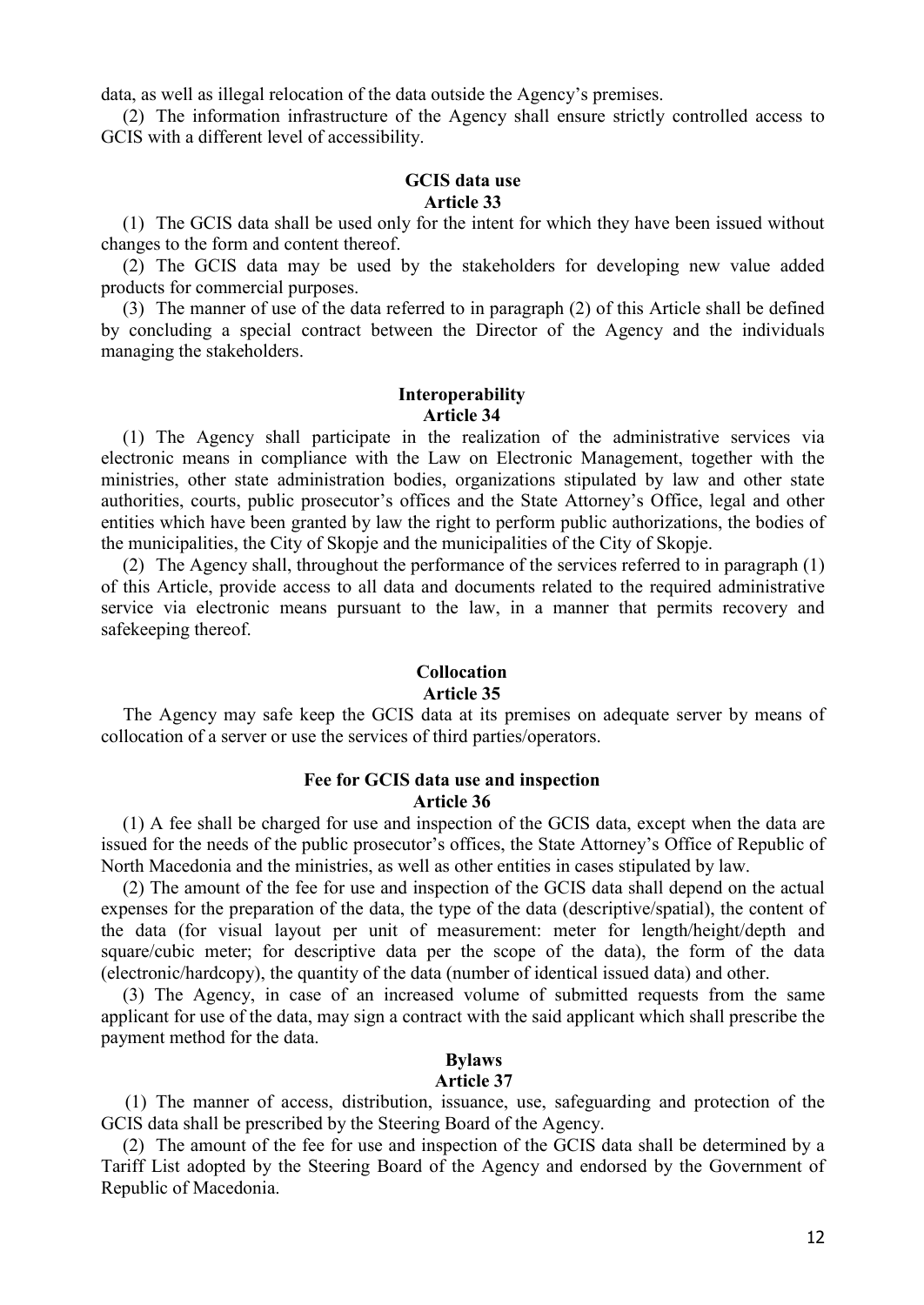# **IV. BASIC GEODETIC WORKS Scope of the basic geodetic works Article 38**

The basic geodetic works shall enable establishment, maintenance and monitoring of the State Geodetic Reference System of Republic of Macedonia (hereinafter referred as: the State Reference System), as well as revitalization, control, expansion and design of the current geodetic reference networks and establishment and maintenance of the state cartographic projection.

# **State Reference System Article 39**

- (1) The state reference system shall include the following reference systems:
	- Spatial (three-dimensional) reference system;
	- Horizontal (two-dimensional) reference system;
	- Vertical (one-dimensional) reference system;
	- Gravimetric reference system; and
	- Astronomic reference system.

(2) The horizontal reference system shall apply to the survey in service of the establishment and maintenance of Real Estate Cadastre, the preparation of topographic maps, the maintenance of the state borderline, as well as for performance of geodetic works for special purposes.

(3) The vertical reference system, in addition to the horizontal reference system, shall apply to the infrastructure objects during the establishment and maintenance of Real Estate Cadastre, update of the geodetic layers, and preparation of topographic maps.

(4) The reference systems referred to in paragraph (1) of this Article shall be defined with official geodetic dates and cartographic projections.

### **Spatial Reference System Article 40**

The Spatial Reference System is a terrestrial three-dimensional coordinate system which, by definition of the coordinate origin, the orientation of the coordinate axes, the scale, the units of length and time evolution coincides with the European Terrestrial Reference System 1989 (hereinafter referred to as: ETRS 89).

# **Horizontal Reference System Article 41**

(1) The horizontal reference system is a two-dimensional coordinate system defined according to the parameters of the Bessel ellipsoid (Bessel, 1841) and its orientation point in Hermannskogel.

(2) The position of the points and objects in the horizontal reference system shall be defined with two dimensional curvilinear coordinates i.e. geodetic longitude and latitude determined in reference to the Equator and the prime meridian Greenwich.

(3) The defined position of the points and objects in the horizontal reference system shall be expressed by two-dimensional rectangular coordinates within the framework of the state cartographic projection.

# **State Cartographic Projection**

### **Article 42**

(1) The state cartographic projection in the Republic of Macedonia shall be the Gauss-Krieger projection with the following features:

- Conformal, transversal, cylindrical projection with three-degree meridian zone of translation;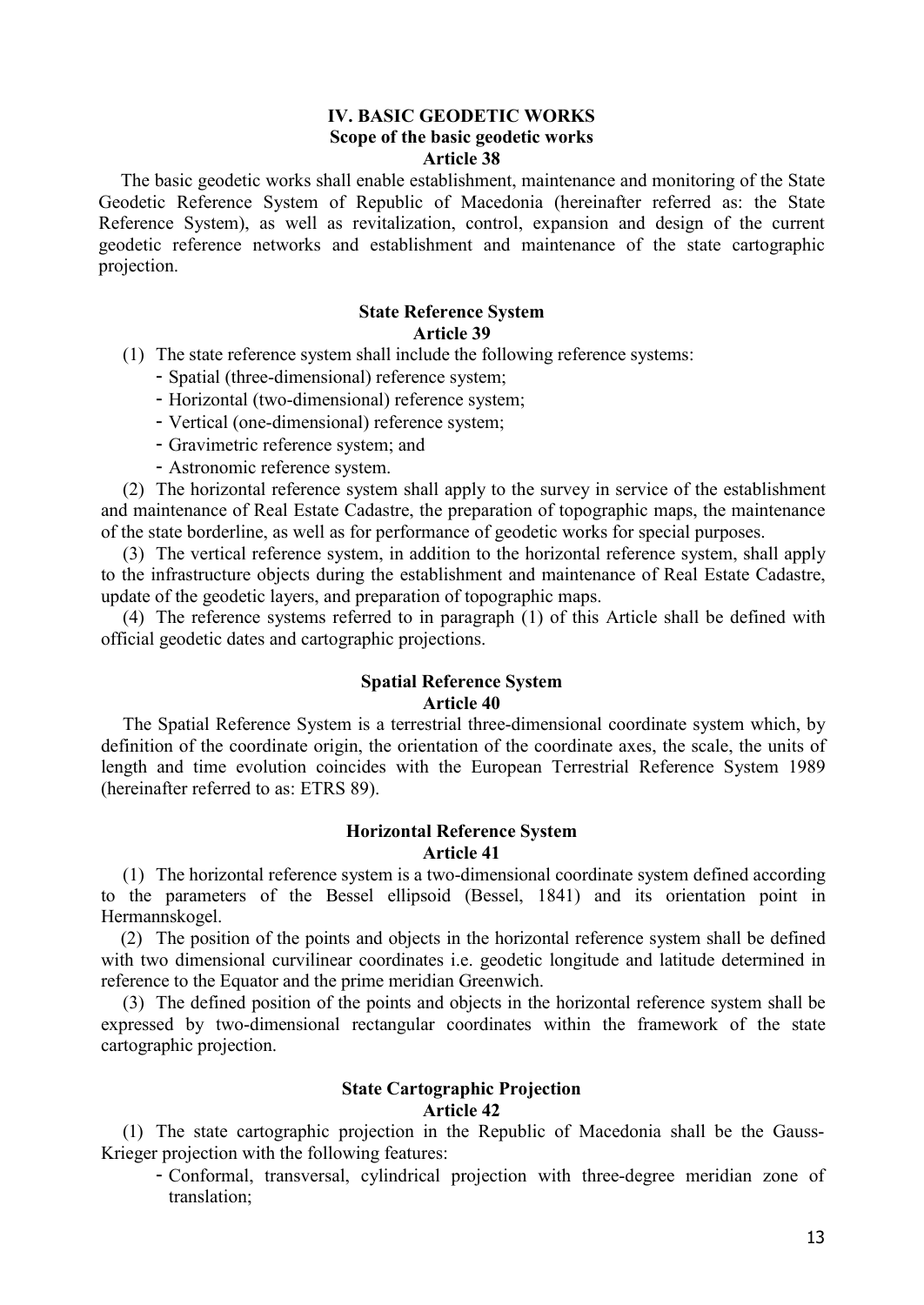- The central meridian is the twenty first meridian in reference to Greenwich; and

- Earth ellipsoid, Bessel 1841.

(2) The parameters of the state cartographic projection referred to in paragraph (1) of this Article shall be as follows:

- Scale in the central meridian 0.9999;

- Shifting according to the y-axis 500,000 meters; and

- Shifting according to the x-axis 0.

# **Vertical Reference System**

# **Article 43**

(1) The vertical reference system shall be one-dimensional coordinate system defining the reference surface, in terms of which the heights of the points shall be expressed.

(2) The position of points in the vertical reference system shall be expressed by ellipsoid and physically defined heights.

(3) The reference area for defining the ellipsoid heights shall be the level of the ellipsoid of the reference system GRS 80.

(4) The quasigeoid and geoid shall be used as reference surfaces for defining the physical heights.

# **Gravimetric Reference System Article 44**

(1) The gravimetric reference system shall be a system in which gravimetrical determinations of the absolute and relative accelerations of the force of gravity are carried out.

(2) The reference system referred to in paragraph (1) of this Article shall be based on the International Gravity Standardization Network - IGSN 71 (1971).

# **Astronomical Reference System**

### **Article 45**

The astronomical reference system shall be an inertial three dimensional coordinate system, wherein the coordinate beginning, the orientation of the coordinate axis, the scale, the length and the time units, the time evolution and the fundamental constants coincide with the International Celestial Reference System (ICRS).

### **Materialization of the reference systems**

#### **Article 46**

The materialization of the reference systems referred to in Article 39 paragraph (1) of this Law shall be done by placing and maintaining geodetic reference networks consisting of geodetic points specified by coordinates in the appropriate reference system.

### **Geodetic Reference Networks Article 47**

Geodetic reference networks shall serve as a basis for conducting survey in service of the Real Estate Cadastre, the spatial units, the state borderlines, the topographic maps, the geodetic works for special purposes, the determination of the Earth gravitational field, the geodynamic researches and other.

### **Positioning and maintenance of geodetic reference network points Article 48**

(1) Geodetic reference network points shall be positioned, by default, on real estate in ownership of Republic of Macedonia.

(2) Notwithstanding paragraph (1) of this Article, if the geodetic reference network points are positioned on a real estate under the ownership of natural persons and legal entities or under the ownership of the local self-government units and the City of Skopje, the positioning of the point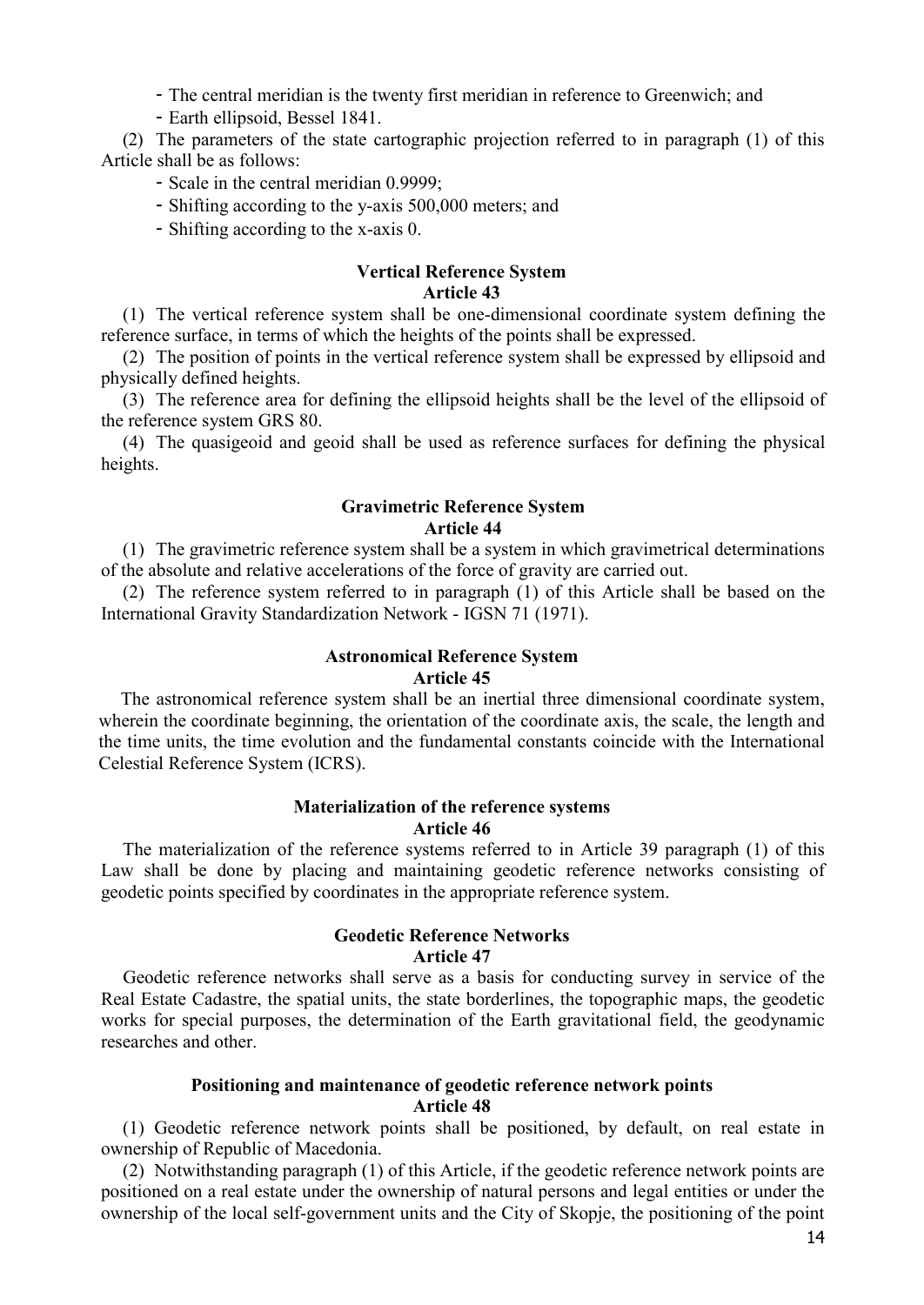shall be made upon prior resolving of the property-legal affairs, as stipulated by law.

(3) Minutes shall be compiled by an expert from the Agency for the positioning of the reference network points referred to in paragraphs (1) and (2) of this Article.

(4) The maintenance of geodetic reference network points shall be done under ex-officio procedure or at the proposal of the sole proprietor - authorized surveyor or trading company for geodetic works, if determined during the on-site inspection that the points were removed, damaged, destroyed or relocated without proper authorization.

# **Safeguarding the reference network points Article 49**

(1) The geodetic reference network points positioned on the real estate must not be removed, destroyed, damaged or relocated without a proper authorization.

(2) The right holders of the real estate where the reference network points have been positioned, shall be obliged to report to the Agency each removal, damage, demolition or relocation of the points within 15 days as of the day of establishing thereof.

# **Damage, relocation or destruction of geodetic reference network points Article 50**

(1) In the event of construction or other type of works performed on the real estate where geodetic reference network points are positioned, which may damage, relocate or destroy the positioned points, the contractor of the works shall be obliged to inform the Agency at least 15 days prior the commencement of such works.

(2) The expenses for relocating and repositioning the points, and the activities related to determining the parameters and the dimensions for repositioning of the points shall be borne by the contractor of the said works.

# **Geodetic report on basic geodetic works**

### **Article 51**

Geodetic Report comprising the geodetic-technical documentation shall be prepared for the performed on-site geodetic works from the basic geodetic works.

### **Geodetic point metadata Article 52**

(1) The Agency shall produce metadata on the geodetic points in compliance with international metadata standards.

(2) The metadata shall be safely kept, maintained and browsed in the metadata catalogue kept in the Agency.

## **Reference system redefinition Article 53**

(1) The Agency shall carry out activities to determine the parameters and components for the purpose of redefinition of the geodetic reference systems referred to in Article 39 paragraph (1) indents 1, 2 and 3 of this Law and of the state cartographic projection referred to in Article 42 of this Law, in accordance with the internationally accepted reference systems.

(2) The Agency shall, upon the determination of the parameters and components referred to in paragraph (1) of this Article, redefine the geodetic reference systems referred to in Article 39 paragraph (1) indents 1, 2 and 3 of this Law and of the state cartographic projection referred to in Article 42 of this Law, on the basis of which a new state reference system and state cartographic projection shall be established.

(3) The Government of Republic of Macedonia, at the motion of the Agency for Real Estate Cadastre, shall enact a decision on the commencement with the use of the new state reference system and state cartographic projection referred to in paragraph (2) of this Article.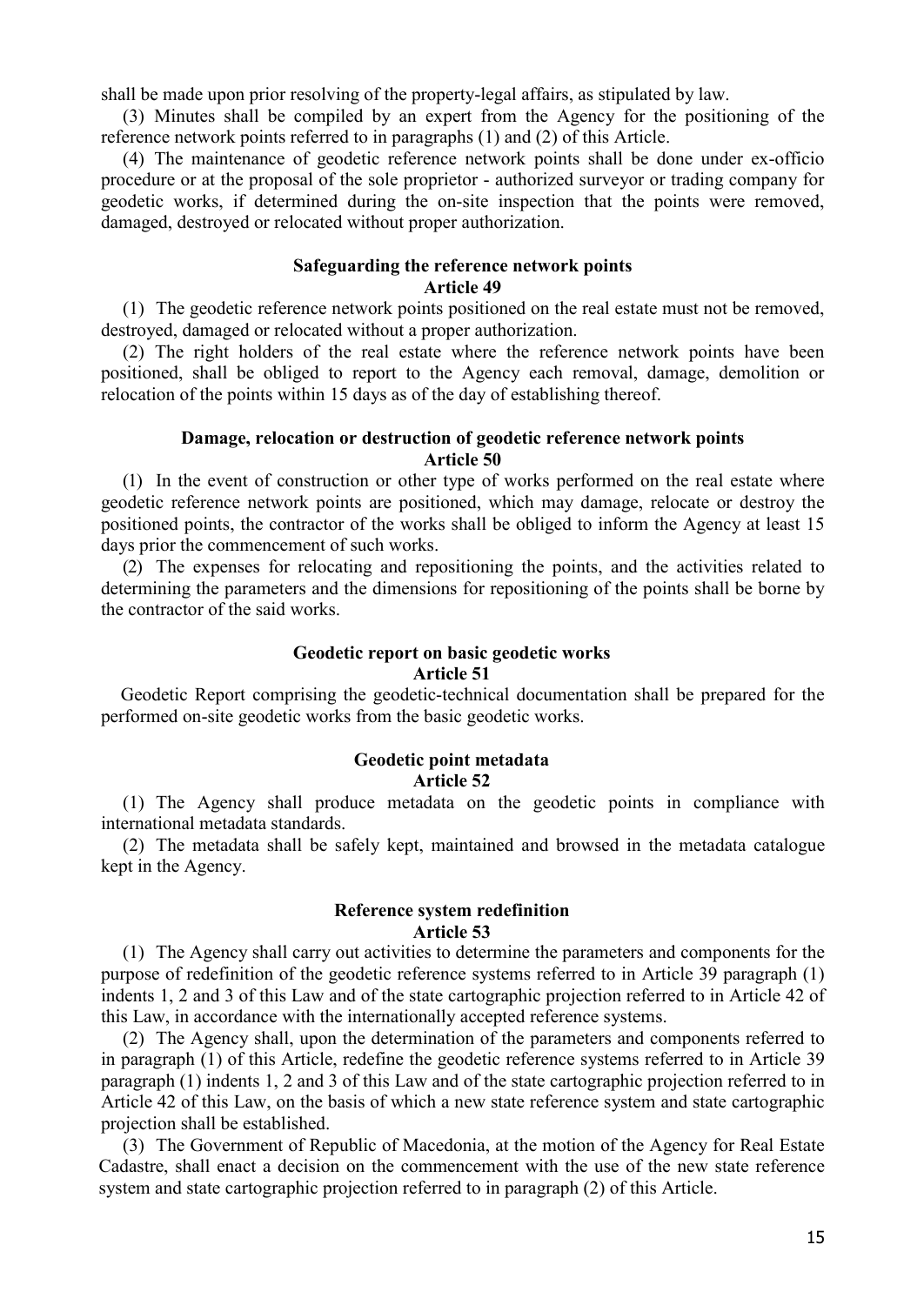# **Bylaws Article 54**

The manner of performance of the basic geodetic works, the placement and maintenance of the geodetic reference system points, the determination of the parameters and components, the redefinition of the geodetic reference systems and of the state cartographic projection, as well as the form and the content of the Geodetic Report on the performed basic geodetic works shall be prescribed by the Steering Board of the Agency.

# **V. REAL ESTATE SURVEY Subject of the survey Article 55**

Subject of the real estate survey (hereinafter referred as: the survey) shall be the gathering of spatial and descriptive data on the state borderline, the borderline of the cadastral municipality, the cadastral parcels, buildings, separate and common parts of buildings and other structures, infrastructure objects, as well as processing and formatting thereof in service of the establishment and maintenance of the Real Estate Cadastre.

# **Survey accuracy Article 56**

Spatial data shall be gathered throughout the survey referred to in Article 55 of this Law, with an accuracy conditioned by the ratio of the map where they are presented.

### **Carrying out the survey Article 57**

(1) The survey in the service of maintenance of the Real Estate Cadastre and the survey for the purpose of establishment and maintenance of the Cadastre of Infrastructure Objects, as part of the Real Estate Cadastre, shall be conducted at the request of a client.

(2) Notwithstanding paragraph (1) of this Article, the survey may be conducted under exofficio procedure by the Agency in case of the following:

- Registration of the real estate rights in the name or on behalf of Republic of North Macedonia;
- Preparation of borderline documentation and maintenance of the state borderline;
- Preparation of updated geodetic layers for the purpose of spatial planning foreseen with the Annual Programme for funding the preparation of urban plans, regulatory plans of general urban plans, urban planning documentation and urban project documentation;
- Making topographic maps; and
- Preparation of geodetic reports for the recipients of social and permanent financial assistance and for the persons with low gross income of up to MKD 168,000.00 on an annual basis and persons who suffered damage as a result of natural disasters and other accidents under circumstances of crisis in the procedure for determining the legal status of illegally built objects.

#### **State borderline Article 58**

(1) With the survey of the state borderline, tagging and collecting spatial and descriptive data on border points shall be also done.

(2) Orthophoto map shall be prepared throughout the survey of the state borderline in 1:2500 scale.

(3) Spatial data on the border points shall be the spatial coordinates determined by applying the classical geodetic methods or GNSS methods in the state coordinate system and the geographic coordinates specified in WGS84 and/or ETRS89.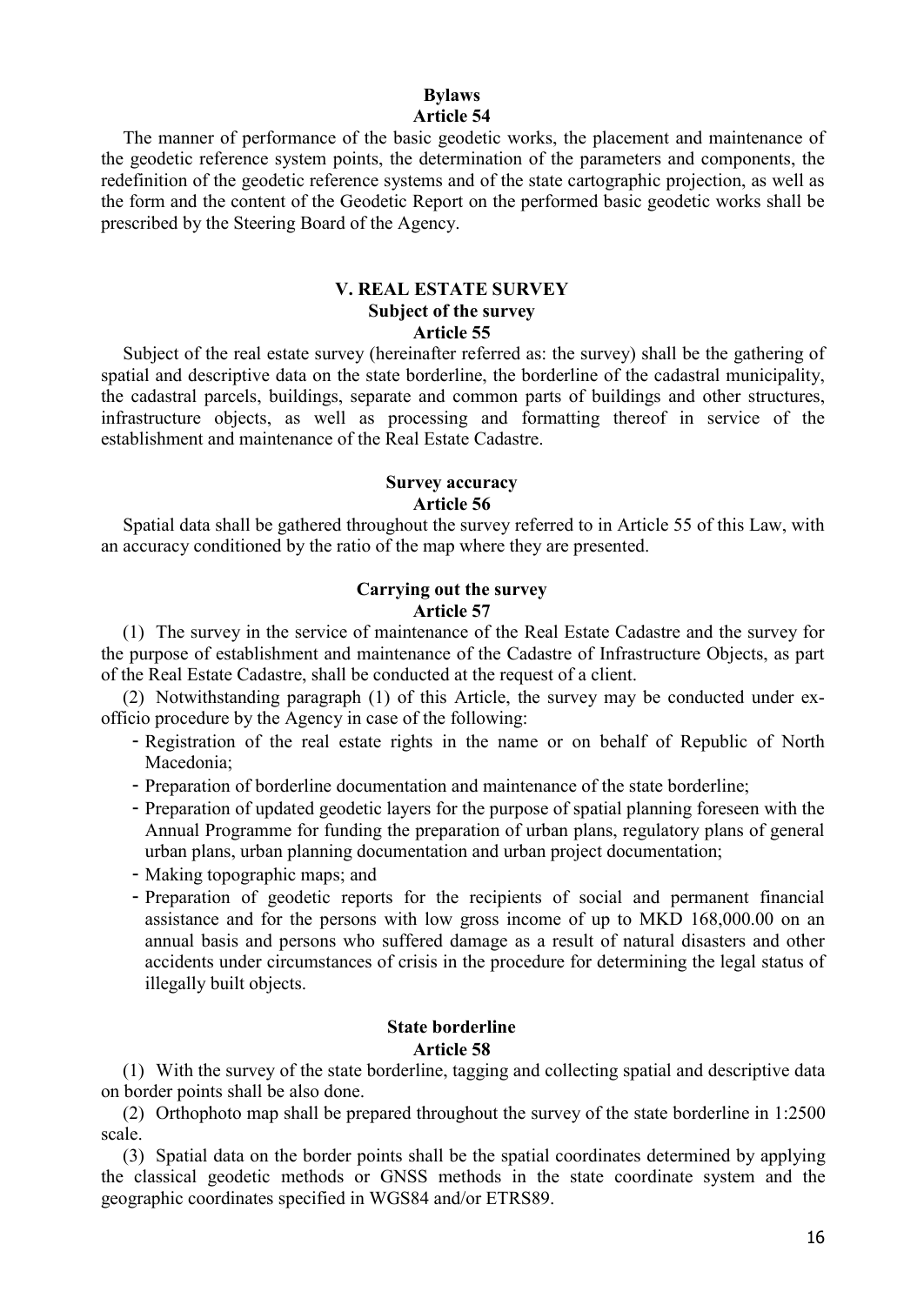(4) Descriptive data on the borderline points shall be the names of the states that border and the number of the border point.

(5) Geodetic Report shall be produced for the conducted survey of the state borderline, containing the geodetic-technical documentation.

#### **Interstate coordination Article 59**

(1) The works referred to in Article 58 of this Law shall be carried out in accordance with this Law, the provisions that regulate and define the state borderline and international treaties signed with neighbouring countries, ratified in accordance with the Constitution of Republic of Macedonia.

(2) The competent state bodies shall be obliged to provide to the AREC experts, carrying out the works referred to in Article 58 of this Law, an uninterrupted movement in the border zone.

# **Maintenance of border points Article 60**

The maintenance of the border points shall include recovery of damaged or destroyed border points, for which a report shall be prepared by an expert from the Agency.

# **Bylaws Article 61**

The manner of conducting the survey of the state borderline, the form and content of the geodetic report from the conducted survey of the state borderline, as well as the manner of maintenance of the border points shall be prescribed by the Steering Board of the Agency.

# **Cadastral municipality boundaries and scope**

**Article 62**

(1) The cadastral municipality as a basic cadastral unit shall cover, by default, an area of one populated settlement and all real estate within its borderline.

(2) The borderline of the cadastral municipality shall represent a polygon topologically defined with spatial data on the border points and lines of the parcels, which are common for the neighbouring cadastral municipalities.

(3) Notwithstanding paragraph (1) of this Article, a cadastral municipality may cover areas of two or more populated settlements, part of the populated settlement or parts of more populated settlements.

(4) The borderline of the cadastral municipality shall be marked by setting boundary marks.

# **Changing boundaries of cadastral municipalities Article 63**

The Government of Republic of Macedonia, at the proposal of the Agency, shall enact a decision on changing the borderlines of cadastral municipalities.

# **Cadastral municipality maintenance competence**

### **Article 64**

The maintenance of cadastral municipalities with established Real Estate Cadastre, under the competence of the Agency, shall be performed by the Centre for Real Estate Cadastre - Skopje and the REC Departments in Republic of Macedonia.

> **Bylaws Article 65**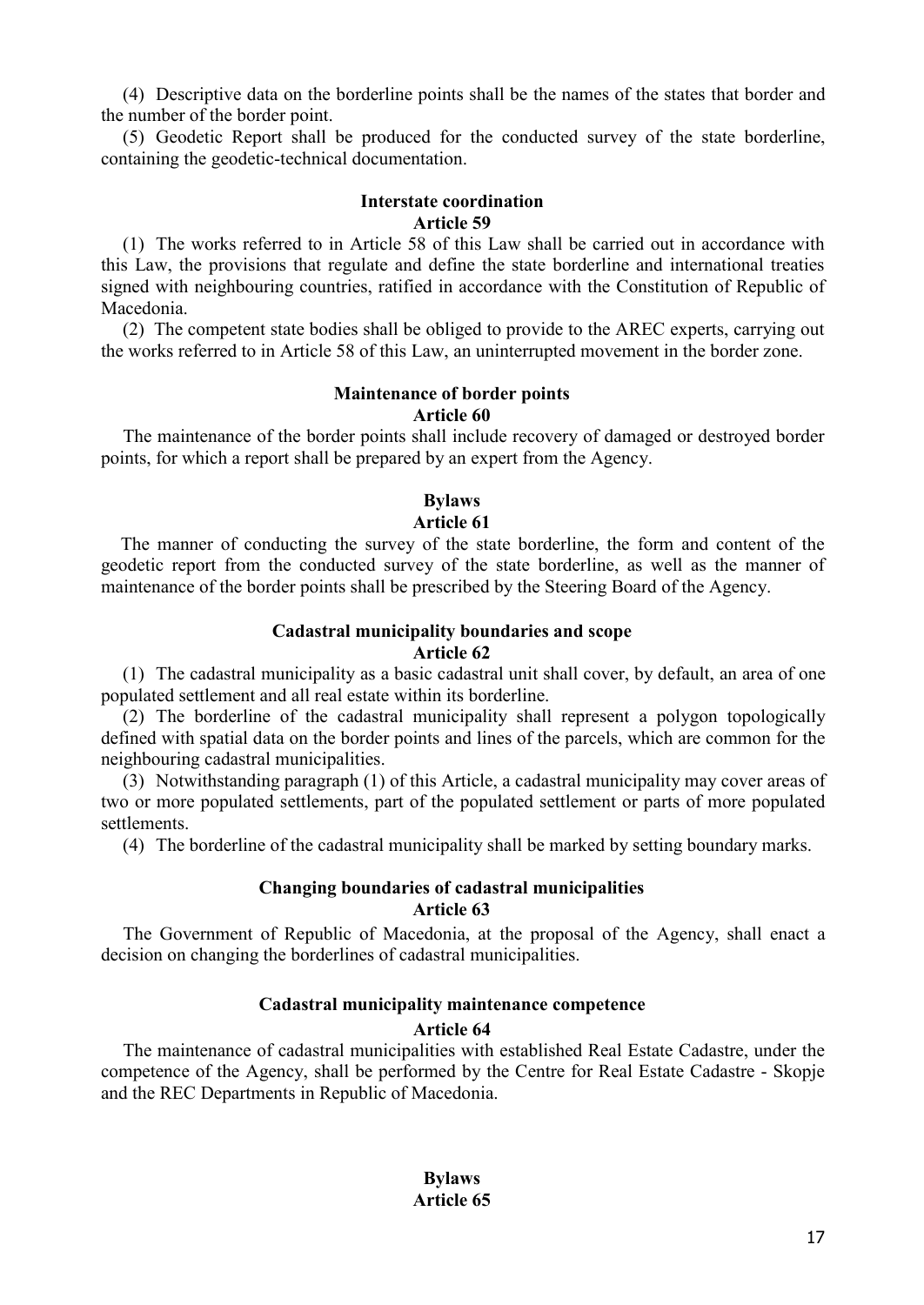The method of changing the borderlines of cadastral municipalities, as well as the determination of cadastral municipalities under competence of maintenance of the Centre for Real Estate Cadastre Skopje and the REC Departments in Republic of Macedonia, shall be prescribed by the Steering Board of the Agency.

# **Cadastral parcel data Article 66**

(1) Spatial 2D data and descriptive data organized in a centralized database shall be collected for the cadastral parcel.

(2) The spatial data on the cadastral parcel referred to in paragraph (1) of this Article, shall be the coordinates of the border points which topologically define the polygon and form the borderline of the cadastral parcel.

(3) Descriptive data on the cadastral parcel shall be the number of the cadastral parcel, named place/address, cadastral culture and class, area, as well as data on the cadastral parcel right holders.

### **Unique cadastral parcel identifier Article 67**

(1) The cadastre parcel shall be marked with unique identifier within the GCIS, which shall be used for connection thereof with all other spatial and descriptive data on the real estate.

(2) The unique identifier referred to in paragraph (1) of this Article shall be defined by the sequence number of the organizational unit within the Agency under whose competence is the cadastral municipality, the number of the cadastral municipality and the number of the cadastre parcel.

# **Buildings, separate and common parts of buildings and other objects Article 68**

(1) Subject to survey in service of the Real Estate Cadastre shall be the buildings, separate and common parts of buildings and other objects that represent a functional unit permanently positioned on a cadastre parcel.

(2) For buildings, separate and common parts of the buildings referred to in paragraph (1) of this Article the following shall be gathered:

- Spatial data on the footprint of the building;
- Internal area data;
- Data on the use, number of floors, number of the building, entrance number, number of the separate part (apartment) and number of the common part of the building;
- Data on the year of construction, year of reconstruction and construction material; and
- Data on the right holders of the building or the separate and common parts of the building.

(3) For the objects referred to in paragraph (1) of this Article, such as dams, open sport fields, parks, squares, green areas, facilities for separation of material for production of concrete, concrete foundations, asphalt foundations and other, the following shall be collected:

- Spatial data on the footprint;
- Data on the open area;
- Data on the use;
- Data on the right holders.

(4) For the seating bleachers in closed/open sport fields, data on the area of the seating bleachers in horizontal projection shall be collected.

(5) For other objects of the type fish ponds, granaries, reservoirs, pools and others which may be underground, surface and above ground, as well as for others for which data on the internal/open area are not collected, besides the data referred to in paragraph (3), indents 1, 3 and 4 of this Article, descriptive data on the volume shall be collected.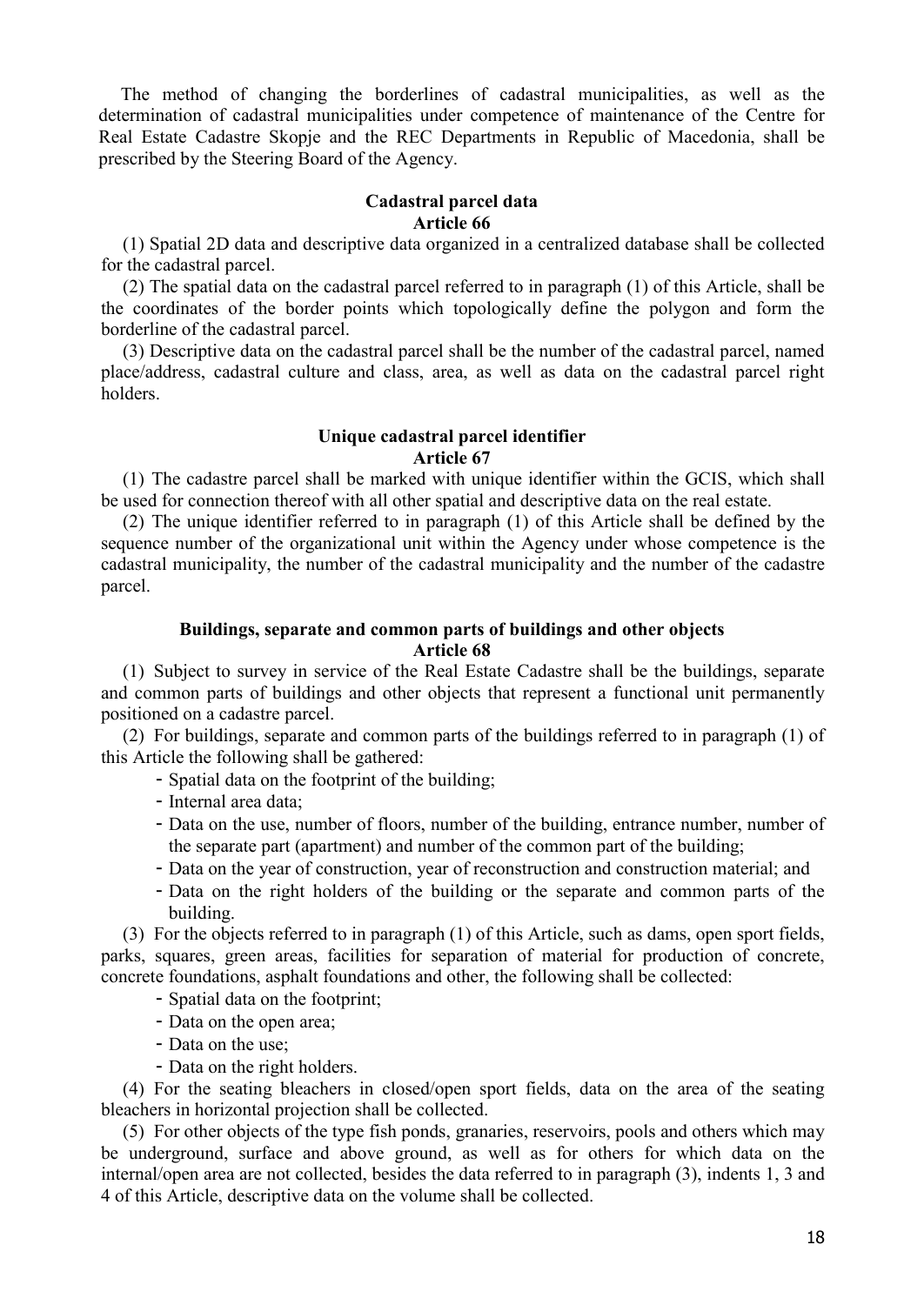(6) The spatial data on the footprint of the buildings and other objects referred to in paragraph (1) of this Article, during the survey shall be collected in 2D and visualized through the cadastral map.

# **Unique identifier for buildings, separate and common parts of buildings and other objects Article 69**

Buildings, separate and common parts of buildings and other objects shall be defined by a unique identifier in GCIS by the ordinal number of the organizational unit within the Agency responsible for the cadastral municipality, number of the cadastral municipality, cadastral parcel number, number of building/object, entrance number, floor number and number of the separate i.e. common part of the building.

# **Geodetic Report from the survey during the maintenance of the Real Estate Cadastre Article 70**

(1) Geodetic report shall be produced, containing the geodetic-technical documentation of the conducted survey of cadastral parcels, buildings, separate and common parts of the buildings and other objects, in service of maintaining the Real Estate Cadastre (registration of real estate that remained with unregistered rights, processing of changes on the registered real estate and corrections of errors).

(2) The person who prepares the geodetic report shall be held responsible for the accuracy of the spatial and descriptive data on the real estate contained in the geodetic report.

# **Survey of infrastructure objects**

### **Article 71**

(1) The infrastructure objects which may be located underground, on the surface and above ground shall be subject to survey.

(2) Spatial and descriptive data shall be collected throughout the survey of the infrastructure objects referred to in paragraph (1) of this Article.

(3) The spatial data shall be 3D coordinates of the breaking points per position and height, as well as for the characteristic points for the infrastructure objects, which topologically shape or form the infrastructure objects.

(4) Descriptive data shall be the following ones: infrastructure object identifier, type of infrastructure object in the basic classification, type of sub-classification within the basic classification, length/height/area, personal and address data of the entities - rights holders of infrastructure objects (PIN of the citizen or the legal entity, title/name-surname, headquarters/address) and other data specific to the infrastructure object.

# **Unique identifier for infrastructure objects Article 72**

(1) The infrastructure objects shall be marked with a unique identifier within the GCIS, associated with all other spatial and descriptive data on the infrastructure.

(2) The unique identifier referred to in paragraph (1) of this Article shall consist of a prefix and identifier for the infrastructure object.

(3) The Agency shall determine the prefix, and the identifier shall be determined by the right holder of the infrastructure object.

### **Geodetic report on the infrastructure objects Article 73**

(1) Geodetic report shall be produced on the conducted survey of the infrastructure objects in the service of the establishment and maintenance of Real Estate Cadastre, which shall contain the geodetic-technical documentation.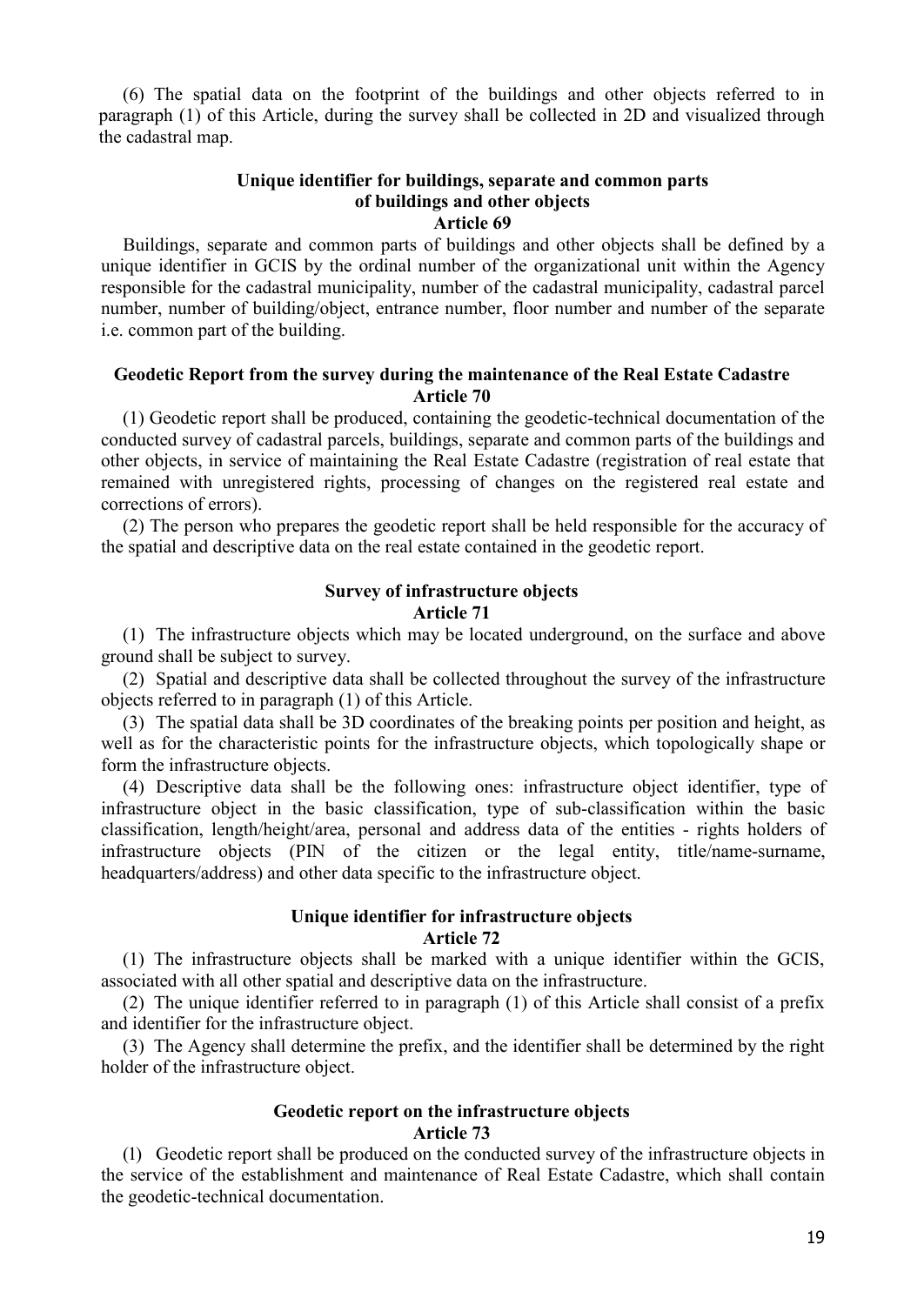(2) The person who prepares the geodetic report shall be held responsible for the accuracy of the real estate spatial and descriptive data contained in geodetic report.

#### **Bylaws Article 74**

The manner of carrying out of the survey, the form and content of the geodetic reports on the conducted survey referred to in Article 70 and Article 73 of this Law shall be prescribed by the Steering Board of the Agency.

# **Cadastre classification**

### **Article 75**

(1) The cadastre classification of the land shall encompass definition of the method of land use (cadastral culture) and class of the land for each cadastral parcel within one cadastral municipality, on the basis of the natural and the economic conditions for agricultural, forest and other manufacture of the existing land culture.

(2) Natural conditions for agricultural, forest and other manufacture, in terms of paragraph (1) of this Article shall be the peadologic features of the land, the climate, the location, exposure and water regime, while the economic conditions shall refer to the development of the road network and its remoteness from the market.

# **Cadastral culture and class Article 76**

(1) Cadastral culture shall refer to the land on which the method and the possibilities of land exploitation for agricultural, forest and other manufacture are determined.

(2) The land can be classified as fertile, infertile land and land under water according the cadastral culture.

(3) The fertile lands shall be classified as fields, rice fields, gardens, orchards, vineyards, meadows, pastures, forests, giant reeds and marshlands.

(4) The fertile lands shall be classified in eight cadastral classes.

(5) The infertile lands shall be classified as naturally infertile land (dales, stonemasons and other), and as artificially infertile land which shall refer to the land for which an urban plan or urban planning documentation has been adopted (urban non-constructed land, urban constructed land).

(6) The fertile land and the naturally infertile land shall be marked as agricultural land, while the artificially infertile land shall be marked as construction land.

(7) The land under water shall be classified as land under running waters (streams and rivers) and land under standing waters (natural and artificial lakes and swamps).

(8) The infertile land and the land under waters shall not be classified in cadastral classes.

### **Determination of the cadastral culture and class**

#### **Article 77**

For the purpose of determination of the cadastral culture and class of the fertile land, benchmark lands shall be established within the cadastral municipality for each cadastral culture and class in particular.

# **Benchmark lands Article 78**

Benchmark lands shall refer to the particular cadastral parcels used to determine the average yield of agricultural, forest and other type of manufacture for a certain land class.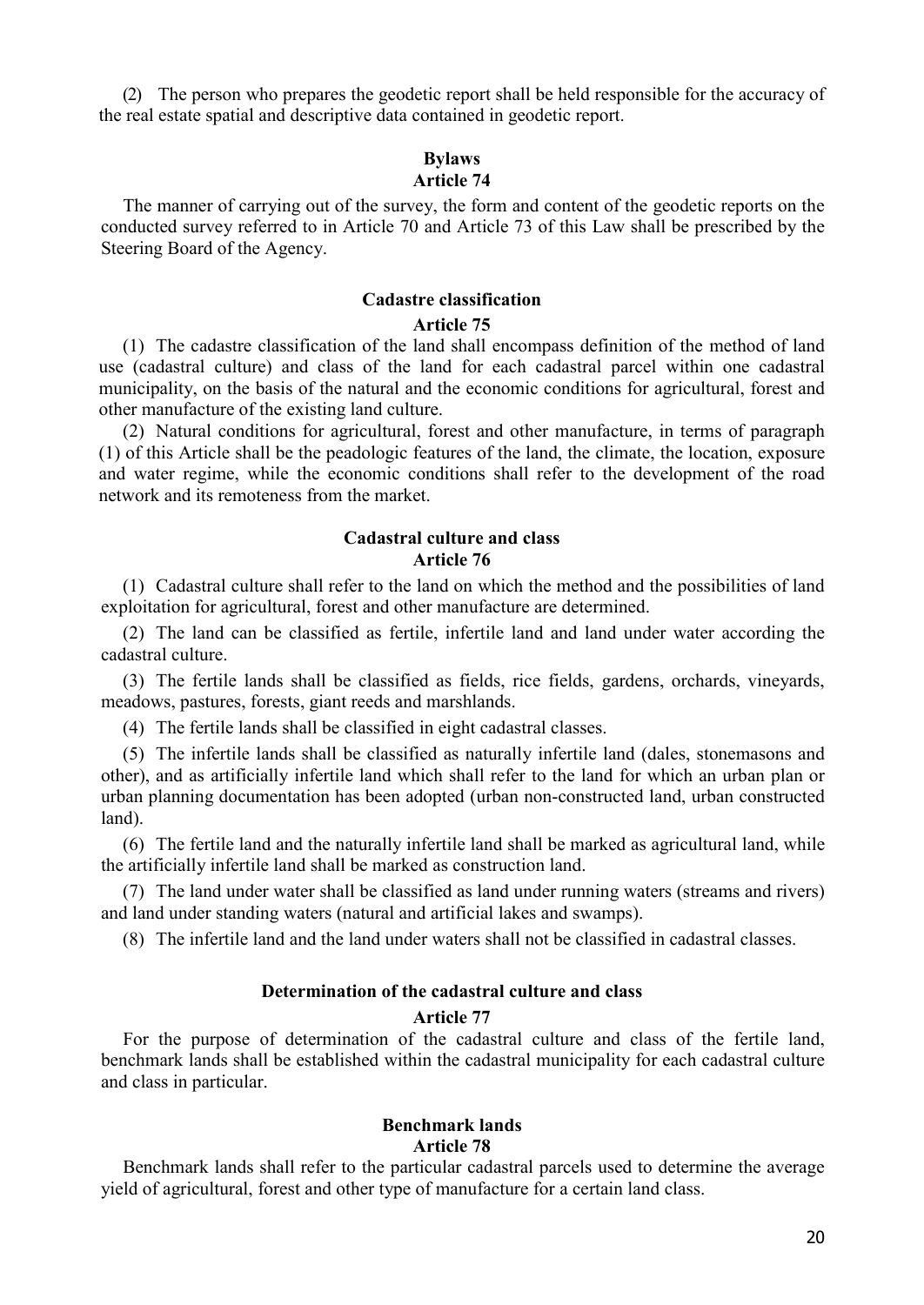### **Definition of benchmark lands and change of cadastral culture and class Article 79**

The definition of benchmark lands within the cadastral municipality and the determination and change the cadastral culture and class of the land shall be done by the Agency.

# **Change of cadastral culture and class**

### **Article 80**

(1) Change of cadastral culture and class of the land in the Real Estate Cadastre shall be done at the request of a client.

(2) Notwithstanding paragraph (1) of this Article, change of a cadastral culture and class may be done under ex-officio procedure:

- At the request of the state administration body responsible for carrying out activities in the field of agriculture, forestry and water economy, with an enclosed act for the established change of cadastral culture or class of the land; and
- At the request of the state administration body responsible for performing works in area of spatial planning and local government units, with an enclosed certificate from the urban plan or the urban planning documentation.

# **Bylaws**

# **Article 81**

The method of the cadastre classification of land, as well as the determination and the registration of the change in the cadastral culture and class of the land shall be prescribed by the Steering Board of the Agency.

### **Processing, modeling and data visualization Article 82**

(1) The real estate survey data (cadastral parcels, buildings and other objects) shall be processed, modelled and visualized through cadastral maps.

(2) Data from the survey of infrastructure objects shall be processed, modelled and visualized through the maps of infrastructure objects.

(3) The processing, modeling and visualization of data in digital maps shall be done with licensed software.

(4) The maintenance of the data changes in the maps referred to in paragraph (1) and paragraph (2) of this Article shall be carried out with accuracy of the produced maps.

# **Digitization of cadastral maps Article 83**

(1) For the cadastral municipalities for which a Real Estate Cadastre has been established based on analogue cadastral maps, the Agency shall perform digitization of the analogue cadastral maps. When determined throughout the digitization process that the boundaries of some of the cadastral parcels cannot be digitalized, the actual situation of the cadastral parcel shall be inspected and the data obtained from the inspection shall be harmonized with data from the official records and applied to the digital cadastral map. The data obtained from the digital cadastral maps shall be used by putting into use the database of the digital cadastral maps.

(2) When differences are identified between the area of the cadastral parcels in the digital cadastral maps and the area from the cadastre registry book throughout the digitalization of the cadastral maps, where the differences are bigger than  $\Delta P \leq 0.0007^* M^* \sqrt{P}$  (where P is the surface of the cadastral parcel and M is the scale of the cadastral map), the Agency shall, under ex officio procedure, enact a certificate for the digital surface delivered to the person registered as the right holder of the cadastral parcel.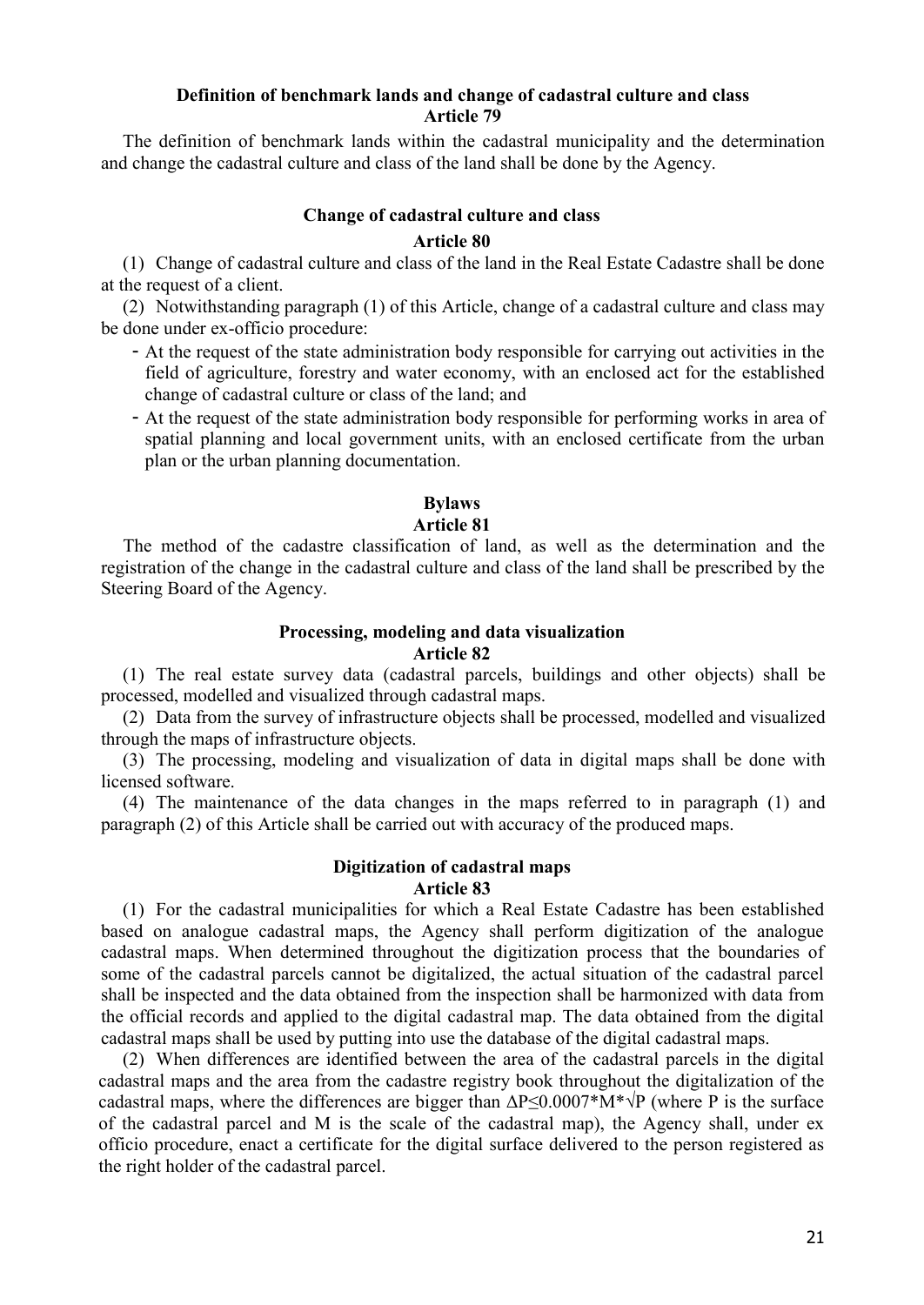(3) The certificate for the digital surface shall be enacted after the inspection in the official records and the drawing up of minutes on the established actual situation and the expert findings with regards to the differences in the area.

(4) In the process of digitalization of the cadastral maps, with regards to the cadastral parcels for which the data on the real estate right holders in the cadastre registry book are taken over from the cadastre of land on the basis of fictitious records, the surface from the digitalized cadastral map shall be recorded as a surface of the cadastral parcel, while the data on the right holders shall be recorded in the equal ideal part.

(5) The certificate referred to in paragraph (3) of this Article shall be submitted in the manner prescribed in Article 187 of this Law.

(6) The new area of the cadastral parcels referred to in paragraph (1) and paragraph (2) of this Article shall be entered under ex-officio procedure in the property deed.

(7) The Director of the Agency shall adopt a decision on the application of the database of digital cadastral maps for each cadastral municipality.

(8) The decision referred to in paragraph (6) of this Article shall be published in the "Official Gazette of Republic of Macedonia".

### **Metadata Article 84**

(1) The Agency shall produce metadata in accordance with international metadata standards for the cadastral maps and the maps of infrastructure objects.

(2) The metadata shall be kept, maintained and browsed in the metadata catalogue referred to in Article 52 of this Law.

# **Bylaws**

# **Article 85**

The method of processing, modeling and visualization of data from the cadastral maps and the maps of infrastructure objects, the form and content of the digital area certificate, and the method of preparation of metadata shall be prescribed by the Steering Board of the Agency.

### **VI. GEODETIC WORKS FOR SPECIAL PURPOSES Scope of performance of geodetic works for special purposes Article 86**

The performance of geodetic works for special purposes shall include preparation of updated geodetic maps related to spatial planning, geodetic reports in the service of implementation of urban plans and urban planning documentation, as well as geodetic reports for resolution of legal-property affairs affecting the Real Estate Cadastre in procedures before the state bodies, public services and bodies of local self-government units and the City of Skopje and before other authorities.

### **Performance of geodetic works for special purposes Article 87**

(1) The geodetic works for special purposes shall be performed with on-site inspection through survey of real estate, office processing, modeling and visualization of the data gathered with the survey.

(2) Data from the Graphical Registry of Construction Land should be used in the course of performing the geodetic works referred to in paragraph (1) of this Article referring to the preparation of geodetic reports for realization of urban plans and urban planning documentation via data transmission from the urban plans and the urban planning documentation into the cadastral maps.

### **The title before Article 88 and Article 88 shall be deleted**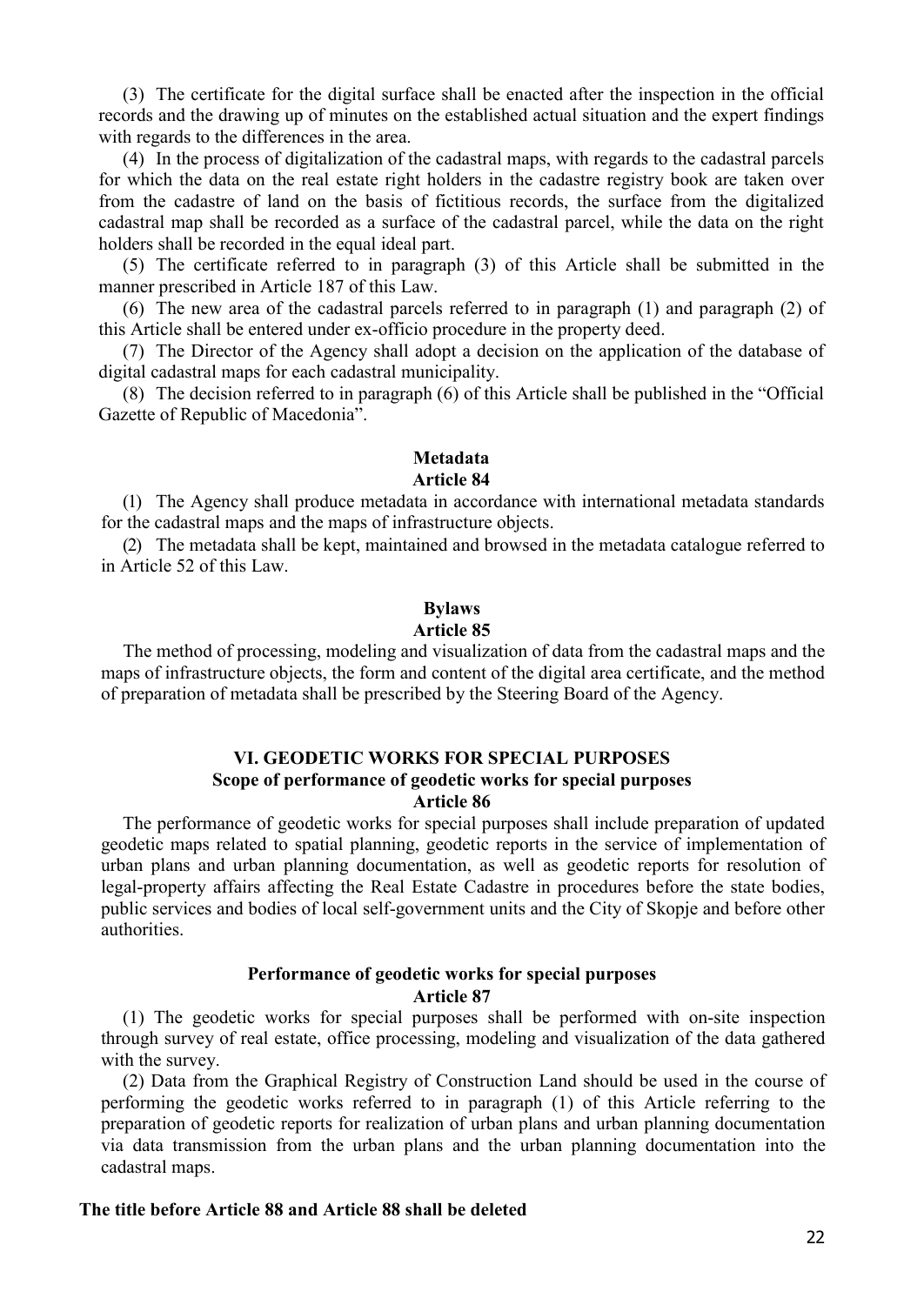# **Geodetic report for special purposes Article 89**

Geodetic report shall be prepared for the performed geodetic works for special purposes, containing the geodetic-technical documentation.

# **Bylaws**

# **Article 90**

The performance of geodetic works for special purposes, as well as the form and content of the geodetic reports for the performed geodetic works for special purposes shall be prescribed by the Steering Board of the Agency.

### **VII. TOPOGRAPHIC MAPS**

### **Competent body for production of topographic maps and orthophoto Article 91**

The Agency shall be responsible for the production of topographic maps, preparation of orthophoto maps/plans and cartographic database management.

### **Classification of topographic maps Article 92**

Depending on the scale used in the production of topographic maps, they shall be classified as:

- Large scale, in a scale of 1:25.000 and 1:50.000;

- Mid scale, in a scale 1:100.000 and 1:200.000 and/or 1:250.000;

- Small scale, in a scale of 1:500.000 and 1:1.000.000.

#### **Survey for production of topographic maps Article 93**

The survey for the purpose of production of topographic maps shall include a survey of topographic objects and terrain with an accuracy determined by the scale in which they are produced, gathering their qualitative and quantitative properties, as well as gathering data on the geographic names.

### **Form of the data from the topographic maps Article 94**

(1) The topographic maps shall be produced in digital form based on data from the performed survey in accordance with cartographic standards.

(2) The data from topographic maps shall be organized in a cartographic database in vector and raster formats.

# **Organization of the data from topographic maps**

### **Article 95**

(1) Digital topographic data in vector form shall be organized according to the spatial data infrastructure for:

- Administrative areas;

- Classification of land;
- Road infrastructure;
- Railway infrastructure;
- Hydrographic infrastructure;
- Small objects;
- Topographic features; and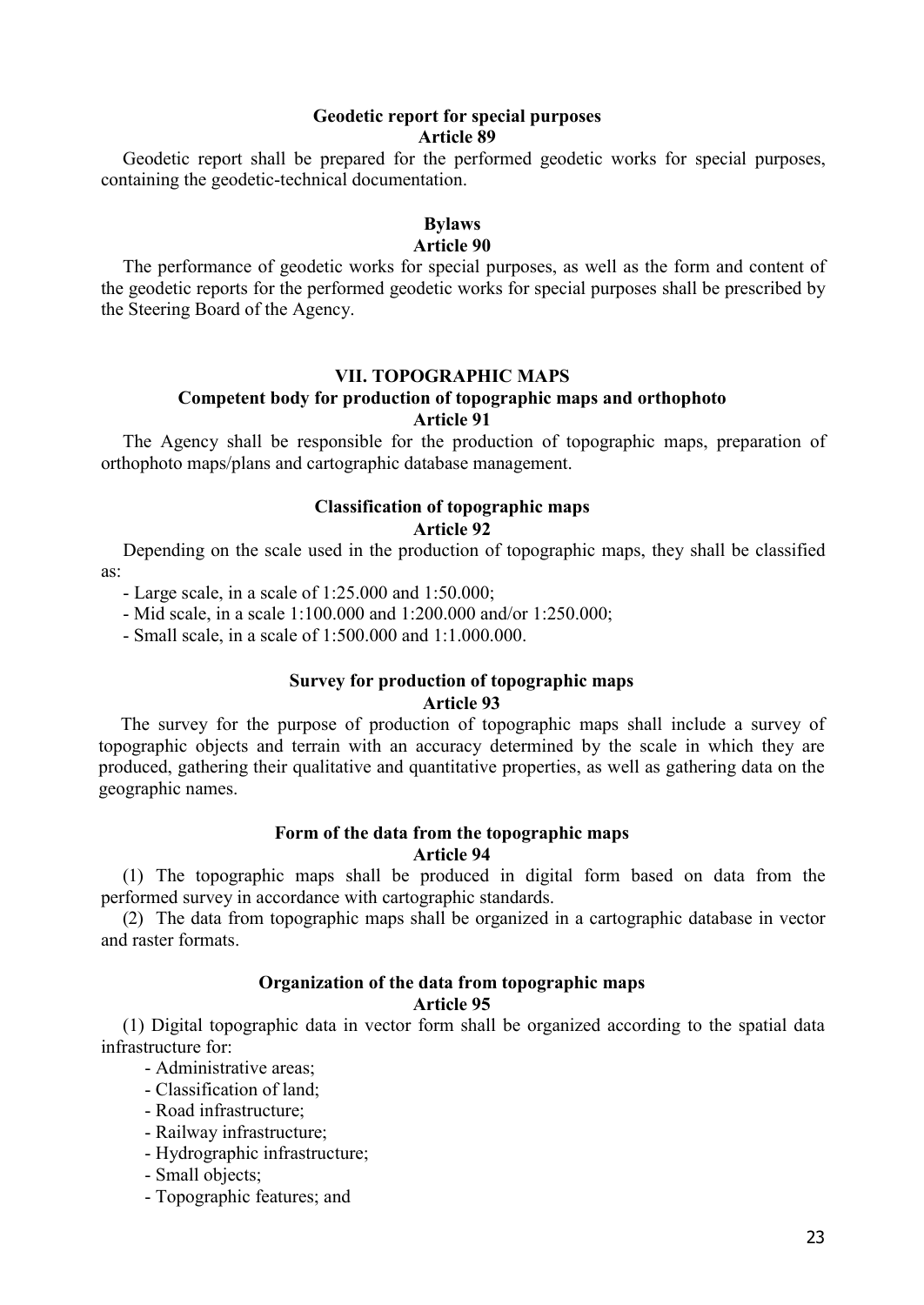- Textual records.

(2) The digital cartographic data shall be organized according to the nomenclature of topographic maps based on the scale.

### **Topographic map update Article 96**

(1) The update of the topographic maps shall enable harmonization of data from the topographic maps with the actual on-site situation.

(2) The update stipulated in paragraph (1) of this Article may be carried out with a survey of the actual situation or using data from the orthophoto map/plan developed on the basis of a performed aerial survey.

(3) The Agency shall have the competence to perform aerial survey in service of the production of orthophoto maps/plans every five years.

# **Metadata on topographic maps Article 97**

(1) The Agency shall produce metadata on the topographic maps, in accordance with international metadata standards.

(2) The metadata shall be kept, maintained and browsed in the metadata catalogue referred to in Article 52 of this Law.

# **Geodetic report for topographic maps Article 98**

Geodetic report shall be produced for topographic maps in relation with the conducted survey in service of the preparation and update of topographic maps, containing the geodetic-technical documentation.

# **Cartographic products Article 99**

(1) In addition to the matters referred to in Article 91 of this Law, the Agency shall be responsible for making overview, thematic and school maps, overview sheets of maps, map publications, atlases, albums, models.

(2) The cartographic products referred to in paragraph (1) of this Article can also be produced by other legal entities with a previously issued authorization by the Agency, on the basis of submitted request.

(3) The legal entities referred to in paragraph (2) of this Article shall be registered in the appropriate registry within the Central Registry for the performing of this activity, to have a licensed software for preparation of the products referred to in paragraph (1) of this Article and appropriate equipment and facilities for the preparation of cartographic products.

(4) Fee shall be effectuated for the issuance of the authorization referred to in paragraph (2) of this Article in an amount which depends on the expenses incurred for the inspection of the compliance with the conditions referred to in paragraph (3) of this Article.

(5) The Agency shall keep records for authorizations issued under paragraph (2) of this Article.

(6) The Agency shall control the legal entities referred to in paragraph (2) of this Article, and in case of failure to meet the conditions referred to in paragraph (3) of this Article, and in case when the legal entities put into use cartographic products without the consent of the Agency, the Director of the Agency shall adopt a decision to revoke such authorization.

(7) The legal entity who has been deprived of the authorization referred to in paragraph (6) of this Article, cannot acquire new authorization within three years from the revocation of the authorization.

(8) The decision of the Agency referred to in paragraph (6) of this Article shall be final and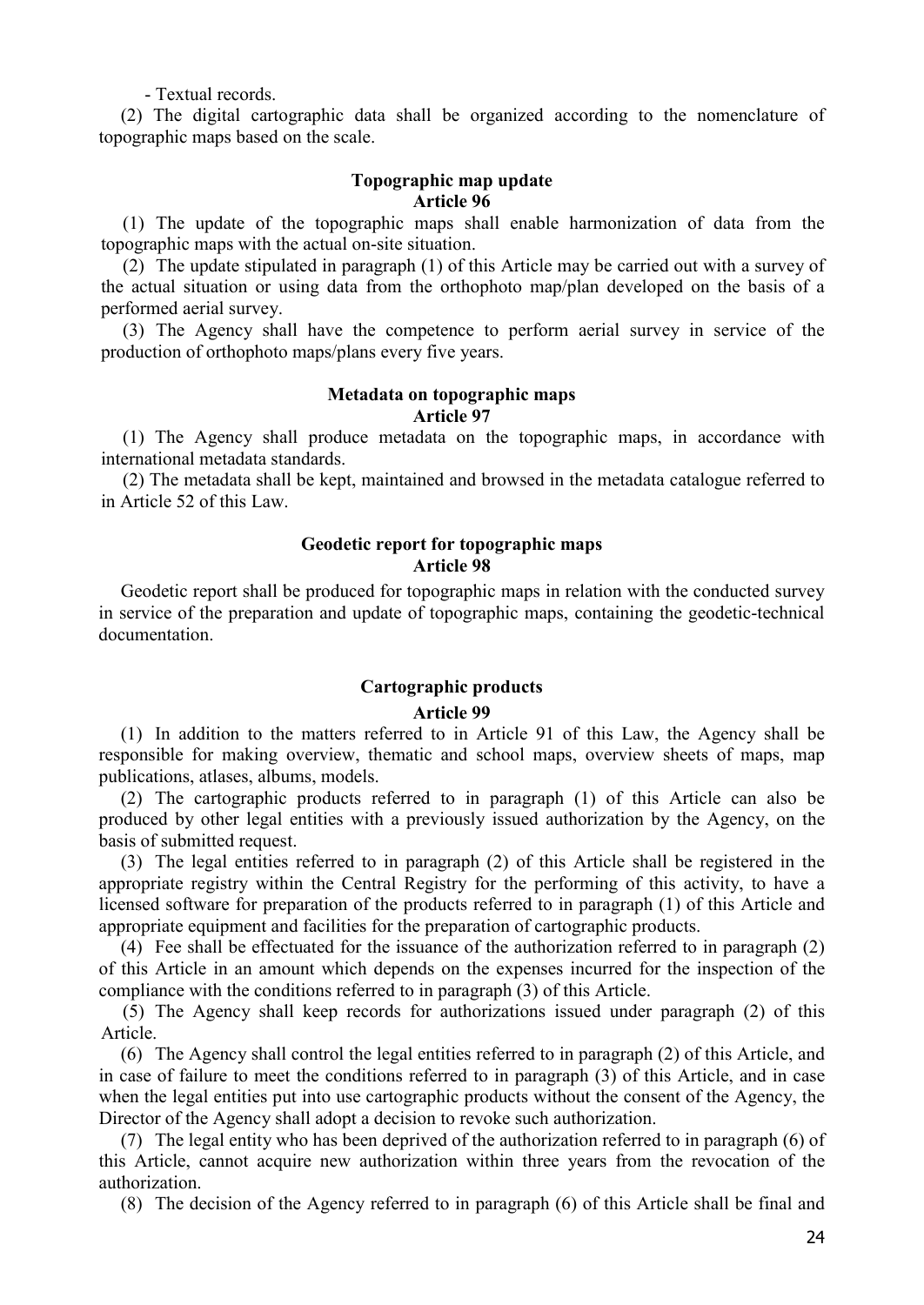enforceable, and a lawsuit against the same shall be allowed before the Administrative Court within 15 days of receipt of the decision.

(9) The detailed conditions referred to in paragraph (3) of this Article, as well as the necessary documentation for compliance with the conditions shall be prescribed by the Steering Board of the Agency.

### **Mandatory basis for thematic maps Article 100**

The data referring to the hydrographic, road and railway infrastructure, topographic features and administrative areas referred to in Article 95 of this Law shall be mandatory in the preparation of thematic maps.

# **Consent for the issuance of cartographic products Article 101**

(1) The legal entities that produce cartographic products shall be obliged to obtain consent from the Agency required before putting into use the cartographic products.

(2) The consent referred to in paragraph (1) of this Article shall be issued by the Agency once it is determined that in the preparation of cartographic products, the legal entity used data from the GCIS and that the required fee has been paid in accordance with this Law.

(3) The consent referred to in paragraph (1) of this Article shall be issued by the Agency within 15 days of receipt of the request for consent.

(4) For the issue of the consent for use of cartographic product, a fee shall be paid to the Agency. The amount of the fee shall depend on the scope and content of the cartographic products.

### **Bylaws**

#### **Article 102**

(1) The method of production of topographic maps, orthophoto maps/plans and cartographic products, as well as the form and content of the geodetic report for topographic maps, as well as the form and content of the authorization form referred to in Article 99 paragraph (2) of this Law, as well as the consent referred to in Article 101 paragraph (2) of this Law, shall be prescribed by the Steering Board of the Agency.

(2) The amount of the fee for issuing authorization for the production of cartographic products, as well as the amount of the fee for issuing consent for use of cartographic product referred to in Article 101 of this Law shall be determined by the Tariff List adopted by the Steering Board of the Agency, and endorsed by the Government of Republic of North Macedonia.

### **VIII. SOLE PROPRIETORS - AUTHORIZED SURVEYORS AND TRADING COMPANIES FOR GEODETIC WORKS**

# **Works performed by sole proprietors – authorized surveyors and trading companies for geodetic works**

### **Article 103**

(1) The on-site geodetic works, with the exception of the works from the survey referred to in Article 8, paragraph (2) and Article 57 paragraph (2) of this Law, referring to the basic geodetic works, the survey in service of the establishment and the maintenance of the Real Estate Cadastre and the geodetic works for special purposes, shall be performed by sole proprietors authorized surveyors and the trading companies for geodetic works, under the conditions and in the manner stipulated by this Law as public authorizations.

(2) The on-site geodetic works referring to the topographic maps, as well as the on-site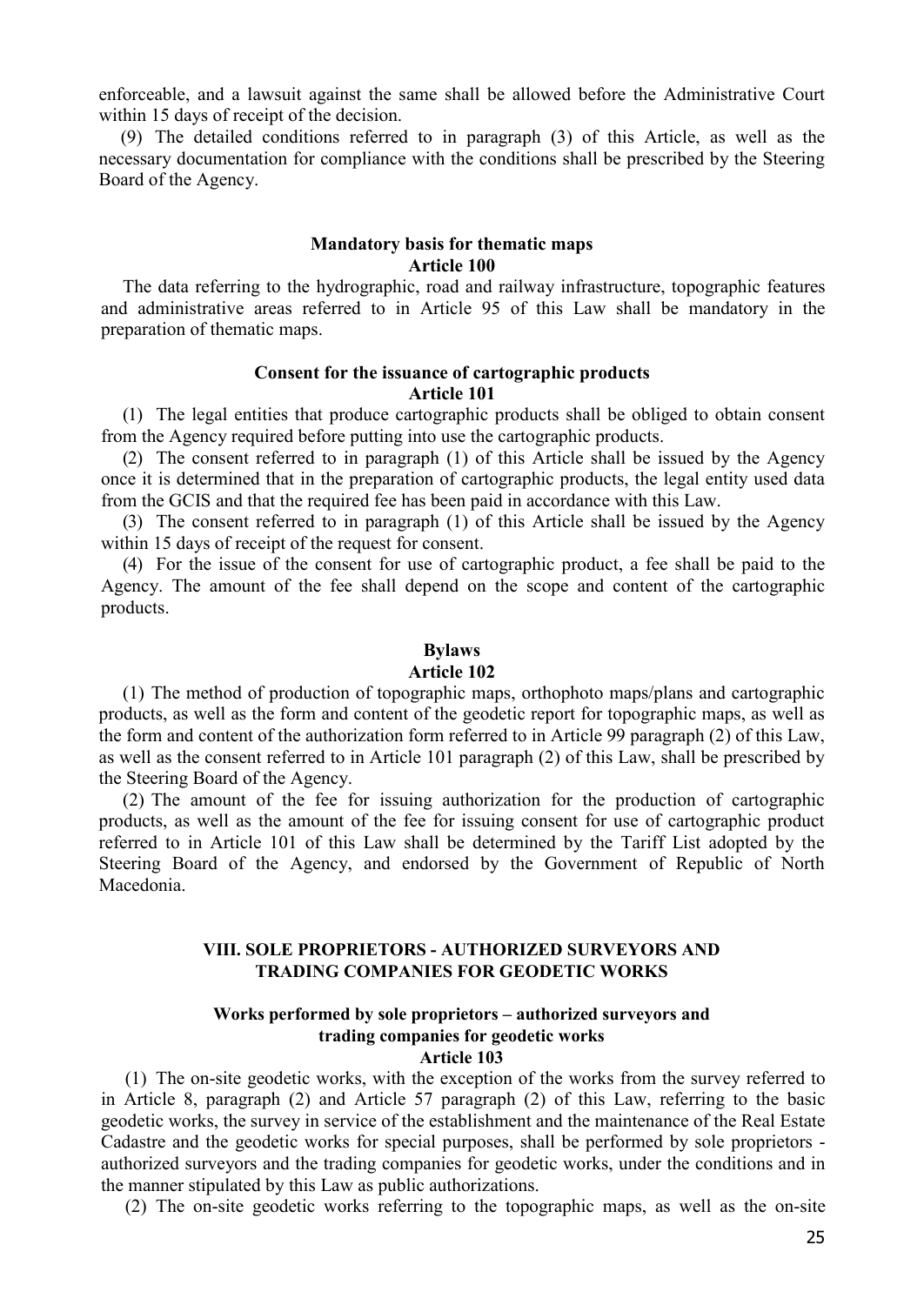gathering of data on streets and house numbers in service of the Graphical Registry of Streets and House Numbers can be performed by the entities referred to in paragraph (1) of this Article, selected in compliance with the public procurement regulations.

# **Conditions for performing geodetic works Article 104**

(1) The sole proprietors - authorized surveyors and the trading companies for geodetic works in order to perform the on-site geodetic works referred to in Article 103 of this Law, must meet the following conditions:

- Be registered in the Trade Registry at the Central Registry of the Republic of Macedonia with main occupational field of work - performance of geodetic works;
- Have minimum two employees from the geodetic profession, of whom at least one authorized surveyor;
- Hold damage liability insurance;
- Possess licensed software for production of geodetic reports; and
- Hold a license for performance of the geodetic works.

(2) The sole proprietors – authorized surveyors and the trading companies for geodetic works shall perform geodetic works on the entire territory of Republic of Macedonia.

# **Foreign legal entities Article 105**

(1) The on-site geodetic works referred to in Article 103 of this Law may be carried out by a foreign legal entity registered to perform geodetic works in a Member State of the European Union, if it fulfils the conditions for performing such operations in the country in which it is registered.

(2) The on-site geodetic works referred to in Article 103 of this Law may be carried out by a foreign legal entity registered to perform geodetic works in a country that is/is not a Member State of the European Union, under conditions of reciprocity.

# **Foreign authorized surveyor Article 106**

(1) Foreign geodetic engineer with an authorization from a Member State of the European Union may perform geodetic works on the territory of Republic of Macedonia if the geodetic works are performed in accordance with the laws and other regulations of Republic of Macedonia which refer to the field of geodetic works.

(2) Foreign geodetic engineer with an authorization by another country may perform geodetic works on the territory of Republic of Macedonia, under the terms of reciprocity if the geodetic works are performed in accordance with the laws and other regulations of Republic of Macedonia referring to the field of geodetic works and if the authorization for performance of geodetic works has been confirmed with a decision by the Agency.

# **Authorized surveyor Article 107**

The authorized surveyor, employed by a sole proprietor - authorized surveyor or by a trading company for geodetic works may perform geodetic works, such as:

- Survey in service of the Real Estate Cadastre;
- On-site geodetic works which refer to the basic geodetic works for topographic maps; and

- On-site geodetic works for special purposes.

# **Conditions for taking an exam for acquiring a license for authorized surveyor Article 108**

(1) Authorized surveyor may be any person who passed the exam for acquiring a license for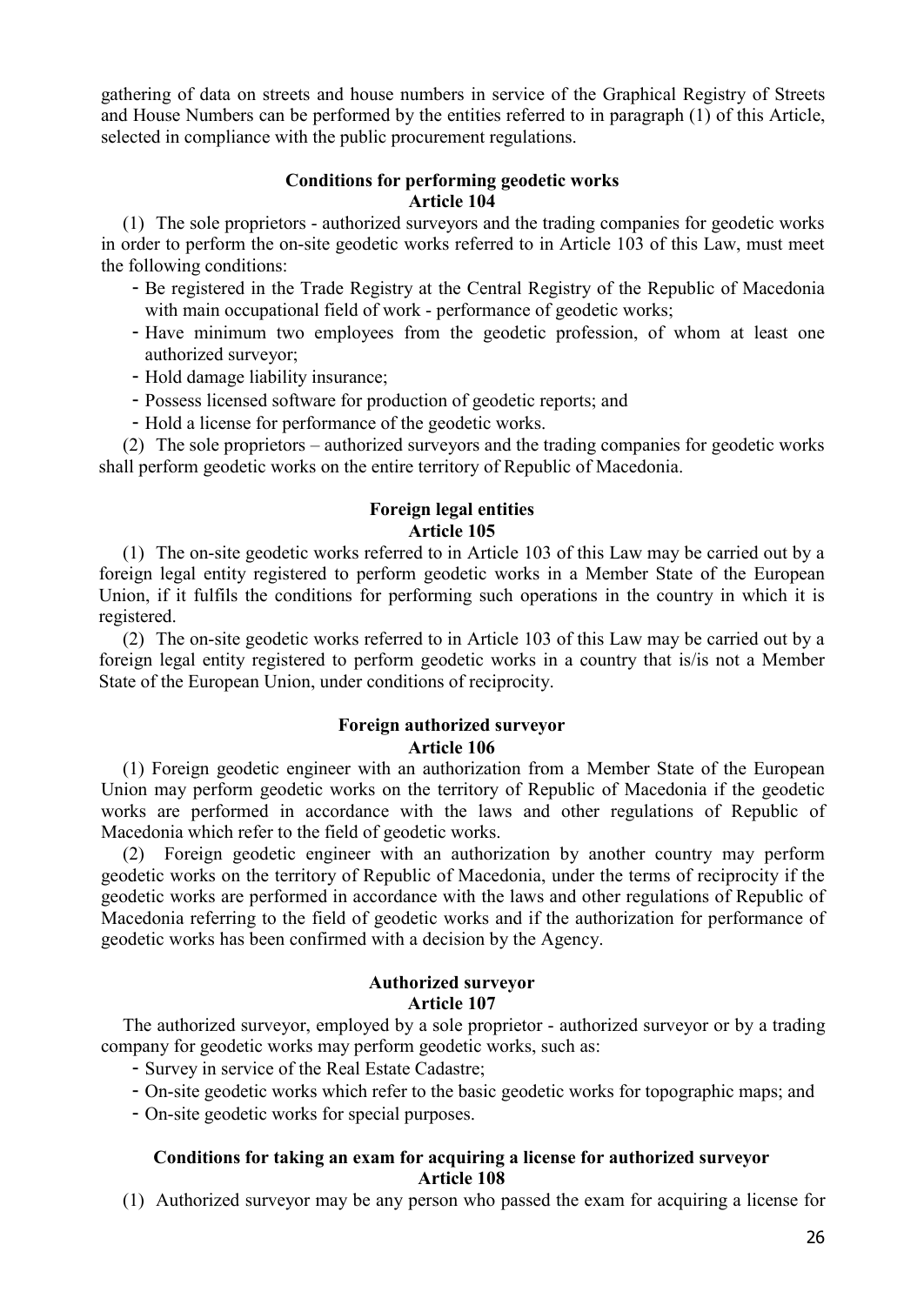authorized surveyor.

(2) The exam for acquiring the license for authorized surveyor can be taken by any person meeting the following criteria:

- To be a citizen of Republic of Macedonia;

- To have obtained at least 300 credit points according to the European Credit Transfer System (ECTS) from the field of geodesy or a completed VII/1 level of geodesy studies;
- To have at least two years of professional experience in the field of geodetic works after meeting the conditions referred to in indent 2 of this paragraph; and

(3) The Agency shall record the issued licenses for authorized surveyors in the Directory of Authorized Surveyors, kept by the Agency.

# **Parts of the exam, fields and programme Article 108-a**

(1) The exam shall consist of two parts as follows:

- First part (theory) for assessing the theoretical knowledge of the candidates; and

- Second part (case study) for assessing the capability of the candidates to apply the laws in practice.

(2) The first part of the exam referred to in paragraph (1) of this Article shall be taken in writing by using electronic means, by answering particular number of questions in type of filling in an electronic test on a PC.

(3) The first part of the exam shall include questions from the following subjects:

1) Basic geodetic works and cartography;

2) Cadastral maps and maps of infrastructure objects;

3) Survey, geodetic works for special purposes, geodetic reports and electronic rules of procedure; and

4) Real Estate Cadastre and real estate regulation and management.

- (4) The second part of the exam shall consists of the following:
	- Description of individual case from the field referred to in paragraph (3) item 2 of this Article (first case study) and from the field referred to in paragraph (3) item 3 of this Article (second case study); and
	- Questions which should be answered by the candidate based on case analysis.

(5) The exam shall be taken during the exam sessions in February, April, June, October and December according to a programme that contains the curriculum, regulations and literature.

# **Creation of question databases for taking the exam Article 108-b**

(1) The question databases for the first part of the exam and the databases of case studies and questions for the second part of the exam referred to in Article 108-a of this Law shall be prepared by:

- Two professors from the field of geodesy, appointed by the dean of the high educational institution from the field of geodesy; and
- Five persons employed in the Agency, appointed by the Director of the Agency of whom three persons with completed VII/1 level of geodesy studies or at least 300 credit points according to the European Credit Transfer System (ECTS) from the field of geodesy, with a license for authorized surveyor and at least six years of professional experience in the field of geodesy and two persons with completed VII/1 level of law studies or at least 300 credit points according to the European Credit Transfer System (ECTS) from the field of law and at least six years of professional experience in legal matters.

(2) The questions from the first part of the exam and the questions and case studies from the second part of the exam shall be verified by a Commission consisting of:

- Two representatives appointed by the Steering Board of the Chamber of Sole Proprietors - Authorized Surveyors and Trading Companies for Geodetic Works from the field of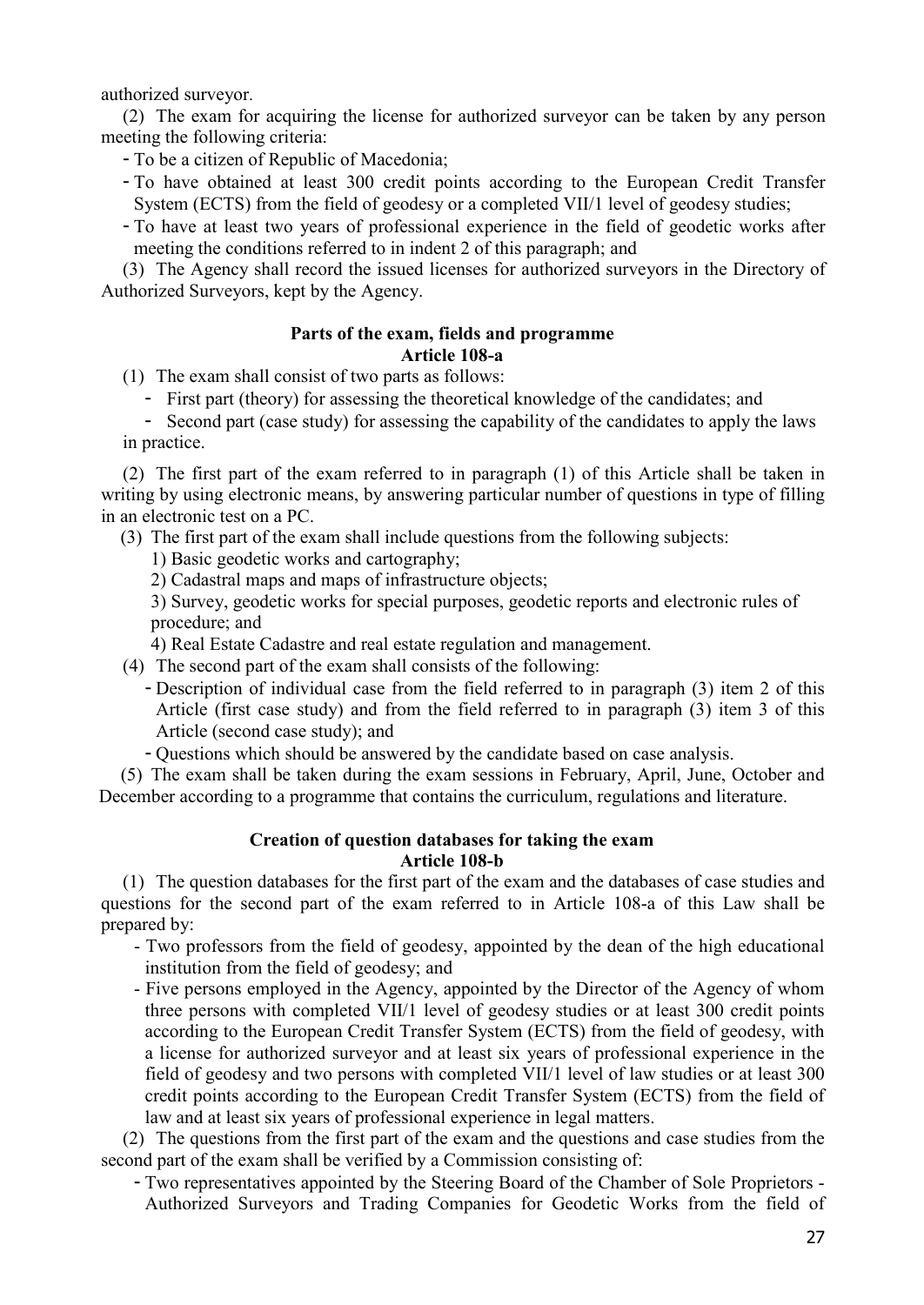geodesy with completed VII/1 level of geodesy studies or at least 300 credit points according to the European Credit Transfer System (ECTS) from the field of geodesy; and

- Three representatives from the Agency, of whom two persons with completed VII/1 level of geodesy studies or at least 300 credit points according to the European Credit Transfer System (ECTS) from the field of geodesy, with a license for authorized surveyor and at least ten years of professional experience in the field of geodesy and one person with completed VII/1 level of law studies or at least 300 credit points according to the European Credit Transfer System (ECTS) from the field of law and at least ten years of professional experience in legal matters, appointed by the Director of the Agency.

(3) The principle of appropriate and fair representation should be adhered to in the course of establishing the Commission referred to in paragraph (2) of this Article.

(4) The Commission referred to in paragraph (2) of this Article shall conduct an audit and update of the databases of questions and case studies at least twice a year.

(5) The Commission shall consider the modifications of the regulations the question i.e. case is based upon throughout the audit, as well as the number of candidates who answered the question, the success of answering the questions and other criteria which may affect the improvement of the quality of the databases of questions.

(6) The Commission shall decide at least 30% of the questions and case studies to be altered or entirely removed and replaced with new ones from the data bases upon the conducted audit and update of the databases of questions and case studies.

(7) The persons referred to in paragraph (1) of this Article and the members of the Commission for verification referred to in paragraph (2) of this Article shall have the right to monetary compensation which shall be determined by the Steering Board of the Agency.

(8) The amount of the monetary compensation referred to in paragraph (7) of this Article shall be determined on the basis of the number of prepared questions and case studies, as well as the complexity of the matter.

(9) The annual amount of the monetary compensation referred to in paragraph (7) of this Article shall not exceed the amount of three average gross salaries in Republic of Macedonia in the previous year published by the State Statistical Office.

# **Submission of application for taking the exam and acting thereupon Article 108-c**

(1) The candidate shall submit the application for taking the exam to the Agency.

(2) The candidate shall be obliged to enclose evidence to the application for meeting the criteria for taking the exam prescribed by this Law.

(3) The Director of the Agency or person authorized by the Director of the Agency shall determine by means of a decision whether the candidate meets the criteria for taking the exam.

(4) Administrative dispute can be initiated before the competent court within 30 days as of receiving the decision on the rejection of the application for taking the exam.

(5) The candidate shall be allowed to take the exam in the next term as of the day of approval of the application for taking the exam.

### **Matters related to taking the exam Article 108-d**

(1) The professional and administrative works for the needs of conducting the exam shall be performed by the Agency, for which the Director shall appoint a responsible person who determines whether the candidate meets the requirements for taking the exam, and the exam shall be carried out technically by a person registered in the Central Registry elected by the Agency.

(2) The responsible person referred to in paragraph (1) of this Article shall receive a monetary compensation for each conducted exam session in the amount of one third of the average net salary in Republic of Macedonia, for which the Agency shall adopt a decision.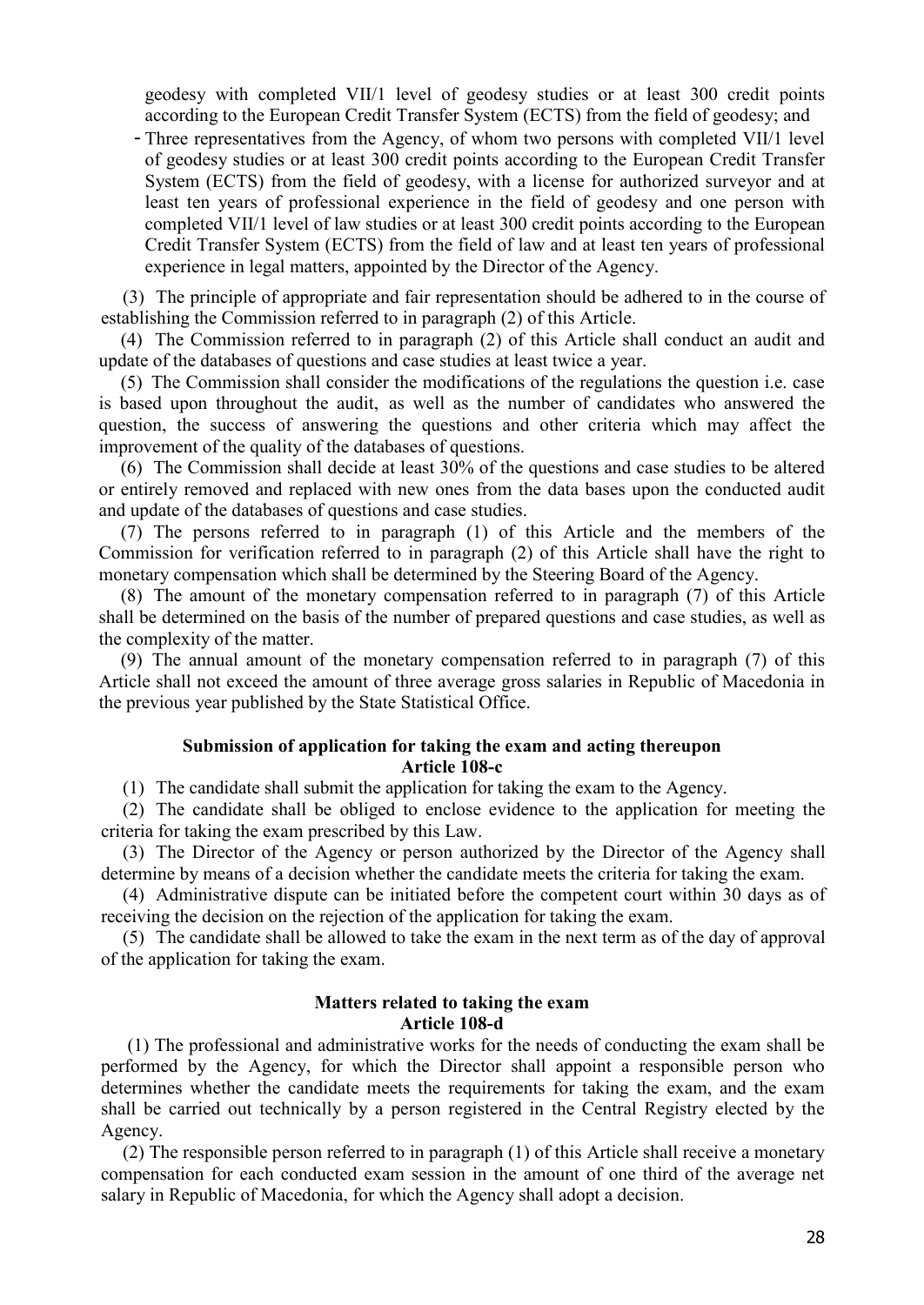(3) The exam shall be taken in a room intended for the taking of the exam, especially equipped with material and technical and IT equipment, Internet connection, as well as equipment for recording the exam.

(4) The candidates whose request for taking the exam has been approved and the public shall be informed on the date and time of the taking the exam at least eight days prior to the conducting of the exam, through the website of the Agency and the Public Broadcasting Service.

(5) The taking of the exam shall be recorded in live and broadcasted on the website of the Agency, and in case of interrupted recording due to technical reasons, the recording of the overall exam shall be posted on the website of the Agency.

(6) Two representatives of the Agency, one representative of the Chamber of Sole Proprietors - Authorized Surveyors and Trading Companies for Geodetic Works, one representative of the Government of Republic of Macedonia proposed by the Office of the President of the Government and one representative of the Ministry of Information Society and Administration (IT Specialist) shall be present in the room during the exam.

(7) The representatives referred to in paragraph (6) of this Article shall receive a monetary compensation for each conducted exam session in the amount of one third of the average net salary in Republic of Macedonia, for which the Agency shall adopt a decision.

(8) The legal entity which technically conducts the exam shall be obliged to block the radio frequency range in the room intended for the taking of the exam during the conducting of the exam sessions.

(9) The Agency for Electronic Communications (hereinafter referred to as AEC) shall perform a continuous monitoring of the blocking of the radio frequency range in the room intended for the taking of the exam, in order to prevent any kind of electronic communication with the environment outside the room intended for the taking of the exam.

(10) AEC shall install measuring equipment in the room intended for the taking of the exam that provides an electronic record of the conducted measurements for a period of 30 days, which shall be recorded in the central control system of the AEC.

(11) AEC shall form a three-member commission that shall prepare a report based on the electronic records stored in the central control system of the AEC, which report shall be submitted to the Agency no later than 15 days from the date of completion of the exam session.

#### **Manner of taking the exam Article 108-e**

(1) Representative from the Agency shall determine the identity of the candidate by checking the candidate's personal ID card prior to the beginning of the exam.

(2) In the course of taking the first part of the exam, the candidate shall not be allowed to use laws, laws with comments and explanation, mobile telephone, portable computer devices and other technical and information means, previously prepared subjects and other.

(3) In the course of taking the second part of the exam, the candidate shall be allowed to use only laws (without comments and explanations), which can be found in electronic form on the PC the client uses to take the exam.

(4) In the course of taking the first and the second part of the exam, the candidate shall not be allowed to communicate with other candidates or persons, except for the IT Specialist referred to in Article 108-d paragraph (5) of this Law in case of having any technical issues with the PC.

(5) If the technical issues with the PC are removed within five minutes, the exam continues, otherwise the exam for the respective candidate shall be terminated and retaken within three days as of the day of exam termination.

(6) In case of issues with more than five PC which cannot be removed within five minutes, the exam shall be terminated for all candidates and retaken within three days as of the day of exam termination.

(7) If the candidate acts contrary to paragraphs (2), (3) and (4) of this Article in the course of taking the first and the second part of the exam, the candidate shall not be allowed to continue with the exam and banned on taking the exam for acquiring the license for authorized surveyor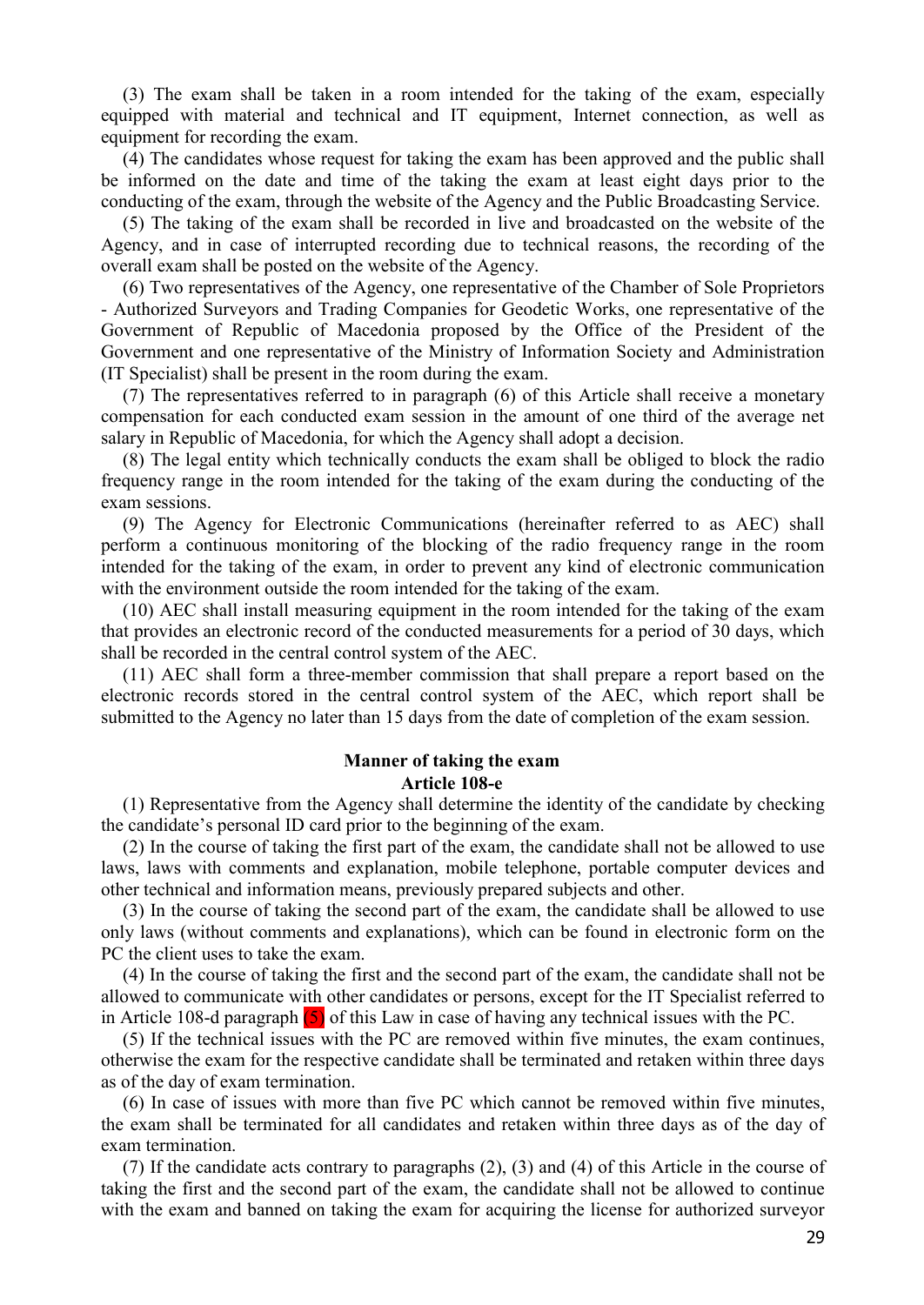for a period of three years, for which the Agency shall enact a decision against which administrative dispute can be initiated before competent court within 30 days as of the day of receiving the decision.

(8) In the cases referred to in paragraph (7) of this Article, it shall be deemed that the candidate did not pass the exam which shall be recorded in the minutes for taking the exam.

(9) The authorized representatives referred to in paragraph 108-d  $(5)$  of this Law must not stay longer than five seconds near the candidate in the course of taking the exam, except in case of removing any technical issue in which case the authorized representatives must not stay longer than five minutes near the candidate.

# **Termination and continuation with the exam Article 108-f**

(1) If any justified reasons occur in the course of taking the exam due to which the candidate shall not be able to continue with taking the exam (illness, childbirth related leave, schooling abroad and other), the exam shall be terminated for definite time period which may not exceed six months.

(2) The decision for continuing with the exam shall be enacted by the Director of the Agency at the request of the candidate. The request shall be submitted within eight days as of the cessation of the reasons for postponement of the exam, but no later than six months.

(3) In case when the candidate does not submit request for continuation with the exam within the term referred to in paragraph (2) of this Article, it shall be deemed that the candidate did not pass the exam.

(4) Administrative dispute can be initiated against the decision of the Director of the Agency referred to in paragraph (2) of this Article before the competent court within 30 days as of the day of receiving the decision.

(5) In case of continuation with the exam, the candidate shall not take the part of the exam that the candidate has previously taken.

### **First and second part of the exam Article 108-g**

(1) The exam shall begin with taking the first part of the exam (theory), followed by the second part of the exam (case studies).

(2) The second part of the exam shall be taken within 15 days after the successfully passed first part of the exam.

(3) The first part of the exam shall be taken for each of the fields referred to in Article 108-a of this Law and shall contain at least 15 questions for each of the fields with five given answers of which one is correct, two are similar, one is slightly incorrect (some points are lost when choosing this answer) and one incorrect answer (most of the points are lost when choosing this answer).

(4) The candidate may proceed with taking the second part of the exam if the candidate successfully passed the first part of the exam in maximum three successive exam sessions.

(5) In case when the candidate failed the first part of the exam in accordance with paragraph (4) of this Article, it shall be deemed that the candidate did not pass the exam.

(6) The second part of the exam shall consist of two case studies based on the field referred to in Article 108-a paragraph (3) item 2 of this Law (first case study) and the field referred to in Article 108-a paragraph (3) item 3 of this Law (second case study).

(7) The questions constituting integral part of the case studies shall be from the field the case study is based on and have ten possible answers of which one is correct, five are similar and four are different.

(8) The candidate must pass the second part of the exam in two successive exam sessions after passing the first part of the exam.

(9) In case when the candidate failed the first part of the exam, it shall be deemed that the candidate did not pass the exam.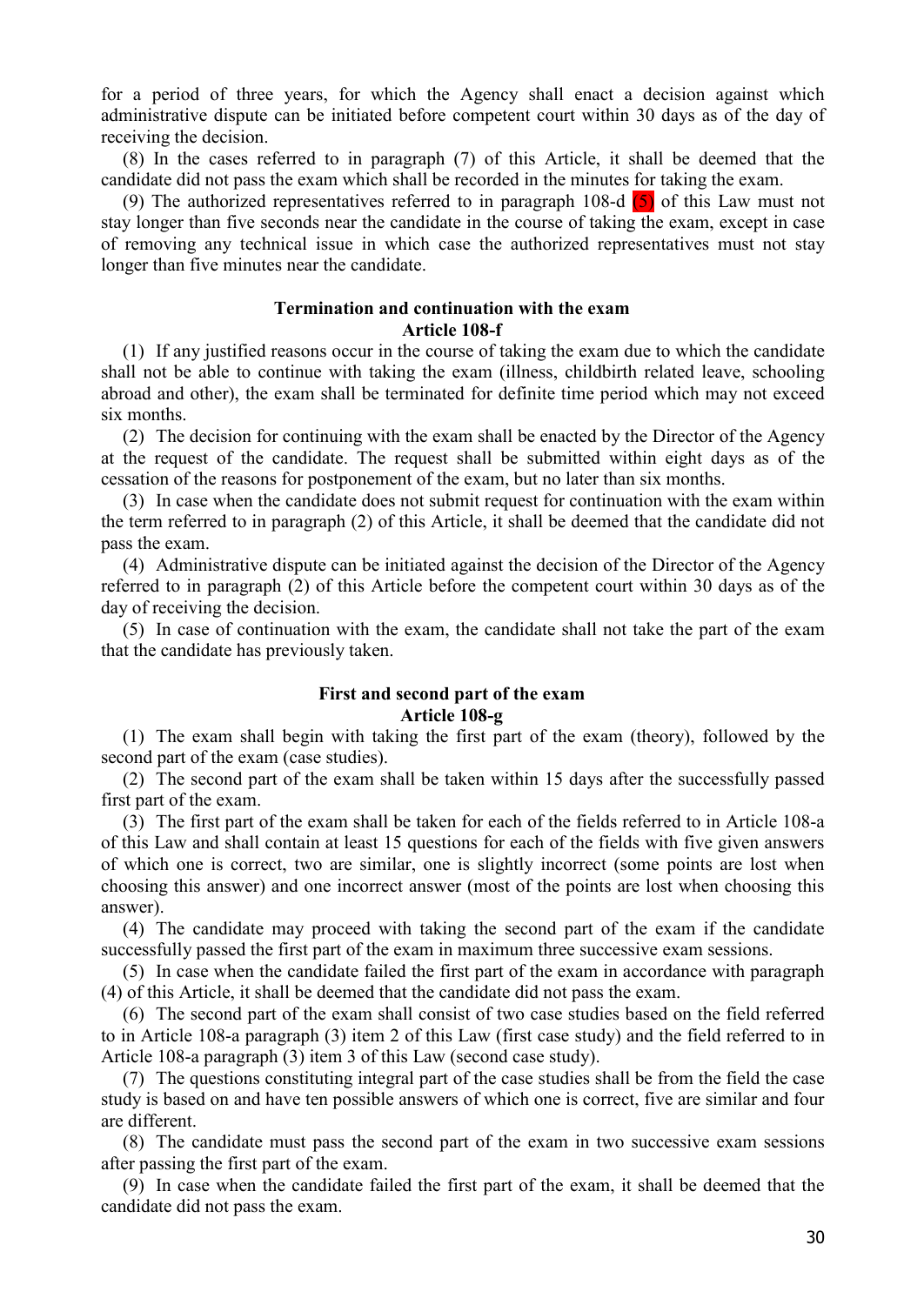# **Grading of the questions and unique electronic system for taking the exam Article 108-h**

(1) Taking the first part of the exam shall be done by answering particular number of questions of an electronic test on a PC.

(2) The questions of the test shall be graded with points determined in the test depending on the level of difficulty.

(3) Taking the second part of the exam shall be done by scrutinizing the case studies and answering particular number of questions deriving from the case studies in form of electronic software solution (hereinafter referred to as: electronic case study).

(4) The questions from the case study shall be graded with points determined in the case study depending on the level of difficulty.

(5) The questions contained in the tests for taking the first part of the exam and their answers, as well as the case studies and the questions deriving from the case studies and their answers shall be kept in the unique electronic system for taking exam.

(6) The electronic system referred to in paragraph (5) of this Article shall also contain publicly available database of minimum 200 questions for each field, as well as publicly available database of minimum 50 case studies for the needs of the second part of the exam.

(7) The electronic system shall also contain indication to the regulations and literature containing the answers of the questions from the first part of the exam and the regulations for the second part of the exam.

(8) The number of questions and case studies in the databases referred to in paragraph (6) of this Article shall increase by 10% per year.

(9) The results from taking the first and the second part of the exam shall be made available to the candidate on the PC on which the candidate took the exam immediately after finishing the exam.

### **Access code, termination and continuation with the exam Article 108-i**

(1) On the day of taking the first i.e. second part of the exam, the representative of the Agency shall give an access code i.e. password to the candidate for allowing access to the electronic system referred to in paragraph (5) of Article 108-h of this Law.

(2) Once the access is allowed, the candidate shall get electronic test for the first part of the exam i.e. electronic case studies for the second part of the exam, computed generated, whose content is randomly chosen by the software of the electronic system referred to in paragraph (5) of Article 108-h of this Law, from the databases referred to in paragraph (6) of Article 108-h of this Law.

(3) The first and the second part of the exam shall contain instruction for the manner of taking the exam, which shall be explained by the Agency before taking the exam.

(4) The electronic system for taking the exam shall not allow the existence of identical content of the electronic test for the first part of the exam i.e. electronic case study for the second part of the exam in one term for more than one candidate.

(5) In case when taking the first or second part of the exam is not possible due to reasons deriving from the technical non-functioning of the electronic system referred to in paragraph (5) of Article 108-h of this Law, the taking of the exam shall be terminated.

(6) In case when the reasons referred to in paragraph (5) of this Article are removed within 60 minutes as of the termination of the exam, the exam shall proceed immediately after removing such reasons.

(7) In case when the reasons referred to in paragraph (5) of this Article are not removed within the deadline referred to in paragraph (6) of this Article, the exam shall be rescheduled for another term.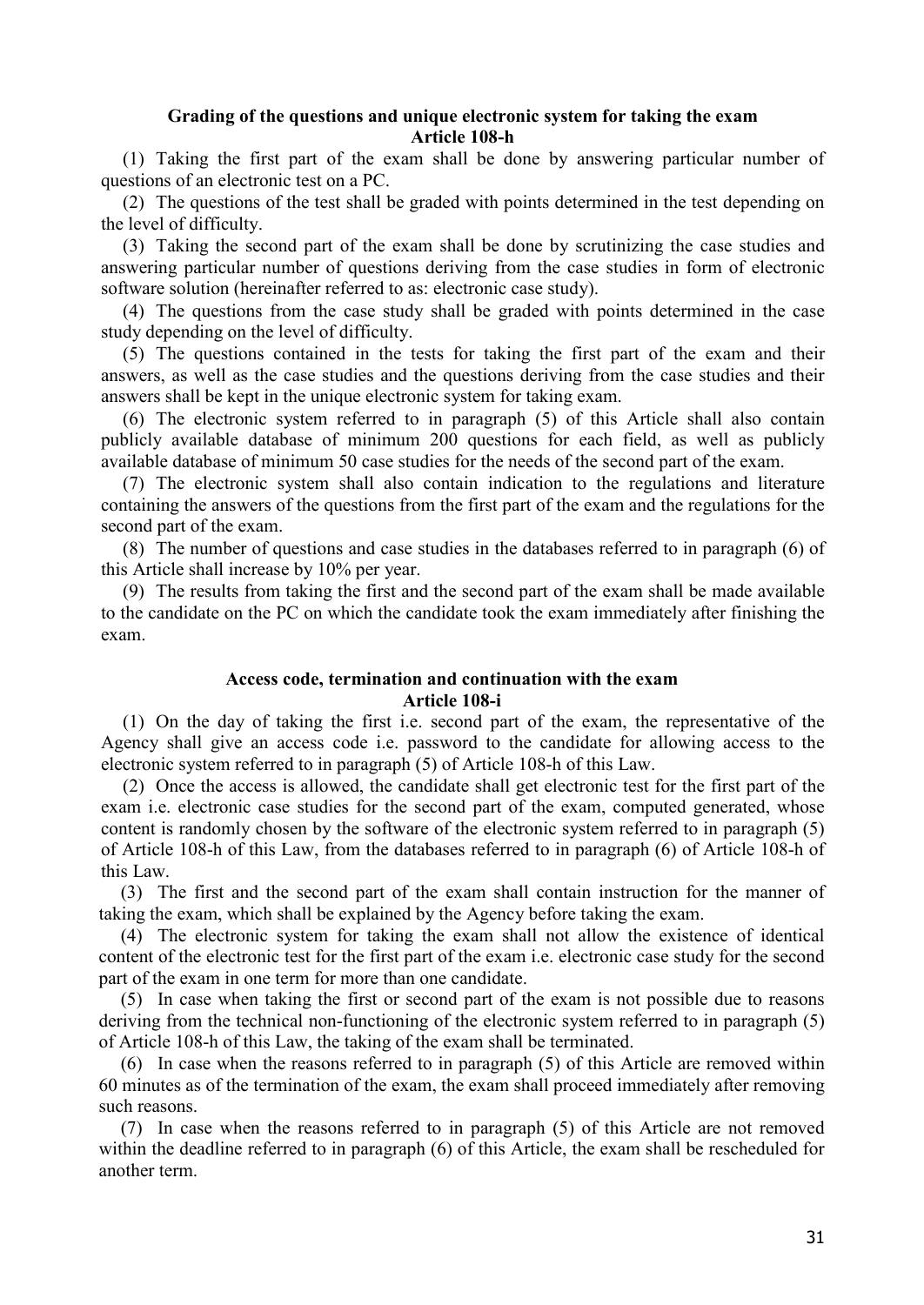### **Duration of the exam Article 108-j**

(1) The total time for answering the questions from the test of the first part of the exam shall be 45 minutes for each of the fields referred to in paragraph (3) of Article 108-a of this Law.

(2) The candidate who provided at least 70% correct answers to the questions from the test of the first part of the exam shall be deemed that he/she passed the exam.

(3) The total time for answering the questions for each of the case studies from the second part of the exam shall be 45 minutes.

(4) The candidate who provided at least 70% correct answers to the questions from each of the case studies of the second part of the exam shall be deemed that he/she passed the exam.

# **Authorization and audit of the conducted exams Article 108-k**

(1) The candidates who passed the exam shall receive authorization within 15 days as of the day of finishing the exam.

(2) The Agency shall, at the request of the candidate, inform the candidate of the mistakes in the test from the exam by providing a direct insight of the test.

(3) The tests and the case studies shall be used and given to the candidate only during the time of taking the exam.

(4) The materials from the held exams, especially the hardcopy versions of the tests and the case studies for taking the exam and the specimen for checking the correctness of the answers to the questions of the test and the case studies, as well as the records from the held exams shall be kept in the Agency.

(5) The Director of the Agency shall establish a Commission for audit of the held exams, which shall use the materials referred to in paragraph (4) of this Article throughout its work and apart from the representative of the Agency and the representative of the Chamber of Sole Proprietors - Authorized Surveyors and Trading Companies for Geodetic Works, it shall also include one representative of the Government of Republic of Macedonia and one IT Specialist of the Ministry of Information Society and Administration determined by the Government of Republic of Macedonia.

(6) The Commission referred to in paragraph (5) of this Law shall meet after every held exam session and audit the carrying out of the exam, including whether the exam was taken by candidates who meet the conditions for taking the exam for acquiring the license for authorized surveyor in accordance with Article 108 of this Law, for which a report shall be submitted to the Director of the Agency.

(7) The members of the Commission referred to in paragraph (5) of this Article shall receive annual monetary compensation in the amount of one average net salary in Republic of Macedonia, for which the Agency shall adopt a decision.

(8) In case when the Commission establishes any irregularities while carrying out the exam by individuals within the meaning of paragraph (2) of Article 108-e of this Law, the Commission shall propose revocation of the authorization referred to in paragraph (1) of this Article.

(9) The Director shall enact a decision on revocation of the authorization upon the proposal of the Commission within three days as of receiving the proposal.

(10) Administrative dispute before the competent court may be initiated against the decision referred to in paragraph (9) of this Article within 30 days as of receiving the decision.

### **Fees for taking the exam Article 108-l**

(1) The fees for taking the exam shall be borne by the candidate.

(2) The amount of the fee referred to in paragraph (1) of this Article shall be determined by the Steering Board of the Agency on the basis of the actual incurred expenses for taking the exam necessary for carrying out the first and the second part of the exam, preparation of the database of questions, carrying out of the electronic test, preparation of materials and invitations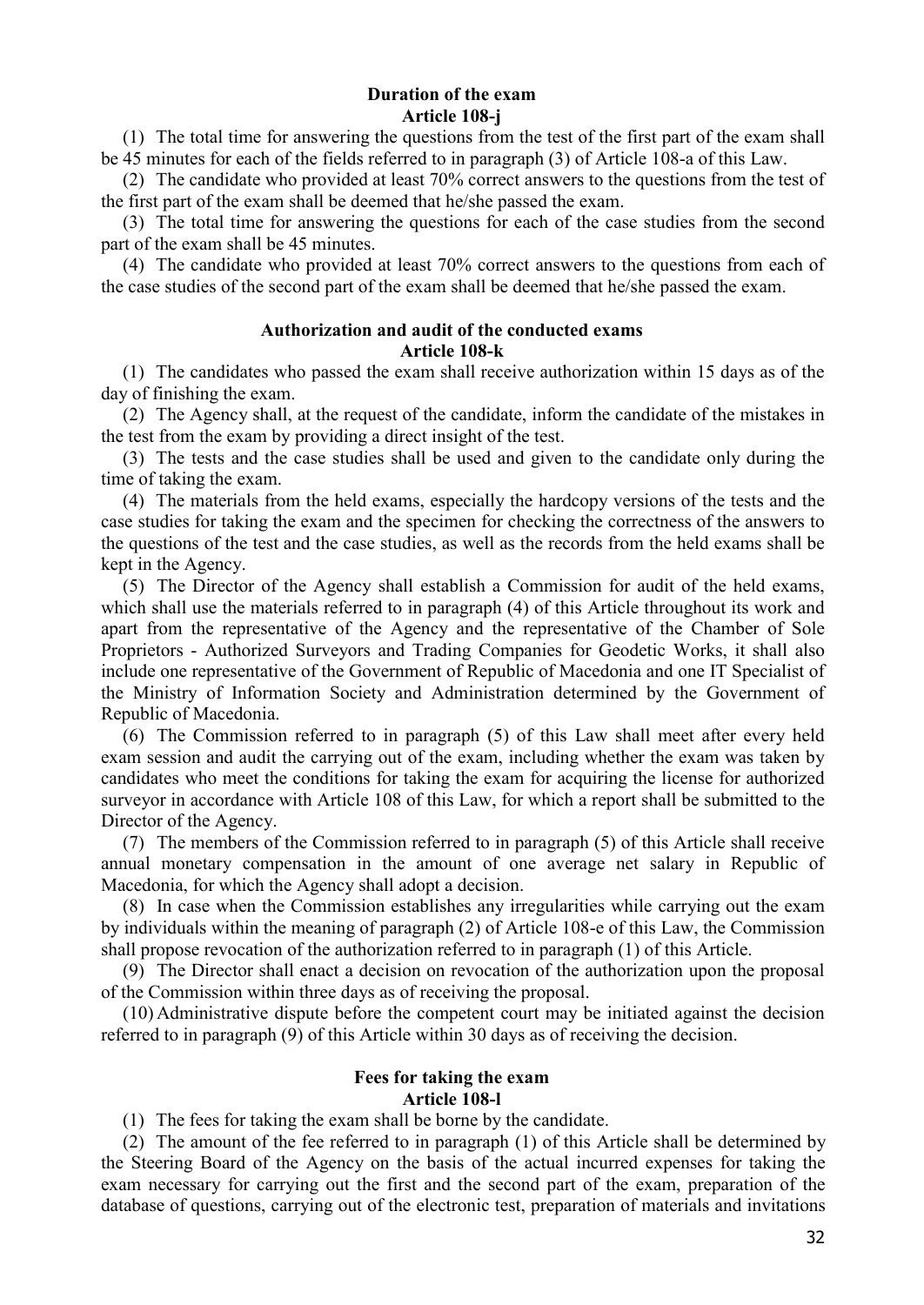and preparation of authorizations.

(3) The fees for taking the exam shall be effectuated to the account of revenues of the Agency.

(4) In case when the fees are not effectuated to the relevant account of the Agency within 15 days prior to the day of taking the exam, the candidate shall not be allowed to take the exam.

(5) In case when the candidate does not take the exam within one year as of the day of payment of the fees, the effectuated fees shall be returned to the candidate as stipulated by law.

# **Issuance, extension and confirmation of the license for authorized surveyor Article 109**

(1) The license for authorized surveyor shall be issued for a five year period.

(2) The license for authorized surveyor shall be extended on a five year basis. The period of license inactivity shall not be calculated in the period of extension of the license.

(3) In order to renew the license for authorized surveyor the license holder shall submit a request for extension of the license to the Agency six months before the expiry of the validity period of the license. The license holder shall attach a certificate issued by the Agency stating that during the five years they have attended training from the field of geodetic works and evidence for effectuated fee for the extension of the license validity period. The license holder employed in the Agency shall submit an employment certificate from the Agency instead of certificate for attended training.

(4) For the extension of the license for authorized surveyor, the Agency shall adopt a decision within 15 days as of the submission of the application.

(5) The decision of the Agency not to renew the license for authorized surveyor shall be final and enforceable and it can be appealed against before an Administrative Court within 15 days from the day of receiving the decision.

(6) The license of a foreign geodetic engineer referred to in paragraph (2) of Article 106 of this Law, at the request of the foreign geodetic engineer shall be confirmed with a decision by the Agency. The request for confirmation of the license needs to be annexed with evidence of effectuated fee required to the Agency.

(7) The amount of the fee for extension of the license for authorized surveyor and confirmation of the license for the foreign geodetic engineer shall be defined depending on the expenses necessary for review of the submitted documents by the Agency and the expenses incurred for decision preparation and submission, with a decision by the Steering Board of the Agency.

(8) The decision of the Agency not confirming the license of the foreign geodetic engineer shall be final and enforceable, and it can be appealed against before an Administrative Court within 15 days from the day of receiving the decision.

# **Inactivity of the license for authorized surveyor Article 109-a**

(1) The license for authorized surveyor may become inactive at the request of the authorized surveyor, personally submitted or via proxy, out of justified reasons (health issues, temporary stay abroad, professional development, serving penalty/imposed educational/protective measure for a period less than six months, performing military service/civil service with compensation, held in police custody, election/appointment on a state or other public function, unpaid leave), failure to extend the license or inability to attend trainings. Evidence for effectuated fee to the Agency should be enclosed to the request for inactivity of the license.

(2) By making the license for authorized surveyor inactive, all rights and obligations of the authorized surveyor deriving from the license shall become inactive as well. The license inactivity may last up to five years.

(3) The Agency shall adopt a decision for making the license of the authorized surveyor inactive.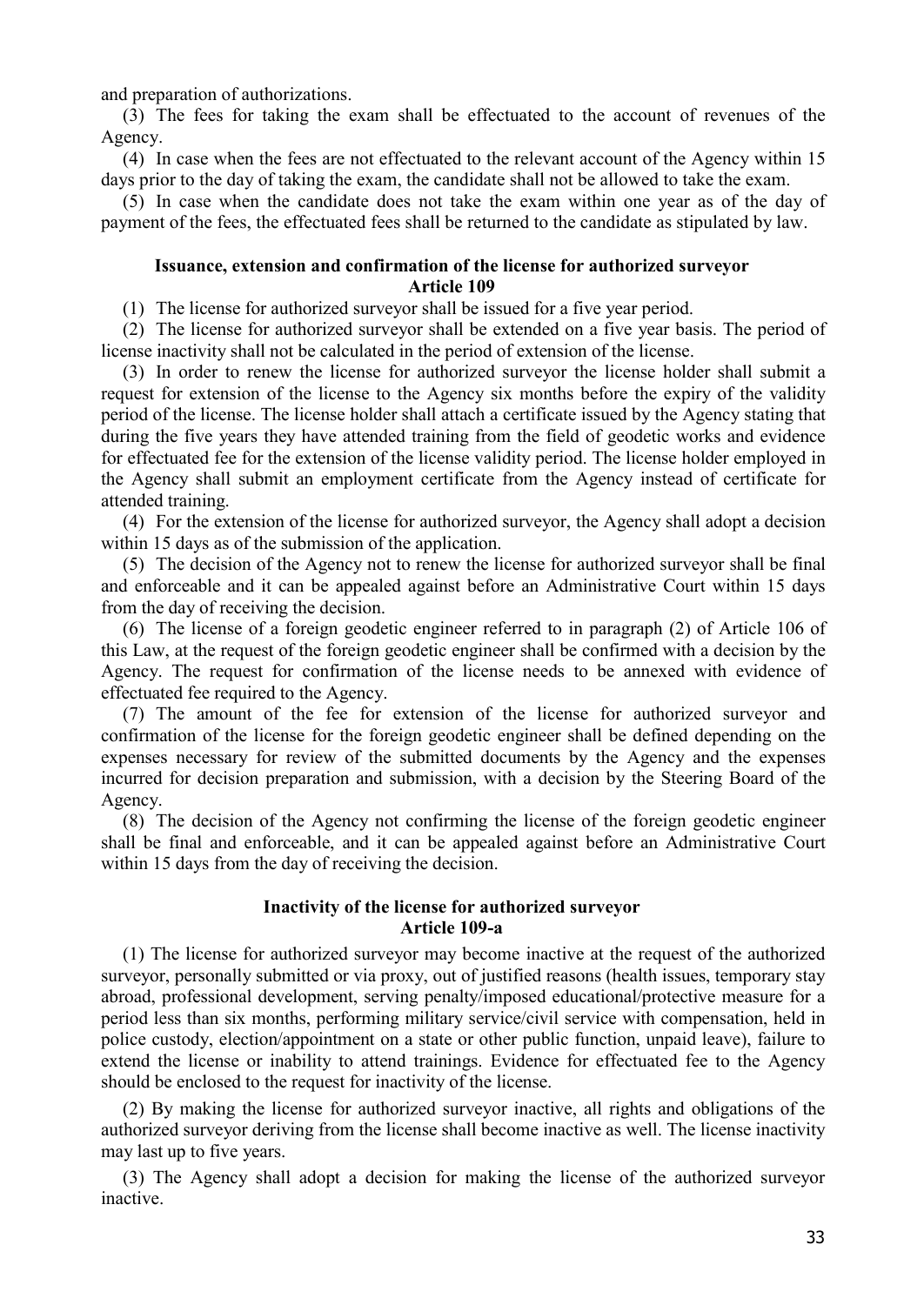(4) The decision referred to in paragraph (3) of this Article shall be entered in the Directory of Authorized Surveyors kept in the Agency, whereby the Agency shall be obliged to immediately inform the Chamber for making the license of the authorized surveyor inactive.

(5) The authorized surveyor shall, personally or via proxy, submit a request to the Agency for the license reactivation and organization of training for reactivation of the license of the authorized surveyor within three months prior to the expiry of the term of inactivity and enclose an evidence for effectuated fee to the Agency.

(6) The Agency shall issue a certificate and enact a decision on license reactivation of the authorized surveyor after the completed training from the field of geodetic work. The decision shall be entered in the Directory of Authorized Surveyors which shall be administered in the Agency, whereby the Agency shall be obliged to inform the Chamber of any change in the Directory.

(7) The amount of the fee for making a license for authorized surveyor inactive and for reactivation thereof shall be determined by a decision of the Steering Board of the Agency, depending on the incurred expenses for organization and conducting a training, check of the submitted documents by the Commission and for preparation and submission of decision on license inactivity/reactivation.

(8) In case when the authorized surveyor does not submit request for license reactivation within the deadline foreseen in paragraph (5) of this Article or when the request for license reactivation is rejected by means of a decision in case when the authorized surveyor did not attend training from the field of geodetic works or failed to enclose evidence for effectuated fee for the extension of the license, the Agency shall revoke the license with a decision.

(9) The decision referred to in paragraph (8) of this Article shall be final and enforceable and it can be appealed against before an Administrative Court within 15 days from the day of receiving the decision.

### **Duties of the authorized surveyor**

### **Article 110**

(1) The authorized surveyor shall be obliged to:

- Perform the geodetic works in accordance with the provisions of this Law and the regulations enacted thereupon, as well as according to the rules and standards of the geodetic profession;

- Personally sign every geodetic report prepared in hardcopy, and sign the geodetic report prepared in electronic format with a valid certificate issued by a licensed certification authority;

- Use a licensed software in the course of preparation of the geodetic report;

- Use the data from the Real Estate Cadastre only for the purpose of their issuance;

- Submit a request for extension of the license within the deadline referred to in paragraph (3) of Article 109 of this Law;

- Produce geodetic reports upon previously carried out survey and on-site inspection of the real estate, and geodetic reports for realization of the urban plans and urban planning documentation upon previous on-site inspection of the real estate;

- Attend continuous training from the field of geodetic works; and

- Submit a request for reactivation of the license for authorized surveyor.

(2) The authorized surveyor not employed at the sole proprietor – authorized surveyor i.e. trading company for geodetic works cannot perform geodetic works for the sole proprietors authorized surveyors i.e. trading companies for geodetic works.

### **Cessation of the validity of the license for authorized surveyor Article 111**

(1) The license for authorized surveyor shall cease to be valid if: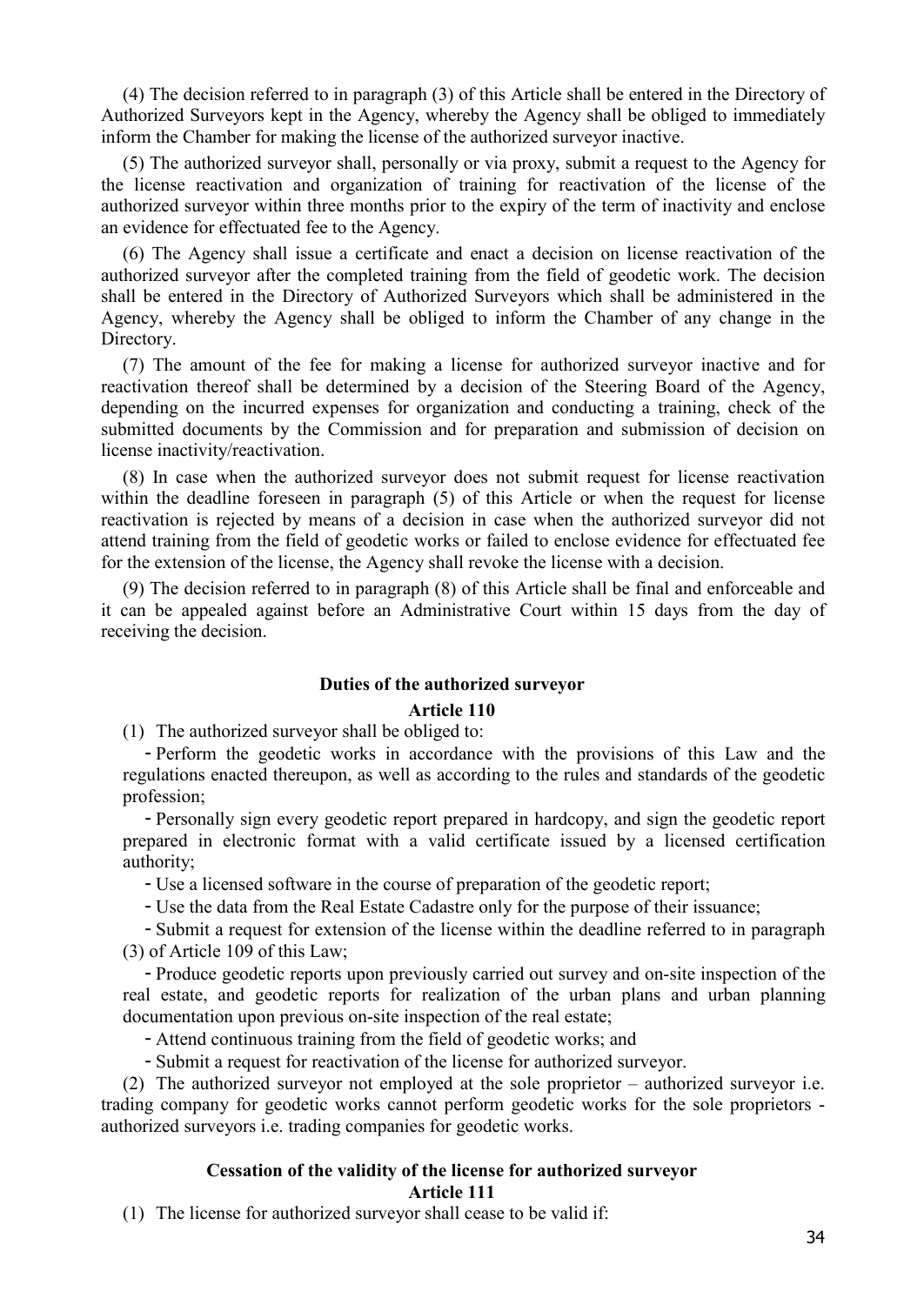- The authorized surveyor has passed away;

- The authorized surveyor completely loses his/her business competence;

- The authorized surveyor is imprisoned for a committed criminal act during the

performance of the geodetic works, for which a prison sentence longer than 6 months has been imposed;

- The license is not extended; and

- The license expires.

(2) The cessation of the validity of the license referred to in paragraph (1) of this Article shall be entered in the Directory of Authorized Surveyors administered in the Agency, and the Agency shall be obliged to inform the Chamber for the change made in the Directory.

# **Revocation of the license for authorized surveyor Article 112**

(1) The license for authorized surveyors shall be revoked, if:

- The authorized surveyor during the performance of the geodetic works does not act in accordance with this Law and the regulations adopted thereupon, as well as according to the rules and standards of the geodetic profession;

- The prepared geodetic reports in hardcopy are not signed personally by the surveyor;

- The prepared geodetic reports in electronic format are not signed with a valid certificate issued by a certification authority;

- The surveyor does not use the data from the Real Estate Cadastre and fails to use them only for the purpose for which they were issued;

- The surveyor is issued with an injunction to perform a profession, activity or duty;

- The authorized surveyor has partially lost the business competence;

- The authorized surveyor fails to submit a request for extension of the license for authorized surveyor within the term referred to in paragraph (3) of Article 109 of this Law, or if the request for extension of the license for authorized surveyor is rejected;

- The surveyor produces geodetic reports without previously conducted survey and onsite inspection of the real estate;

- The surveyor fails to attend the continuous training from the field of geodetic works; and

- The authorized surveyor fails to submit a request for reactivation of the license for authorized surveyor within the term referred to in paragraph (5) of Article 109-a of this Law, or if the request for reactivation of the license for authorized surveyor is rejected;

- It is established that the authorized surveyor not employed at the sole proprietor – authorized surveyor i.e. trading company for geodetic works performs geodetic works for the sole proprietors authorized surveyors i.e. trading companies for geodetic works; and

- It is established that the authorized surveyor did not meet the conditions with regards to the education type and degree, nationality and professional experience stipulated by law.

(2) The license for authorized surveyor referred to in paragraph (1) of this Article shall be revoked by the Agency with a decision.

(3) The decision referred to in paragraph (2) of this Article shall be final and enforceable, and any discontent party may file a complaint before an Administrative Court, within 15 days from receiving the decision.

(4) The revocation of the license shall be entered in the Directory of Authorized Surveyors.

(5) The Agency shall be obliged to immediately inform the Chamber of the changes made to the Directory referred to in paragraph (4) of this Article.

# **Acquiring a new license Article 113**

(1) The authorized surveyor whose license has been revoked in the case referred to in Article 112 paragraph (1) indents 1, 2, 3, 4, 8 and 10 of this Law, cannot submit a request for taking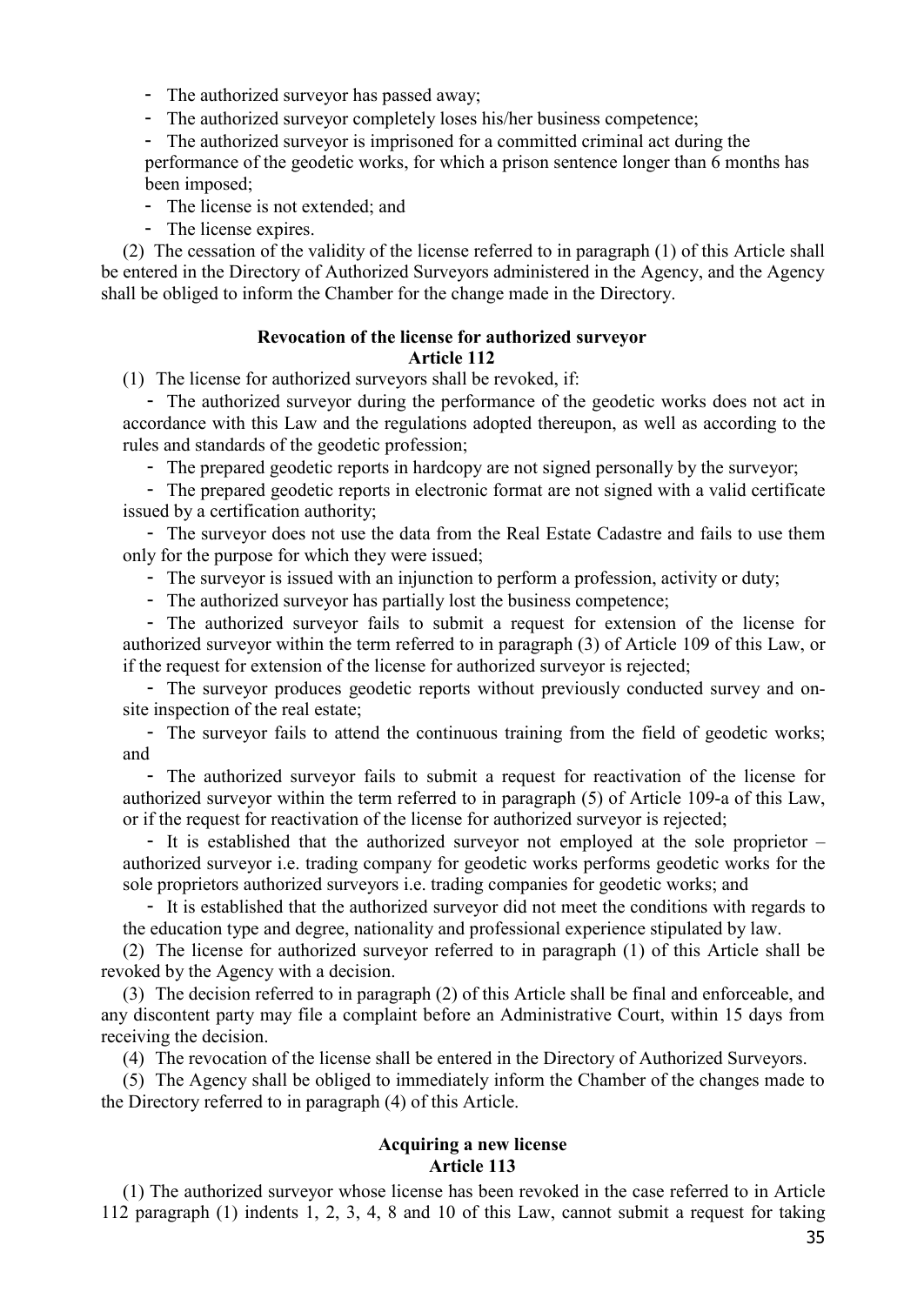exam prior to the expiry of the period of five years from the date of the license revocation and the authorized surveyor whose license has been revoked in the case referred to in Article 108-k paragraphs (8), (9) and Article 112 paragraph (1) indent 11 of this Law, cannot submit a request for taking exam prior to the expiry of one year as of the day of the license revocation.

(2) In order to acquire the new license referred to in paragraph (1) of this Article the person should pass the exam for acquiring license for authorized surveyor under the conditions stipulated by this Law.

# **Revocation of the license for authorized surveyor in case of imposed injunction for performing a profession, activity or duty and partial loss of the business competence**

**Article 114**

The Agency shall, in the case referred to in Article 112 paragraph (1) indents 5 and 6 of this Law, rightfully revoke the license for authorized surveyor after the expiry of the period for which the measure for injunction for performing a profession, activity or duty has been pronounced i.e. the Agency may reclaim the license after the cessation of the reasons for partial loss of the business competence, by providing a relevant act of the competent authority that pronounced the measure.

### **Revocation of the license for authorized surveyor in case of failure to submit a request for extension of the license for authorized surveyor and non-attendance of continuous training in the field of geodetic works Article 115**

(1) The Agency shall, in the case referred to in Article 112 paragraph (1) indents 7 and 9 of this Law, revoke the license for authorized surveyor, with the right to reclaim the license.

(2) The authorized surveyor whose license has been revoked in the case referred to in Article 112 paragraph (1) indents 7 and 9 of this Law cannot submit a request for reclaiming the license before the expiry of one year from the day when the license was revoked.

### **Bylaws Article 116**

The programme for taking the exam for acquiring license for authorized surveyor, the criteria with regards to the spatial conditions and the material-technical and IT equipping of the premises where the exam takes place, the method of scoring the first and the second part of the exam, the form and content of the license for authorized surveyor, the manner of extension, certification, inactivity, termination and revocation of the license for authorized surveyor, as well as the form, content and manner of administering the Directory of Authorized Surveyors shall be prescribed by the Steering Board of the Agency.

### **Damage liability insurance Article 117**

(1) The sole proprietor - authorized surveyor and the trading company for geodetic works shall be obliged prior the commencement with the work to obtain a liability insurance against damage which can be caused to third parties during the performance of such works.

(2) The lowest amount of the damage liability insurance referred to in paragraph (1) of this Article shall be EUR 30,000 in MKD equivalence, according to the middle exchange rate of the National Bank of Republic of Macedonia, prevailing on the date of signing the insurance contract.

(3) The sole proprietor – authorized surveyor and the trading company for geodetic works shall be obliged to regularly extend the damage liability insurance and submit a copy of the insurance contract i.e. the contract for extension of the insurance to the Agency within seven days as of the date of signing the insurance contract.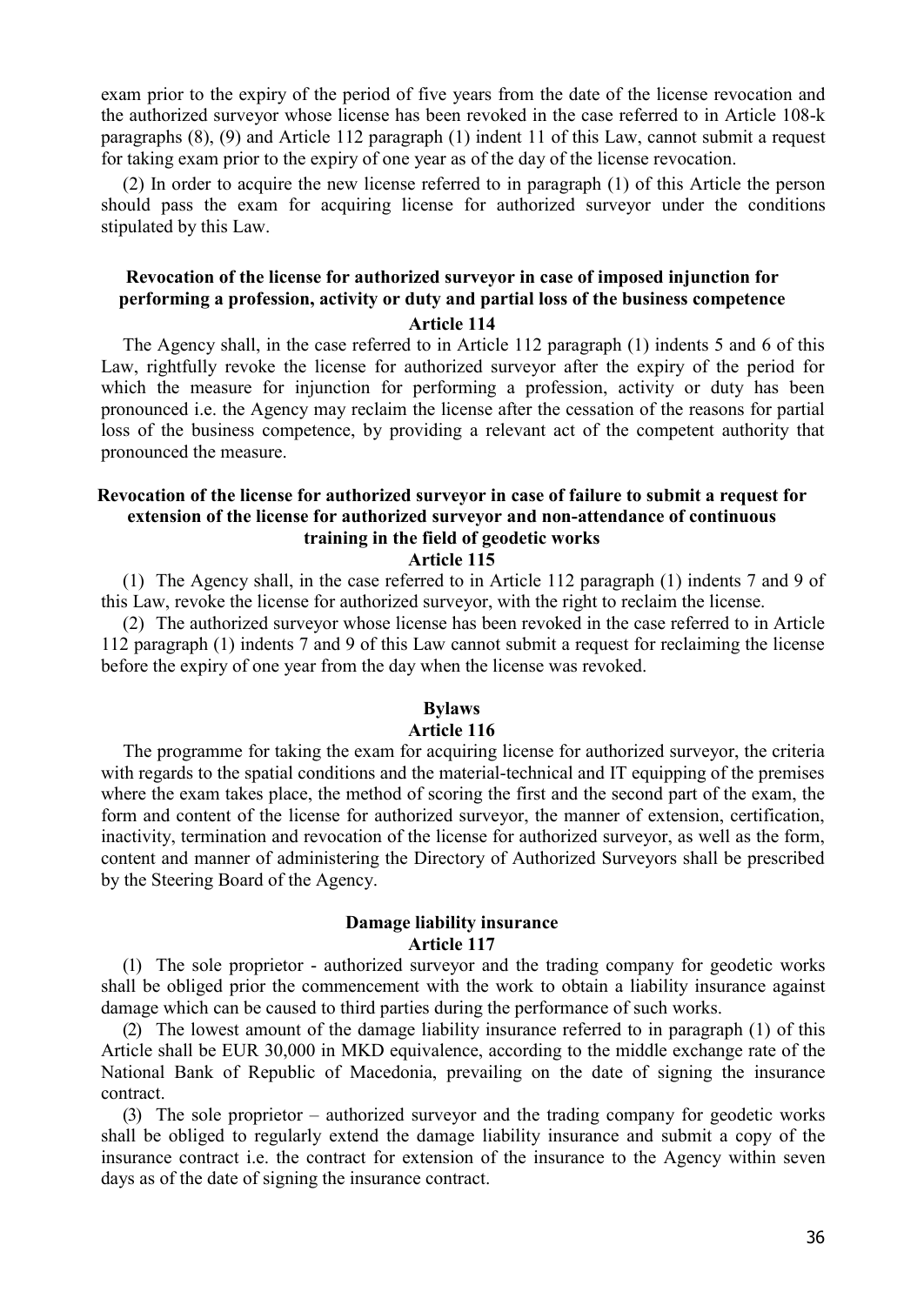#### **License for performance of geodetic works Article 118**

(1) The sole proprietor – authorized surveyor i.e. trading company for geodetic works in order to commence with the work, must obtain a license for performance of geodetic works (hereinafter referred to as: license).

(2) The license referred to in paragraph (1) of this Article shall be issued by the Steering Board of the Chamber to the sole proprietors – authorized surveyors and to the trading company for geodetic works which, beside the conditions referred to in Article 104 paragraph (1) indents 1, 2, 3 and 4 of this Law, meet the conditions for office premises and equipment needed for performance of the geodetic works and do not contain the word "cadastre" in the title of the sole proprietors – authorized surveyors and trading companies for geodetic works.

(3) The Steering Board of the Chamber shall establish a commission for inspection of the fulfilment of the conditions referred to in paragraph (2) of this Article, consisting of three members, of whom two members shall be from the Chamber and one member shall be proposed by the Agency.

(4) The commission shall draw up minutes on the performed inspection of the fulfilment of the conditions referred to in paragraph (2) of this Article.

(5) The Chamber shall charge a fee for acquiring license for performance of geodetic works.

(6) The amount of the fee for issuing a license shall depend on the incurred expenses necessary for inspection of the fulfilment of the conditions required for performance of the geodetic works. The amount of the fee for issuing a license shall be prescribed by the Steering Board of the Chamber.

(7) The Chamber must immediately submit the data on the issued licenses to the Agency.

(8) The licenses issued to the sole proprietors - authorized surveyors and the trading companies for geodetic works shall be entered in the Directory of Sole Proprietors - Authorized Surveyors and Trading Companies for Geodetic Works, administered by the Chamber.

## **Cessation of the validity of the license for performance of geodetic works Article 119**

(1) The license for performance of geodetic works shall cease to be valid in the following cases:

- Deletion of the sole proprietor – authorized surveyor/trading company for geodetic works from the Trade Registry within the Central Registry of Republic of Macedonia;

- Deletion of the main activity for performance of geodetic works from the Central Registry of Republic of Macedonia; and

- At the request of the sole proprietor – authorized surveyor/trading company for geodetic works.

(2) After the cessation of the validity of the license referred to in paragraph (1) of this Article, the sole proprietor – authorized surveyor/trading company for geodetic works shall be deleted from the Directory of Sole Proprietors - Authorized Surveyors and Trading Companies for Geodetic Works, administered by the Chamber.

(3) The Steering Board of the Chamber shall adopt a decision on the cessation of the validity of the license referred to in paragraph (1) indents 2 and 3 of this Article.

(4) The decision of the Steering Board of the Chamber on the cessation of the validity of the license for performance of geodetic works shall be final and enforceable, while against the same an appeal can be filed to the Administrative Court within 15 days as of the day of receiving the decision.

# **Working conditions for the branch office**

#### **Article 120**

(1) The trading companies for geodetic works may establish branch offices for performance of the geodetic works referred to in Article 103 of this Law.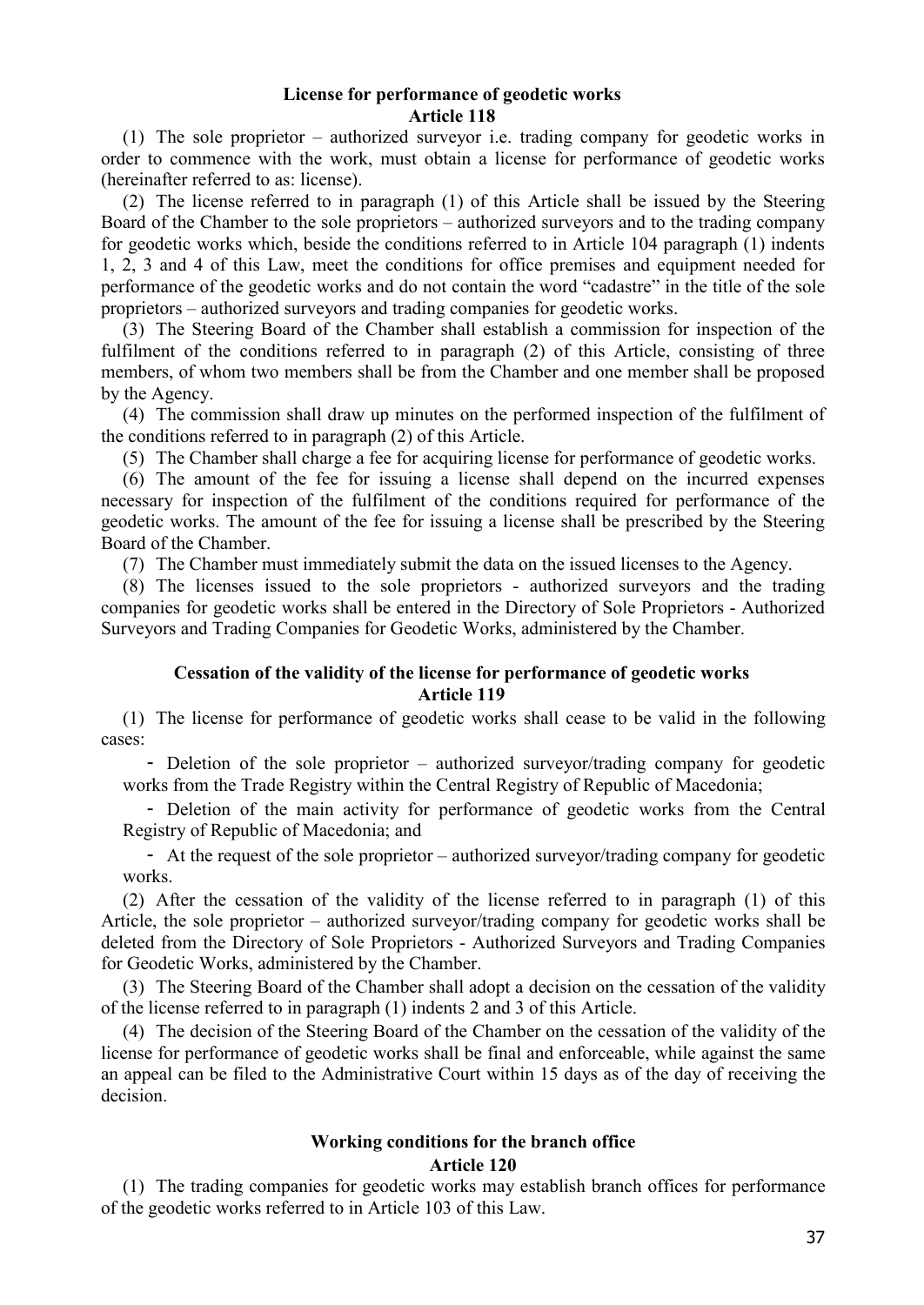(2) The branch offices referred to in paragraph (1) of this Article shall be able to commence with the work only if they employ minimum one authorized surveyor and have premises and equipment required for performance of the geodetic works.

(3) The fulfilment of the conditions referred to in paragraph (2) of this Article shall be inspected by the commission referred to in Article 118 paragraph (3) of this Law.

(4) The commission shall draw up minutes on the performed inspection of the fulfilment of the criteria referred to in paragraph (2) of this Article.

(5) The President of the Steering Board of the Chamber shall adopt a decision on the basis of the minutes referred to in paragraph (4) of this Article.

(6) The branch offices shall be registered in the Directory of Sole Proprietors - Authorized Surveyors and Trading Companies for Geodetic Works referred to in Article 118 paragraph (8) of this Law on the basis of the decision referred to in paragraph (5) of this Article.

(7) The Chamber should immediately submit the data on the issued decision to the Agency.

(8) The Chamber shall charge a fee for inspecting the conditions necessary for performing the geodetic works in the branch offices.

(9) The amount of the fee referred to in paragraph (8) of this Article shall be determined depending on the incurred expenses necessary for inspection of the fulfilment of the conditions required for performance of the geodetic works. The amount of the fee shall be prescribed by the Steering Board of the Chamber.

#### **Obligations of the sole proprietor – authorized surveyor and trading company for geodetic works Article 121**

The sole proprietor – authorized surveyor and trading company for geodetic works shall be obliged to:

- Perform the geodetic works in compliance with the provisions of this Law and the regulations enacted thereupon, as well as in compliance with the rules and standards of the geodetic profession;

- Charge a fee for the performed geodetic works in accordance with this Law and the Tariff List referred to in Article 125 of this Law;

- Place the Tariff List referred to in Article 125 of this Law on visible place in their headquarters and in the branch office, if there is any;

- Accept clients and issue data on the performed geodetic works only in the headquarters of the sole proprietor – authorized surveyor and trading company for geodetic works.

#### **Verification/approval/processing of the geodetic report Article 122**

(1) The sole proprietor-authorized surveyor and the trading company for geodetic works shall submit the geodetic reports for the performed geodetic works referred to in Articles 70, 73 and 89 of this Law in hardcopy/electronic form to the Agency for verification, approval and processing, while the geodetic reports for the performed geodetic works referred to in Articles 51 and 98 of this Law in electronic form shall be submitted to the Agency for verification and approval.

(2) The Agency shall confirm, with the verification, that GCIS data have been used during the preparation of the geodetic reports.

(3) Fee shall be charged for verification of the geodetic reports.

(4) The Agency shall confirm with the approval that the geodetic reports are prepared in accordance with the provisions of this Law and with the rules and standards of the geodetic profession.

(5) The amount of the fee for verification of the geodetic reports referred to in paragraph (1) of this Article shall depend on the scope and the content of the geodetic report.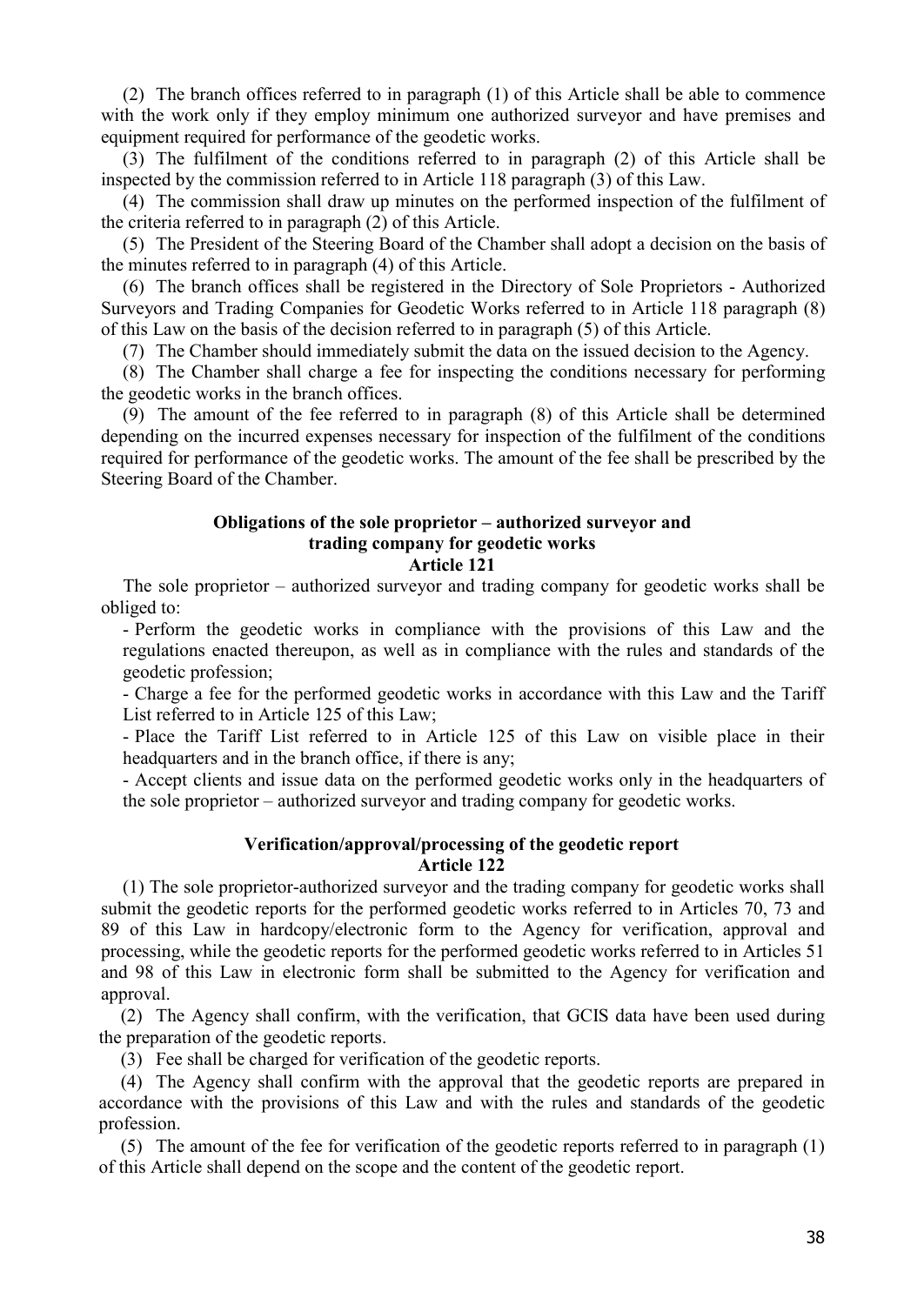#### **Bylaws Article 123**

(1) The manner of issuance, termination and revocation of the license for performance of geodetic works, the form, content and manner of recording and keeping the Directory of Sole Proprietors - Authorized Surveyors and Trading Companies for Geodetic Works shall be prescribed by the Steering Board of the Agency.

(2) The amount of the fee for verification of the geodetic reports for performed geodetic works shall be determined with a Tariff List enacted by the Steering Board of the Agency, endorsed by the Government of Republic of Macedonia.

#### **Obligation for using data from the Real Estate Cadastre**

#### **Article 124**

(1) The sole proprietor - authorized surveyor and the trading company for geodetic works shall be obliged to use the data from the Real Estate Cadastre during the performance of the geodetic works.

(2) The sole proprietor – authorized surveyor and the trading company for geodetic works shall be obliged to use the data referred to in paragraph (1) of this Article only for the purpose for which they have been issued.

(3) The sole proprietor – authorized surveyor and the trading company for geodetic works shall be obliged to connect with the Agency via electronic means.

## **Bylaws**

## **Article 125**

(1) The sole proprietor - authorized surveyor and trading companies for geodetic works shall charge a fee for the performed geodetic works whose amount shall depend on the scope (the area/volume/length of the real estate area subject to survey, the number and type of buildings, separate and common parts of buildings and other objects), the remoteness of the real estate, the field conditions (detail density) and the complexity of the geodetic works.

(2) The amount of the fee referred to in paragraph (1) of this Article shall be determined with a Tariff List proposed by the Chamber of Authorized Surveyors, adopted by the Steering Board of the Agency and endorsed by the Government of Republic of Macedonia.

(3) The sole proprietors - authorized surveyors and trading companies for geodetic works may reduce the fee referred to in paragraph (1) of this Article maximum by 50%, as well as in cases when the geodetic works are performed at the request of the clients, and in public procurement procedures for provisioning services for spatial planning and engineering services for landscaping.

# **Log Book**

## **Article 126**

(1) The sole proprietors – authorized surveyors and the trading companies for geodetic works shall be obliged to record the clients' applications for performance of geodetic works in a log book.

(2) The log book referred to in paragraph (1) of this Article shall be kept according to the regulations for archive materials and archiving.

(3) The log book referred to in paragraph (1) of this Article may be kept in hardcopy or in electronic form.

(4) The form and the content of the log book referred to in paragraph (1) of this Article shall be prescribed by the Steering Board of the Agency.

#### **Chamber of Sole Proprietors - Authorized Surveyors and Trading Companies for Geodetic Works Article 127**

(1) The sole proprietors - authorized surveyors and trading companies for geodetic works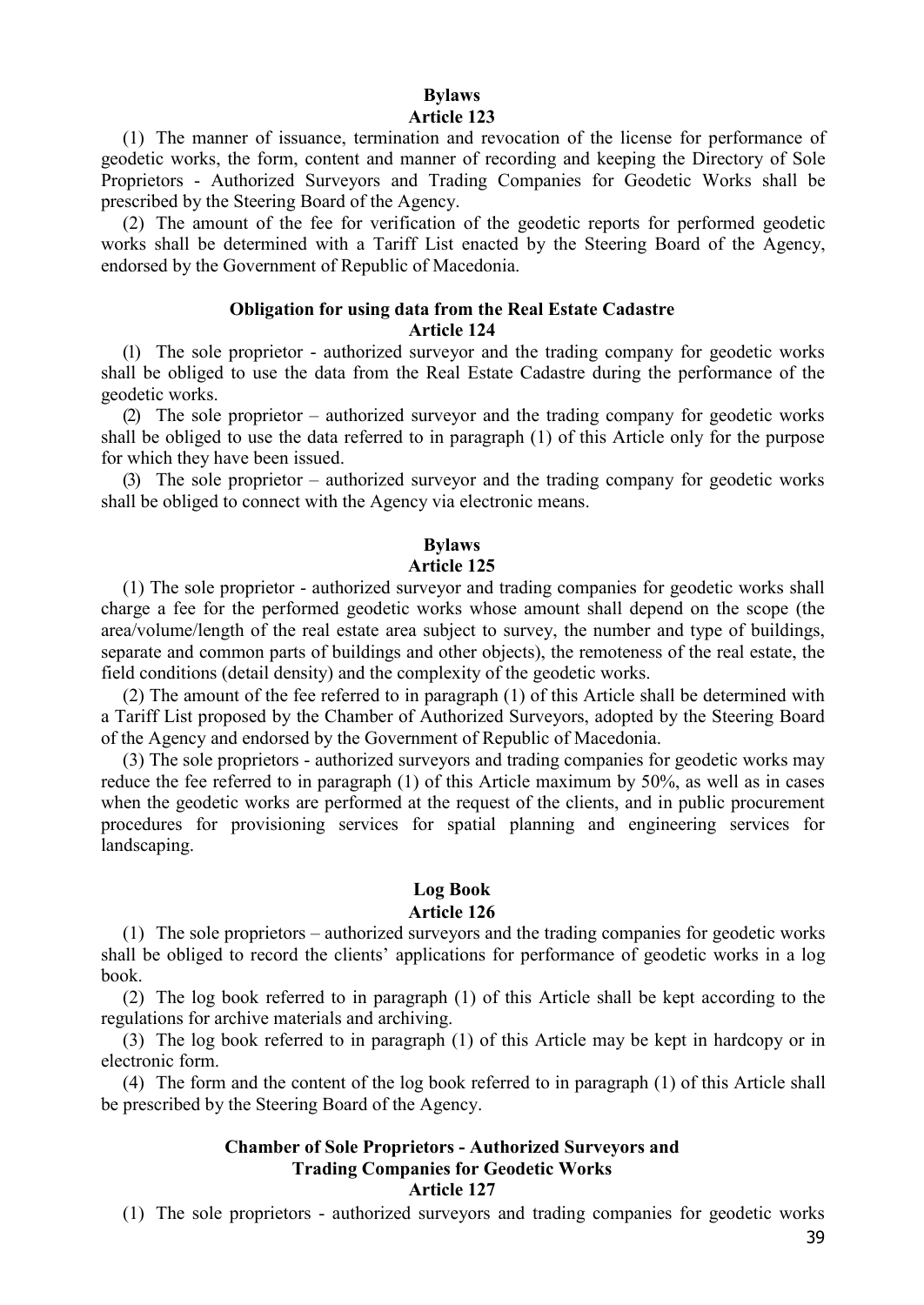shall form a Chamber for the purpose of representing and integrating the mutual interests, protecting the public interests and protecting the interests of third parties.

(2) The members of the Chamber referred to in paragraph (1) of this Article shall manage the Chamber directly through their representatives.

(3) The sole proprietors - authorized surveyors and trading companies for geodetic works shall pay an annual Chamber membership fee in the amount determined by the Chamber's Statute.

(4) The sole proprietors - authorized surveyors and trading companies for geodetic works not paying the annual fee in accordance with paragraph (3) of this Article, shall be deleted from the records as members with a decision by the Chamber.

(5) The headquarters of the Chamber shall be located in Skopje.

(6) The Chamber shall be self-standing, non-profit and independent organization, acting in the capacity of a legal entity.

(7) The Chamber shall be registered in the Trade Registry within the Central Registry of the Republic of Macedonia.

(8) The Chamber shall have a seal in round shape and a stamp in rectangular form, containing the title and the headquarters of the Chamber. The Chamber shall have its own trade mark.

## **Competences of the Chamber Article 128**

(1) The Chamber shall have public competences stipulated by this Law for which the Chamber shall keep records.

(2) The public competences shall refer to the procedure for issuance and revocation of the license for performance of geodetic works, keeping the Directory of Sole Proprietors - Authorized Surveyors and Trading Companies for Geodetic Works and the procedure for drafting a proposed Tariff List for the amount of the fee for the performed geodetic works.

(3) The Agency shall supervise the performance of the public competences referred to in paragraph (2) of this Article by:

- Identifying certain material and procedural inconsistencies in the Chamber's work;

- Providing recommendations for consistent implementation of this Law in the part of executing the public competences; and

- Providing opinions and professional assistance.

(4) In case when the Chamber fails to remove the inconsistencies referred to in paragraph (3) indent 1 of this Article, the public authorizations shall be revoked or limited up to one year, with a decision adopted by the Director of the Agency.

(5) The decision referred to in paragraph (4) of this Article shall be final and enforceable and appealed against before an Administrative Court within 15 days from the day of receiving the decision.

(6) The Agency shall revoke or limit the public authorizations referred to in paragraph (2) of this Article on behalf of the Chamber in accordance with this Law, within a period not exceeding one year.

#### **Activities, objectives and tasks of the Chamber Article 129**

The activities, objectives and tasks of the Chamber shall be as follows:

- Represent the common interests of the Chamber members, improve the work efficiency and operation of the members and their organization;

- Express the interests of the Chamber members before the competent state bodies and institutions;

- Provide business and professional services needs of the members;

- Give advices, information and assistance in order to improve the results of operations of the Chamber members, encourage free business initiative, cooperation and competition;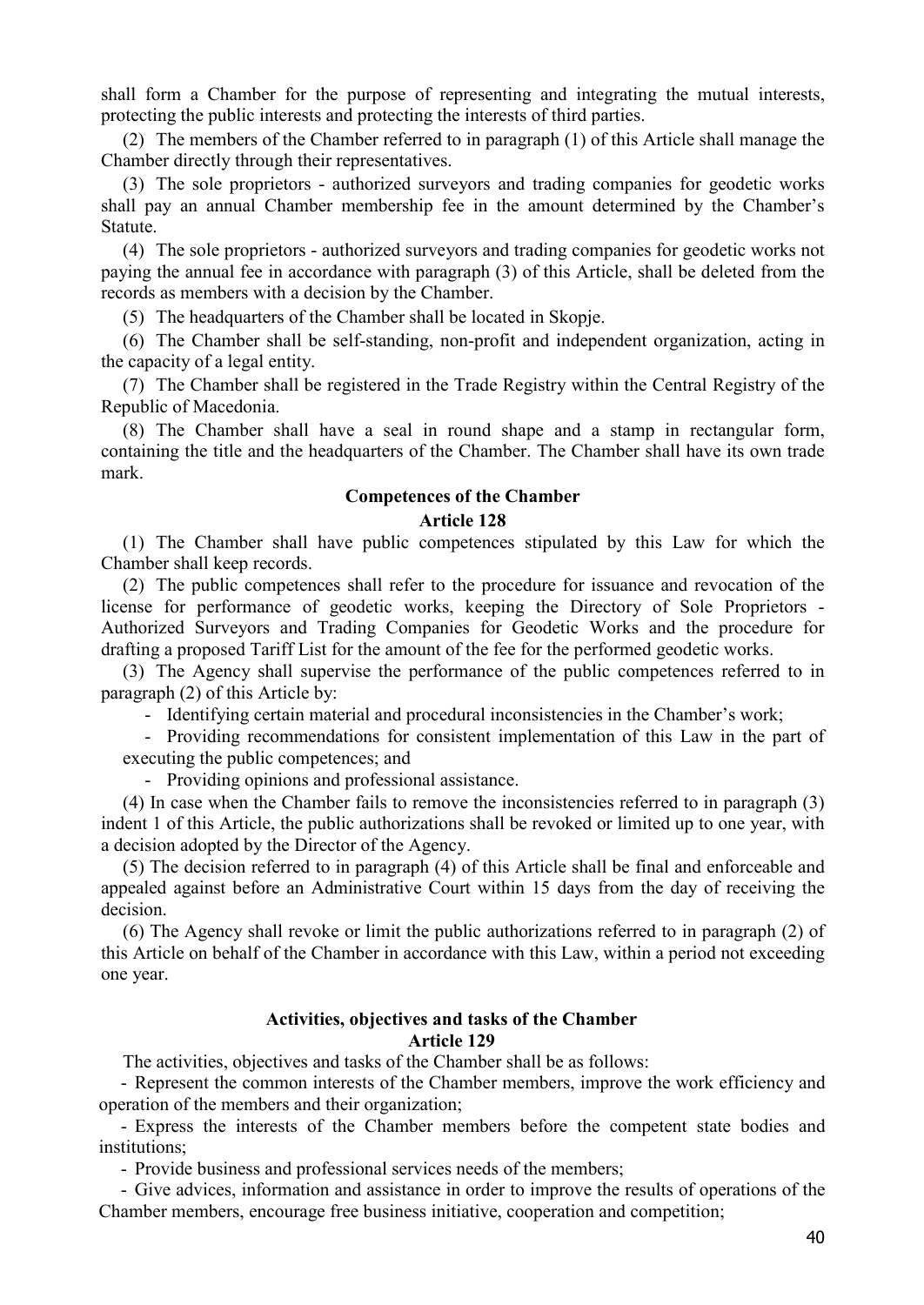- Regulate the manner of acting upon the cases when the sole proprietor - authorized surveyor and trading company for geodetic works is deleted from the Directory of Sole Proprietors - Authorized Surveyors and Trading Companies for Geodetic Works;

- Allocate unsolved cases of sole proprietors - authorized surveyors and trading companies for geodetic works in cases when they are deleted from Directory of Sole Proprietors - Authorized Surveyors and Trading Companies for Geodetic Works to the sole proprietors - authorized surveyors and trading companies for geodetic works whose headquarters is nearest to the headquarters of the deleted sole proprietors - authorized surveyors and trading companies for geodetic works, and ensure equal allocation of such cases;

- Participate in international geodetic chambers and other geodetic associations, outlining and presenting common positions on issues of international character;

- Establish and foster good business practices, develop business morality and establish rules of business conduct of the Chamber members in their mutual relations and in relations with third parties and on the market;

- Support and provide recommendations to the Chamber members in establishing businesses, particularly abroad;

- Perform other activities of interest to the Chamber members in accordance with this Law and the Statute of the Chamber.

## **Bodies of the Chamber Article 130**

(1) The Chamber shall consist of the following bodies: Assembly of the Chamber, Steering Board of the Chamber and President of the Chamber.

(2) The organization, competences, composition, method of election, rights and obligations of the Chamber's bodies shall be stipulated by this Law, the Statute and other acts of the Chamber.

#### **Assembly of the Chamber Article 131**

(1) The Assembly of the Chamber shall comprise all sole proprietors - authorized surveyors and trading companies for geodetic works.

(2) The Assembly of the Chamber shall protect the reputation and the honour of the geodetic profession and ascertain that the on-site geodetic works as assigned public competences are performed conscientiously and in compliance with the Law.

#### **Competences of the Chamber's Assembly Article 132**

(1) The Assembly of the Chamber shall:

- Adopt a Statute and other acts of the Chamber;
- Adopt the Rules of Procedure of the Assembly;
- Elect members of the Steering Board and the President of the Chamber;

- Adopt the Annual Balance for the previous year and the proposal for the Financial Plan for the following year, review and adopt the report for the overall activities drafted by the President of the Chamber;

- Decide upon the amount of the membership fee and its payment method;

- Establish a commission for determining the fulfilment of the conditions for issuance, termination of validity and revocation of the license for geodetic works; and

- Decide upon any other issues stipulated by this Law and the Chamber's Statute.

(2) The Chamber's Assembly shall meet on a regular annual basis. The meetings shall require presence of minimum half of the total number of members, while the decisions shall be made with a majority vote from the present members at the Assembly.

(3) At the regular annual session, the Chamber's Assembly shall decide upon the Annual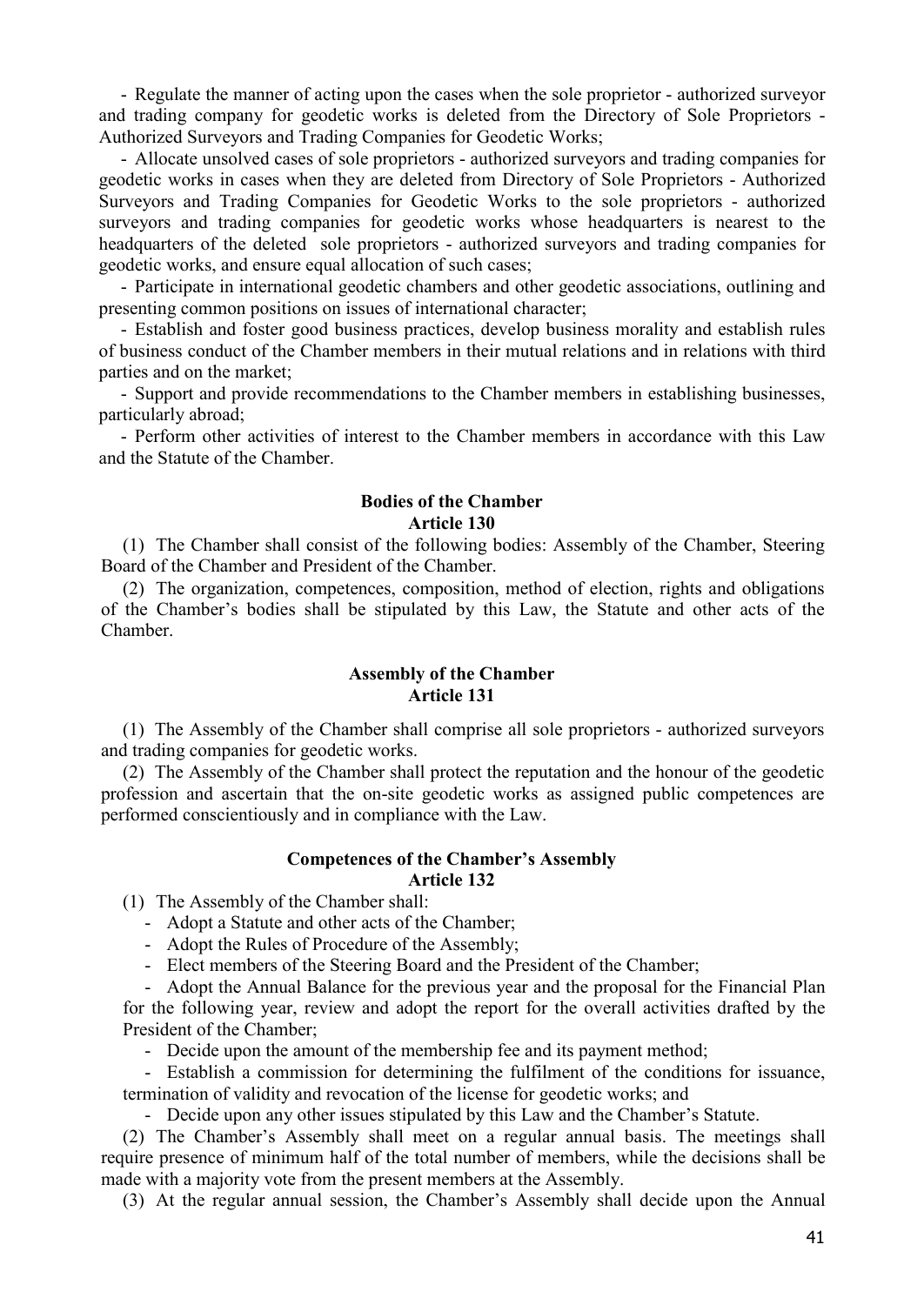Balance and for the proposed Financial Plan for the following year and shall review and adopt the Report for the overall activities.

(4) The President of the Chamber may hold an extraordinary session of the Assembly of the Chamber on the basis of resolution of the Steering Board or upon written request from at least 30 members of the Chamber. In case when the President of the Chamber does not hold the extraordinary session within 15 days as of the day of the enacted resolution of the Steering Board of the Chamber i.e. the submission of the request by the members of the Chamber, the session shall be held by the member of the Steering Board assigned by this body i.e. the members of the Chamber who submitted he request.

#### **Steering Board Article 133**

(1) The Steering Board shall be comprised of seven members, of whom four members shall be members of the Chamber and three members shall be employees of the Agency proposed by the Director of the Agency.

(2) The Steering Board shall:

- Define a draft Statute and other acts of the Chamber;

- Issue and revoke licenses for performance of geodetic works;

- Give proposals for the necessary trainings which could be included in the programme for continuous or additional training of the employees of the Chamber members;

- Supervise the performance of the activities, objectives and tasks referred to in Article 129 of this Law;

- Keep a Directory of Sole Proprietors - Authorized Surveyors and Trading Companies for Geodetic Works;

- Deliver the data on the issued and revoked licenses to the Agency, within 3 days as of the change thereto;

- Organize the sessions of the Assembly of the Chamber;

- Execute the decisions of the Assembly of the Chamber;

- Draft proposals for the annual balance and proposal of the financial plan for the following year;

- Ensure collection of the membership fee;

- Prepare Annual Operational Report of the Chamber; and

- Decide upon other issues which, by Law or Statute of the Chamber, are delegated under its competence.

(3) The members of the Steering Board shall be elected with a four-year mandate with the right to one re-election.

## **President of the Chamber Article 134**

(1) The President of the Chamber shall be also the President of the Steering Board.

(2) The President of the Chamber shall represent the Chamber.

(3) The President of the Chamber shall be elected with a four-year mandate with the right to re-election.

## **Compensation for the members of the bodies of the Chamber**

## **Article 135**

The President and the members of the Steering Board of the Chamber shall be entitled to compensation for the exercise of their function and the actual expenses for the performance of their tasks and duties.

# **Legal remedies**

#### **Article 136**

The amount of the fee for the exercise of the function and the actual expenses referred to in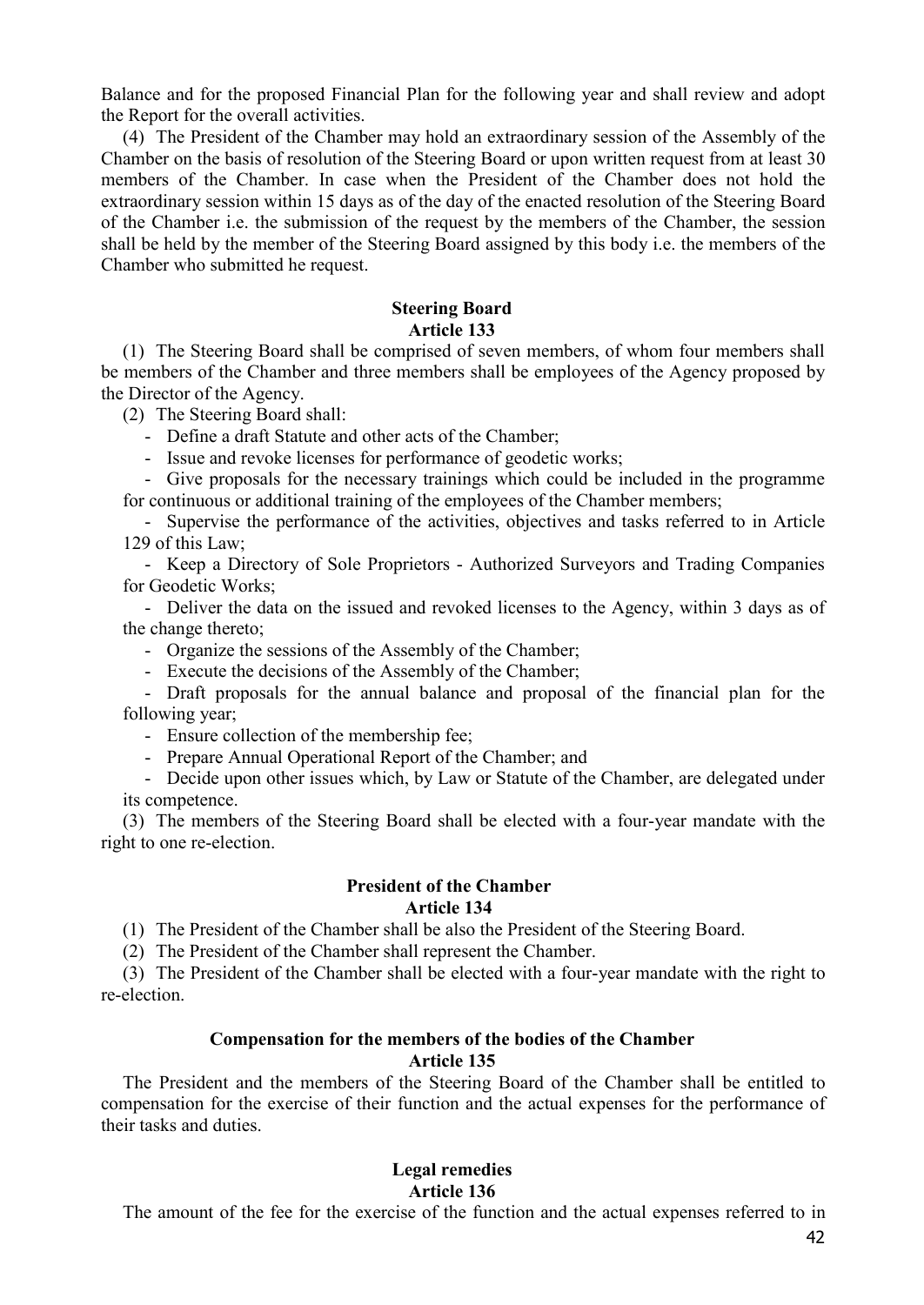Article 135 of this Law shall be regulated with the Statute of the Chamber.

#### **IX. REAL ESTATE CADASTRE Real Estate Cadastre and Public Book Article 137**

(1) The right to ownership and other real rights over the real estate shall be acquired with the registration in the Real Estate Cadastre.

(2) The data registered in the Real Estate Cadastre shall be public and can be used by all parties, under the conditions stipulated by law.

## **Real Estate Cadastre as segment of GCIS Article 138**

(1) The Real Estate Cadastre shall be a segment of the GCIS and comprise real property data, real estate right holders' data, as well as spatial and descriptive real estate data.

(2) The Real Estate Cadastre referred to in paragraph (1) of this Article shall be established and maintained on the entire territory of the Republic of Macedonia as a part of a centralized GCIS database.

## **Content of the Real Estate Cadastre Article 139**

The Real Estate Cadastre shall comprise the spatial and descriptive data on the real estate and the compilation of documents.

## **Compilation of documents Article 140**

(1) The compilation of documents shall comprise of Geodetic Reports from the survey, the legal bases for particular registrations/processing of changes, certificates by the Agency for performed registrations/rejections, data from the intabulation books and any other registration related documents.

(2) The compilation of documents shall be kept in electronic form and/or hardcopy as archive material of permanent value, in accordance with the regulations for archive operations.

#### **Originals and verified documents Article 141**

(1) Legal basis for registration in the Real Estate Cadastre shall be the documents for the legal basis, on the basis of which the registration/processing of changes in the Real Estate Cadastre shall be done.

(2) The documents for the legal basis should be submitted in original or a copy verified by an entity authorized for the performance of such public authority.

#### **Submission of applications for registration by the entities conducting real estate related procedures Article 141-a**

(1) The enforcement officers, mortgage creditors and the competent bodies conducting real estate related procedures in compliance with the law, may submit application for registration of real estate to the Agency for which it was established that there are unregistered rights in the Real Estate Cadastre, as well as for registration of changes for the purpose of maintenance of the Real Estate Cadastre.

(2) The entities referred to in paragraph (1) of this Article should enclose the legal basis for registration to the application for registration, depending on the type of registration/change of the geodetic report and evidence for effectuated fee. In case of repeated application due to previous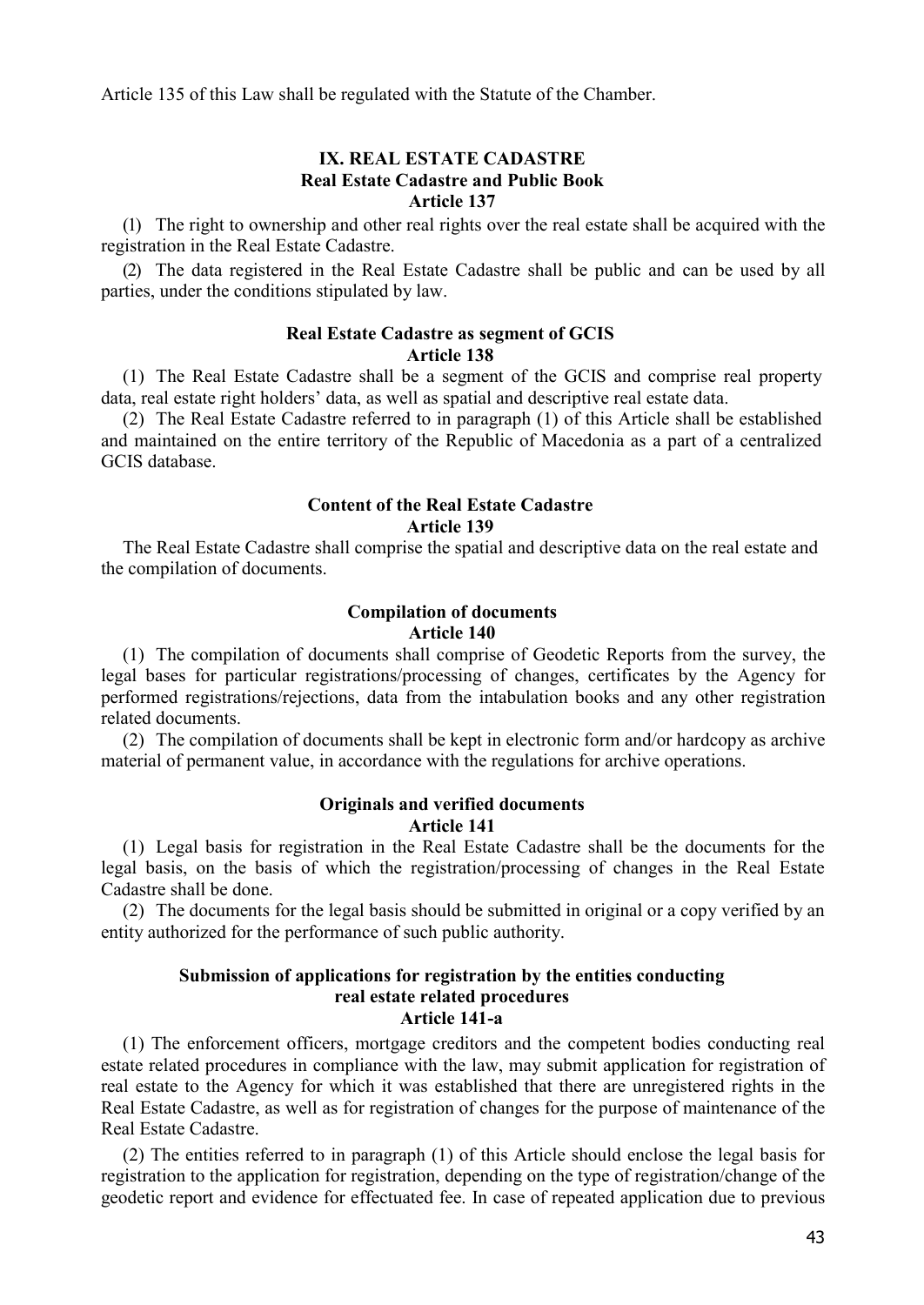return of the rejected application regarding the same real estate, no evidence for effectuated fee should be enclosed to the application.

## **Registration of cadastral parcels with multiple cadastral cultures and classes Article 141-b**

(1) The cadastral parcels which, in the course of establishing the Real Estate Cadastre, were registered with one cadastral culture and multiple cadastral classes shall be recorded in the Real Estate Cadastre as cadastral parcels only with the mark for agricultural or construction land depending on the manner of use thereof.

(2) The cadastral parcels which, in the course of establishing the Real Estate Cadastre, were registered with one cadastral culture and multiple cadastral classes shall be recorded in the Real Estate Cadastre as cadastral parcels with cadastral class encompassing bigger area from the cadastral parcel.

#### **Obligation for electronic submission of the applications and the legal bases for obtaining data Article 141-c**

(1) The courts, ministries, public prosecutor's offices, State Attorney's Office of Republic of Macedonia, state administration bodies, local self-government units, notaries public, enforcement officers and other entities with assigned public authorizations in the procedures led in compliance with the law shall be obliged to obtain data electronically via GCIS under the terms and conditions and in the manner prescribed by law.

(2) The competent courts shall, without paying any fee for conditional registration, submit the effective court rulings related to real estate by using electronic means, without the clause for sales tax, together with the applications for registration for the purpose of their conditional registration in the Real Estate Cadastre.

(3) The competent courts shall, without paying any fee, submit the effective court rulings on real estate mortgage guarantees and for temporary granting and repossessing real estate, together with the applications for registration/deletion in the Real Estate Cadastre by using electronic means to the Agency.

(4) The State Attorney's Office of Republic of Macedonia shall electronically submit, without paying any fee, the documents for legal basis, on the basis of which registration is done for the benefit of Republic of Macedonia.

(5) The ministries, state administration bodies, local self-government units, notaries public, enforcement officers and all other entities with assigned public authorizations shall be obliged to electronically submit all documents adopted in the procedures led pursuant to the law, containing legal basis on the basis of which registration, deletion and changes in the Real Estate Cadastre shall be done, together with the applications for registration, deletion and changes to the Agency, and depending on the type of registration, deletion and changes they should submit geodetic report and evidence for effectuated fee. In case of repeated application due to previous return of the rejected application regarding the same real estate, no evidence for effectuated fee should be enclosed to the application.

(6) The sole proprietors – authorized surveyors and trading companies for geodetic works shall be obliged to electronically obtain data from the GCIS necessary for preparation of geodetic reports.

(7) The sole proprietors – authorized surveyors and trading companies for geodetic works, on the basis of verified power of attorney provided by the right holder, may electronically submit an application for registration/changes to the Agency in the name and on behalf of the provider of the power of attorney, together with the enclosed legal basis for registration/change, geodetic report and evidence for effectuated fee. In case of repeated application due to previous return of the rejected application regarding the same real estate, no evidence for effectuated fee should be enclosed to the application.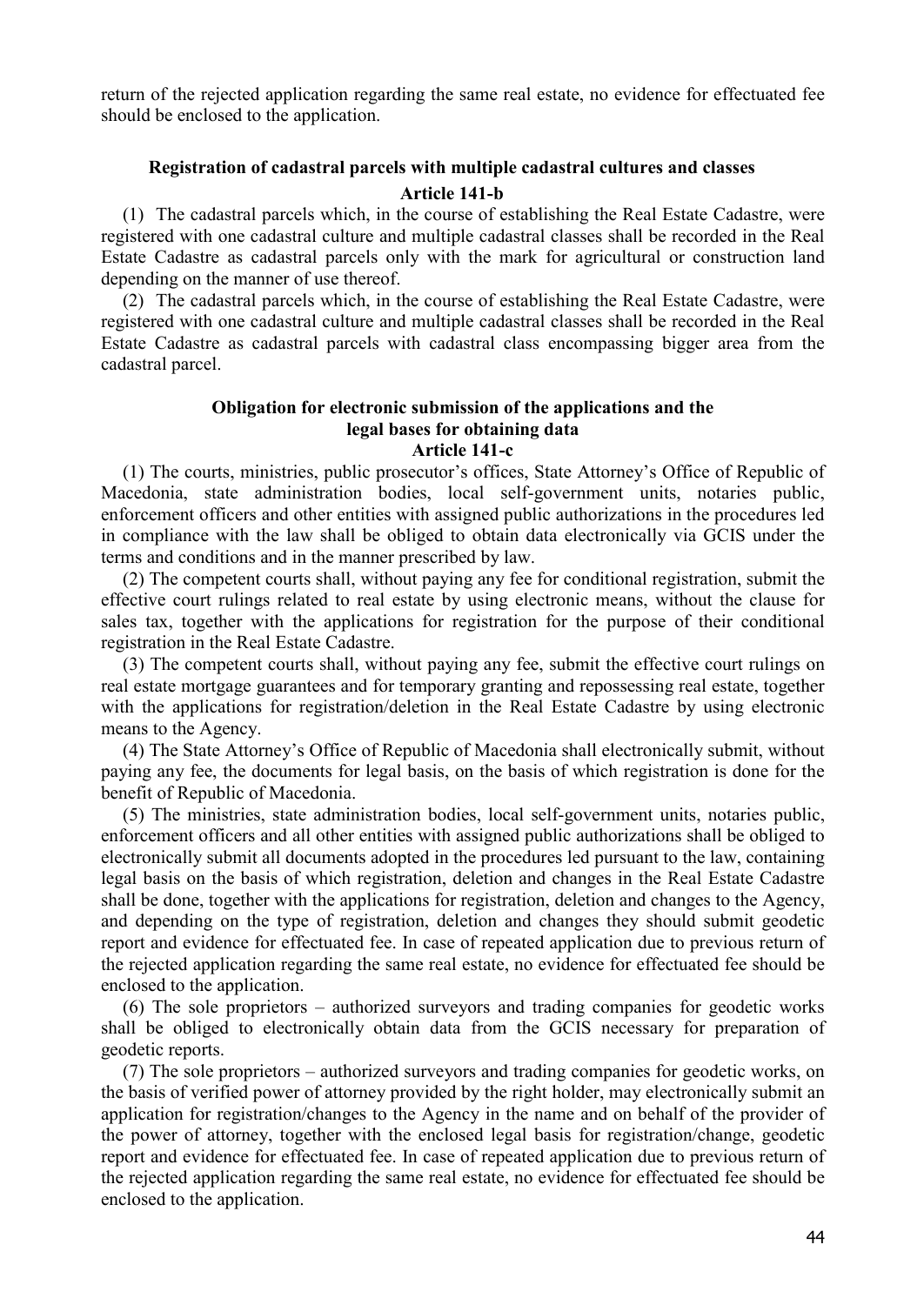(8) The sole proprietors – authorized surveyors and trading companies for geodetic works shall submit the application and the documents enclosed thereto referred to in paragraph (7) of this Article, solely if other entity is not authorized in compliance with the relevant law to submit thereof.

(9) The sole proprietors – authorized surveyors and trading companies for geodetic works shall charge fee to the right holder i.e. provider of the power of attorney for the submission referred to in paragraph (7) of this Article.

(10) The amount of the fee referred to in paragraph (9) of this Article shall be determined depending on the actual expenses necessary for submission.

(11) The amount of the fee referred to in paragraph (9) of this Article shall be determined with the Tariff List referred to in Article 181 and the Tariff List referred to in Article 214 of this Law.

## **Principle of mandatory registration Article 142**

(1) The registration of the right to ownership and other real estate rights in the Real Estate Cadastre shall be mandatory, while the registration of other real estate rights, conditional registration, as well as temporary registration of facts affecting the real estate can be done in cases stipulated by this Law or a special law.

(2) The state bodies and the bodies of the local self-government units, notaries public, lawyers, enforcement officers and other public enterprises shall be obliged to use the data from the Real Estate Cadastre in the process of decision-making i.e. in the process of production and confirmation of documents.

## **Principle of constituency of registration Article 143**

The right to ownership and other actual real estate rights can be acquired by registering thereof in the Real Estate Cadastre and can be terminated by deleting the registration.

## **Principle of transparency Article 144**

The data in the Real Estate Cadastre shall be public, unless otherwise stipulated with another Law.

## **Principle of accuracy and credibility of the registered data Article 145**

The data in the Real Estate Cadastre shall be considered to be accurate, and therefore the conscientious entity relying on what has been registered in the Real Estate Cadastre, not knowing that what was registered is inaccurate or incomplete, shall not suffer any consequences.

## **Principle of legitimacy of the registration Article 146**

(1) The authorized officer, in the course of registration in the Real Estate Cadastre, shall not inspect the legitimacy and authenticity of the content of the legal bases submitted during the registration, the legitimacy of the procedure in which they were adopted and whether the legal bases were authentic and in accordance with the Law.

(2) The authorized officer i.e. the persons determined by law shall be held responsible for the legitimacy and the authenticity of the legal bases referred to in paragraph (1) of this Article.

## **Principle of priority Article 147**

The registration in the Real Estate Cadastre shall be done according the time of receiving the applications for registration.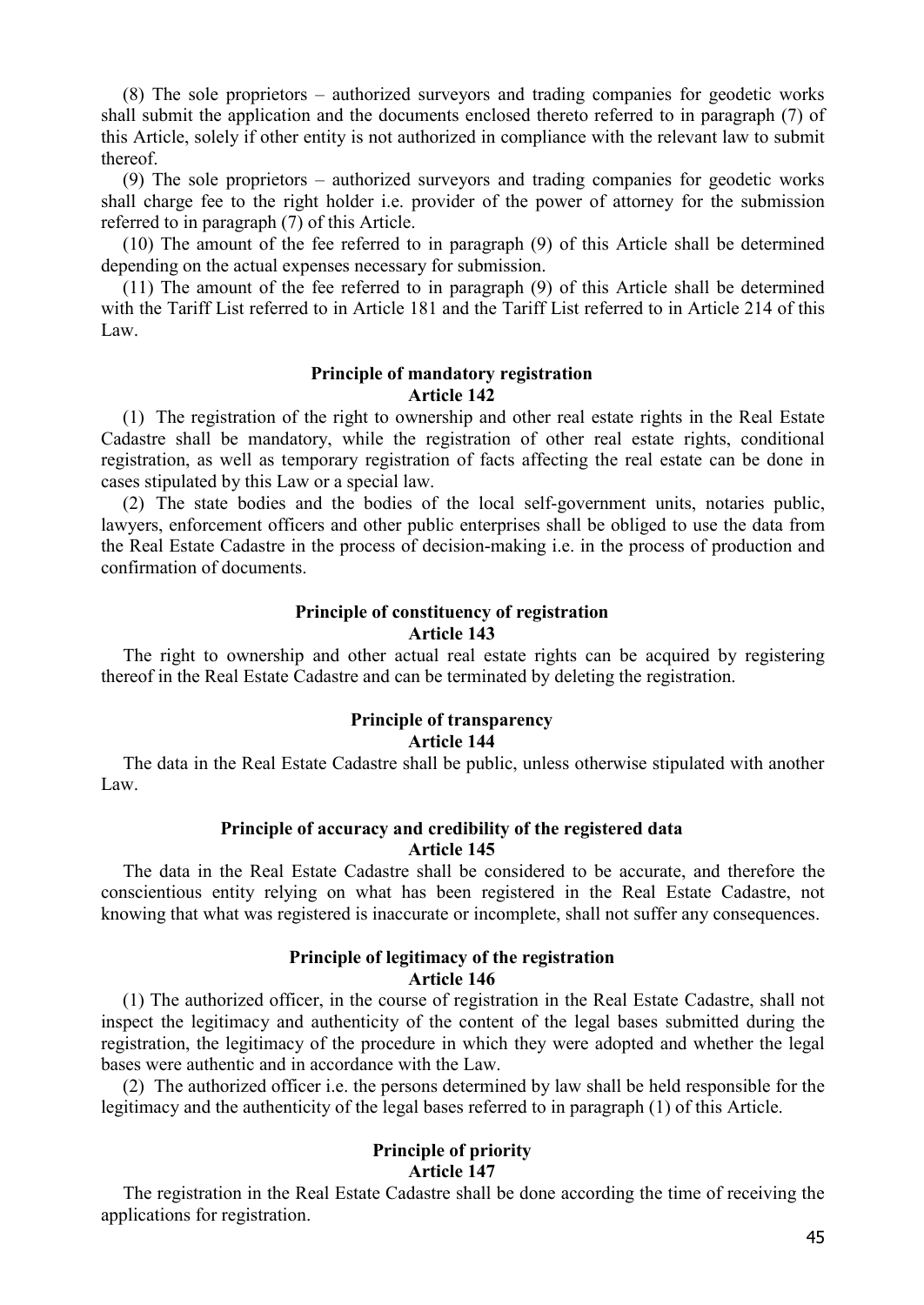## **Principle of clarity Article 148**

The data registered in the Real Estate Cadastre must be completely and clearly defined in regard to the real estate which is subject to the registration, the real estate right holder, as well as the rights i.e. the other facts being registered.

#### **Principle of independence of the registration Article 149**

The authorized officer acting upon the applications for registration/processing of the changes in the Real Estate Cadastre shall independently make a decision within its delegated authorizations.

#### **Reasons for exemption of an authorized officer Article 150**

The authorized officer who shall be authorized to act upon the applications for registration/processing of changes in the Real Estate Cadastre shall be excluded if:

- Such person is an applicant, co-owner, proxy or legal representative of the applicant;

- Such person is a first degree blood relative of the applicant, the proxy or the legal representative of the applicant, and fourth degree relative, spouse or spouse relative by second degree, even when the marriage has ceased; and

- Such person is a guardian, adopting parent, adopted offspring or provider to the applicant, proxy or the legal representative of the applicant.

## **Exemption of an authorized officer Article 151**

(1) In cases when the authorized officer acting upon the application for registration/processing of the changes in the Real Estate Cadastre finds out about the existence of some of the reasons for exemption referred to in Article 150 of this Law, the authorized officer shall be obliged to suspend any further work and directly inform superior civil servant thereof.

(2) The applicant may request an exemption of the authorized officer acting upon the application for registration/processing of the changes in the Real Estate Cadastre, on the grounds referred to in Article 150 of this Law.

## **Certificate for exemption of authorized officer Article 152**

(1) The immediate superior civil servant shall directly decide on the exemption of the authorized officer who acts upon the application for registration/processing of the changes in the Real Estate Cadastre and shall issue a certificate for such decision.

(2) The certificate referred to in paragraph (1) of this Article shall be final and enforceable, and it can be appealed against before an Administrative Court within 15 days from the day of receiving the certificate.

## **Withdrawal of the application Article 153**

(1) The applicant may request to cancel/withdraw the application until the enactment of the certificate by the authorized officer.

(2) The authorized officer shall draft a certificate for the cancellation or the withdrawal of the application referred to in paragraph (1) of this Article.

(3) At the request of the applicant, the Agency shall return to the applicant all documents enclosed to the submitted application for registration/processing of the changes in the Real Estate Cadastre.

(4) The certificate referred to in paragraph (2) of this Article shall be final and enforceable,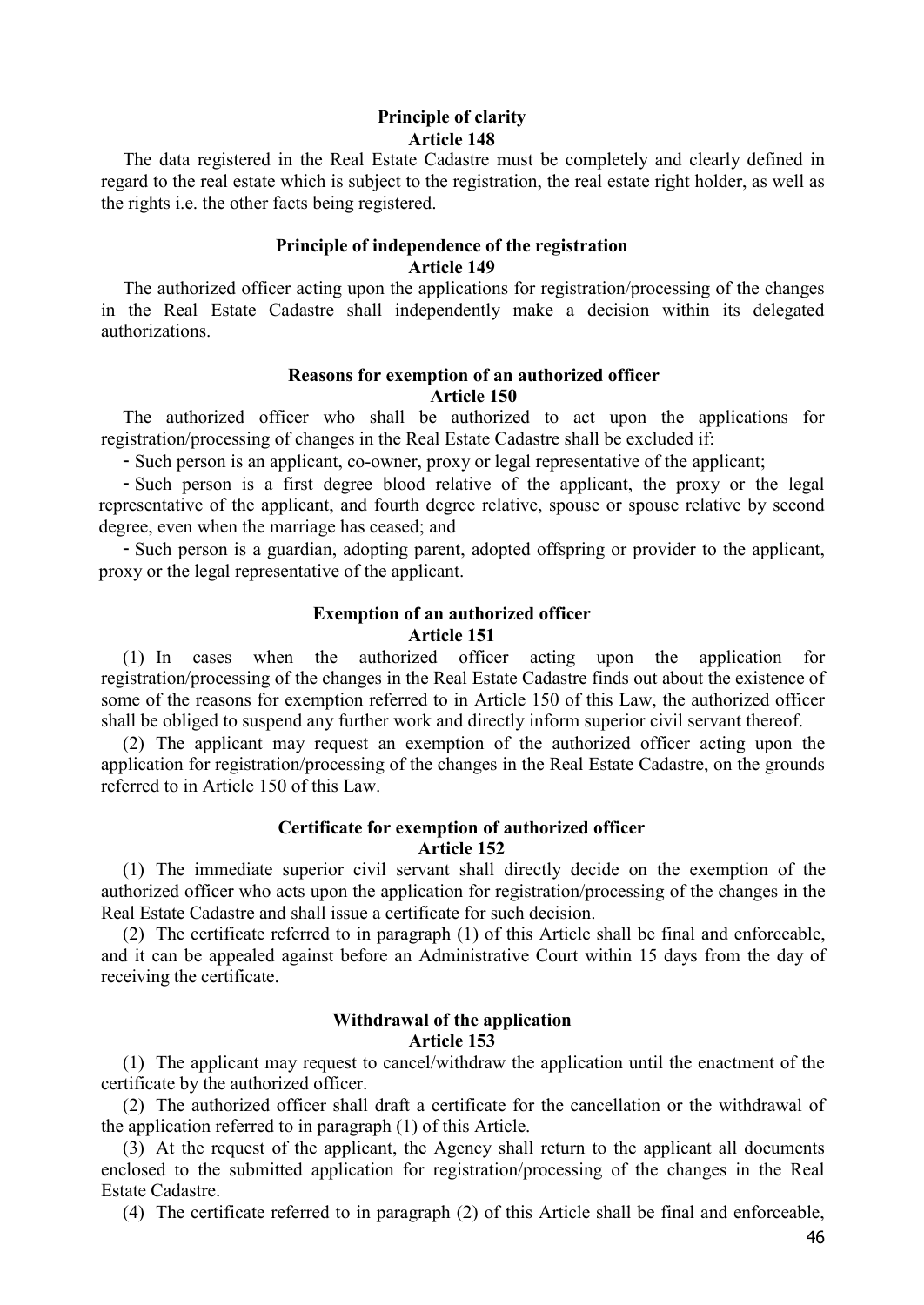and it can be appealed against before an Administrative Court within 15 days from the day of receiving the certificate.

## **Non-application of the institutes Article 154**

In the course of the establishment and maintenance of Real Estate Cadastre, the institutes governing the termination, cancelation, repetition of the administrative procedure, reinstatement, as well as particular cases of cancellation, suspension and changing a decision shall not apply.

## **Issuance of Real Estate Cadastre data Article 155**

(1) The Agency shall issue the data from the Real Estate Cadastre in form of:

- Property Deed;

- Property Deed for infrastructure objects;

- Sheet for conditional registration of building;
- Sheet for conditional registration of infrastructure object;
- Evidence List;
- Evidence List for infrastructure objects;
- Certificate of historical overview of performed registrations;
- Certificate of historical overview of performed registrations of the real estate value;
- Certificate that a person is not registered in the Real Estate Cadastre;
- List of cadastral parcel indications;
- Copies of the compilation of documents;
- Certificate of the cadastral map;
- Certificate of the map of infrastructure objects;
- Data on the real estate value; and
- Other data resulting from the Real Estate Cadastre.

(2) The data referred to in paragraph (1) indents 1, 2, 3, 4, 5, 6, 11, 12 and 13 of this Article shall be issued immediately by the Agency i.e. no later than one day as of the day of submitting the request, while the data referred to in paragraph (1) indents 7, 8, 9, 10, 14 and 15 of this Article shall be issued by the Agency in a period no longer than three days from the day of submitting the request.

(3) The data referred to in paragraph (1) indents 1, 2, 3, 4, 5, 6, 9 and 11 of this Article containing PIN data shall be issued in a manner where the PIN shall not be unnecessarily visible in accordance with the personal data protection regulations.

## **Property Deed**

## **Article 156**

(1) The Property Deed shall be a public document proving the registered ownership right and other actual real estate rights in accordance with the Law.

(2) The Property Deed shall contain data on:

- Cadastral parcels;

- Buildings, separate and common parts of buildings and other objects;

- Real property right holders with their address data, as well as data on the Personal Identification Number of the Citizen, i.e. the Entity;

- Ownership right and other actual real estate rights, as well other rights whose registration is stipulated by Law;

- Legal basis for registration;

- Date and time of the registration and the case number according to which the registration is performed;

- Amount of the claim granted with the collateral right;

- Conditional registrations; and

- Temporary registrations.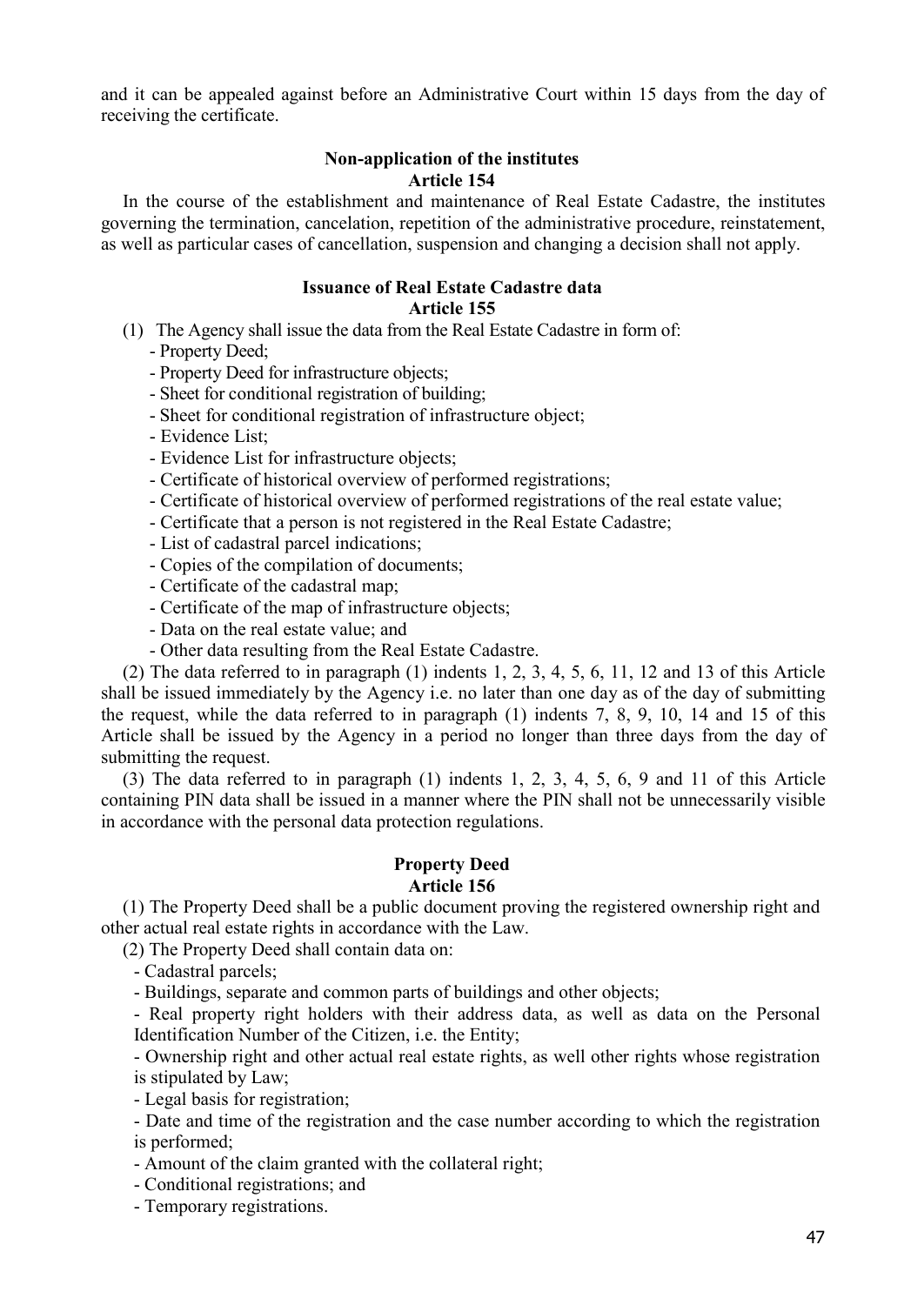#### **Property Deed for infrastructure objects Article 157**

(1) The Property Deed for infrastructure objects shall be a public document proving the registered ownership right and other actual real estate rights of infrastructure objects in accordance with the Law.

(2) The Property Deed shall contain data on:

- Infrastructure object;

- Location of the beginning and the end of the infrastructure object expressed descriptively and with coordinates;

- Right holders of infrastructure objects with their address data, as well as data on the Personal Identification Number of the Citizen, i.e. the Entity;

- Ownership right and other actual real estate rights of the infrastructure object, as well as any other rights whose registration is stipulated by Law;

- Legal basis for registration;

- Date and time of the registration and case number according to which the registration is performed;

- Amount of the claim granted with the collateral right;

- Conditional registrations; and

- Temporary registrations.

#### **Sheet for conditional registration of building Article 158**

(1) The Sheet for conditional registration of building shall be issued for a conditionally registered ownership right to a building, separate and common part of building or any other object under construction.

(2) The Sheet referred to in paragraph (1) of this Article shall consist of:

- Data on the individuals who have the right to construction according to the construction permit with their address data, as well as data on the Personal Identification Number of the Citizen, i.e. the Entity;

- Data on the cadastral parcel on which the construction is being built;

- Data on buildings, separate and common parts of buildings and any other objects copied from the original project design, verified by the competent body; and

- Data on the right to collateral (mortgage) on the building and other legal acts related to the performed conditional registration.

#### **Sheet for conditional registration of infrastructure object Article 158-a**

(1) The Sheet for conditional registration of infrastructure object shall be issued for the conditional right to ownership of infrastructure object in the phase of construction.

(2) The Sheet referred to in paragraph (1) of this Article shall consist of:

- Data on the individuals who have the right to construction according to the construction permit with their address data, as well as data on the Personal Identification Number of the Citizen, i.e. the Entity;

- Data on the number of the infrastructure object copied from the original project design, verified by the competent body;

- Unique identifier;

- Name of the infrastructure object;

- Descriptive and spatial datum on the infrastructure object; and

- Data on the right to collateral (mortgage) on the infrastructure object and other legal acts related to the performed conditional registration.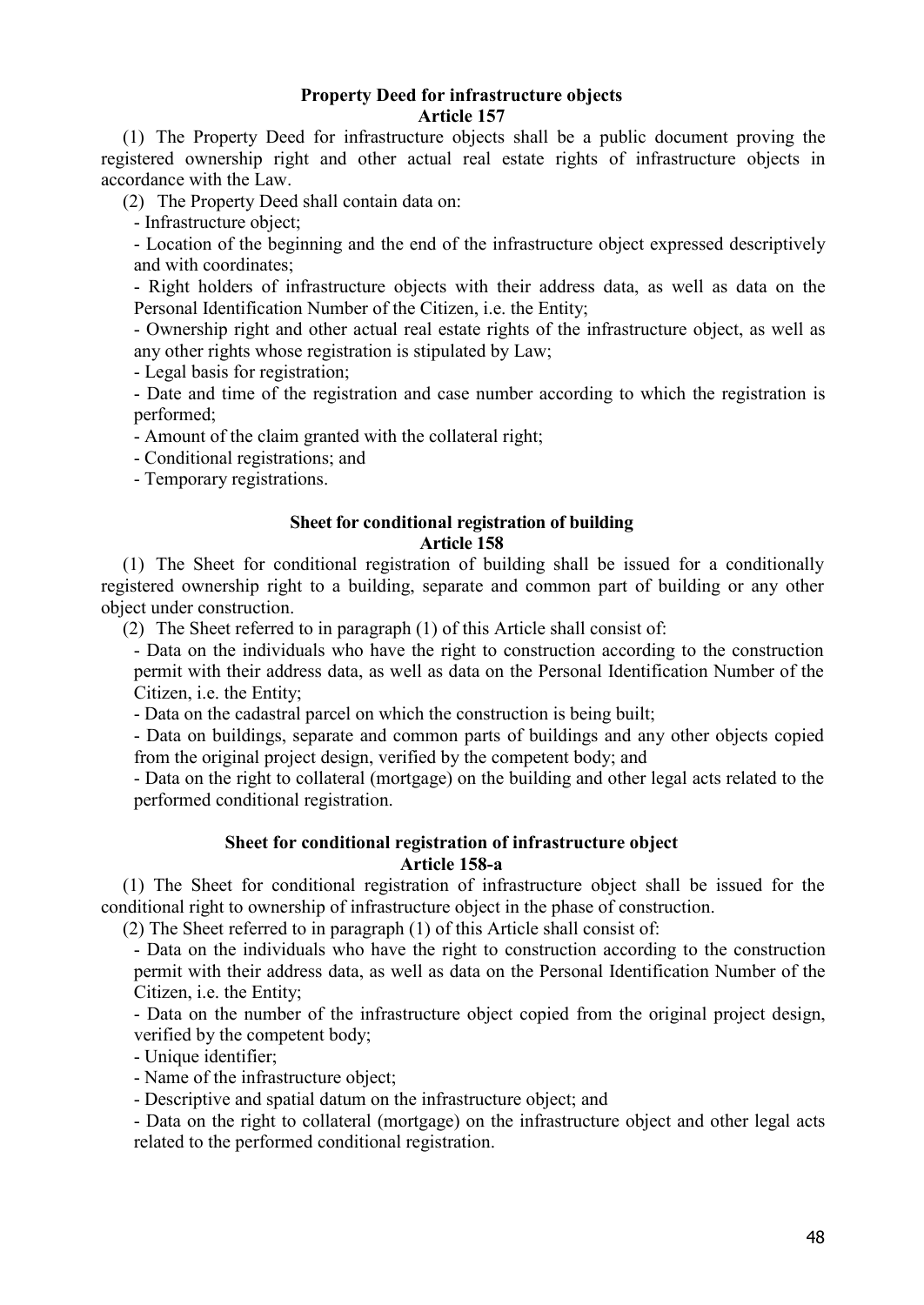#### **Evidence List Article 159**

- (1) The Evidence list shall contain the data on:
	- Cadastral parcel on which the illegally built objects are located;
	- Illegally built objects; and

- Holders of the illegally built objects with their address data, as well as data on the Personal Identification Number of the Citizen, i.e. the Entity;

(2) The Evidence List shall not present a public document and any changes to the data referred to in paragraph (1) of this Article cannot be done in the Evidence List.

## **Evidence List for infrastructure objects**

## **Article 160**

- (1) The Evidence List for infrastructure objects shall contain data on:
	- Location of the beginning and the end of the infrastructure object expressed descriptively and with coordinates;

- Infrastructure objects; and

- Holders of the infrastructure objects with their address data, as well as data on the Personal Identification Number of the Citizen, i.e. the Entity;

(2) The Evidence List for infrastructure objects shall not present a public document and any changes to the data referred to in paragraph (1) of this Article cannot be done in the Evidence List for infrastructure objects.

## **Certificate of historical overview of performed registrations Article 161**

The Certificate of historical overview of performed registrations shall be a public document which contains the facts and the data on the real estate, the real estate right holders, the legal bases which were used to perform the registrations/changes and the time of the performed registrations/changes in the Real Estate Cadastre.

## **Certificate of historical overview of performed registrations of the real estate value Article 162**

The Certificate of historical overview of performed registrations of the real estate value shall be a public document which contains the facts and the data on the real estate, the value of the real estate, the real estate right holders, the legal bases which were used to perform the registrations/changes in the value of the real estate and the time of the registrations/changes of the real estate value in the Real Estate Cadastre.

## **Certificate that a person is not registered in the Real Estate Cadastre Article 163**

The certificate that a person is not registered in the Real Estate Cadastre shall be a public document which, on the basis of facts and data contained in the Real Estate Cadastre, proves that the person with specified data on the Personal Identification Number of the Citizen, i.e. the Entity is not registered as a right holder in the Real Estate Cadastre.

## **List of cadastral parcel indications Article 164**

The list of indications of cadastral parcels shall contain data on the personal and address data on the ownership right holder of the cadastral parcel, number of the Property Deed, number of the cadastral parcel with named place, cadastral culture, cadastral class, area and part of the right registered in the Real Estate Cadastre.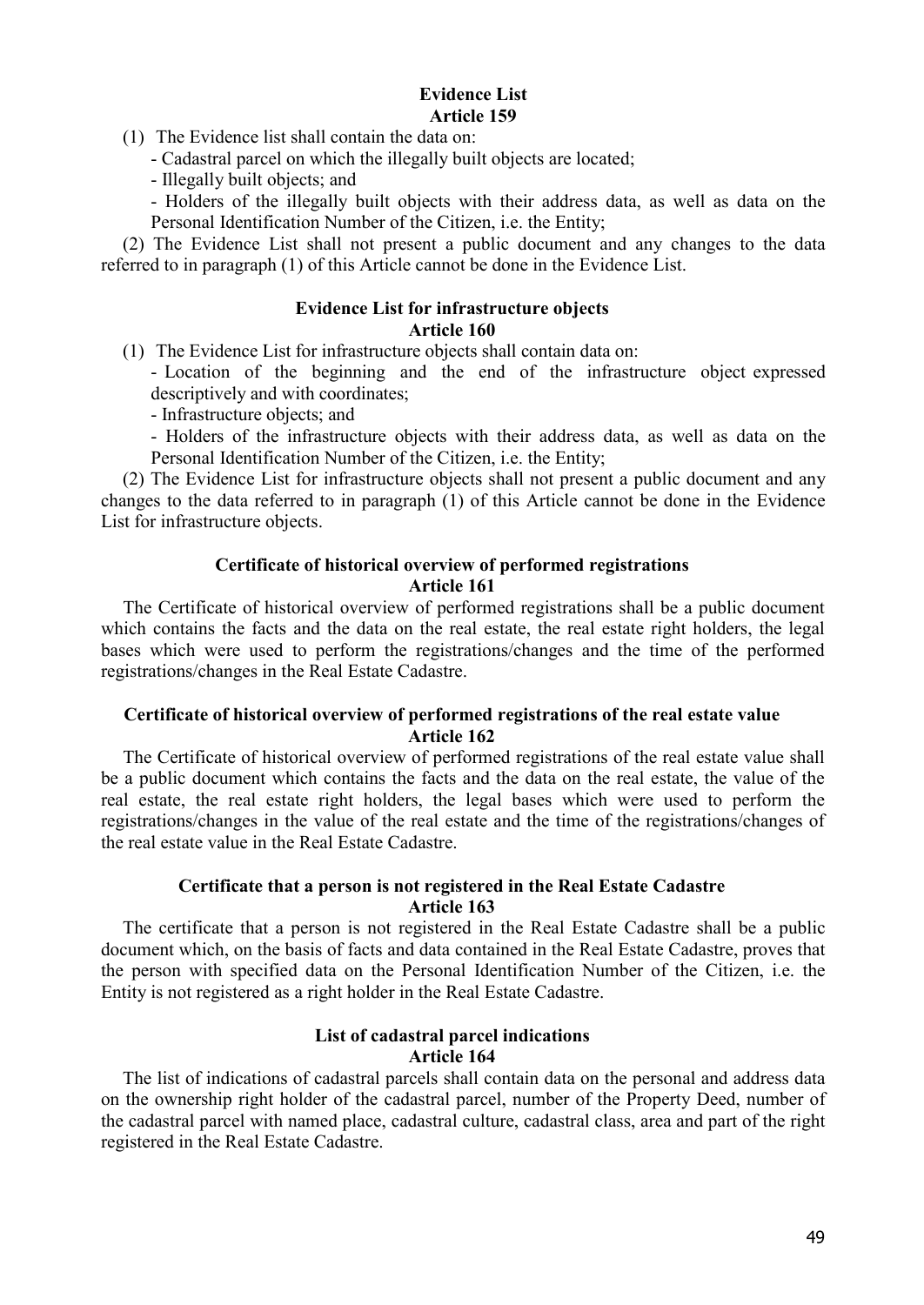#### **Copies of the compilation of documents Article 165**

Copies of Geodetic Reports, legal bases for the particular registrations, Agency certificates used to perform registration i.e. rejection of the applications for registration, data from the intabulation books and any other registration related documents can be issued from the compilation of documents.

#### **Certificate of the cadastral map Article 166**

The Certificate of the cadastral map shall be an excerpt from the centralized database in form of a visual graphic layout of the horizontal projection of the real estate.

#### **Certificate of the map of infrastructure objects Article 167**

The Certificate of the map of infrastructure objects shall be an excerpt from the centralized database in form of a visual graphic layout of the horizontal and/or vertical projection of the infrastructure objects.

## **Bylaws**

#### **Article 168**

The form and the content of the request/certificate for exemption of authorized officer, the form and the content of the request/certificate for withdrawal of the application for registration/processing of the changes in the Real Estate Cadastre, the manner of issuance, as well as the form and the content of the data referred to in Article 155 paragraph (1) of this Law issued on templates shall be prescribed by the Steering Board of the Agency.

## **X. TYPES, LEGAL BASES AND DOCUMENTATION FOR REGISTRATION OF THE REAL ESTATE RIGHTS IN THE REAL ESTATE CADASTRE Types of registrations in the Real Estate Cadastre**

#### **Article 169**

The types of registrations in the Real Estate Cadastre shall be final registration, conditional and temporary registration.

## **Final Registration Article 170**

The final registration shall be a complete and definite, unconditional registration of the establishment or the termination of:

- The right to ownership and sub-forms of the ownership right (co-ownership and joint ownership); and

- Other actual rights (easement right, collateral right (mortgage), real encumbrance right and the right to a real long-term lease on construction land in accordance with the Law on Construction Land), under the terms and conditions and in the manner stipulated by law.

## **Conditional Registration Article 171**

(1) Conditional registration shall be the conditional registration of acquisition or termination of the ownership right and the sub-forms of the ownership right of a real estate in case when an application for registration is submitted in the Real Estate Cadastre, but the legal presumptions i.e. the conditions for registration referred to in Article 176 of this Law are not fulfilled and if the basis for the final registration is not sufficiently presented.

(2) The conditional registration shall be deleted and the right to ownership shall be subject to final registration by providing an evidence for fulfilment of the legal presumptions i.e. the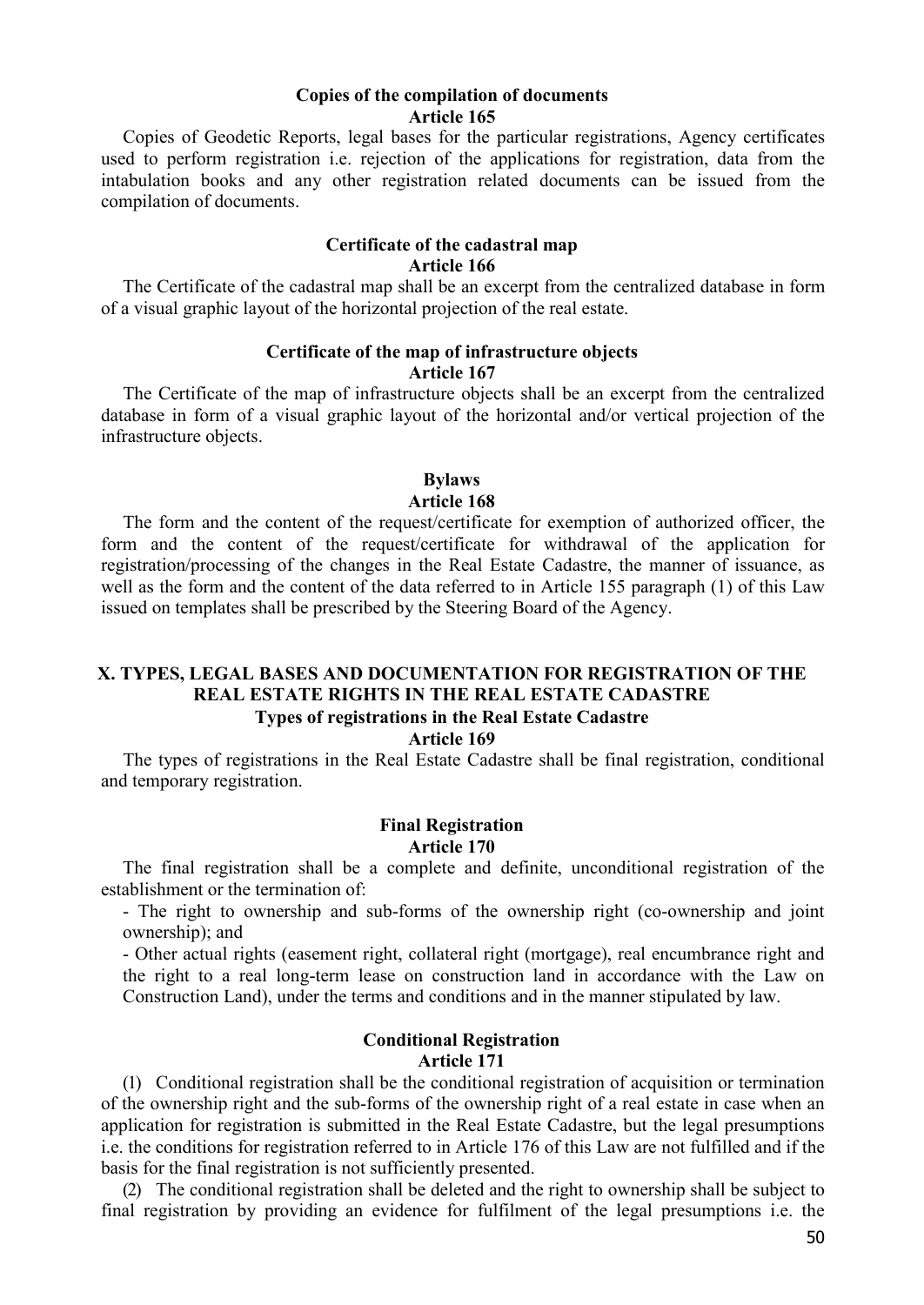conditions for registration referred to in Article 176 of this Law.

(3) The conditional registration, prior to the expiry of six months as of the day of the conditional registration, shall not produce any legal action and may be deleted upon report by the holder of the ownership right of the real estate on which the conditional registration is performed or upon report by the stakeholder.

(4) The Agency shall delete under ex-officio procedure the conditional registration in case when the deletion of the conditional registration is not done within the deadline referred to in paragraph (3) of this Article.

(5) The legal action of the conditional registration shall provide precedence for final registration, provided that the conditional registration per se can be confirmed in compliance to the conditions for registration of the rights stipulated by law.

#### **Conditional registration of buildings under construction Article 172**

(1) Subject to conditional registration in the Real Estate Cadastre shall be the ownership right, the sub-forms of the ownership right (co-ownership and joint ownership) of a building and separate part of a building, as well as the right to ownership of the common parts of the building which are in service of the separate part of the building, other objects and infrastructure objects under construction, by registering data on the individuals who have right to construction according to the construction permit or the decision on performing construction i.e. setting up the equipment and data on the buildings, separate and common parts of buildings copied from the basic project design verified by an authorized entity.

(2) The conditional registration referred to in paragraph (1) of this Article shall provide precedence of the conditional registration of the legal acts for transaction of the conditionally registered rights specified in paragraph (1) of this Article, in reference to the potential future legal acts which shall be submitted for conditional registration.

(3) The conditional registration referred to in paragraph (1) of this Article shall be done at the request of an entity competent to issue enforceable construction permit or the effective decision on performing construction i.e. setting up the equipment, submitted via electronic means.

(4) The changes which occurred in the course of the construction of the object related to the construction permit or the effective decision on performing construction i.e. setting up the equipment, the individuals that have the right to construct, the parts of the construction right, the basic project design, as well as the other changes related to the construction shall be registered in the list of conditional registration of a building and shall be recorded in the Property Deed, at the request of the entity referred to in paragraph (3) of this Article, which should be enclosed to the documents for the legal basis evidencing the occurred changes, as well as evidence of the effectuated fee for registration of the change.

(5) The conditionally registered right to construction shall be deleted and the ownership right shall be registered, at the request of the entity referred to in paragraph (3) of this Article, which should be enclosed to the documents for the legal basis which approve the use of the construction, in compliance with the provisions of the Construction Law on, as well as with the Geodetic Report from the performed survey and evidence of the effectuated fee for registration of the change.

#### **Temporary Registration Article 173**

(1) Temporary registration shall be the registration of obligatory rights (real estate lease, concession contracts concluded in accordance with the law, lifetime support agreements, gift deeds in case of death, rent of real estate, real estate service and contractual right of preceding property purchase) of previous and temporary measures (restrains and limitations) affecting the real estate rights, of facts affecting the real estate, as well as other rights whose registration is stipulated by another law.

(2) The facts temporarily registered in the Real Estate Cadastre shall be as follows: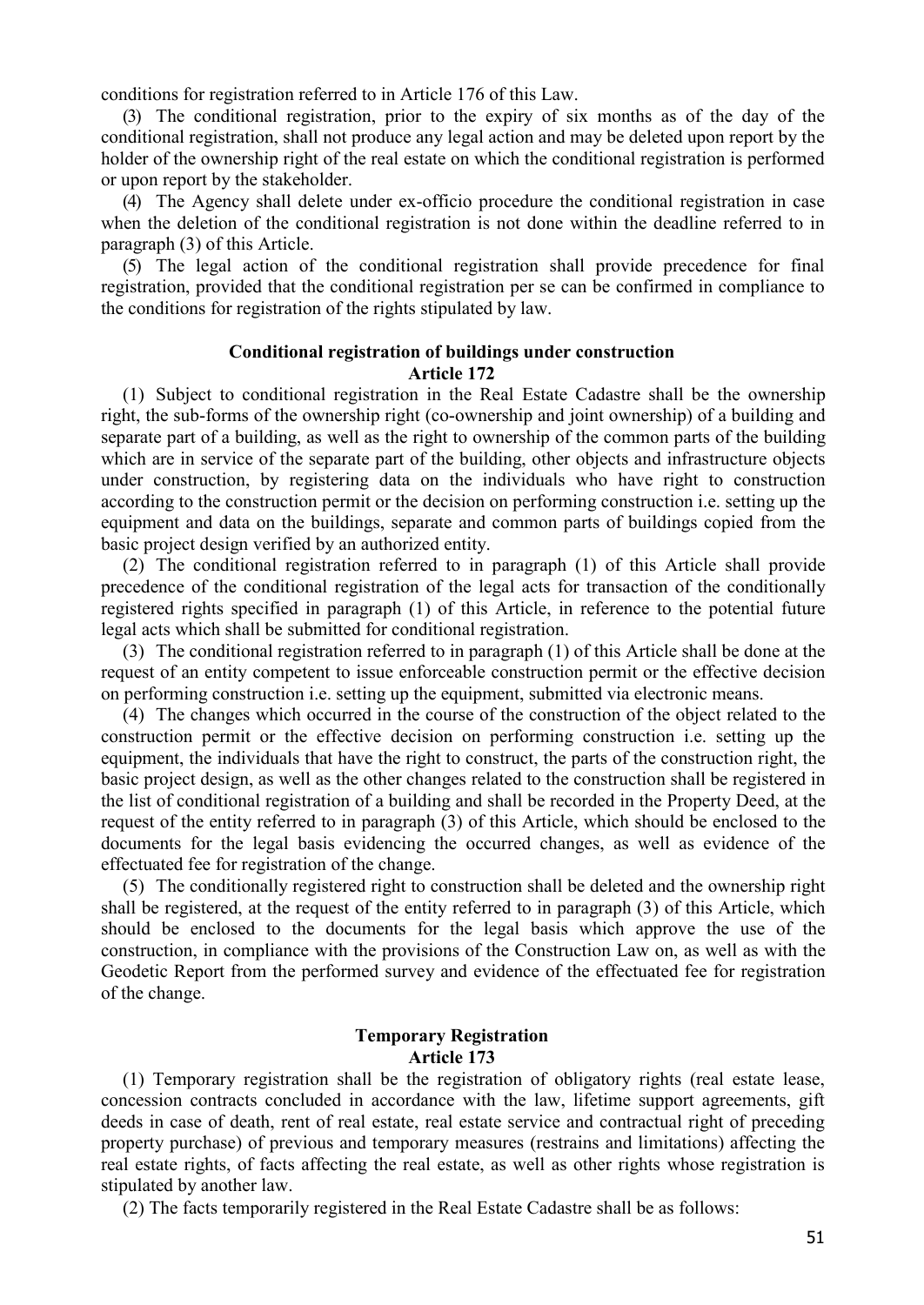- The personal status of the real estate right holder (individuals below 18 years of age, deceased person, custody, deprivation of business capability, extension of parental right, joint property management of both spouses, liquidation, reorganization, bankruptcy procedure, etc.);

- The fact that the ownership right of the real estate is acquired on the basis of fiduciary transfer of the ownership;

- The fact that an object on a particular cadastral parcel is under construction, for which the ownership right to a building or separate part of a building under construction has been previously conditionally registered by specifying the number of the Sheet for conditional registration of the object;

- The right to mortgage of the conditionally registered ownership right to a building and special part of a building under construction; and

- The legal acts for transaction of the conditionally registered right to ownership of a building and separate part of a building under construction.

(3) The Real Estate Cadastre shall temporary register any other facts of significance for the acquisition, change, termination or assignment of real estate rights, whose temporary registration shall be foreseen by another law.

## **Legal bases for registration in the Real Estate Cadastre Article 174**

(1) The registration in the Real Estate Cadastre shall be done on the basis of:

- The Law;

- Enforceable court rulings, decisions on temporary measure, previous measure and other acts for protection of claims in compliance with the Law;

- Resolution of the Government of Republic of Macedonia;

- Final i.e. legally enforceable acts of the state administration bodies, bodies of the local self-government units and of the City of Skopje, legal entities and other entities authorized to exercise public authorizations;

- Legal acts; and

- Statements verified at a notary public, based on which the real estate rights can be registered or acceptance of the newly determined borderline and for acceptance of the actual situation submitted to the authorized surveyor, constituting integral part of the Geodetic Report, whose submission is mandatorily stipulated with this or another law.

(2) Notwithstanding paragraph (1) of this Article, the right to ownership of the land and the right to ownership of the objects calculated to the ground floor which were recorded in the Land Cadastre, shall be registered on basis of the data in the Land Cadastre in the procedure for registration of real estate which remained with unregistered rights, if the legal bases referred to in paragraph (1) of this Article do not exist.

## **Registration based on solemnized purchase and sale agreement or notarial act with the clause for advance real estate sales tax**

#### **Article 174-a**

(1) The registration in the Real Estate Cadastre shall be done on the basis of solemnized purchase and sale agreement or notarial act with the clause for advance real estate sales tax, whereby the report on the evaluation of the market value of the real estate and the calculation of the advance real estate sales tax drafted by authorized appraiser, as well as the filled in advance tax return shall be enclosed to the aforementioned documents.

(2) The Agency shall, within one day as of the performed registration in the Real Estate Cadastre, electronically submit the legal bases referred to in paragraph (1) of this Article together with the documents enclosed thereto to the competent local self-government unit.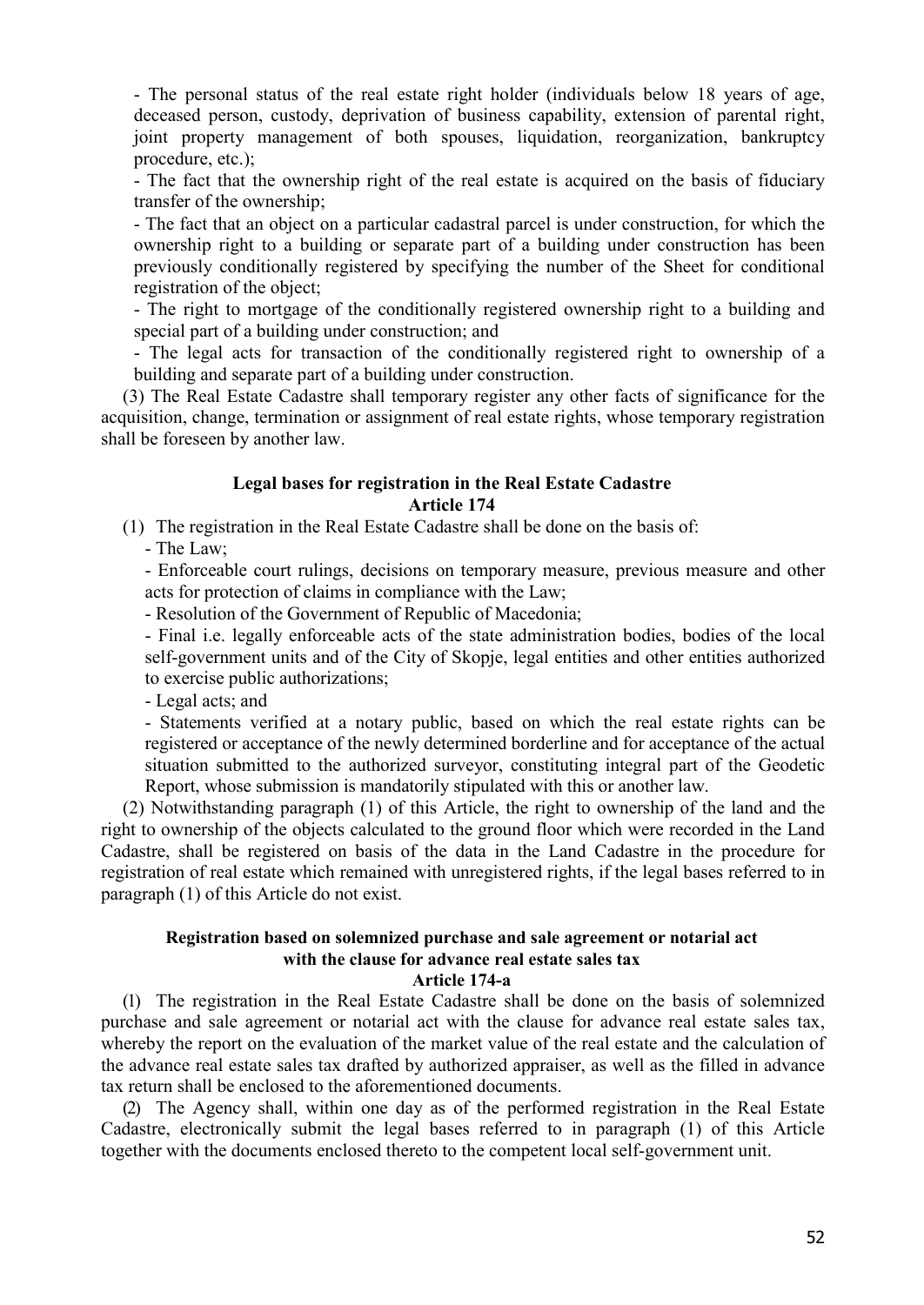#### **Documents for registration Article 175**

(1) The documents containing the legal basis referred to in Article 174 paragraph (1) of this Law shall be used in the procedures for establishing and maintaining the Real Estate Cadastre.

(2) For the purpose of registration of real estate remained with unregistered rights, for which there is no data in the land cadastre, the documents referred to in paragraph (1) of this Article should comprise sufficient data on the real estate and the real estate right holders (address, number, entrance, apartment, etc.), which compared to the data collected from the survey shall enable identification of the real estate (data compatibility).

(3) For registration of infrastructure objects in the Cadastre of Infrastructure Objects as part of the Real Estate Cadastre, the documents referred to in paragraph (1) of this Article should contain sufficient data on the real estate and the real estate right holders (identifier of the infrastructure object, type of infrastructure object in the basic classification, type of subclassification within the basic classification, length/height/area, personal and address data of the entities - right holders of the infrastructure objects (PIN of the citizen or the legal entity, title/name surname, headquarters/address) and other data specific for the infrastructure object), which compared to the data collected from the survey shall enable identification of the real estate (data compatibility).

(4) Data compatibility shall be deemed to exist in the Real Estate Cadastre maintenance procedure, in reference to the real estate right holder and the real estate, provided that the data on the legal predecessor and the data on the real estate stated in the document for the legal basis are identical with the data on the real estate right holder and the real estate registered in the Real Estate Cadastre prior to the submission of the application.

(5) The registration of the real estate rights in the procedure for maintenance of the Real Estate Cadastre shall not be done if there is no compatibility of the data contained in the document for the legal basis.

# **Conditions for registration**

#### **Article 176**

(1) The condition for registration in the Real Estate Cadastre shall be the existence of a legal basis suitable for registration.

(2) The legal basis referred to in paragraph (1) of this Article shall be suitable for registration when:

- The documents for the legal basis are concluded in hardcopy/electronic form and are verified by a competent body in accordance with the Law;

- The acts of the competent bodies are final i.e. legally enforceable; and

- There is compatibility of the data referred to in article 175 of this Law.

# **XI. ESTABLISHMENT OF CADASTRE OF INFRASTRUCTURE OBJECTS Cadastre of Infrastructure Objects as part of the Real Estate Cadastre**

**Article 177**

The Cadastre of Infrastructure Objects shall be established as part of the Real Estate Cadastre.

## **Registration of infrastructure objects Article 178**

(1) The registration of the rights of infrastructure objects in the Cadastre of Infrastructure Objects shall be done upon submission of an application.

(2) The application for registration referred to in paragraph (1) of this Article shall especially comprise: personal and address data of the right holder/beneficiary of the infrastructure object, data on the PIN of the citizen or the legal entity, e-mail address/mobile telephone number, data on the legal basis for registration, data on the geodetic report for infrastructure objects and data on infrastructure objects.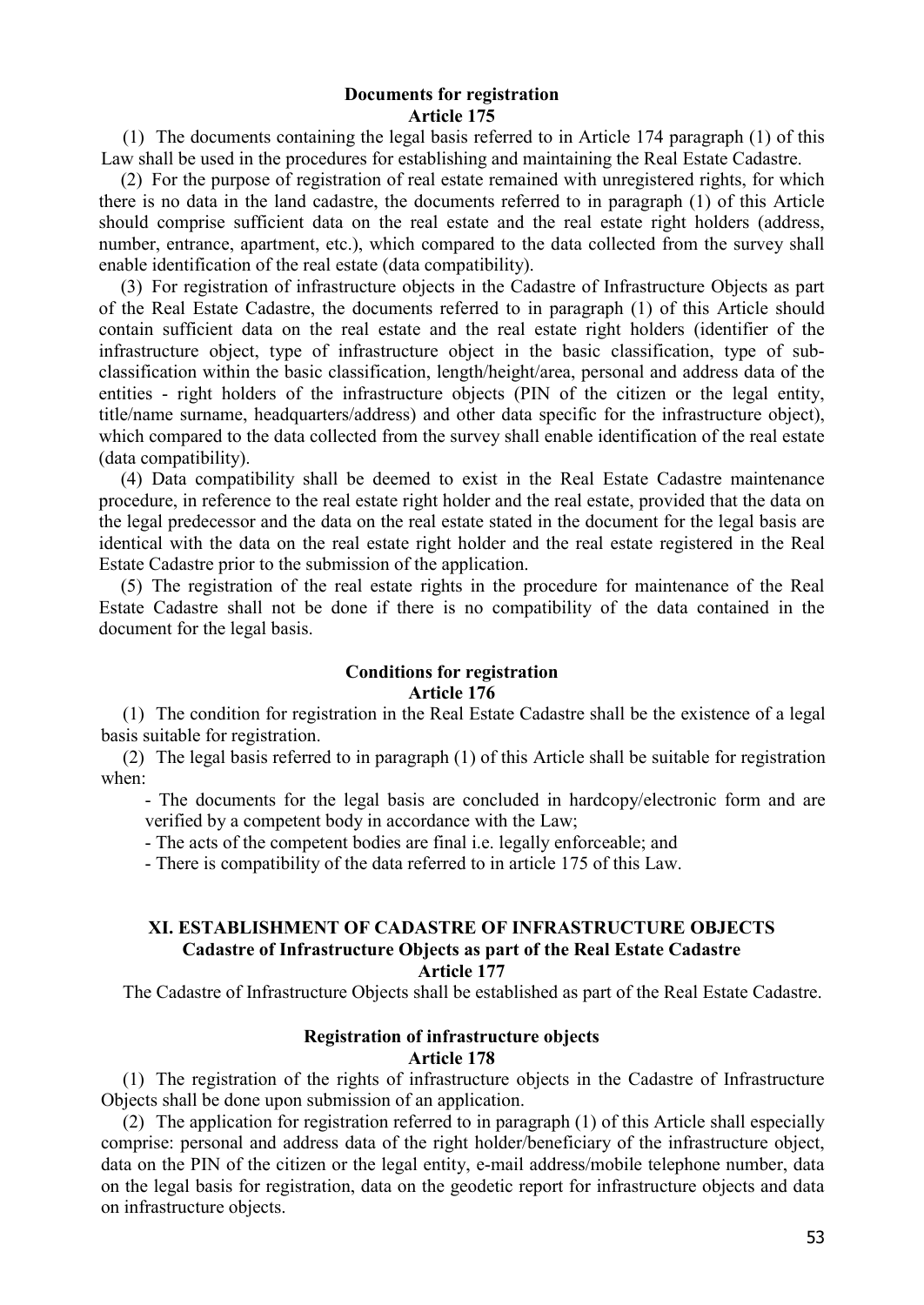(3) The applicant should enclose a document for the legal basis, geodetic report for the infrastructure object and evidence for effectuated fee to the application for registration referred to in paragraph (1) of this Article. In case of repeated submission of the application due to previous return of the rejected application regarding the same infrastructure object, no evidence for effectuated fee should be enclosed to the application.

## **Submission of application for registration Article 179**

(1) The application for registration, along with the supporting documents can be submitted via electronic means or in hardcopy, in person or by mail.

(2) In the event when the application for registration and the supporting documents referred to in paragraph (1) of this Article shall be submitted via electronic means, they should be signed with a valid certificate issued by an authorized issuer.

## **Registration fee Article 180**

(1) The fee for registration of the rights of the infrastructure objects in the Cadastre of Infrastructure Objects shall be borne by the applicant.

(2) In case of electronic payment of the fee, the evidence of the effectuated fee shall be verified electronically by the Agency.

(3) In case of increased number of applications submitted by the same applicant, the Agency may conclude an agreement with the applicant which shall regulate the payment method.

## **Bylaws**

#### **Article 181**

(1) The amount of the fee for registration of the infrastructure objects in the Cadastre of Infrastructure Objects shall be determined on the basis of the actual expenses required for undertaking the activities for registration and the amount of data subjected to registration, contained in the geodetic report: meter for length/height/depth and square/cubic meter, expressed through the measurement unit of meter, square meter and cubic meter, as well as the value of the secured claims.

(2) The amount of the fee referred to in paragraph (1) of this Article shall be determined by a Tariff List adopted by the Steering Board of the Agency and endorsed by the Government of Republic of Macedonia.

#### **Confirmation of receipt with regards to the application for registration Article 182**

(1) The application for registration of the rights of the infrastructure objects shall be recorded in electronic log book which automatically assigns reference number and issues confirmation of receipt with regards to the application for registration.

(2) The confirmation of receipt with regards to the application for registration referred to paragraph (1) of this Article shall be issued on a template containing the information on the time of submitting the application, the reference number under which the application is recorded in the electronic log book, and the supporting documents enclosed to the application.

#### **Sequence of processing the application for registration Article 183**

(1) The registration of the rights of infrastructure objects in the Real Estate Cadastre shall be done according to the time when the application was received.

(2) In case of submitted several applications for registration of the right over the same infrastructure object, the action upon the applications for registration shall be done with the first accepted application.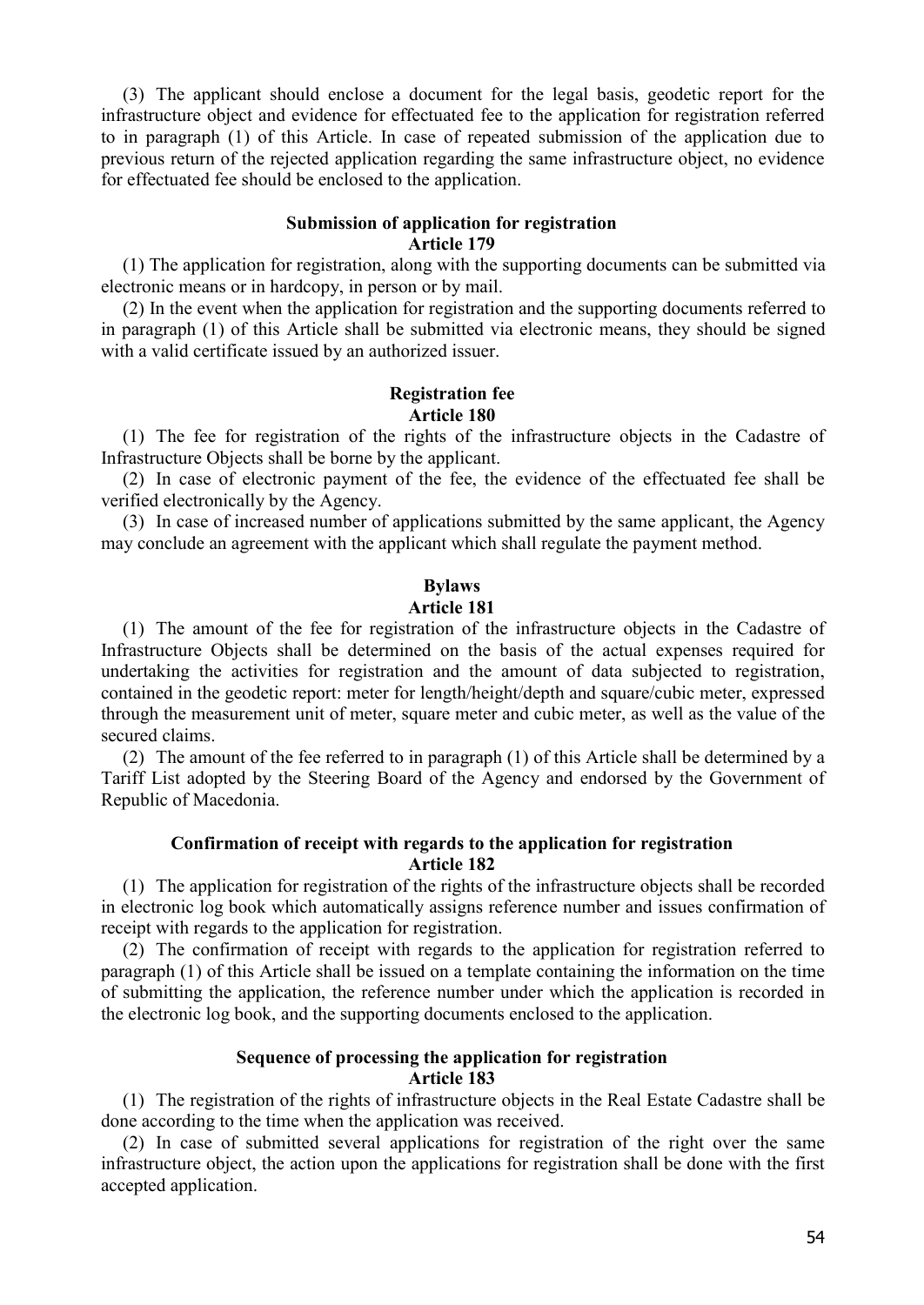#### **Incomplete applications for registration Article 184**

The Agency shall submit a confirmation of rejection with regards to the applications for registration which do not contain the requested data referred to in Article 178 paragraph (2) of this Law, as well as the applications without enclosed geodetic report thereto.

## **Certificate for registration and notification for recording an infrastructure object Article 185**

(1) After receiving the application for registration of an infrastructure object in the Cadastre of Infrastructure Objects, the data contained in the document for the legal basis shall be compared with the data contained in the geodetic report.

(2) In case when based on the comparison it is established that there is a compliance of the data within the meaning of Article 175 paragraph (3) of this Law, registration shall be done in the Cadastre of Infrastructure Objects, and the applicant shall be issued with a certificate for registration.

(3) In case when based on the comparison it was established that there is no compliance of data within the meaning of Article 175 paragraph (3) of this Law, the application for registration shall be rejected with submission of confirmation of rejection and the infrastructure object shall be recorded in the Cadastre of Infrastructure Objects. The applicant shall be notified with a confirmation of rejection.

(4) The recording in the Cadastre of Infrastructure Objects shall be also carried out in case when document for the legal basis is not enclosed to the application for registration, for which the applicant shall be issued with notification for performed recording.

## **Deadlines for processing the application for registration Article 186**

(1) The authorized officer shall be obliged to perform the requested registration or reject the application for registration within a period not longer than 15 working days from the date of receiving the application for registration.

(2) In case when the authorized officer does not perform the requested registration or does not reject the application for registration within the period referred to in paragraph (1) of this Article, the applicant has the right within a period of three working days to submit a request to the archive of the Director of the Agency and the Director shall be obliged to adopt a decision. If the Director of the Agency does not have an archive, the request should be submitted to the archive of the Headquarters of the Agency.

(3) The form and content of the request referred to in paragraph (2) of this Article shall be prescribed by the Steering Board of the Agency.

(4) The applicant shall, along with the request referred to in paragraph (2) of this Article, also submit a copy of the application for registration of infrastructure objects in the Real Estate Cadastre referred to in paragraph (1) of this Article.

(5) The Director of the Agency shall be obliged to issue a certificate stating that the request referred to in paragraph (2) of this Article is accepted or rejected, within a period of five working days as of the day of submission of the request referred to in paragraph (2) of this Article to the archive of the Director of the Agency.

(6) In case when the Director of the Agency does not issue a certificate within the period referred to in paragraph (5) of this Article, the applicant shall be entitled to notify the State Administrative Inspectorate within a period of five working days.

(7) The State Administrative Inspectorate shall be obliged within a period of ten days from the day of receiving of the notification stipulated in paragraph (6) of this Article, to carry out an inspection in the Agency and identify whether the procedure has been conveyed according to the law and within a period of three working days from the day of the performed inspection shall notify the applicant of the taken measures.

(8) The Inspector from the State Administrative Inspectorate shall adopt a decision after the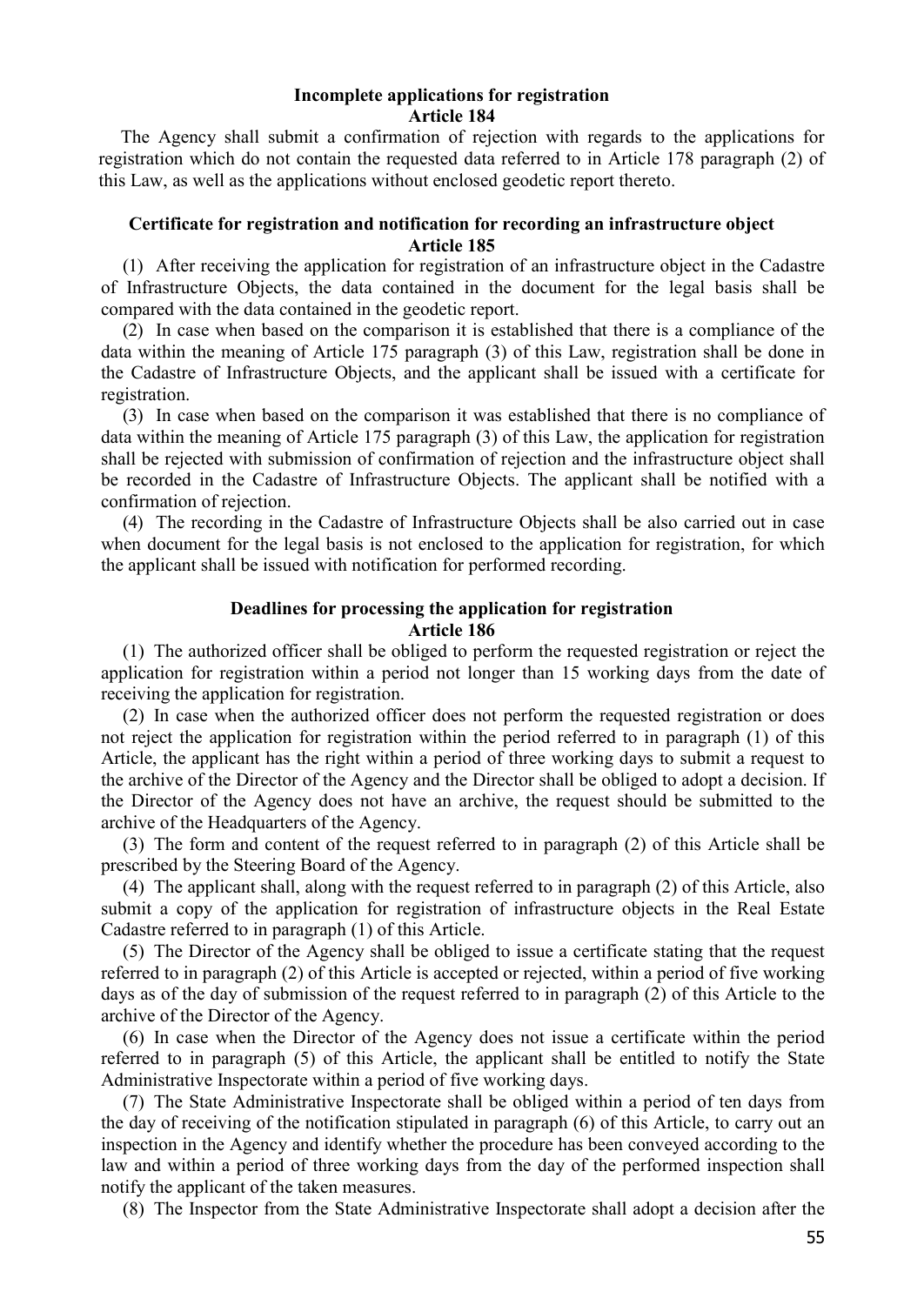performed inspection pursuant to the law, obliging the Director of the Agency to decide upon the submitted request within a period of ten days, i.e. reject or accept the request and notify the Inspectorate of the adopted decision. The notification shall be accompanied by a copy of the decision adopted on the basis of the submitted request.

(9) In case when the Director of the Agency does not adopt a decision within the period referred to in paragraph (8) of this Article, the Inspector shall submit a request for initiation of a violation procedure for a violation stipulated in the Law on Administrative Inspection and shall set an additional period of five working days in which the Director of the Agency can decide upon the request submitted by the applicant, whereby the Director shall be obliged, within the same period, to notify the Inspector of the adopted decision. The notification shall be accompanied by a copy of the decision adopted on the basis of the submitted request. The Inspector shall inform the applicant of the taken measures within a period of three working days.

(10) In case when the Director of the Agency does not adopt a decision within the additionally set period referred to in paragraph (9) of this Article, the Inspector within a period of three working days shall submit a complaint to the relevant Public Prosecutor and within the same period shall inform the applicant of the taken measures.

(11) In case when the Inspector does not act according to the notification referred to in paragraph (6) of this Article, the applicant within five working days shall have the right to submit a complaint to the archive of the Director of the State Administrative Inspectorate. If the Director of the Inspectorate does not have an archive, the complaint should be submitted to the archive of the Headquarters of the State Administrative Inspectorate.

(12) The Director of the State Administrative Inspectorate shall be obliged within three working days to review the complaint referred to in paragraph (11) of this Article and if established that the Inspector has not taken any actions in reference to the notification submitted by the applicant in accordance with paragraphs (7) and (8) and/or has not lodged a complaint in accordance with paragraphs (9) and (10) of this Article, the Director of the State Administrative Inspectorate shall submit a request for initiation of a violation procedure for a violation stipulated in the Law on Administrative Inspection against the Inspector and shall set an additional period of five working days in which the Inspector shall carry out an inspection in the Agency in order to establish whether the procedure has been carried out pursuant to the law and within a period of three working days from the day of the performed inspection shall inform the applicant of the taken measures.

(13) In case when the Inspector does not act within the additionally set period referred to in paragraph (12) of this Article, the Director of the State Administrative Inspectorate shall submit a complaint to the competent Public Prosecutor against the Inspector and within a period of three working days shall inform the applicant of the taken measures.

(14) In the case referred to in paragraph (13) of this Article, the Director of the State Administrative Inspectorate shall immediately, and within one working day at the latest, authorize another Inspector to immediately carry out the inspection.

(15) In the case referred to in paragraph (14) of this Article, the Director of the State Administrative Inspectorate within a period of three working days shall inform the applicant of the taken measures.

(16) In the case when the Director of the State Administrative Inspectorate does not act in accordance with paragraph (12) of this Article, the applicant can lodge a complaint to the competent Public Prosecutor within a period of eight working days.

(17) In the case when the Director of the Agency does not enact a decision within the period referred to in paragraph (10) of this Article, the applicant may file an administrative lawsuit to the competent court.

(18) The procedure before the Administrative Court shall be deemed urgent.

(19) After the enactment of the bylaw referred to in paragraph (3) of this Article, the bylaw shall be immediately or within 24 hours posted to the website of the Agency.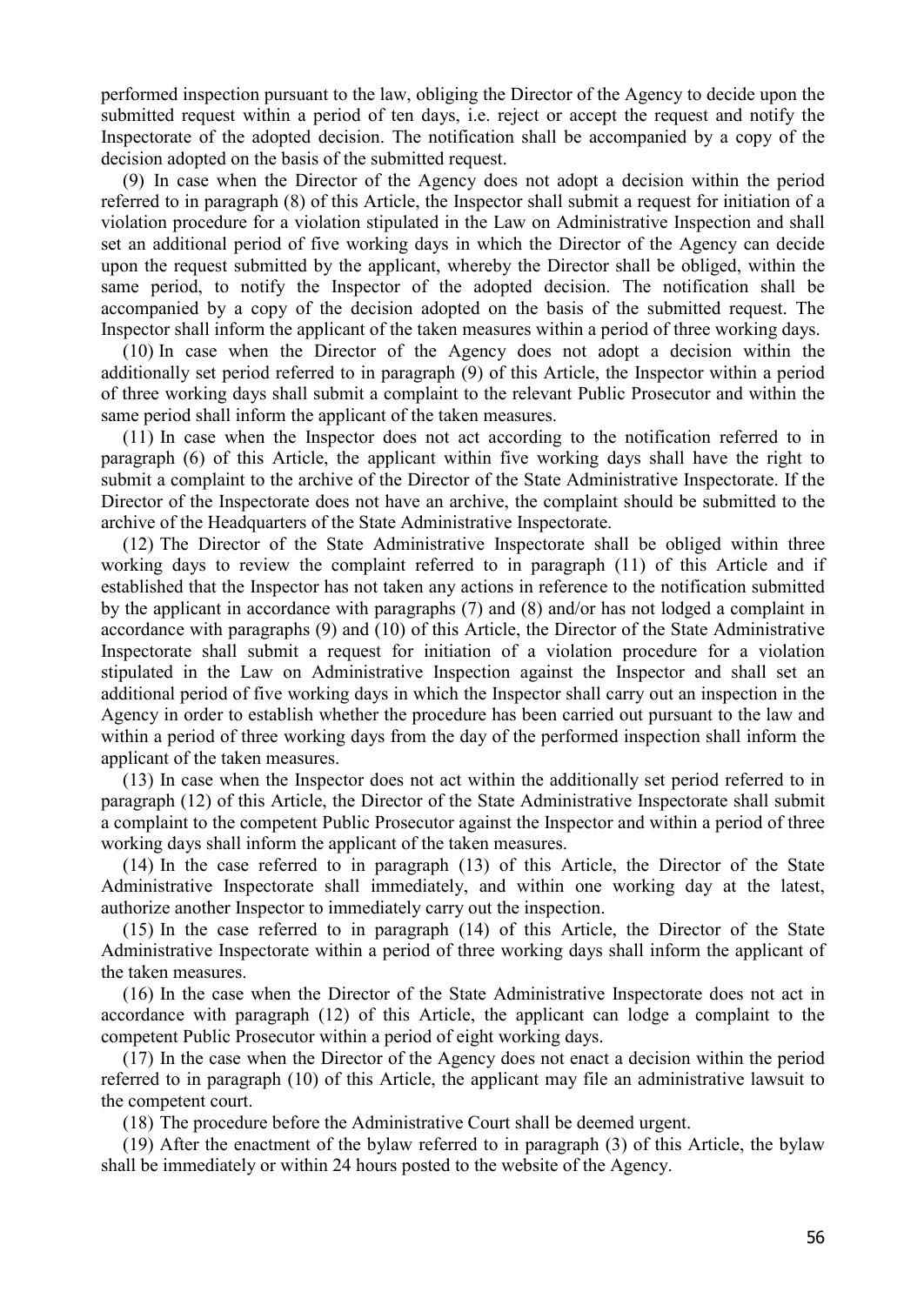#### **Delivery of certificates and notifications Article 187**

(1) The certificates referred to in Articles 152 and 153 and Articles 184 and 185 paragraphs (2) and (3) and the notifications referred to in Article 185 paragraph (4) of this Law enacted upon the applications and accompanying documents thereto electronically delivered to the Agency, shall be delivered to the applicants by using electronic means.

(2) The delivery referred to in paragraph (1) of this Article shall be done via the e-desk of the Agency.

(3) The time of proper delivery shall be deemed the time delivery and availability of the certificates/notifications referred to in paragraph (1) of this Article via the e-desk to the applicants.

(4) In the event when the courts, ministries, state administration bodies, local selfgovernment units, notaries public, enforcement officers and all other entities with assigned public authorizations electronically submit the applications for registration/recording in the name and at the expense of the real estate right holders to the Agency, they shall be obliged to submit the electronically received applications for registration/recording back to the right holders on behalf of which they submitted the applications within three working days.

(5) In the event when the applications and the documents enclosed thereto are submitted in writing, the certificates in writing shall be submitted to the applicants via the Agency or by mail within three days as of the day of the registration.

(6) In the case referred to in paragraph (5) of this Article when the delivery of the certificates/notifications cannot be realized, the delivery shall be done by publishing the certificates/notifications on the Bulletin Board in the premises of the Agency and on the website of the Agency, whereby the PIN datum shall not be published. The delivery shall be deemed to be properly realized after eight days as of the day of publishing the certificates/notifications on the Bulletin Board in the premises of the Agency or on the website of the Agency.

(7) The applicants shall be informed of the performed registration/rejection by electronic means, via SMS or e-mail, depending on what they specified in their application.

## **Bylaws**

## **Article 188**

The manner of registering infrastructure objects, the form and content of the application for registration of an infrastructure object, the confirmation of receipt with regards to the application, the certificate for registration, the confirmation of rejection and the notification for recording shall be prescribed by the Steering Board of the Agency.

## **XII. MAINTENANCE OF THE REAL ESTATE CADASTRE Scope of maintenance of the Real Estate Cadastre Article 189**

The maintenance of the Real Estate Cadastre shall comprise registration of real estates which remained with unregistered rights, as well as registration of changes in the Real Estate Cadastre and in the Cadastre of Infrastructure Objects, as part of the Real Estate Cadastre.

## **XII.1. REGISTRATION OF REAL ESTATE WHICH REMAINED WITH UNREGISTERED RIGHTS**

#### **Application for registration of real estate with unregistered rights Article 190**

(1) Registration of real estate which remained unregistered shall be done with the submission of application for registration with the enclosed legal basis for registration, geodetic report and evidence for effectuated fee. In case of repeated submission of application due to previous return of the rejected application regarding the same real estate, no evidence for effectuated fee should be enclosed to the application.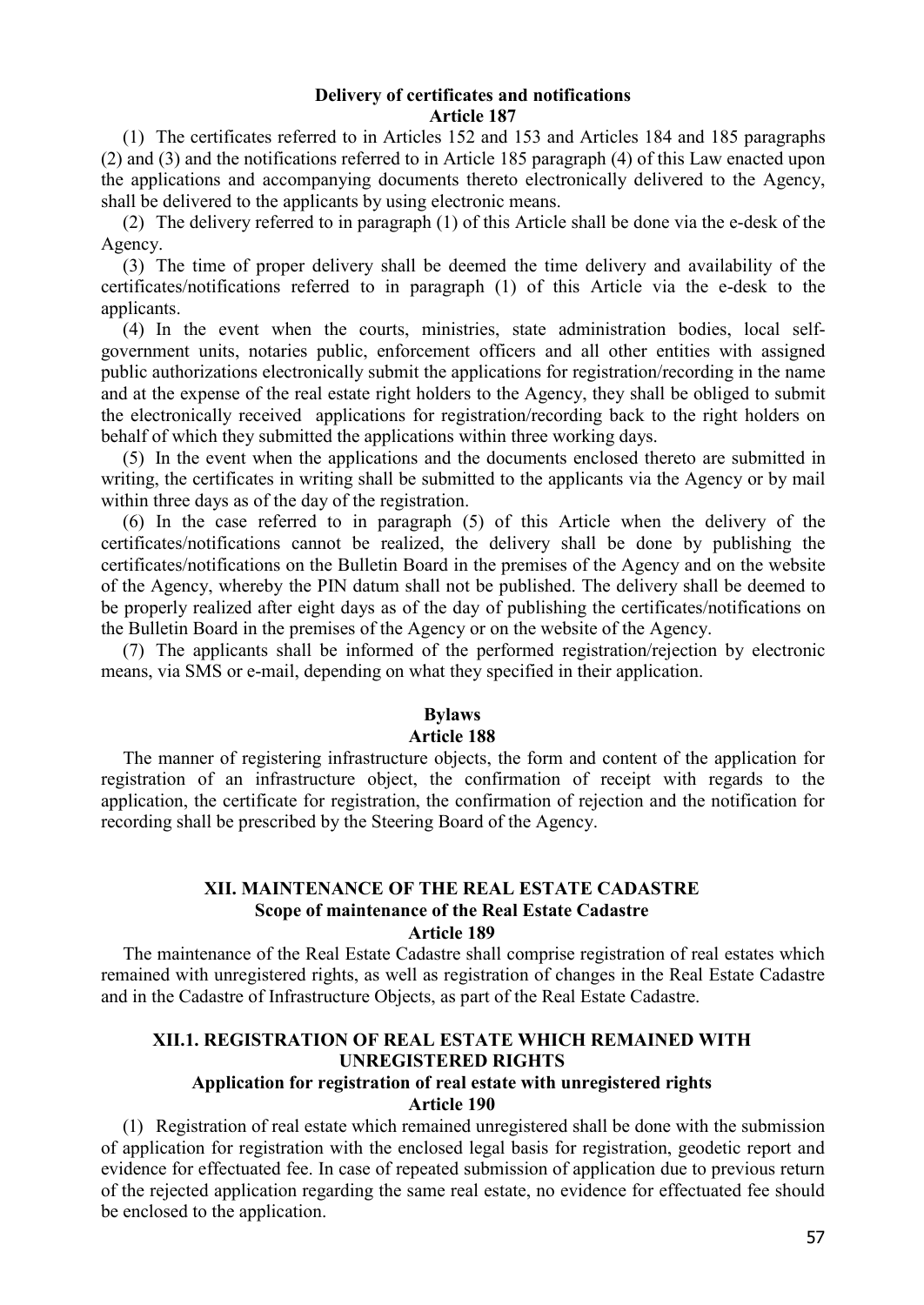(2) Notwithstanding paragraph (1) of this Article, the evidence for effectuated fee shall not be enclosed for real estate for which in the procedure for systematic registration of the real estate rights, the right holder responded to the invitation or submitted an application for registration and the same remained with unregistered rights, and when the subject of registration is a land without any built object thereon, no geodetic report should be enclosed to the application.

(3) Notwithstanding paragraph (1) of this Article, with regards to the real estate with unregistered rights located in cadastral municipalities for which the Real Estate Cadastre was established on the basis of the survey from the land cadastre, if the subject of registration is a land without any built object thereon, no geodetic report should be enclosed to the application.

(4) Notwithstanding paragraph (1) of this Article, with regards to the real estate with unregistered rights located in cadastral municipalities for which prior to the entering into force of the Real Estate Cadastre a Land Cadastre was effective which was established on the basis of inventory (inventory cadastre), for which it is determined that the right holder was recorded in the corresponding inventory block, only the legal basis for registration shall be enclosed to the application for registration. In case when there is an object built on such land, geodetic report should be enclosed to the application.

(5) Notwithstanding paragraph (1) of this Article, with regards to the real estate with unregistered rights located in cadastral municipalities for which prior to the entering into force of the Real Estate Cadastre a land cadastre was effective which was established on the basis of inventory (inventory cadastre), for which it is determined that the right holder was recorded in the corresponding inventory block and there are no collected data on the cadastral parcel and the objects during the survey, only the legal basis for registration and geodetic report shall be enclosed to the application for registration.

(6) The application for registration referred to in paragraph (1) of this Article shall especially comprise: personal and address data on the right holder/real estate user, data on the PIN of the citizen or the legal entity, data on the legal basis for registration, data on the geodetic report, data on the real estate and e-mail address/mobile telephone number.

(7) The application for registration and the evidence for effectuated fee shall be submitted in accordance with the provisions of Article 179 and Article 180 of this Law.

## **Verification, confirmation of receipt and sequence of registration**

**Article 191**

The verification and the confirmation of the receipt of the application for registration, as well as the sequence of registration shall be done in compliance with the provisions of Article 182 and Article 183 of this Law.

#### **Incomplete applications for registration Article 192**

The applications for registration which do not contain the enclosed documents referred to in Article 190, paragraphs (1), (2), (3), (4) and (5) of this Law, as well as the requested data referred to in Article 190 paragraph (6) of this Law shall be rejected by submitting a confirmation of rejection.

## **Comparison of data Article 193**

After the acceptance of the application for registration, the data in the application for registration shall be compared with the data in the document for the legal basis and the data collected with the survey comprised in the geodetic report.

# **Registration of the rights of real estate with unregistered rights in cadastral municipalities for which Land Cadastre was established on the basis of carried out survey (Survey Cadastre)**

**Article 194**

(1) In case when Land Cadastre established on the basis of performed survey was effective in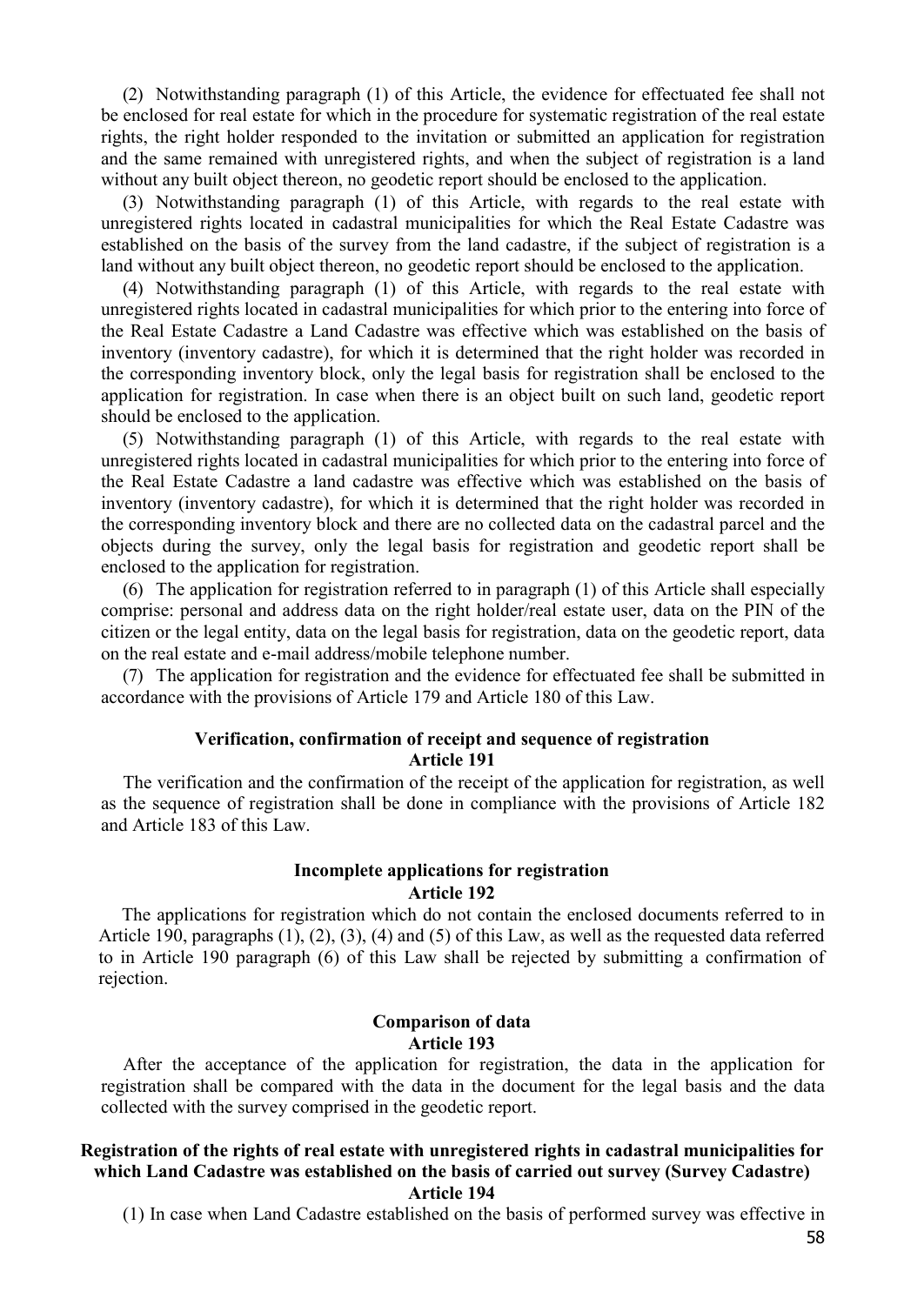the course of registration of the rights of real estate located in cadastral municipalities, it shall be established that the area of the cadastral parcel contained in the legal basis is incompatible with the area established with the survey and specified in the geodetic report, while the borderlines of the cadastral parcel subjected to the survey and contained in the geodetic report are not changed with regards to the borderlines from the land cadastre and the Real Estate Cadastre or in case of any deviation of the borderlines of the cadastral parcel due to the different techniques and recording methods, the cadastral parcel shall be recorded in the Real Estate Cadastre according to the data contained in the cadastral map from the Real Estate Cadastre.

(2) In the event when deviation of the borderlines of the cadastral parcel is established in the case referred to in paragraph (1) of this Article, which deviation is not a result of the different techniques and recording methods used, and when statements of acceptance of the newly determined borderline and area of the cadastral parcel signed by the right holders of the neighbouring cadastral parcels are enclosed to the geodetic report from the survey, for which deviation was established or by the legal successor of the deceased right holders, the cadastral parcel shall be recorded in the Real Estate Cadastre according to the data collected with the survey and contained in the geodetic report. In case when the statements of acceptance are not enclosed to the geodetic report from the survey, the cadastral parcel shall be recorded according to the data from the cadastral map from the Real Estate Cadastre, and data on the right holders shall be copied from the legal basis.

(3) If established in the cases referred to in paragraphs (1) and (2) of this Article that part was encompassed within the cadastral parcel subject to survey, which was registered in the land cadastre of Republic of North Macedonia, this part shall be deemed as a separate cadastral parcel and registered in the name of Republic of North Macedonia.

(4) The registration of the real estate rights when it comes to real estate with unregistered rights located in cadastral municipalities for which the Real Estate Cadastre was established on the basis of the survey from the Land Cadastre, if the subject of registration is a land with no object built thereon, the registration of the real estate rights shall be done on the basis of the data from the Land Cadastre. In case when an object is built on the land, geodetic report shall be enclosed containing data on the borderline of the parcel which shall be used from the cadastral map from the Real Estate Cadastre, whereby a survey shall be carried out and recorded according to the enclosed legal basis for registration and geodetic report.

(5) With regards to real estate with unregistered rights for which there is no recorded datum on the right holder of the land, i.e. which is specified in the records as "unknown", the land shall be registered with the right to ownership of Republic of North Macedonia.

## **Registration of the rights of real estate with unregistered rights in cadastral municipalities for which Land Cadastre was established without carried out survey (Inventory Cadastre)**

#### **Article 194-a**

(1) With regards to the real estate with unregistered rights located in cadastral municipalities for which prior to the entering into force of the Real Estate Cadastre a Land Cadastre was effective which was established without carried out inventory (Inventory Cadastre), for which it is determined that the right holder was registered in the Inventory Cadastre in the corresponding inventory block, the area of the cadastral parcel established during the survey in function of systematic registration of the real estate rights deriving from the cadastral map from the Real Estate Cadastre shall be registered in the Real Estate Cadastre, and with regards to the real estate right holder data shall be taken on the registered right holder in the inventory cadastre i.e. their legal successor in accordance with the enclosed legal basis. In case when there is an object built on the land, geodetic report should be enclosed consisting of data on the borderline of the parcel taken from the cadastral map from the Real Estate Cadastre, and survey shall be carried out for the object and registered according to the enclosed legal basis for registration and the geodetic report.

(2) In the case referred to in paragraph (1) of this Article, the part which was separated as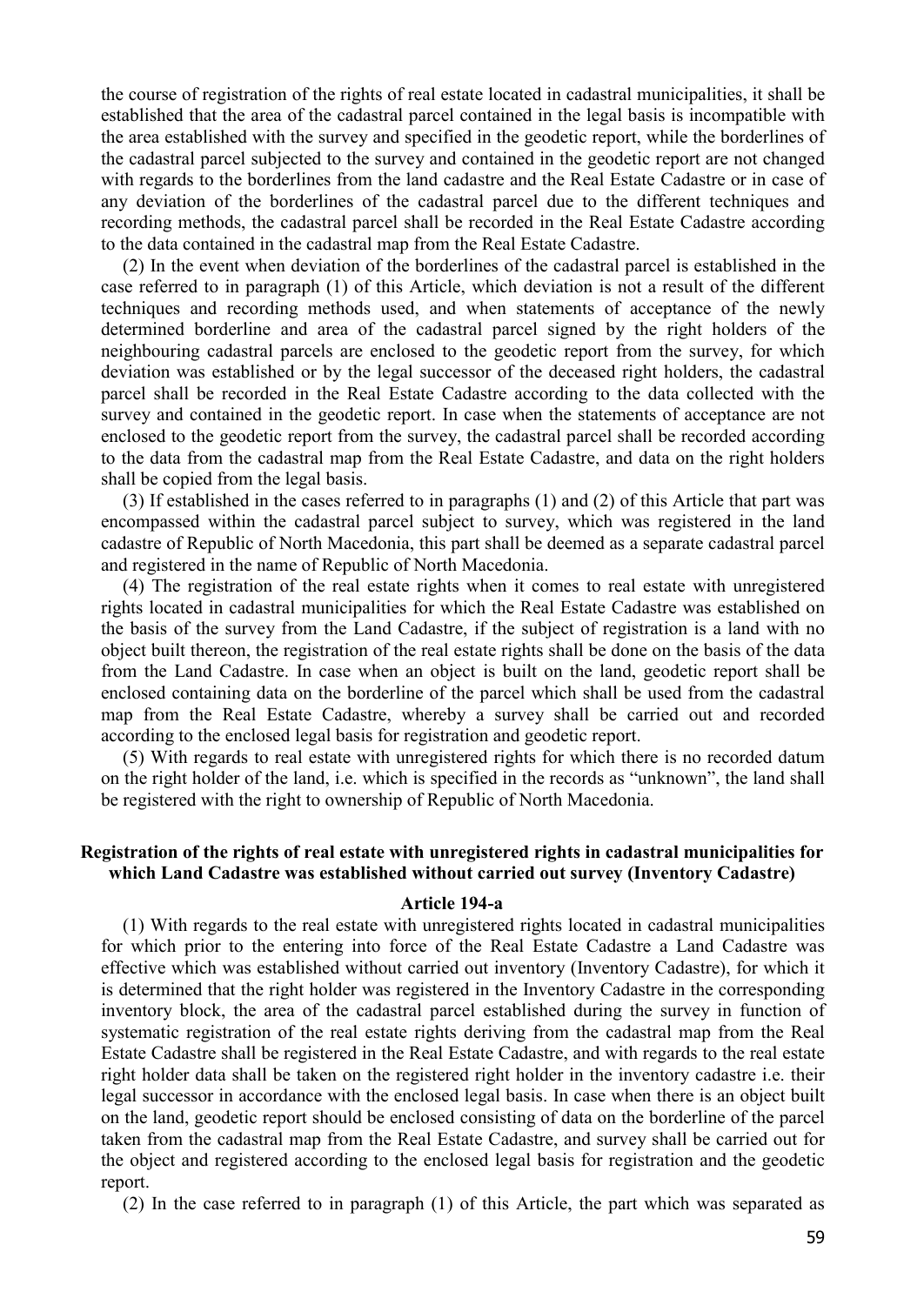special cadastral parcel and remained with unregistered rights in the course of registration in the Real Estate Cadastre shall be joined to the cadastral parcel.

(3) When established in the course of registration of the real estate rights referred to in paragraph (1) of this Article that the applicant i.e. the person for which the application was submitted was recorded in the inventory cadastre in the corresponding inventory block, and that no data on the cadastral parcel were collected during the survey, the data on the real estate and the data on the real estate right holder collected with the survey and presented in the geodetic report shall be registered. In case when the borderlines established with the geodetic report compared to the cadastral map encompass part of the parcels with registered rights, statement of acceptance of the newly determined borderline of the cadastral parcel signed by the right holders of the neighbouring cadastral parcels or by the legal successor of the deceased right holders shall be enclosed thereto. In case when no statements of acceptance are enclosed to the geodetic report, the data of the cadastral map from the Real Estate Cadastre shall be used.

(4) When established that the applicant i.e. the person for whom the application was submitted is not recorded as right holder in the inventory cadastre and no legal basis for registration is submitted, the collected data from the survey shall be registered in the Real Estate Cadastre and Republic of North Macedonia shall be recorded as real estate right holder.

(5) With regards to the registration referred to in paragraph (4) of this Article, it shall be temporarily registered in the Property Deed that the registration is done on the basis of paragraph (4) of this Article and if within three years the applicant submits the relevant legal basis, the temporary registration shall be deleted and the right to ownership shall be registered according to the enclosed legal basis. After the expiry of three years from the temporary registration, it shall be deleted under ex-officio procedure or at the request of the State Attorney's Office of Republic of North Macedonia.

#### **The title before Article 195 and Article 195 shall be deleted**

#### **Registration of real estate for which fictitious records existed in the Land Cadastre Article 195-a**

After receiving an application from a client with geodetic report and statement of acceptance of the actual situation enclosed thereto and provided by the real estate right holders recorded as a result of the fictitious records in the land cadastre, given at authorized surveyor, which is integral part of the geodetic report, the real estate rights can be registered in the Real Estate Cadastre in actual parts.

## **Deviations for useful area Article 196**

(1) The registration for application shall be rejected in case when the data on the area of the buildings, separate and common parts of the buildings and other objects collected with the survey differ from the data contained in the legal basis for registration.

(2) In the event when the differences in the data on the area referred to in paragraph (1) of this Article occur due to the difference as a result of the final processing of the separate/common parts of the building (plastering, insulation and other), whereby the conditions for registration in the Real Estate Cadastre stipulated with Article 176 of this Law are met and geodetic report is submitted, the registration of the reduced interior area contained in the geodetic report shall be recorded.

#### **Confirmation of registration and rejection Article 197**

(1) If during the comparison it is determined that there is a compliance of the data contained in the legal basis and the geodetic report, as well as compliance within the meaning of Article 175 paragraph (2) of this Law, the registration shall be done in the Real Estate Cadastre, for which a confirmation of registration shall be issued to the applicant.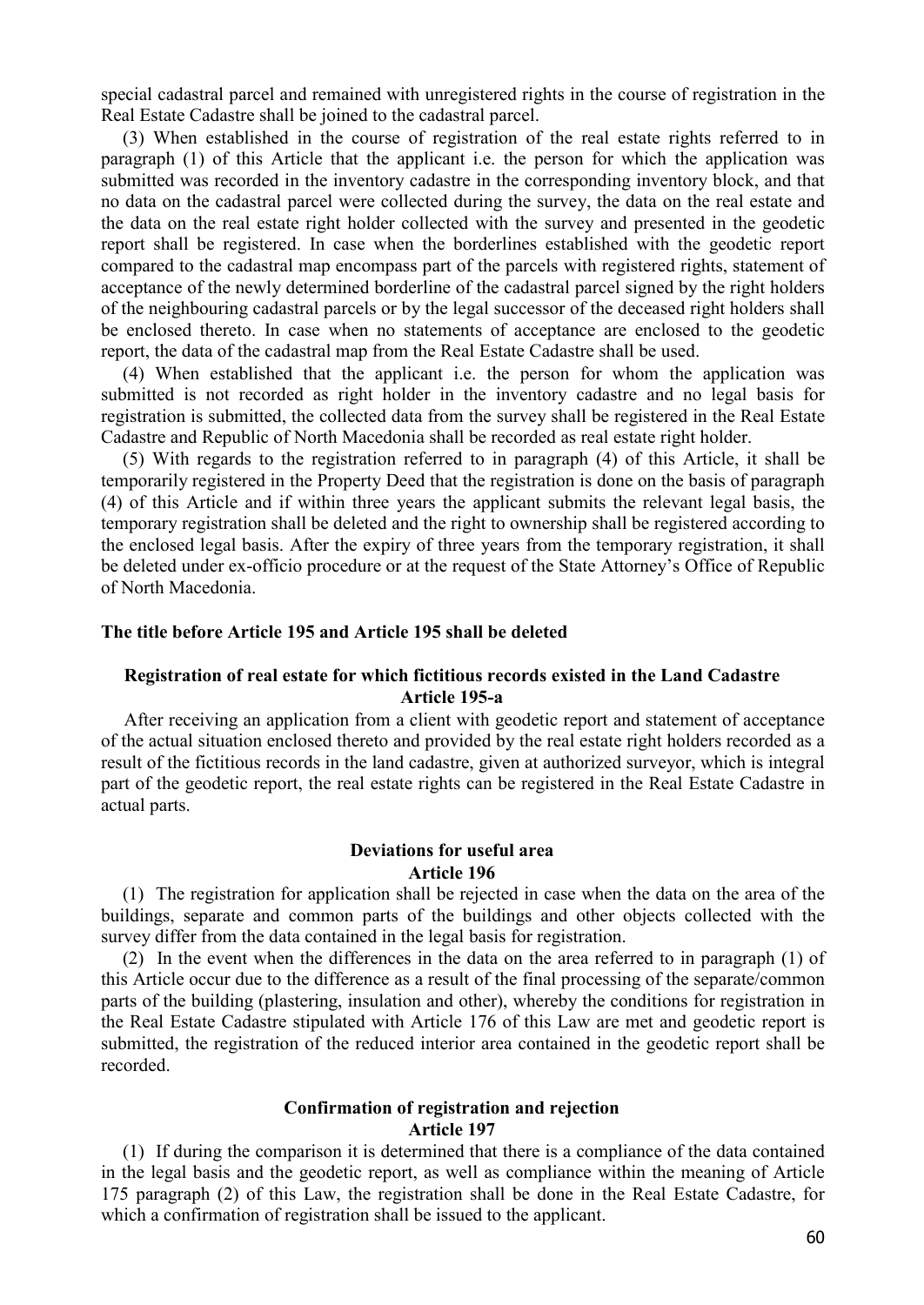(2) The applications for registration with legal bases enclosed thereto which are not eligible for registration shall be rejected by issuing a confirmation of rejection.

#### **Deadline for processing the application for registration Article 198**

(1) The authorized officer shall be obliged to perform the requested registration or to reject the application for registration within a period not exceeding 15 working days from the date of receiving the application for registration.

(2) If the authorized officer fails to perform the required registration or fails to reject the application for registration within the time period referred to in paragraph (1) of this Article, the applicant has the right, within a period of three working days, to submit a request to the archive of the Director of the Agency and the Director shall be obliged to adopt a decision. If the Director of the Agency does not have an archive, the request should be submitted to the archive of the Headquarters of the Agency.

(3) The form and content of the request referred to in paragraph (2) of this Article shall be prescribed by the Steering Board of the Agency.

(4) The applicant shall, along with the request referred to in paragraph (2) of this Article, also submit a copy of the application for registration of infrastructure objects in the Real Estate Cadastre referred to in paragraph (1) of this Article.

(5) Within a period of five working days from the day of submitting the request referred to in paragraph (2) of this Article to the archive of the Director of the Agency, the Director of the Agency shall be obliged to adopt a decision stating that the request referred to in paragraph (2) of this Article is either accepted or rejected.

(6) The applicant shall be entitled to inform the State Administrative Inspectorate within a period of five working days if the Director of the Agency does not adopt a decision within the period referred to in paragraph (5) of this Article.

(7) The State Administrative Inspectorate shall be obliged to carry out an inspection in the Agency within a period of ten days from the day of receipt of the notification referred to in paragraph (6) of this Article, and identify whether the procedure has been conveyed pursuant to the law and within a period of three working days as of the day of the performed inspection shall notify the applicant of the taken measures.

(8) The Inspector from the State Administrative Inspectorate shall, after the inspection carried out in compliance with the law, adopt a decision obliging the Director of the Agency to decide upon the submitted application within a period of ten days i.e. reject or accept the application and notify the Inspectorate of the decision. Copy of the decision adopted on the basis of the submitted application should be enclosed to the notification.

(9) In case when the Director of the Agency does not adopt a decision within the period referred to in paragraph (8) of this Article, the Inspector shall submit a request for initiation of a violation procedure for a violation stipulated in the Law on Administrative Inspection and shall set an additional period of five working days in which the Director of the Agency can decide upon the request submitted by the applicant, whereby the Director shall be obliged, within the same period, to notify the Inspector of the adopted decision. The notification shall be accompanied by a copy of the decision adopted on the basis of the submitted request. The Inspector shall inform the applicant of the taken measures within a period of three working days.

(10) In case when the Director of the Agency does not adopt a decision within the additionally set period referred to in paragraph (9) of this Article, the Inspector within a period of three working days shall submit a complaint to the relevant Public Prosecutor and within the same period shall inform the applicant of the taken measures.

(11) In case when the Inspector does not act according to the notification referred to in paragraph (6) of this Article, the applicant within five working days shall have the right to submit a complaint to the archive of the Director of the State Administrative Inspectorate. If the Director of the Inspectorate does not have an archive, the complaint should be submitted to the archive of the Headquarters of the State Administrative Inspectorate.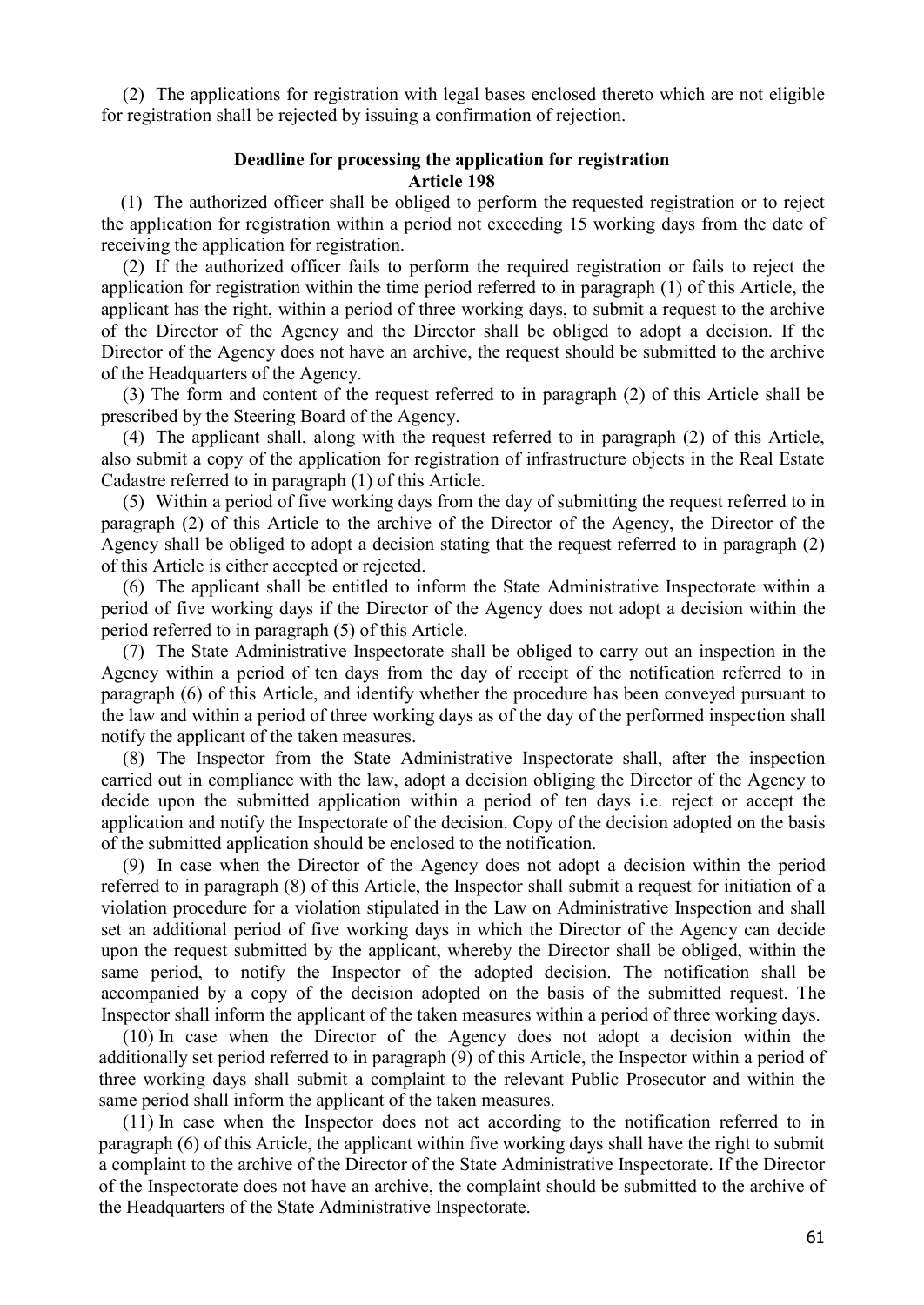(12) The Director of the State Administrative Inspectorate shall be obliged within three working days to review the complaint referred to in paragraph (11) of this Article and if established that the Inspector has not taken any actions with reference to the notification submitted by the applicant in accordance with paragraphs (7) and (8) and/or has not lodged a complaint in accordance with paragraphs (9) and (10) of this Article, the Director of the State Administrative Inspectorate shall submit a request for initiation of a violation procedure for a violation stipulated in the Law on Administrative Inspection against the Inspector and shall set an additional period of five working days in which the Inspector shall carry out an inspection in the Agency in order to establish whether the procedure has been carried out pursuant to the Law and within a period of three working days from the day of the performed inspection shall inform the applicant of the taken measures.

(13) In case when the Inspector does not act within the additionally set period referred to in paragraph (12) of this Article, the Director of the State Administrative Inspectorate shall submit a complaint to the competent Public Prosecutor against the Inspector and within a period of three working days shall inform the applicant of the taken measures.

(14) In the case referred to in paragraph (13) of this Article, the Director of the State Administrative Inspectorate shall immediately, and within one working day at the latest, authorize another Inspector to immediately carry out the inspection.

(15) In the case referred to in paragraph (14) of this Article, the Director of the State Administrative Inspectorate within a period of three working days shall inform the applicant of the taken measures.

(16) In the case when the Director of the State Administrative Inspectorate does not act in accordance with paragraph (12) of this Article, the applicant can lodge a complaint to the competent Public Prosecutor within a period of eight working days.

(17) In the case when the Director of the Agency does not enact a decision within the period referred to in paragraph (10) of this Article, the applicant may file an administrative lawsuit at the relevant court.

(18) The procedure before the Administrative Court shall be deemed urgent.

(19) After the enforcement of the bylaw referred to in paragraph (3) of this Article, the bylaw shall be immediately or within 24 hours posted to the website of the Agency.

#### **Submission**

#### **Article 199**

(1) The confirmations referred to in Article 192 and Article 197 of this Law shall be submitted to the applicants.

(2) When change of data on the neighbouring cadastral parcels is also done with the confirmations for registration referred to in Article 197 paragraph (1) of this Law in accordance with the provisions of Article 194 paragraph (4) of this Law, the confirmations shall be also submitted to the right holders of the neighbouring cadastral parcels.

(3) The submission of the confirmations of referred to in paragraphs (1) and (2) of this Article shall be done in accordance with the provisions of Article 187 of this Law.

## **XII.2. REGISTRATION OF CHANGES IN THE REAL ESTATE CADASTRE AND IN THE CADASTRE OF INFRASTRUCTURE OBJECTS AS PART OF THE REAL ESTATE CADASTRE**

#### **Scope of the registration of changes in the Real Estate Cadastre Article 200**

The registration of changes in the Real Estate Cadastre and in the Cadastre of Infrastructure Objects, as part of the Real Estate Cadastre, shall include the changes regarding data on:

- Real estate;

- Real estate rights;

- Real estate right holders;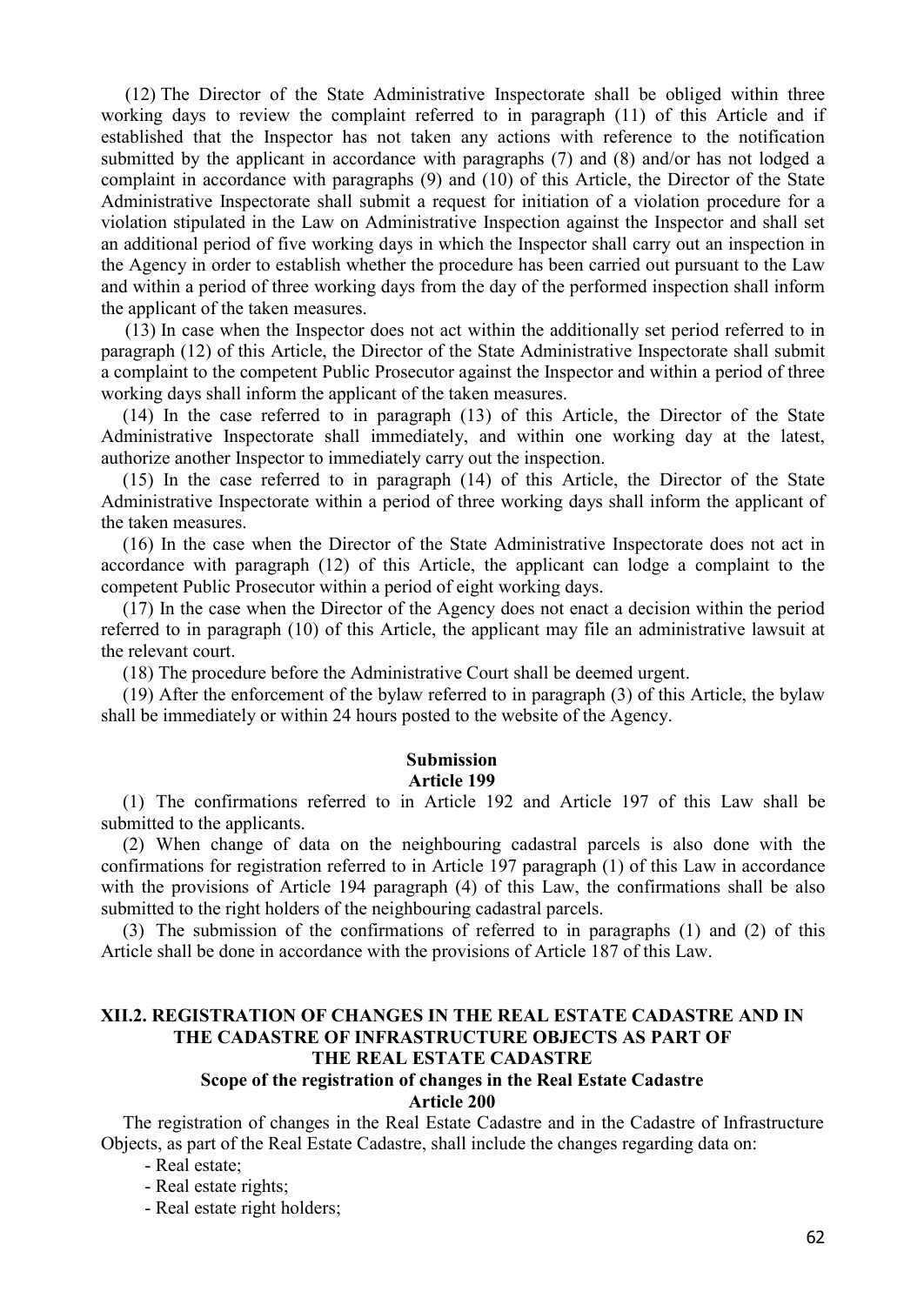- Temporary registration of facts affecting the real estate; and

- Conditional registration.

#### **Changes of data in the Real Estate Cadastre Article 201**

(1) The changes in the real estate data shall be the changes which have occurred in the data on the land, the data on the buildings, the separate/common parts of buildings and other objects, as well as infrastructure objects.

(2) The changes which have occurred in the data on real estate rights shall be changes of the registered real estate rights.

(3) The changes which have occurred in the data on real estate right holders shall be the changes in the personal data, i.e. the name and surname of the natural person and the title of the legal entity, as well as the change in the address data of the natural person and the headquarters of the legal entity.

(4) The changes in the data on the temporary registration of facts affecting the real estate shall be the changes used to perform a temporary registration of facts affecting the real estate rights, as well as their deletion.

(5) The changes in the data on the conditional registrations shall be the changes used to perform conditional registration of buildings under construction, as well as their deletion.

## **Registration of change in the Real Estate Cadastre Article 202**

The real estate right holder shall be obliged to submit an application for registration of the change in the Real Estate Cadastre within 30 days from the day of the occurrence of the change on the real estate.

## **Application for registration of change in the Real Estate Cadastre Article 203**

The application for registration of change in the Real Estate Cadastre, apart from the data referred to in Article 178 paragraph (2) and Article 190 paragraph (2) of this Law, shall also comprise the data on the type of the change and the number of the geodetic report depending on the type of the change.

## **Submission of application and evidence for effectuated fee Article 204**

The application for registration of change and the evidence for effectuated fee shall be submitted in compliance with provisions of Article 179 and Article 180 of this Law. In case of repeated submission of application for registration of change due to previous return of the rejected application regarding the same real estate, no evidence for effectuated fee should be enclosed to the application.

## **Verification, confirmation of receipt and sequence of registration Article 205**

The verification and confirmation of receipt of the application for change, as well as the sequence of registration of the applications shall be done in compliance with the provisions of Article 182 and Article 183 of this Law.

## **Incomplete applications for registration Article 206**

The applications for registration of changes which do not contain the requested data referred to in the Article 178 paragraph (2) and Article 190 paragraph (2) of this Law, as well as the applications which do not comprise the legal basis for registration or which do not comprise a geodetic report, depending on the type of the change, shall be rejected by the Agency by sending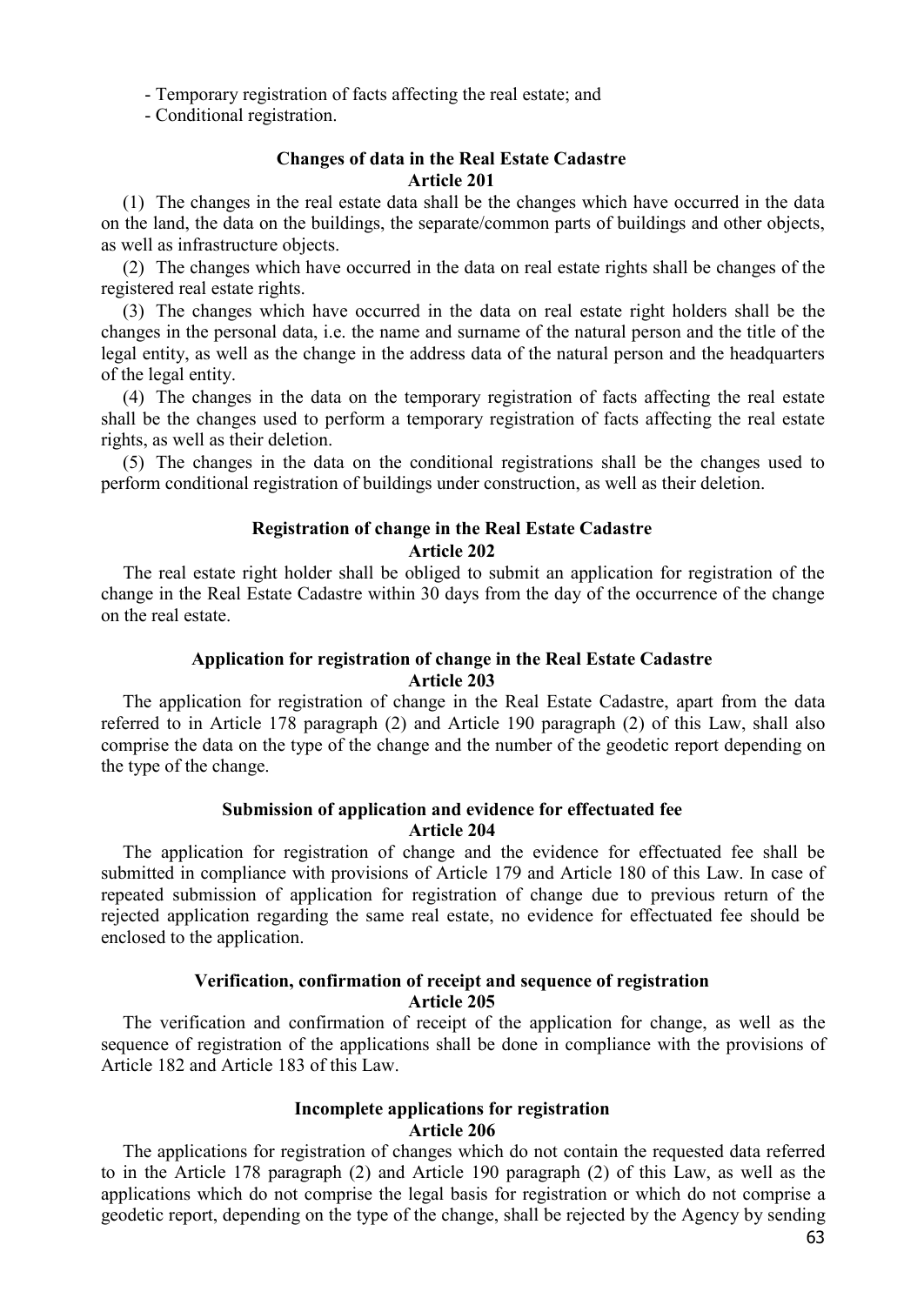a confirmation of rejection.

#### **Comparison of data Article 207**

(1) After the receipt of the application for registration of a change, the data comprised in the application for registration of a change, the data comprised in the document for the legal basis and the data comprised in the geodetic report depending on the type of the change, shall be compared with the data on the respective real estate and the real estate right holder according to the data registered in the Real Estate Cadastre.

(2) If the comparison of the data referred to in paragraph (1) of this Article identifies that there is incompatibility or inconsistency in the legal bases in accordance with Article 176 of this Law, the application for registration of the change shall be rejected with a confirmation of rejection.

(3) If the comparison of the data referred to in paragraph (1) of this Article identifies that the data are compatible and consistent, the registration shall be done and the applicant shall receive a confirmation for registration.

(4) The confirmation of rejection/registration referred to in paragraphs (2) and (3) of this Article shall be submitted within one working day for changes processed without geodetic report and within three working days for changes processed with geodetic report.

(5) The confirmations referred to in Article 206 of this Law and the confirmations referred to in paragraph (2) and (3) of this Law shall be submitted in accordance with the provisions of Article 187 of this Law.

## **Registration of common parts Article 208**

The legal basis is used to register the ownership right and the sub-forms of the ownership right (co-ownership and joint ownership) of the separate part of the building can also be used to register the ownership right of the common parts of the building which are in service of the separate part of the building.

# **Registration of changes of the registrations in the Real Estate Cadastre as a result of the fictitious records in the Land Cadastre**

**Article 208-a**

Change can be done in the Real Estate Cadastre by registering the real estate right in actual parts upon application submitted by a client with enclosed geodetic report and statement of consent for accepting the actual situation provided by the real estate right holders recorded in ideal parts in the Real Estate Cadastre, as a result of fictitious records in the land cadastre verified by a notary public.

## **Correction of errors Article 209**

(1) The errors shall be corrected in the course of maintaining the Real Estate Cadastre made while carrying out the survey and the registration of real estate data, which refer to:

- Real estate data as a result of miscalculation of the area of the parcel i.e. building or the separate part of the building constructed on the parcel, error in the decoding of the real estate, error in determining the borderline of the cadastral parcel/building, error in the digitalization of the cadastral maps, as well as error while drafting and calculating the data on the infrastructure objects;

- Marking of address data on the real estate and the personal and address data on the real estate right holders; and

- Entering of the data in the cadastral maps and in the electronic database.

(2) The errors referred to in paragraph (1) indent 2 of this Article referring to the personal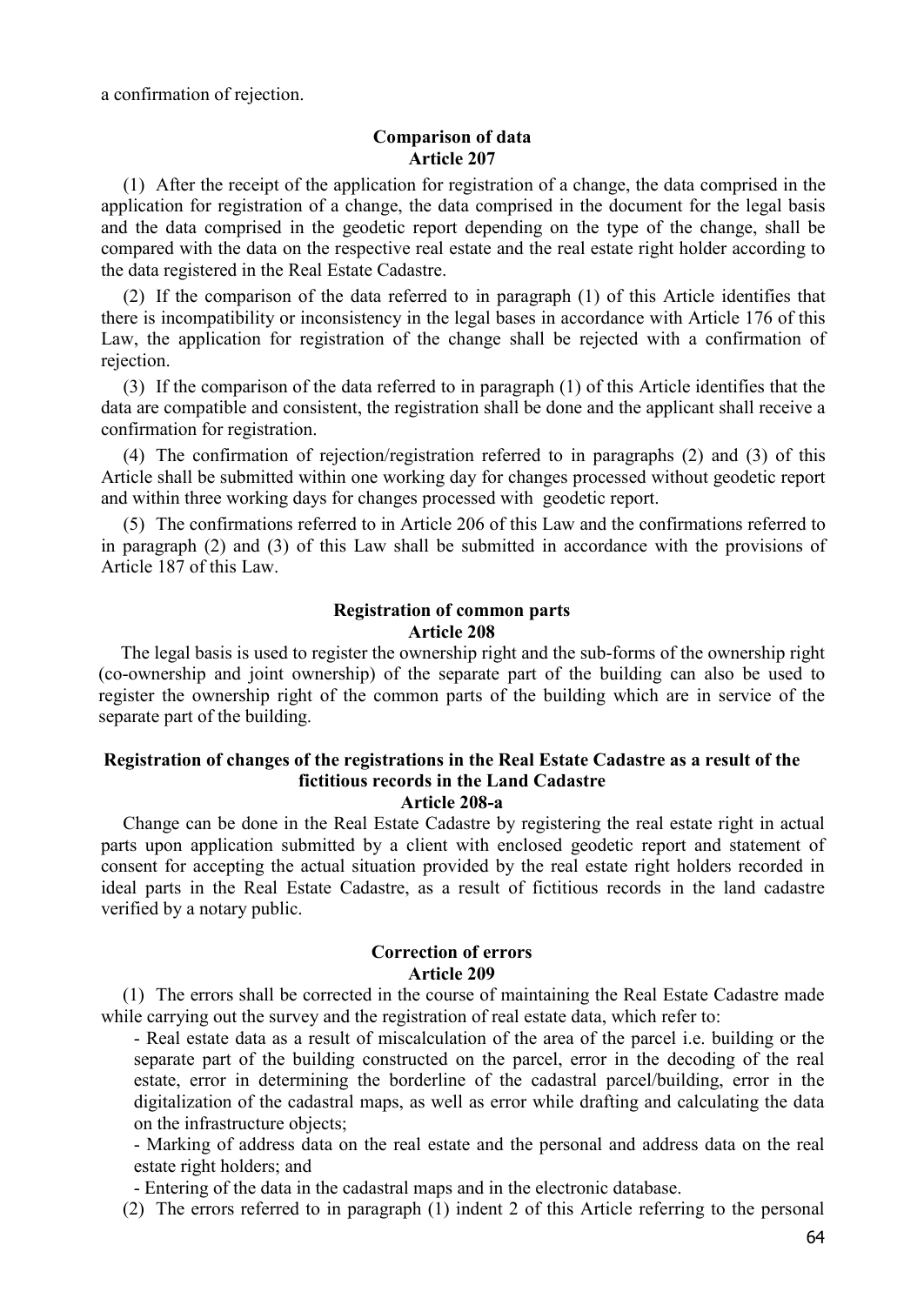data may be corrected according to the data from the personal ID card or passport at the request of the ownership right holder.

(3) The errors referred to in paragraph (1) of this Article shall be corrected, regardless of whether changes were made of data on the real estate rights and real estate right holders.

(4) In the course of maintaining the Real Estate Cadastre errors shall be corrected which refer to the data on the real estate rights and real estate right holders registered when establishing and maintaining the Real Estate Cadastre, if no changes were made in the course of maintaining the Real Estate Cadastre with regards to the real estate right and real estate right holder, which can be established by inspecting the legal basis for registration.

(5) The errors referred to in paragraphs (1) and (4) of this Article shall be corrected in the Property Deed after application of a client or under ex-officio procedure with certificate for correction of error.

(6) The errors referred to in paragraph (4) of this Article shall be corrected if changes were made with regards to the type of the right and right holder if statement of consent for correction of error is enclosed to the application for correction of error, verified by a notary public and given by the right holders registered in the Real Estate Cadastre and the entities on whose behalf other actual rights, burdens, limitations and temporary registrations are recorded. In case when the statements of consent for correction of error are not enclosed or the existence of the error is established under ex-officio procedure, the error shall not be corrected and the existence of the error shall be temporarily registered in the Property Deed with certificate for registration of the change.

(7) The certificates shall be submitted, upon request of a client, to the applicants and to the right holders registered in the Real Estate Cadastre the error correction/conditional registration refers to, and the certificates shall be submitted under ex-officio procedure to the right holders the error correction refers to, who are registered in the Real Estate Cadastre. The submission of the certificates shall be done in accordance with the provisions of Article 187 of this Law.

(8) Fee shall not be charged for correction of the errors referred to paragraphs (1), (2), (3), (4) and (6) of this Article.

#### **Data update Article 210**

(1) The real estate data shall be updated in the course of maintaining the Real Estate Cadastre.

(2) The update of data referred to in paragraph (1) of this Article shall be done under exofficio procedure and upon request from a client.

#### **Data update under ex-officio procedure Article 211**

(1) The data update in the Real Estate Cadastre under ex-officio procedure shall be carried out for the cadastral parcel right holders registered in the Real Estate Cadastre with registered rights expressed in ideal parts deriving from the different techniques and recording and measuring methods, whose total area does not exceed 5% of the total parcel area.

(2) The data shall be updated in a manner in which the Agency shall delete under ex-officio procedure the right holders referred to in (1) of this Article. The certificate for the update according to the provisions of Article 187 of this Law shall be submitted to all persons registered as right holders, as well as to the entities in the name of which other actual rights, burdens, limitations and temporary registrations were recorded.

## **Data update at the request of a client Article 212**

(1) The update of data on the cadastral parcel right holders registered in the Real Estate Cadastre with rights expressed in ideal parts deriving from the different recording and measuring techniques and methods, whose total area does not exceed 5% of the total parcel area can be also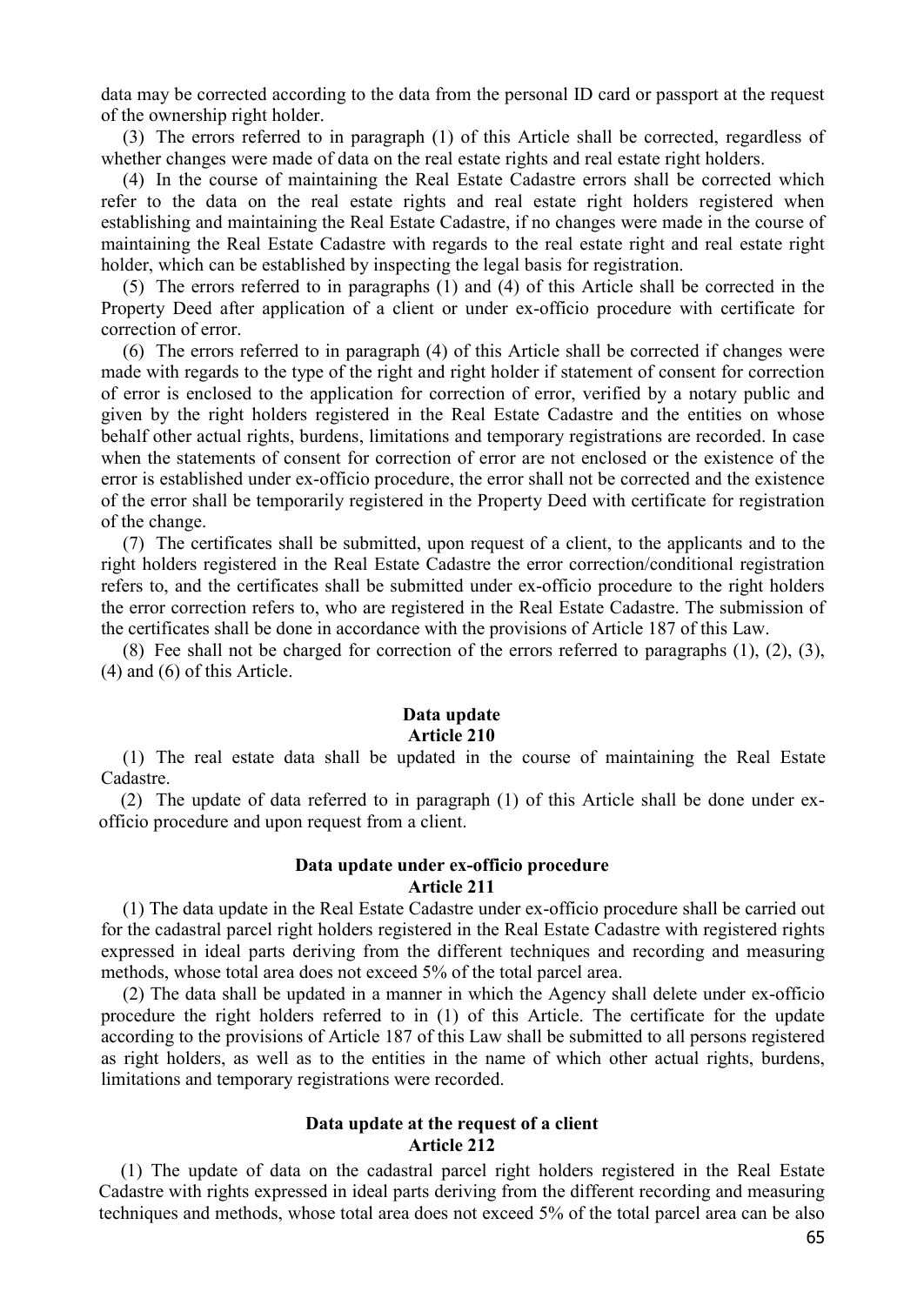done at the request of a client.

(2) When there are no changes of the borderline and the area of the cadastral parcel registered in the Real Estate Cadastre, with rights expressed in ideal parts deriving from the different recording and measuring techniques and methods, whose total area does not exceed 5% of the total parcel area, the data shall be updated at the request of a client. Statements of consent given by the holders of the rights registered in ideal parts or by the legal successor of the deceased right holder verified by a notary public should be enclosed to the request.

(3) Evidence for effectuated fee and geodetic report should not be enclosed to the request referred to in paragraphs (1) and (2) of this Article.

(4) For the purpose of compliance of the actual situation of the real estate with the situation in the Real Estate Cadastre, in case of any deviations of the cadastral parcel borderlines as a result of establishing a Real Estate Cadastre by means of conversion or when the deviation as a result of establishing and maintaining the Real Estate Cadastre is due to the use of different recording and measuring techniques and methods, the data update can be done at the request of a client.

(5) Geodetic report from the survey and evidence for effectuated fee for data update shall be enclosed to the request referred to in paragraph (4) of this Article. Statements of consent with regards to the acceptance of the newly determined borderline and area of the cadastral parcel signed by the right holders of the neighbouring cadastral parcels, for which deviation in the borderlines was determined or deviation by any of the legal successors of the deceased right holders, shall be enclosed to the geodetic report from the survey. If the deviation of the borderline refers to the parcel subjected to update and not to the neighbouring cadastral parcels, as a result of which its area reduces, statements of consent with regards to the acceptance of the newly determined borderline and area of the cadastral parcel should not be enclosed. The difference of the area as a result of the deviation shall be annexed to the neighbouring cadastral parcels and registered with right to ownership of the right holders of the neighbouring cadastral parcels.

(6) In case when the subject to update are the data on the interior area of the buildings, separate and common parts of the buildings and other objects registered in the Real Estate Cadastre for which no data were collected during the survey or the registration was not done on the basis of the collected data, geodetic elaborate and evidence for effectuated fee for registration should be enclosed to the request. The legal basis on the basis of which the real estate right was registered during the update shall serve as the legal basis, and the updated area shall be registered to the current right holder specified in the Property Deed.

(7) The real estate data can be updated at the request of a client with regards to the real estate for which, in the period from the carried out survey in service of the systematic registration of the real estate rights until the establishing of the Real Estate Cadastre, changes were made upon the legal bases in the Land Cadastre and which were not enclosed or considered in the procedure for systematic registration. The update shall be done in a manner in which the data on the real estate registered in the Real Estate Cadastre shall be in compliance with the legal bases and the geodetic reports based on which the changes in the Land Cadastre were made.

(8) The action upon the request for update shall be done in accordance with the provisions of Article 190 paragraphs (6) and (7), Articles 191, 192, 193, 197 and 198 of the Law and the certificate for the update shall be submitted in accordance with the provisions of Article 187 of this Law.

(9) When the certificates for update are used for change of the data on the neighbouring cadastral parcels in accordance with the provisions of paragraph (5) of this Article, the certificates shall be also submitted to the right holders of the neighbouring cadastral parcels.

## **Archiving in electronic form**

**Article 213**

The case files formed according to the requests for issuing data from the GCIS, under ex-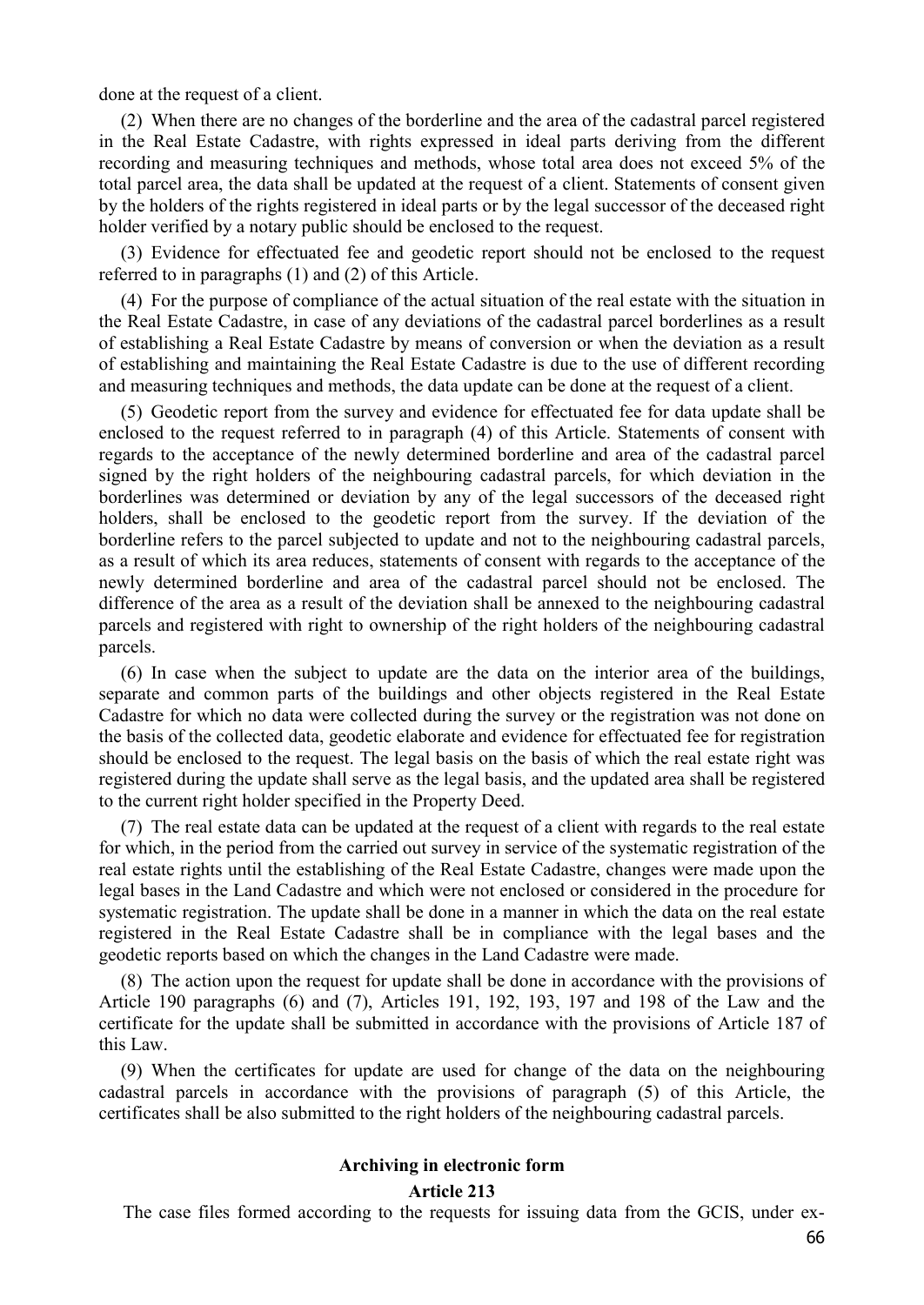officio procedure, as well according to the applications for registration, update and correction of errors which have been submitted electronically and are verified in the electronic logbook, shall be archived in electronic form.

#### **Data on the personal identification number of the natural person i.e. the legal entity specified in the certificates Article 213-a**

The certificates referred to in Article 83 paragraph (2), Articles 152, 153, 184, 185 paragraphs (2) and (3), Articles 192 and 197 paragraphs (1) and (2), Articles 206 and 207 paragraphs (2) and (3), Article 209 paragraph (3), Articles 211 and 212 of this Law shall also contain datum on the personal identification number of the natural person i.e. the legal entity submitting the applications for registrations.

#### **Registration fee Article 214**

(1) The amount of the fee for registration of real estate which remained with unregistered rights and for registration of changes in the Real Estate Cadastre and the Cadastre of Infrastructure Objects as part of the Real Estate Cadastre shall be determined depending on the actual expenses of their registration and the quantity of data subject to registration, contained in the geodetic report, and shall be expressed through units of measurement in meter, square meter and cubic meter, as well as through the value of secured claims.

(2) The amount of the fee referred to in paragraph (1) of this Article shall be determined by a Tariff List enacted by the Steering Board of the Agency, and endorsed by the Government of the Republic of Macedonia.

## **Bylaws**

#### **Article 215**

The manner of registration of the real estate with unregistered rights and the registration of the changes in the Real Estate Cadastre and the Cadastre of Infrastructure Objects as a part of the Real Estate Cadastre, the manner of correcting the errors, the manner of data update in the Real Estate Cadastre, the form and content of the registration/change/correction of error/update templates, the form and content of the statements referred to in Article 32 paragraph (2), Article 33 paragraph (3), Article 37 paragraph (6) and Article 39 paragraphs (2) and (5) of this Law, the form and content of the certificate for registration, the confirmation of rejection, the certificate of correction of error shall be prescribed by the Steering Board of the Agency.

#### **XIII. CALCULATION AND RECORDING THE REAL ESTATE VALUE Evaluation of the real estate value Article 216**

(1) The calculation of the real estate value registered in the Real Estate Cadastre shall be done on the basis of a mass evaluation model.

(2) The mass evaluation of the real estate referred to in paragraph (1) of this Article shall be done by the Agency under ex-officio procedure.

(3) The calculated value of the real estate referred to in paragraph (1) of this Article can be taken into consideration during the determination of the amount of the property tax pursuant to the law.

#### **Recording the value in the GCIS Article 217**

(1) The datum on the real estate value determined with the mass evaluation shall be recorded in the GCIS.

(2) The data on the manner in which the mass evaluation was done, as well as the index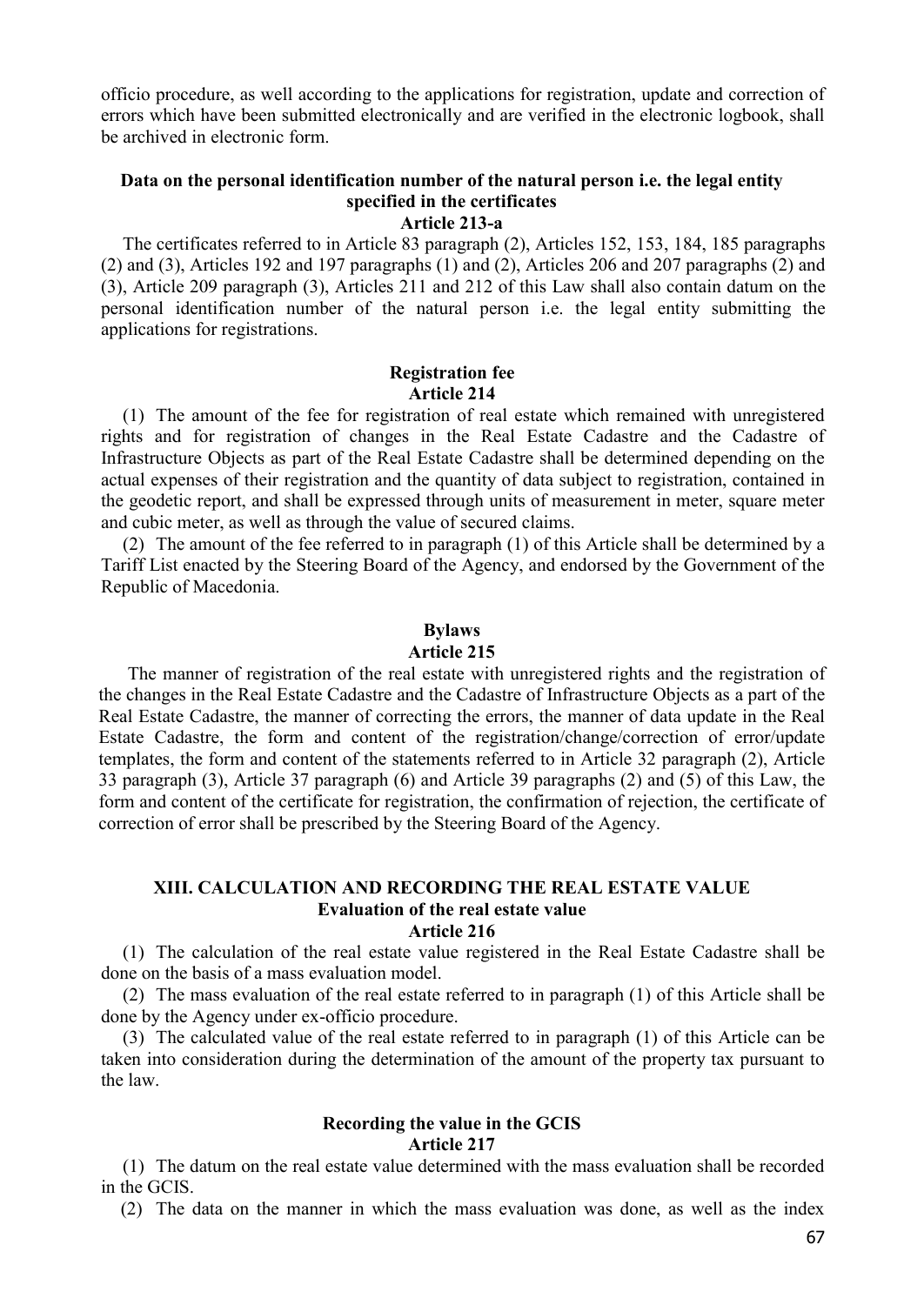referred to in Article 220 of this Law shall be posted on the website of the Agency for REC and can be also published in the printed publication of the Agency for REC.

## **The title before Article 218 and Article 218 shall be deleted**

## **Mass Evaluation Model Article 219**

The Agency shall determine the methodologies for the mass evaluation model and categorize the real estate according the value and determine the cycles of value calculation.

## **Determination of the index of value Article 220**

Based on data from the mass evaluation and the value of the real estate referred to in Article 217 of this Law, the Agency shall determine and maintain the index of value of the real estate per categories, which represents a statistical measure for monitoring and recording the changes to a certain value.

#### **Register of prices and lease fees Article 221**

(1) The Agency shall establish Registry of Prices and Lease Fees for the purpose of carrying out mass evaluation of the real estate value referred to in Article 216 of this Law.

(2) The Agency shall record the prices of the real estate in the Registry of Prices and Lease Fees under ex-officio procedure, contained in the legal bases for real estate sale enclosed to the applications for registration i.e. for making changes in the Real Estate Cadastre.

(3) The real estate value on the basis of which the real estate sales tax is calculated, as well as other data on the real estate contained in the application given by the seller and verified by a notary public shall be registered in the Registry referred to in paragraph (1) of this Article.

(4) The notaries public shall be obliged to enclose the application referred to in paragraph (3) of this Article to the applications and the documents for the legal bases referred to in paragraph (2) of this Article.

(5) The Agency shall record the value of the lease fees in the Registry referred to in paragraph (1) of this Article, on the basis of the data contained in the documents for the legal bases used to establish the lease of real estate.

(6) The bodies i.e. the entities authorized to conclude, verify or confirm documents for the legal basis used to establish the lease of the real estate shall be obliged to submit thereof to the Agency for the purpose of temporary registration of the lease in the Real Estate Cadastre and recording the value of the lease fees in the Registry referred to in paragraph (1) of this Article.

(7) The bodies i.e. the entities shall enclose evidence for effectuated fee and application for registration to the documents for the legal bases referred to in paragraph (5) of this Article i.e. the temporary registration of the lease in the Real Estate Cadastre. In case of repeated submission of the documents for the legal basis and the application due to previous return as a result of rejection thereof regarding the same real estate, no evidence for effectuated fee should be enclosed thereto.

(8) The deletion of the temporary registered lease fees in the Real Estate Cadastre shall be done on the basis of the legal basis pursuant to the Law.

## **Bylaws**

#### **Article 222**

(1) The method of performing mass evaluation and change of the recorded value shall be prescribed by the Government of Republic of Macedonia.

(2) The form and content of the statement referred to in Article 221 paragraph (3) of this Law, as well as the manner of administering and the form and content of the Registry of Prices and Lease Fees shall be prescribed by the Steering Board of the Agency.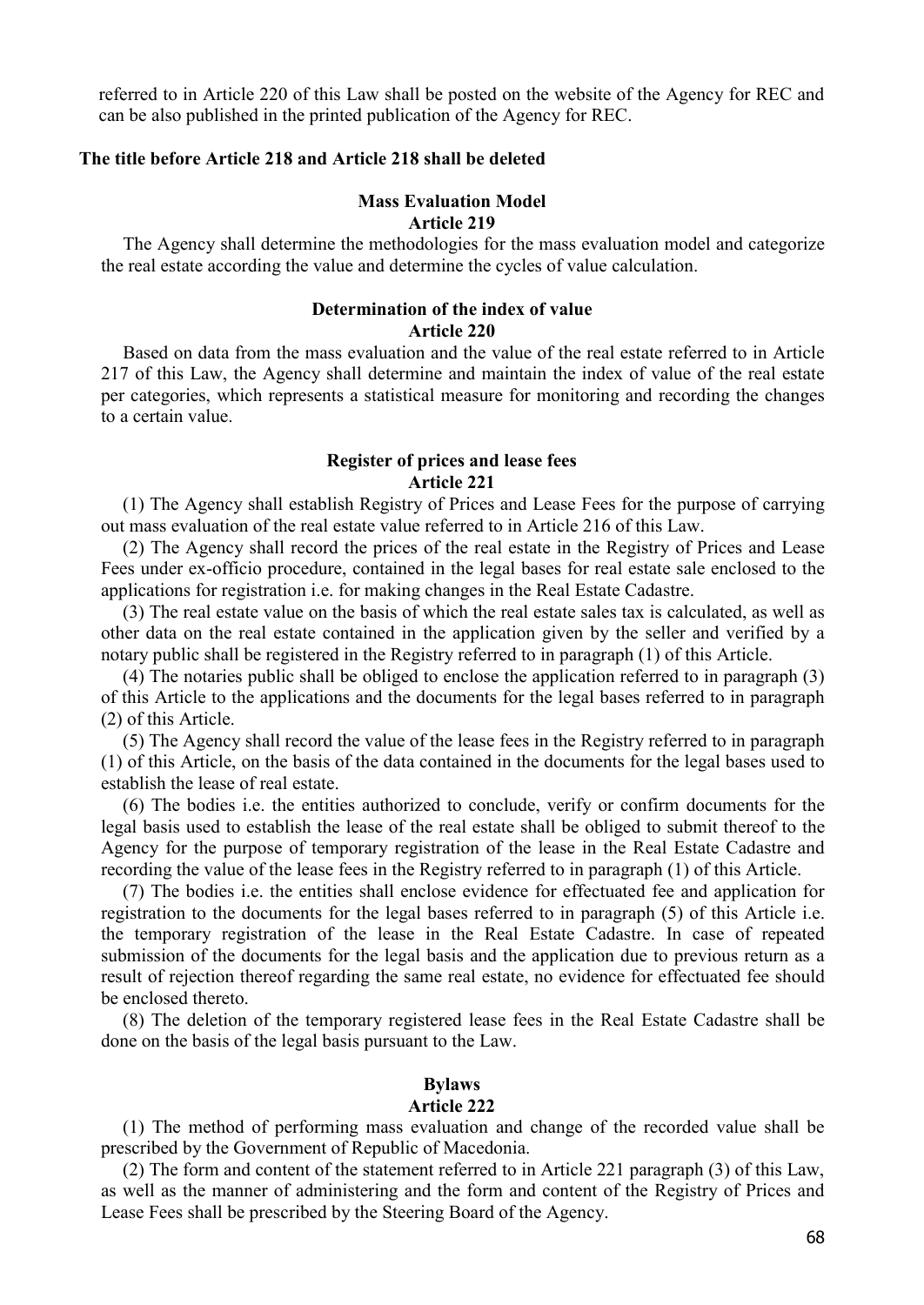# **XIV. REGISTRIES IN THE GEODETIC CADASTRAL INFORMATION SYSTEM**

# **Types of registries**

## **Article 223**

The GCIS shall administer Registry of Spatial Units, Graphical Registry of Streets and House Numbers, Graphical Registry of Construction Land, Registry of Prices and Lease Fees and Registry of Taken Over Real Estate Intended for Sale.

#### **XIV.1. REGISTRY OF SPATIAL UNITS Scope of the Registry of Spatial Units Article 224**

The Registry of Spatial Units shall include the following spatial units:

- State;

- Statistical region;
- Local self-government units;
- Cadastral municipalities;
- Populated area;
- Statistical areas; and
- Census regions of Republic of Macedonia.

#### **Content of the Registry of Spatial Units Article 225**

(1) The following data shall be registered in the Registry of Spatial Units for each spatial unit in particular:

- Name, type, personal identification number (code) and area of the spatial unit;

- Graphic layout/description of the boundaries and the data source of the spatial unit;

- Respective spatial unit the data refers to; and

- Type of change, source and date of the change of the spatial unit.

(2) The Agency shall submit to the State Statistical Office the data from the Registry of Spatial Units, for the purpose of conducting a census of the population and the inventory of agricultural land.

#### **Bylaws**

## **Article 226**

The form and the manner of administering the Registry of Spatial Units shall be prescribed by the Steering Board of the Agency.

## **XIV.2. GRAPHICAL REGISTRY OF STREETS AND HOUSE NUMBERS Content of the Graphical Registry of Streets and House Numbers Article 227**

(1) The Graphical Registry of Streets and House Numbers shall contain spatial and descriptive data on streets and house numbers, as well as spatial data on the scope on the basis of which the connection of the house number with the street shall be determined.

(2) The spatial data on the streets shall be coordinates of characteristic points which form a line that defines the location of the street.

(3) The spatial data on the house numbers shall be coordinates of a point which define the location of the object for which the house number is being determined.

(4) The spatial data on the line of the territorial scope shall be coordinates on the basis of which the house numbers are determined that belong to the street and enable their visual graphic layout.

(5) The descriptive data on the streets shall include street name and number.

(6) The descriptive data on house numbers shall contain the house number.

(7) The descriptive and spatial data referred to in this Article shall be connected with the data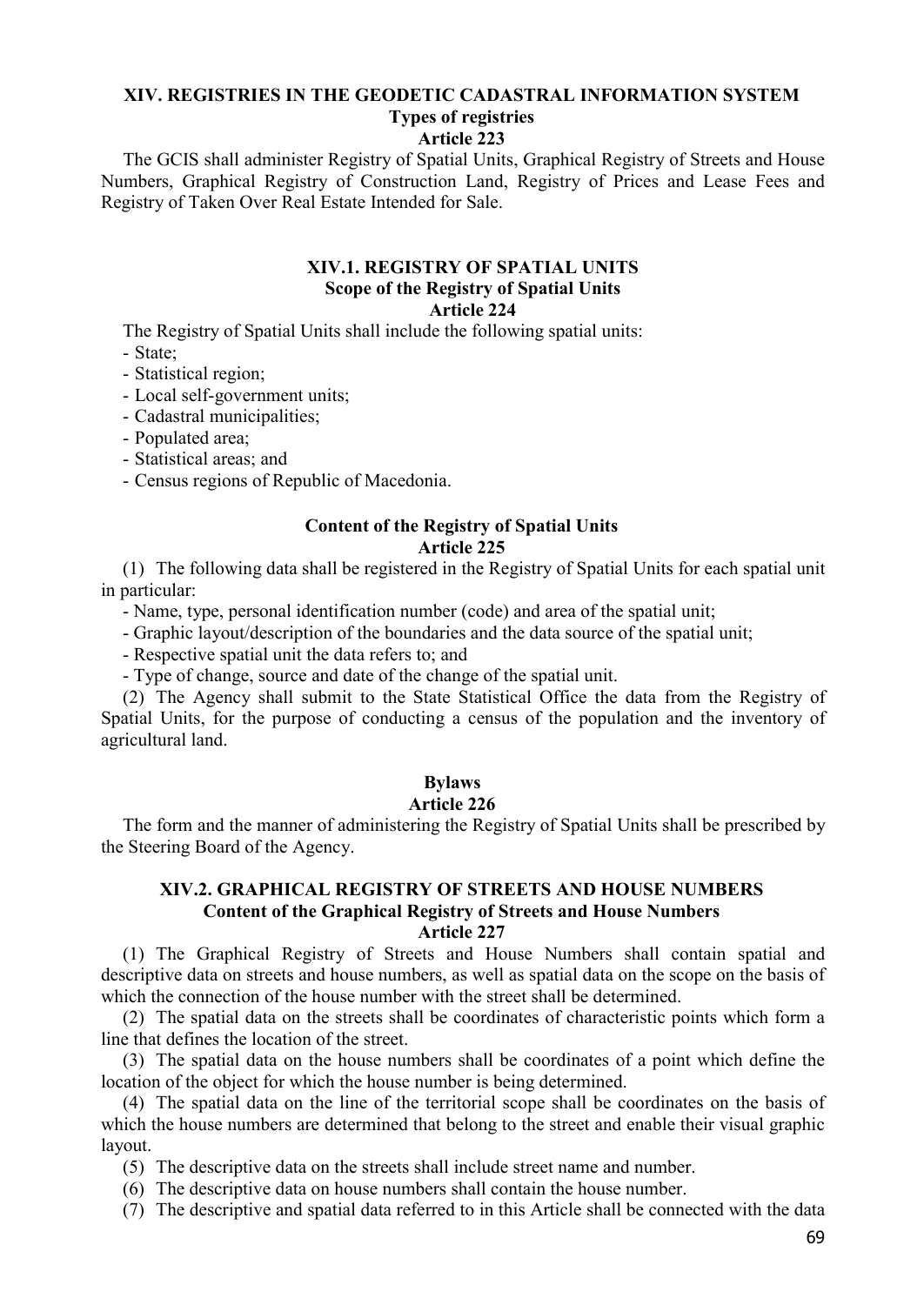on the local self-government units and the populated areas contained in the Registry of Spatial Units referred to in Article 224 of this Law.

(8) The descriptive data referred to in paragraph (1) of this Article shall be taken over by the Agency for REC under ex-officio procedure from the Registry of Names of Streets and House Numbers which shall be administered within the Central Registry of Republic of Macedonia.

## **Unique identifier of streets and house numbers Article 228**

(1) The streets and house numbers shall be marked with a unique identifier in the Graphical Registry of Streets and House Numbers.

(2) The unique identifier of the streets referred to in paragraph (1) of this Article shall be defined by the number of municipality, number of populated area and street number.

(3) The unique identifier of house numbers referred to in paragraph (1) of this Article shall be defined by the number of municipality, number of populated area, street number and house number.

#### **Data submission to the Agency Article 229**

(1) The local self-government units shall be obliged within five working days to electronically submit to the Agency the documentation for the legal basis for the change of the data on streets and house numbers, as well as geodetic report depending on the type of the change.

(2) The Central Registry of the Republic of Macedonia shall be obliged within five working days to submit data in electronic form to the Agency on the changes made in the Registry of Street Names and House Numbers administered within the Central Registry of Republic of Macedonia.

#### **Changes in the Registry Article 230**

(1) The Agency shall carry out changes in the Graphical Registry of Streets and House Numbers on the basis of the submitted documentation for the legal basis and the data referred to in Article 229 of this Law, within a period of 30 days from the receipt of the data.

(2) The number of the street contained in the unique identifier referred to in Article 228 paragraph (2) of this Law shall not be changed in the course of performing the changes referred to in paragraph (1) of this Article, if determined that the same street passes through several populated areas.

## **Bylaws**

## **Article 231**

The form and the manner of administering the Graphical Registry of Streets and House Numbers shall be prescribed by the Steering Board of the Agency.

# **XIV.3. GRAPHICAL REGISTRY OF CONSTRUCTION LAND Scope of the Graphical Registry of Construction Land**

**Article 232**

(1) The Graphical Registry of Construction Land shall contain spatial and descriptive data on the construction land.

(2) The Registry referred to in paragraph (1) of this Article shall be established and administered on the basis of the data obtained from the urban plans and the urban planning documentation prepared in electronic form compatible with the electronic form in which the cadastral maps are prepared.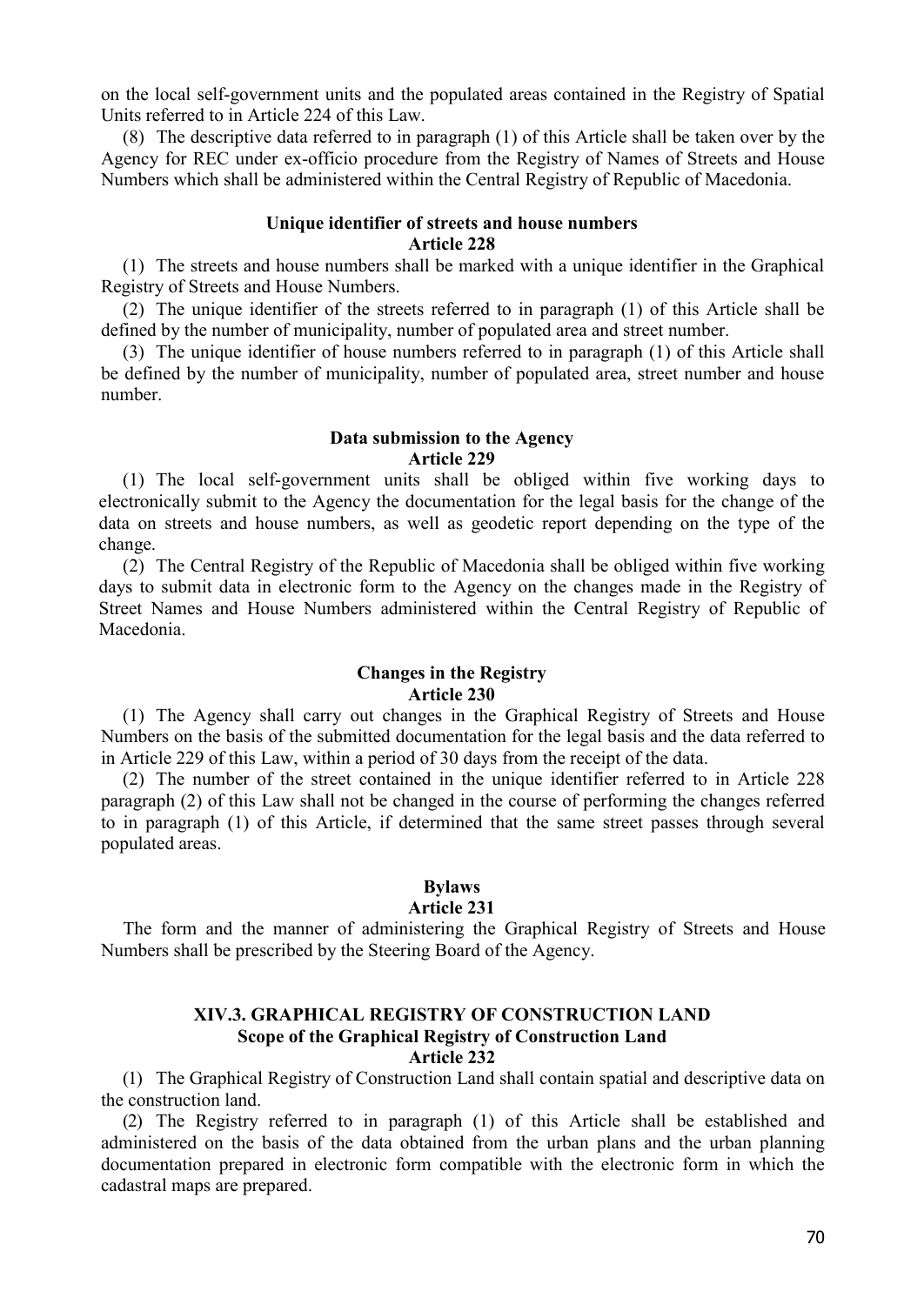#### **Data submission to the Agency Article 233**

The state administration body competent for the matters from the area of landscaping and the local self-government units shall be obliged to submit urban plans and urban planning documentation to the Agency within a period of 30 days as of the day of adopting thereof, for the purpose of administering the Graphical Registry of Construction Land.

#### **Purpose of the Registry Article 234**

The data contained in the Graphical Registry of Construction Land shall be used by the sole proprietors – authorized surveyors and the trading companies for geodetic works during performance of geodetic works for special purposes related to the preparation of geodetic reports for numerical data for the implementation of urban plans and urban planning documentation.

## **Certificate from the Graphical Registry of Construction Land Article 235**

The Graphical Registry of Construction Land shall issue certificate, numerical data and other data on the construction land.

## **Use of data from the Graphical Registry of Construction Land Article 235-a**

(1) The sole proprietors – authorized surveyors and the trading companies for geodetic works shall pay a fee for using data from the Graphical Registry of Construction Land.

(2) The amount of the fee referred to in paragraph (1) of this Article shall be determined on the basis of the expenses incurred for maintaining the Graphical Registry of Construction Land according to the Tariff List referred to in Article 37 paragraph (2) of this Law.

## **Bylaws**

## **Article 236**

The form and the manner of administering the Graphical Registry of Construction Land, as well as the form of the certificate referred to in Article 235 of this Law shall be prescribed by the Steering Board of the Agency.

# **XIV.4 REGISTRY OF TAKEN OVER REAL ESTATE INTENDED FOR SALE Scope of the Registry of Taken Over Real Estate Intended for Sale**

## **Article 236-a**

The Registry of Taken Over Real Estate Intended for Sale shall contain spatial and descriptive data on the taken over real estate intended for sale in a procedure for collection of claims or upon other bases, as well as data on the entity which took over the real estate.

## **Data submission to the Agency Article 236-b**

All entities which took over real estate in a procedure for collection of claims or upon other bases shall be obliged to submit the data on the taken over real estate intended for sale to the Agency within 30 days as of the day of taking over the real estate, for the purpose of administering the Registry of Taken Over Real Estate Intended for Sale.

## **Purpose of the Registry Article 236-c**

The Registry of Taken Over Real Estate Intended for Sale shall be used for obtaining data from one place on the taken over real estate intended for sale.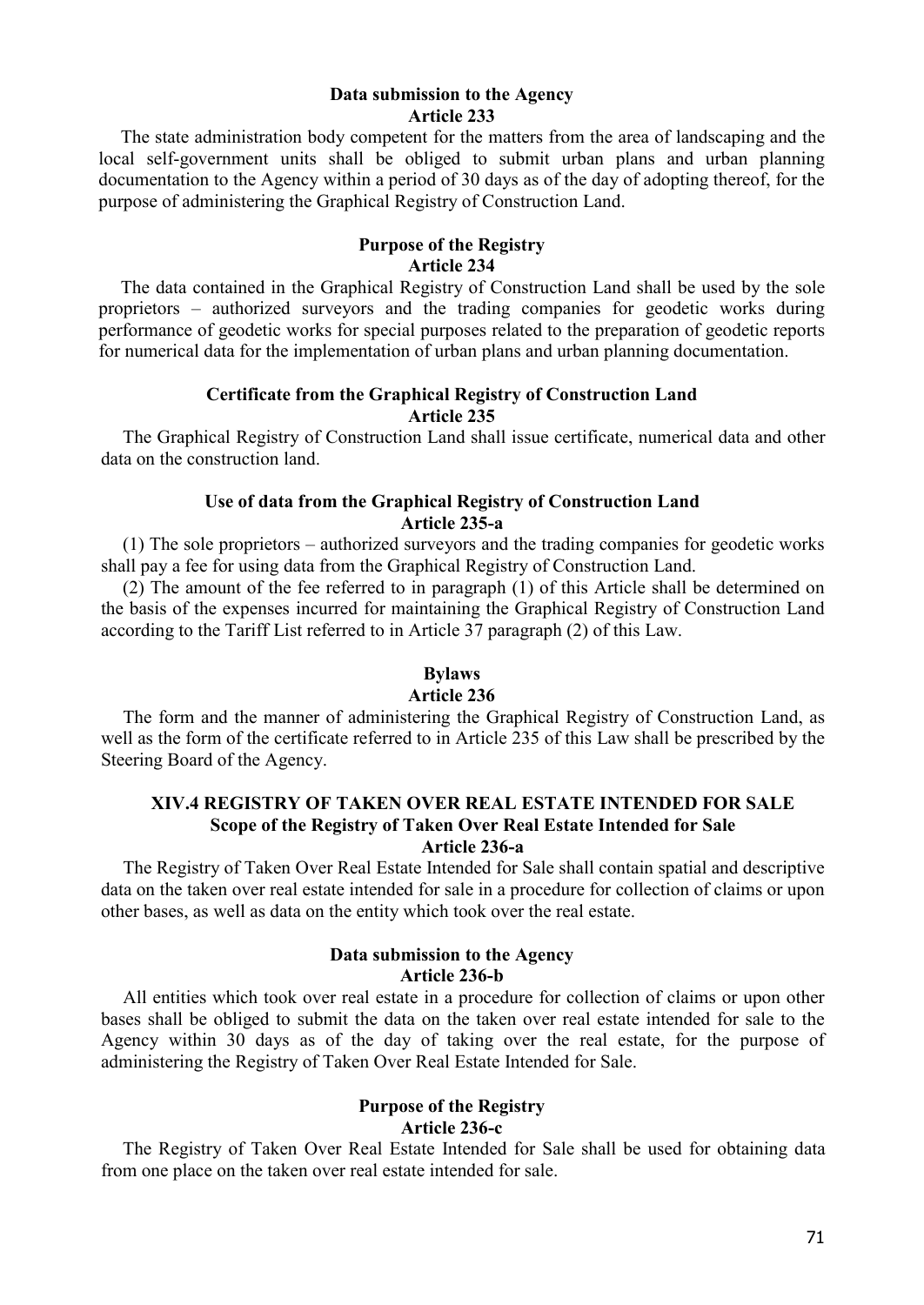## **Bylaws Article 236-d**

The manner of administering, the form and content of the Registry of Taken Over Real Estate Intended for Sale and the form and content of the data on the taken over real estate intended for sale referred to in Article 236-b of this Law shall be prescribed by the Steering Board of the Agency.

#### **XV. JUDICIAL PROTECTION Establishing legitimacy of the application for registration Article 237**

The certificates referred to in Article 83 paragraph (2), Articles 184 and 185 paragraphs (2) and (3), Articles 192 and 197 paragraphs (1) and (2), Articles 206 and 207 paragraphs (2) and (3), Article 209 paragraph (3), Articles 211 and 212 of this Law shall be final and enforceable and the applicant i.e. the right holder shall have the right to lodge a lawsuit against the aforementioned certificates before the Administrative Court within a period of 15 days from the day of receiving the certificate.

## **Lawsuit for deletion Article 238**

Every person who has legal interest may lodge a lawsuit before the Administrative Court and request deletion of the data registered in the Real Estate Cadastre within three years from the date of the performed registration.

## **XVI. INTERNAL CONTROL AND AUDIT OF THE AGENCY Internal control of the Agency Article 239**

(1) The Agency shall conduct a control of the establishing of the Cadastre of Infrastructure Objects under ex-officio procedure as part of the Real Estate Cadastre and of the maintaining of the Real Estate Cadastre.

(2) The Director of the Agency shall be obliged to establish internal control and audit through the implementation of an adequate system for financial management in accordance with the Law.

## **Audit**

## **Article 240**

(1) The audit of the material and financial operation of the Agency shall be conducted in accordance with the Law.

(2) The annual financial statements of the Agency shall be inspected and assessed by an authorized audit company.

(3) The audit company, referred to in paragraph (2) of this Article, shall be obliged to submit an audit report to the Agency within a period of three months after the end of the calendar year.

#### **XVII. SUPERVISION OF THE WORK OF THE SOLE PROPRIETORS – AUTHORIZED SURVEYORS AND THE TRADING COMPANIES FOR GEODETIC WORKS Supervision**

# **Article 241**

(1) The Agency shall perform supervision over the legitimacy of the work of the sole proprietors – authorized surveyors and the trading companies for geodetic works under exofficio procedure or by request of a client.

(2) The supervision referred to in paragraph (1) of this Article shall identify whether the sole proprietors – authorized surveyors and the trading companies for geodetic works: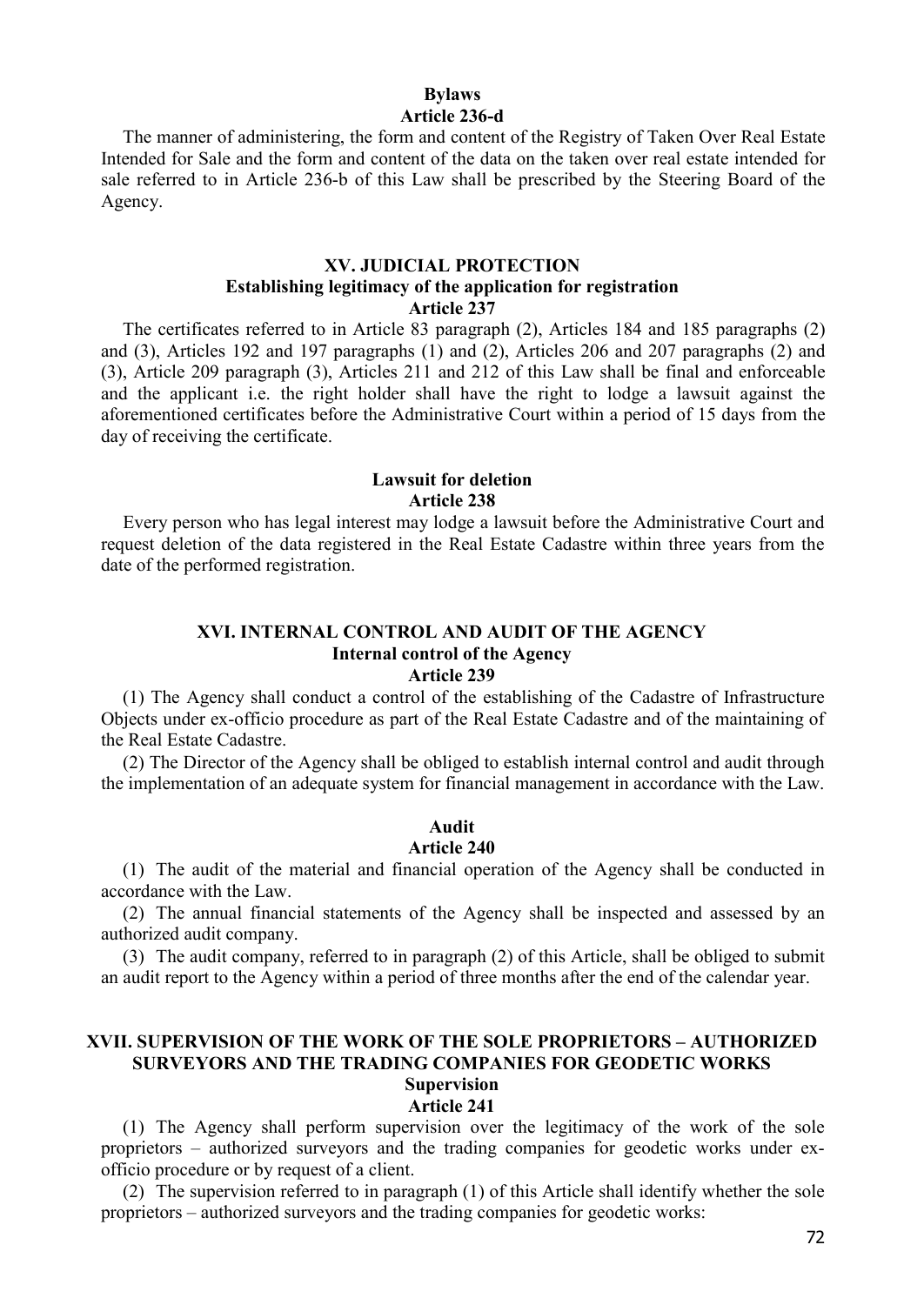- 1) Have been registered in the Trade Registry with main activity performance of geodetic works (Article 104 paragraph (1) indent 1);
- 2) Perform the geodetic works in accordance with the provisions of this Law and the regulations enacted thereupon, as well as in accordance with the rules and standards of the geodetic profession (Article 121 indent 1);
- 3) Have liability insurance for damage that could be caused to third parties during the performance of the geodetic works and whether they have properly renewed the damage liability insurance (Article 117);
- 4) Use the data from the Real Estate Cadastre during the performance of the geodetic works solely for the purpose for which they were issued (Article 124 paragraphs  $(1)$  and  $(2)$ );
- 5) Charge fee for the performed geodetic works in accordance with Article 125 of this Law;
- 6) Fulfil the conditions stipulated by this Law with regards to the employees, premises and equipment required for performance of the geodetic works (Article 104 paragraph (1) indent 2, Article 118 paragraph (2) and Article 120 paragraph (2));
- 7) Record the client applications for performance of geodetic works in the log book (Article 126);
- 8) Draft each geodetic report according to previously carried out survey and carry out onsite inspection of the real estate (Article 110 paragraph (1) indent 6), personally sign every geodetic report prepared in hardcopy and sign the geodetic report prepared in electronic form with a valid certificate issued by a licensed certification authority (Article 110, paragraph (1) indent 2);
- 9) Use licensed software for drafting geodetic reports (Article 104, paragraph (1) indent 4);
- 10) Accept clients and publish data from the performed geodetic work only at the headquarters of the sole proprietor - authorized surveyor or the trading company for geodetic works (Article 121, indent 3);
- 11) Has incorporated the word "cadastre" in the title (Article 118 paragraph (2));
- 12) If an employee of the Agency is registered as a sole proprietor authorized surveyor, i.e. acts as an owner or a partner in the trading company for geodetic works or the geodetic works of a sole proprietor - authorized surveyor, i.e. trading company for geodetic works are carried out by employees of the Agency (Article 25 paragraphs (2) and (3));
- 13) Have an electronic connection with the Agency (Article 124, paragraph (3)); and
- 14) The employed authorized surveyors attend continuous training in the field of geodetic works (Article 110 paragraph (1) indent 7); and
- 15) Have placed the Tariff List referred to in Article 125 of this Law on a visible place in their headquarters and in the subsidiary, if there is any.

(3) The Agency may carry out an on-site control of the carried out surveys by a sole proprietor - authorized surveyor or trading company for geodetic works while conducting the supervision referred to in paragraph (1) of this Article.

## **Authorized officers Article 242**

(1) The provisions of the Law on the General Administrative Procedure shall apply to the performance of the works referred to in Article 241 of this Law, unless otherwise stipulated with this Law.

(2) The works referred to in Article 241 of this Law shall be performed by authorized officers employed by the Agency and authorized by the Director of the Agency.

(3) The authorized officers shall independently perform the works referred to in paragraph (2) of this Article.

# **Procedure**

## **Article 243**

(1) The sole proprietors - authorized surveyors and trading companies for geodetic works shall provide the authorized officer a smooth execution of his/her work, ensure the conditions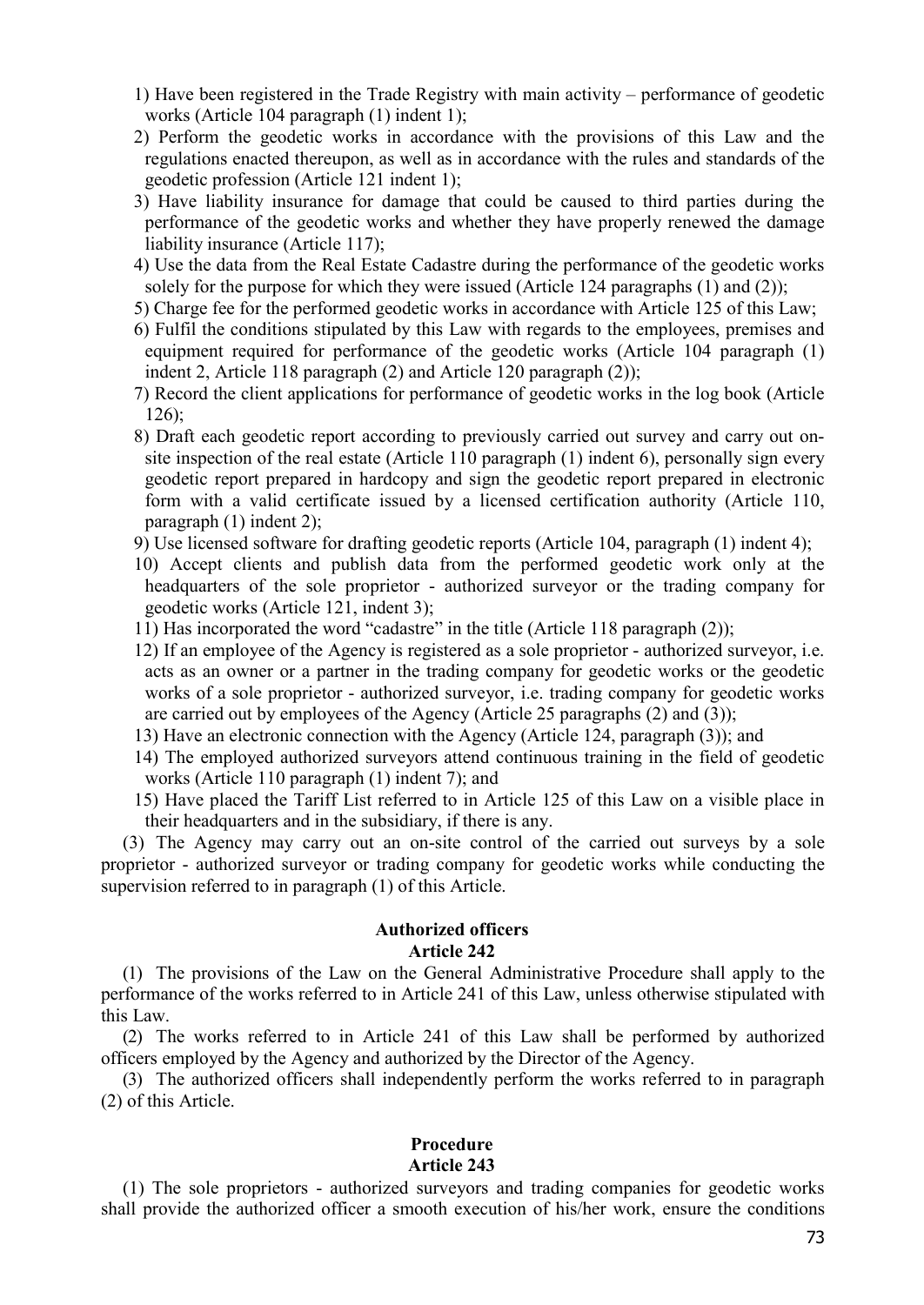necessary for the work and for the determination of the actual situation and make available all the necessary documents and data.

(2) The authorized officer shall draw up minutes for the performed work, in order to record the notes, statements and other relevant facts and circumstances with summary of the factual situation.

(3) If throughout the execution of Article 241 of this Law irregularities are determined in the application of the provisions of Article 118 paragraph (2) of this Law with regards to the fulfilment of the necessary conditions for premises and equipment for performance of the geodetic works and the obligation for not containing the word "cadastre" in the title of the sole proprietors – authorized surveyors and trading companies for geodetic works, Article 121 indent 3 of this Law, as well as irregularity in the application of Article 126 of this Law, the irregularity shall be recorded in the minutes and the authorized officer shall initiate a procedure for correction of such irregularity, i.e. violation procedure with indication the irregularity to be remedied within 15 working days.

(4) The authorized officer shall submit a copy of the minutes referred to in paragraph (2) of this Article to the sole proprietor - authorized surveyor and the trading company for geodetic works on the day of performance of the works.

## **License revocation Article 244**

(1) If after the expiry of the deadline stipulated in Article 243 paragraph (3) of this Law is established that the irregularities have been rectified, a conclusion shall be made for stopping the procedure. However, if established that the irregularities were not rectified, the Agency shall initiate a procedure for correction, i.e. violation procedure and shall submit a proposal to the Chamber for license revocation.

(2) When established that the sole proprietor - authorized surveyor and the trading company for geodetic works does not act in accordance with Article 110 paragraph (1) indents 2, 6 and 7, Article 124 paragraphs (1) and (2) and Article 125 of this Law, the authorized officer shall initiate a procedure for correction i.e. a violation procedure.

(3) The authorized officer shall initiate a procedure for correction i.e. violation procedure and submit a proposal for license revocation to the Chamber once established that the sole proprietor - authorized surveyor and the trading company for geodetic works:

- Committed violation of the provision of Article 25 paragraphs (2) and (3) of this Law relating to conflict of interest;

- Do not meet the requirements referred to in Article 104, paragraph (1) indent 1 of this Law in relation to the main activity for performance of geodetic works;

- Committed irregularity in relation to the obligation for obtaining damage liability insurance in accordance with Article 117 of this Law;

- Do not meet the requirements referred to in Article 104 paragraph (1) indent 2 and Article 120 paragraph (2) of this Law in respect of the employees;

- Committed irregularity in relation to the obligation to use the licensed software for preparation of geodetic reports referred to in Article 104 paragraph (1) indent 4 of this Law;

- Committed violation of the provision of Article 124 paragraph (3), in relation to the obligation to electronically connect with the Agency;

- Committed the irregularity referred to in Article 121 indents 1 and 3 of this Law; and

- Do not allow for a smooth execution of the works, do not provide the conditions necessary for the work and for determination of the actual situation and do not present all the necessary documents and data in accordance with Article 243 paragraph (1) of this Law.

(4) The Agency shall submit a proposal for license revocation to the Chamber in case of violation referred to in Article 243 paragraph (3) of this Law, as well as for the violations referred to in Article 110 paragraph (1) indents 2 and 6, Article 124 paragraphs (1) and (2) and Article 125 of this Law, if the sole proprietor - authorized surveyor and trading company for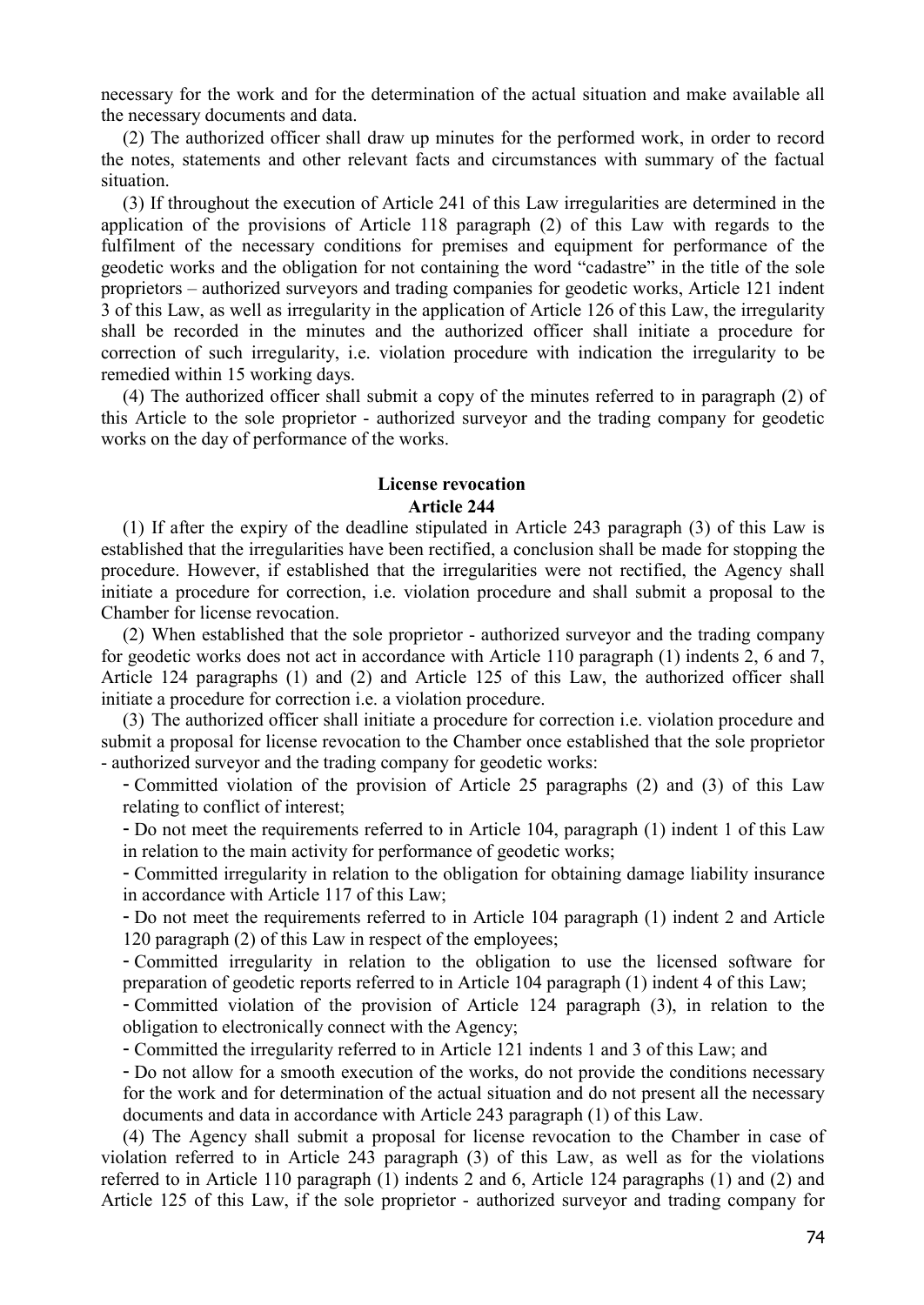geodetic works were previously fined for a committed violation.

(5) The Chamber shall be obliged to decide upon the proposal for license revocation and enact a decision within five working days.

(6) The Director of the Agency shall adopt a decision for license revocation if the Chamber does not make such decision within the specified period.

(7) The decision referred to in paragraphs (5) and (6) of this Article shall be final and enforceable, and against the same a lawsuit can be lodged before the Administrative Court within 15 days of receipt of the decision.

(8) If the authorized officer establishes that the authorized surveyor does not act in accordance with the provisions of Article 112 paragraph (1) of this Law, the Director of the Agency at the proposal of the authorized officer shall adopt a decision for revocation of the license for authorized surveyor. Procedure for correction i.e. violation procedure shall be initiated for non-compliance with the provisions of Article 112 paragraph (1) indents 1, 2, 3, 4, 8 and 10 of this Law.

(9) The decision referred to in paragraph (8) of this Article shall be final and enforceable, and against the same a lawsuit can be lodged before the Administrative Court within 15 days of receipt of the decision.

## **Deletion from the Directory Article 245**

(1) The sole proprietor - authorized surveyor or the trading company for geodetic works shall be deleted from the Directory of Sole Proprietors - Authorized Surveyors and Trading Companies for Geodetic Works administered within the Chamber, on the basis of the decision referred to in Article 244 paragraphs (5) and (6) of this Law.

(2) The sole proprietor - authorized surveyor i.e. the responsible person of the trading company for geodetic works after the revocation of the license for performance of geodetic works cannot register as a sole proprietor - authorized surveyor, i.e. cannot establish a trading company for geodetic works within a period of five years.

(3) The authorized surveyor shall be deleted from the Directory of Authorized Surveyors administered within the Agency on the basis of the decision referred to in Article 244 paragraph (8) of this Law.

## **XVIII. PENALTY PROVISIONS Article 246**

(1) A fine in the amount of EUR 2,500 in MKD equivalence shall be imposed due to violation to the legal entity i.e. sole proprietor if they:

1) Remove, damage, destroy or relocate without authorization a point from the geodetic reference network referred to in Article 49 paragraph (1) of this Law or fail to report to the Agency any type of destruction, damage or unauthorized relocation within 15 days from the day of such discovery in accordance with paragraph (2) of the same Article;

2) Fail to report to the Agency within the set deadline, any construction and other types of work which may damage, destroy or dislocate points from the reference network referred to in Article 50 paragraph (1) of this Law;

3) Fail to submit within the set deadline an application for registration of change in the Real Estate Cadastre to the Agency, in compliance with Article 202 of this Law;

4) Produce cartographic products without prior authorization issued by the Agency for REC in accordance with Article 99, paragraph (2) of this Law, and

5) Put into use cartographic products without consent from the Agency in accordance with Article 101 of this Law.

(2) A fine in the amount of 30% of the calculated fine for legal entity i.e. sole proprietor shall be imposed to the responsible person employed at the legal entity for the violation referred to in paragraph (1) of this Article.

(3) A fine in the amount EUR 250 to EUR 325 in MKD equivalence shall be imposed to the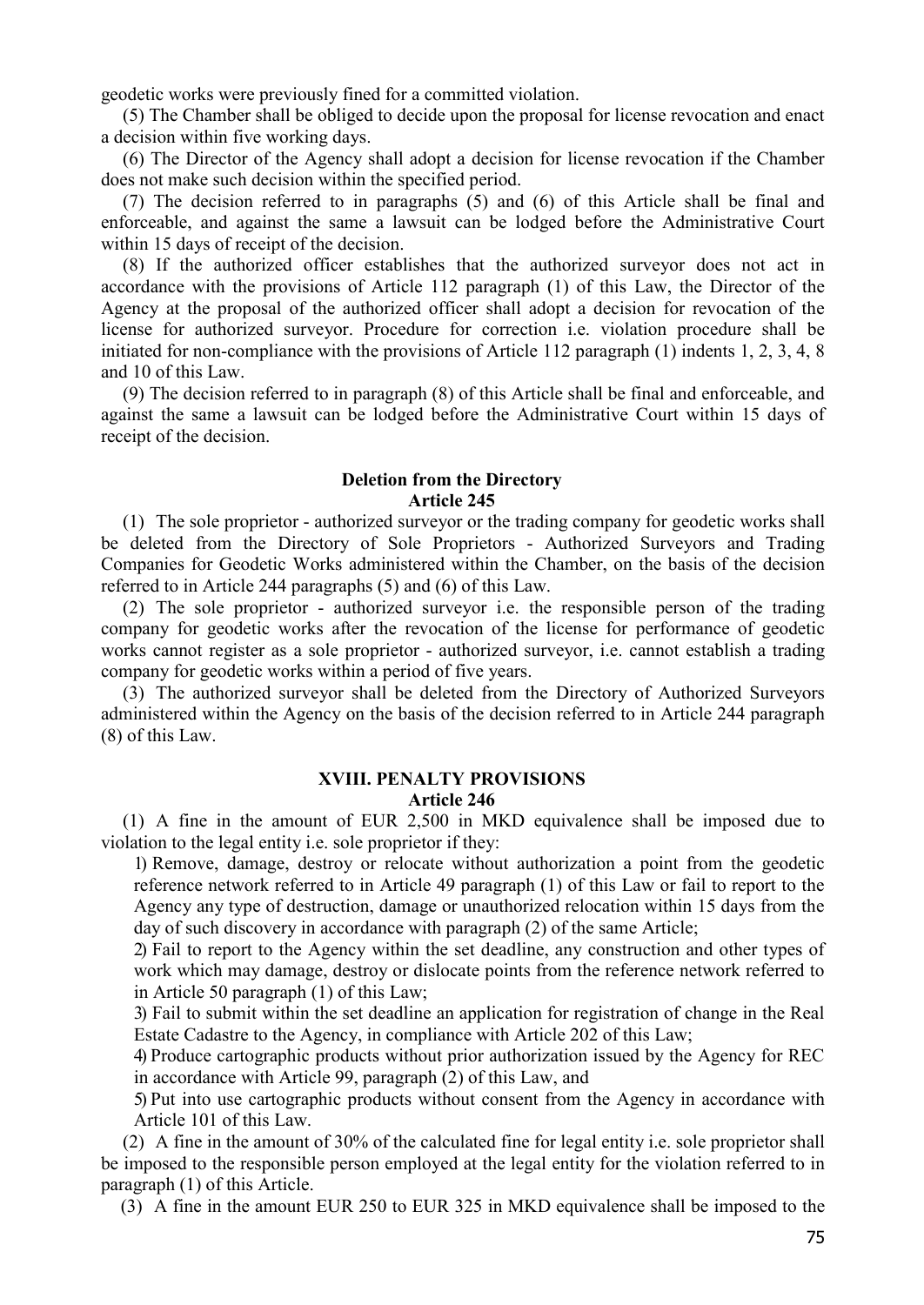natural person for the violation referred to in paragraph (1) of this Article.

## **Article 246-a**

(1) A fine in the amount EUR 5.000 in MKD equivalence shall be imposed to the authorized legal entity which technically carries out the exam referred to in Article 108-d of this Law, if the legal entity does not record, provide live broadcast on the website of the Agency and post the entire recording of the entire exam on the website of the Agency.

(2) A fine in the amount EUR 500 to EUR 800 in MKD equivalence shall be imposed to the authorized representative referred to in Article 108-d paragraph (5) of this Law, if acting contrary to Article 108-e paragraph (9) of this Law.

(3) A fine in the amount EUR 5.000 in MKD equivalence shall be imposed to the authorized institution carrying out the exam referred to in Article 108-d of this Law, if the institution does not terminate the exam in accordance with Article 108-e paragraphs (5) and (6) of this Law.

(4) A fine in the amount EUR 1.000 to EUR 1.300 in MKD equivalence shall be imposed to the Director of the Agency if the Director does not enact the decision within the deadline referred to in Article 108-k and paragraph (9) of this Law.

(5) A fine in the amount EUR 2.000 to EUR 3.000 in MKD equivalence shall be imposed to the person referred to in Article 108-d paragraph (1) of this Law, allowing a candidate who does not meet the prescribed conditions for taking the exam for acquiring license for authorized surveyor.

(6) A fine in the amount EUR 10.000 in MKD equivalence shall be imposed to the legal entity which technically carries out the exam referred to in Article 108-d paragraph (1) of this Law, if the legal entity does not block the radio frequency range in the premise where the exam is taken.

(7) A fine in the amount EUR 2.000 to EUR 3.000 in MKD equivalence shall be imposed to the authorized representatives referred to in Article 108-d paragraph (6) of this Law, if they allow the candidate to act contrary to Article 108-e paragraphs (2), (3) and (4) of this Law.

(8) A fine in the amount EUR 100 to EUR 200 in MKD equivalence shall be imposed to the candidate acting contrary to Article 108-e paragraphs (2), (3) and (4) of this Law.

(9) A fine in the amount EUR 2.000 to EUR 3.000 in MKD equivalence shall be imposed to the members of the commission referred to in Article 108-k paragraph (5) of this Law, if they established any irregularities while carrying out the exam and did not specify such irregularities in the report submitted to the Director of the Agency.

## **Article 247**

(1) A fine in the amount of EUR 1.500 to EUR 2.500 in MKD equivalence shall be imposed to the authorized surveyor employed by a sole proprietor – authorized surveyor and to the trading company for geodetic works, if the authorized surveyor does not act in accordance with the provisions of Article 110 of this Law if they:

1) Do not perform the geodetic works in accordance with the provisions of this Law and the regulations enacted thereupon, as well as in accordance with the rules and standards of the geodetic profession;

2) Do not personally sign every geodetic report prepared in hardcopy and every geodetic report prepared in electronic form with a valid certificate issued by certification authority;

3) Do not use licensed software for the preparation of geodetic report;

4) Do not use the data from the Real Estate Cadastre solely for the purpose for which they were issued;

5) Prepare geodetic reports without previously carried out on-site survey and inspection of the real estate.

(2) A fine in the amount of EUR 1.500 to EUR 2.500 in MKD equivalence shall be also imposed to the authorized surveyor not employed by a sole proprietor – authorized surveyor and to the trading company for geodetic works, if the authorized surveyor performs geodetic works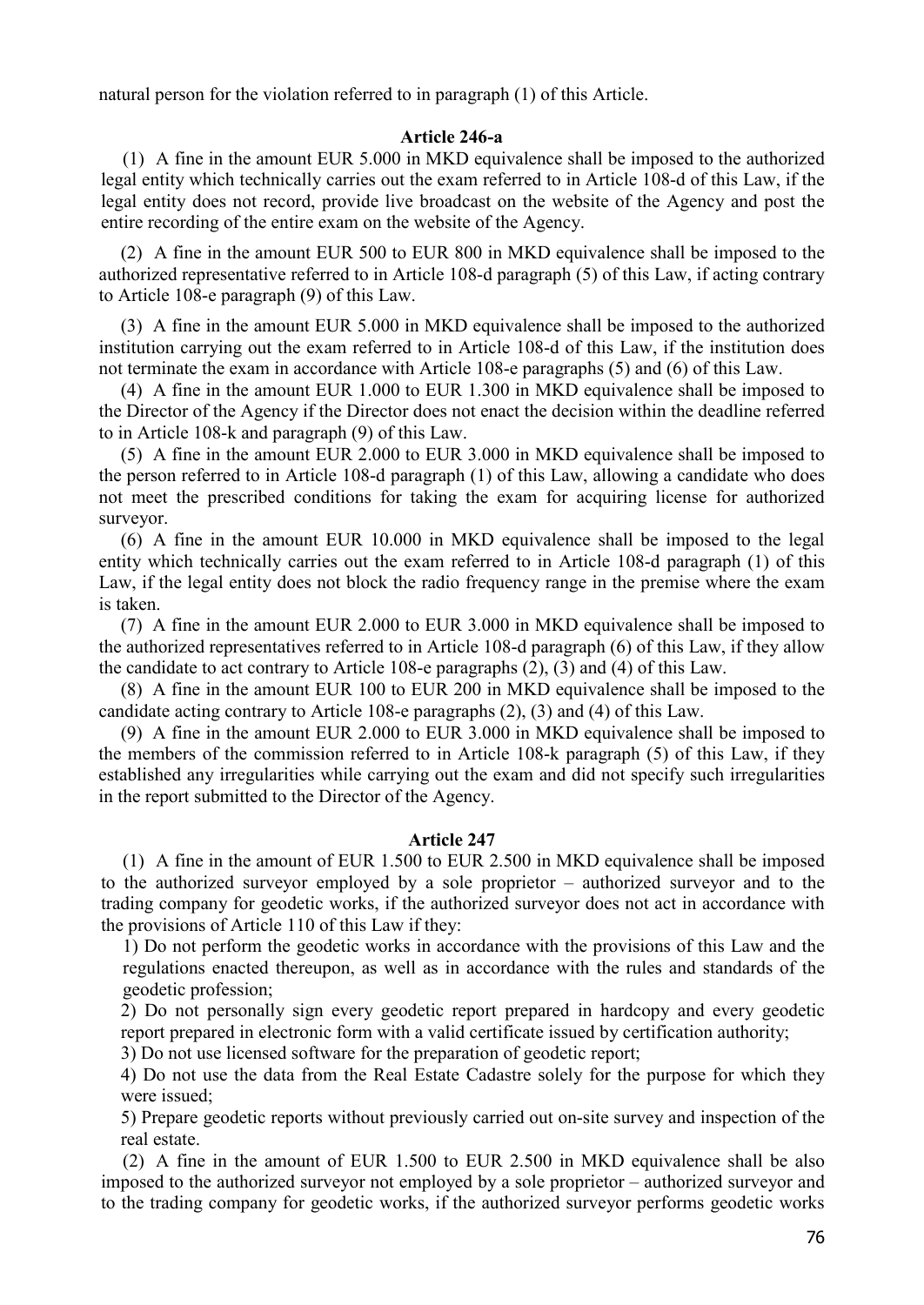for sole proprietor – authorized surveyor and to the trading company for geodetic works (Article 110 paragraph (2)).

## **Article 248**

(1) A fine in the amount of EUR 4.000 in MKD equivalence shall be imposed to the trading company for geodetic works i.e. to the sole proprietor – authorized surveyor if:

1) The employed authorized surveyors do not attend continuous training related to geodetic works (Article 110 paragraph (1) indent 7);

2) The title of the company contains the word "cadastre" and does not meet the necessary requirements for premises and equipment (Article 118 paragraph (2));

3) They do not record the requests from the clients in the logbook and if they do not keep the logbook in accordance with the regulations for archive material and archive operations (Article 126); and

4) They have not placed the Tariff List referred to in Article 125 of this Law on visible place in their headquarters and in the subsidiary, if there is any.

(2) A fine in the amount of 30% from the calculated fine to the legal entity i.e. sole proprietor shall be also imposed to the responsible person of the legal entity i.e. the sole proprietor for violation referred to in paragraph (1) of this Article.

### **Article 249**

(1) A fine in the amount of EUR 8.000 in MKD equivalence shall be imposed to the trading company for geodetic works i.e. to the sole proprietor – authorized proprietor for a violation, if they:

1) Are not registered with main activity for performance of geodetic works (Article 104 paragraph (1) indent 1);

2) Do not provide for unobstructed performance of the works, do not provide the conditions necessary for work, do not identify the factual situation, and do not enable access to the documents and the data for the purpose of inspection that are required in accordance with Article 243 paragraph (1) of this Law;

3) Do not rectify the established irregularities within 15 working days (Article 243 paragraph (3) of this Law);

4) Do not perform the geodetic works in accordance with the provisions of this Law and the regulations enacted thereupon, as well as in accordance with the rules and the standards of the geodetic profession (Article 121, indent 1);

5) Have committed a violation regarding the obligation for damage liability insurance referred to in Article 117 of this Law;

6) Do not meet the requirements referred to in the Articles as follows: Article 104 paragraph (1) indent 2 and Article 120 of this Law in respect to the employees;

7) Have committed a violation of the obligation for the use of licensed software referred to in Article 104 paragraph (1) indent 4 of this Law;

8) Have committed a violation of the provision of Article 25 paragraphs (2) and (3) of this law in relation with conflict of interests;

9) Have committed a violation of the provision of Article 124 paragraph 3 regarding the obligation to connect with the Agency via electronic means;

10) Have prepared geodetic reports without previously carried out survey and on-site inspection of the real estate (Article 110 paragraph (1) indent 6);

11) Do not use the data from the Real Estate Cadastre and do not use them solely for the purpose for which they were issued (Article 124 paragraphs (1) and (2));

12) Charge a fee for the geodetic works not in accordance with Article 125 of this Law;

13) Accept clients and issue data on the performed geodetic works outside the headquarters of the sole proprietor - authorized surveyor, i.e. outside the trading company for geodetic works (Article 121 indent 3);

14) Do not personally sign every geodetic report prepared in hardcopy, and do not sign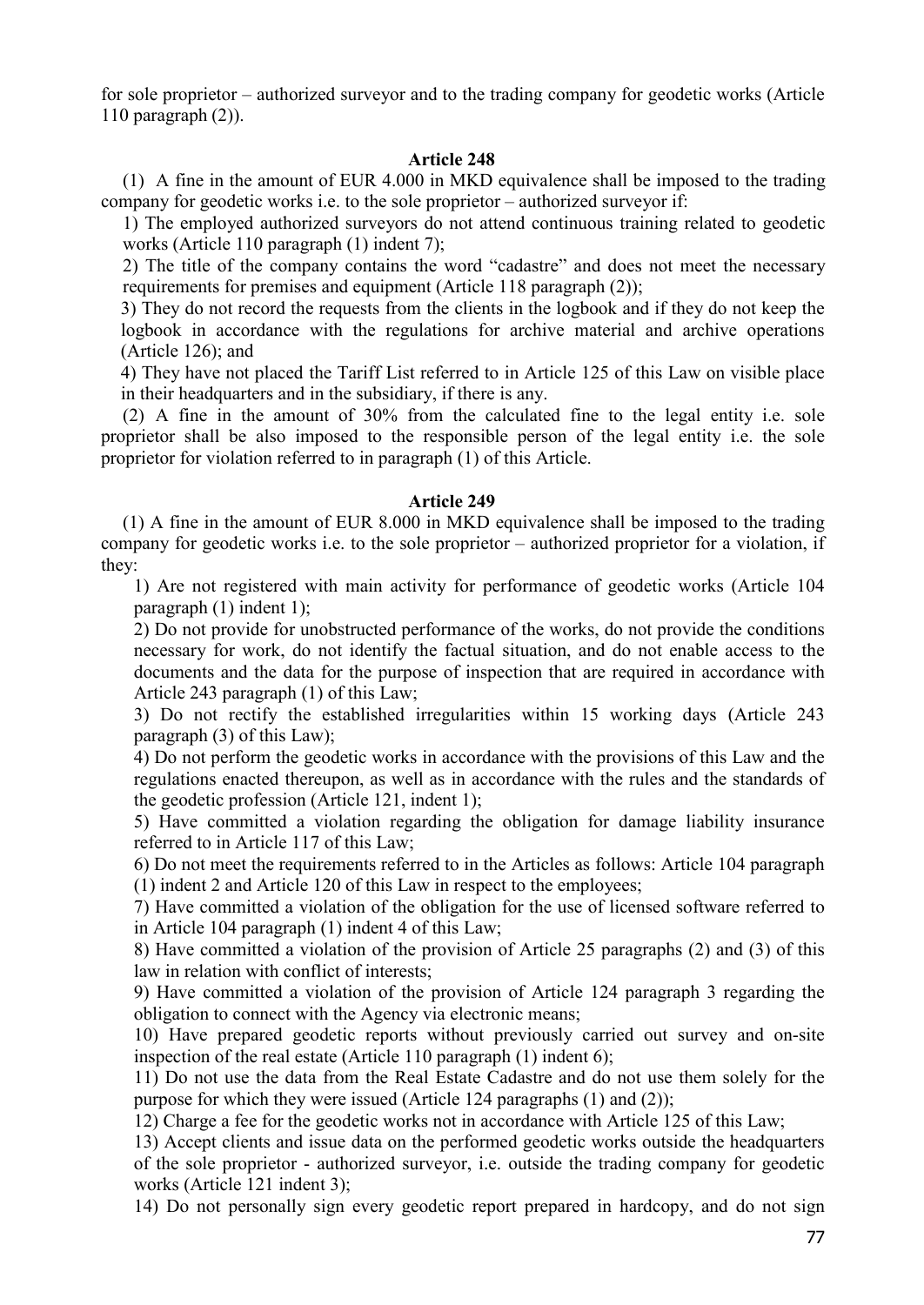every geodetic report made in electronic form with a valid certificate issued by certification authority (Article 110, paragraph (1) indent 2); and

15) Have committed violation of the provision of Article 110 paragraph (2) of this Law with regards to the obligation for non-performance of geodetic works by the authorized surveyor not employed with the trading company for geodetic works i.e. to the sole proprietor – authorized proprietor.

(2) A fine in the amount of 30% of the calculated fine imposed to the legal entity i.e. sole proprietor shall be imposed for a violation referred to in paragraph (1) of this Article to the responsible person of the legal entity i.e. sole proprietor.

#### **Article 250**

(1) Violation procedure shall be administered and sanctions for the violation shall be issued by the Agency (hereinafter referred to as: the violation body) for the violations stipulated in this Law, except for the violation referred to in Article 246-a of this Law for which the violation procedure shall be administered and sanctions for the violations shall be issued by the competent court.

(2) The violation procedure referred to in paragraph (1) of this Article before the violation body shall be administered by a Commission deciding upon violation (hereinafter referred to as: Commission for violations) established by the Director of the Agency.

(3) The Commission for violations shall consist of President and two members. The President should be a graduated lawyer with passed BAR exam and five years of professional experience in their relevant field, and the members should have a high level educational background and five years of professional experience in their own relevant fields, one of whom should be graduated lawyer and the other graduated geodetic engineer.

(4) The Commission for violations shall be elected every three years.

(5) The Director of the Agency shall appoint a Secretary, apart from the members of the Commission for violations, who shall perform the administrative work for the Commission and a Deputy President and Deputy Members who shall participate, as an exception, in the work of the Commission, in case of absence of some of the members of the Commission.

(6) The Commission for violations shall adopt Rules of Procedure for its operation and shall keep unique records on violations, issued sanctions and adopted decisions.

(7) The members of the Commission for violations shall be entitled to a reward for their operation in the Commission for violations which shall be determined by the Steering Board of the Agency which shall be reasonably adequate for the meaning, the scope of work of the members and the complexity of the violations (revoked with a Resolution of the Constitutional Court of Republic of Macedonia published in the "Official Gazette of Republic of Macedonia" no. 101/14).

(8) The Commission for violations shall work in a Council and decide with the majority of the total number of votes of the members.

(9) The President and the members of the Commission for violations shall be independent in the work of the Commission for violations and shall decide based on their expert knowledge and their individual belief.

(10) The Commission for violations shall be entitled to present evidence and collect data that are necessary for establishing the violation, and take other measures and actions stipulated by this Law, the Law on Violations or with another law.

(11) A lawsuit can be lodged against the decision of the Commission for violations to the Second Instance Commission Deciding in the Area of Inspection Supervision and Violation Procedure.

(12) Violation procedure cannot be initiated against the violations foreseen with this Law or conducted after the expiry of two years as of the day of the committed violation.

#### **Article 251**

(1) When the authorized officer of the Agency establishes that a violation has been committed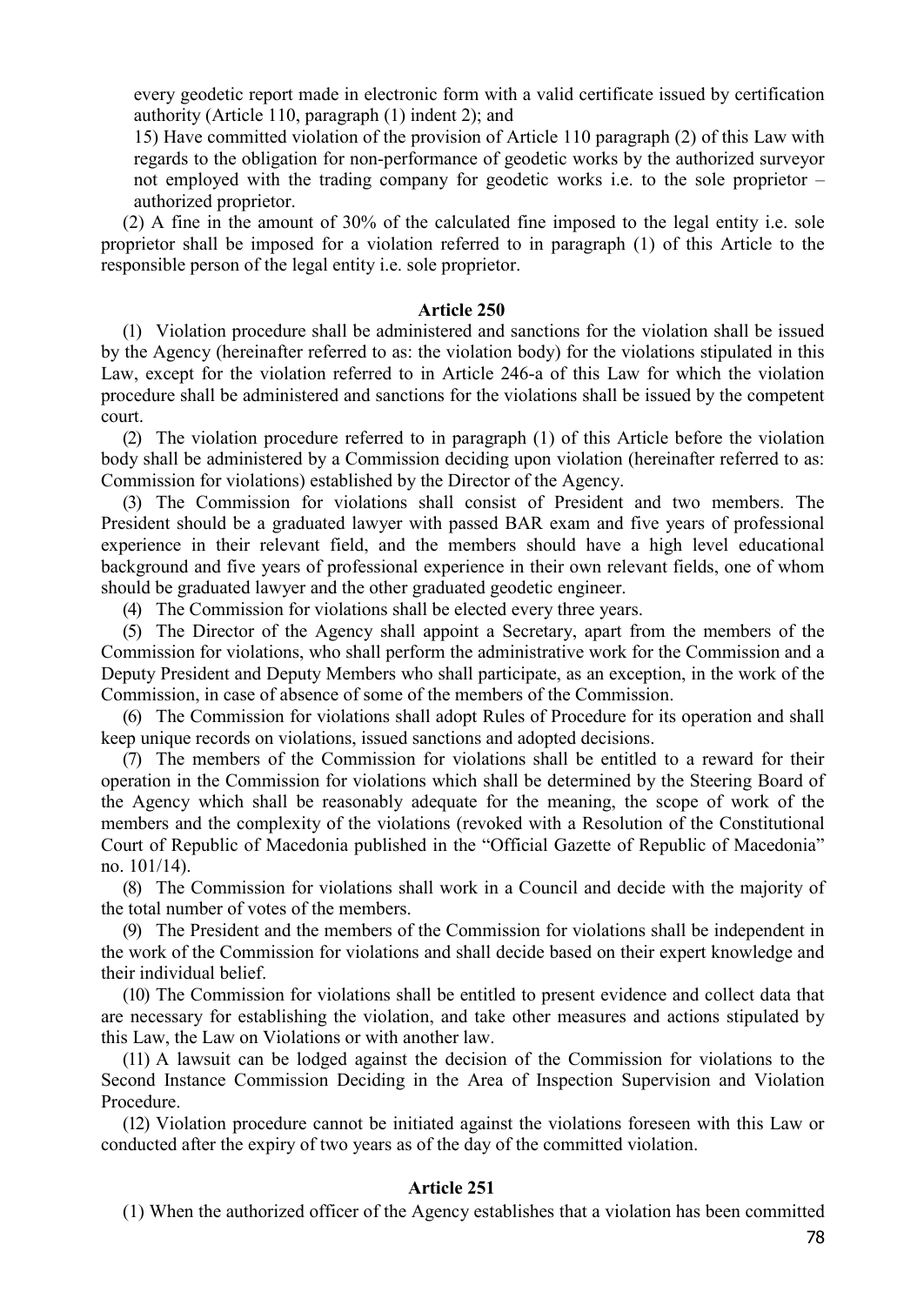stipulated by this Law, the authorized officer shall draw up minutes wherein the authorized officer shall specify the important elements of the action related to the violation, the time and place and the manner in which the violation was committed, as well as the persons present on the site of the committed violation, upon which the authorized officer shall submit a request for initiating a violation procedure to the Commission for violations.

(2) Before submitting the request for initiating a violation procedure with regards to the violations foreseen with this Law, the authorized officer shall be obliged to propose a procedure for correction to the person committing the violation by issuing a violation order.

(3) If the person committing the violation agrees with the initiation of a procedure for correction, the authorized officer shall draw up minutes stating the relevant elements of the violation, the time, place and manner of committing the violation, the description of the violation and the persons present on the site.

(4) If the person committing the violation admits to have committed the violation, the authorized officer of the Agency shall issue a payment order for payment of the fine foreseen for the respective violation. By signing the payment order it shall be deemed that the person committing the violation has agreed to pay the foreseen fine.

(5) The person committing the violation shall be obliged to pay the fine within eight days as of the day of receiving the payment order, to the account of the Agency. The person committing the violation shall pay only one half of the imposed fine if the payment is effectuated within eight days.

(6) If the person committing the violation does not pay the fine within the deadline set in paragraph (5) of this Article, the authorized officer of the Agency shall submit a request for initiating a violation procedure before the competent Commission for violations.

## **Article 251-a**

(1) The authorized officers at the Agency shall be obliged to keep records of the issued violation payment orders and of the result of the initiated procedures.

(2) In the records referred to in paragraph (1) of this Article shall be collected, processed and kept the following data: name and surname i.e. title of the person/entity committing the violation, place of residence, accommodation, headquarters, type of violation, number of the violation payment order being issued and the result of the initiated violation procedure.

(3) The personal data referred to in paragraph (2) of this Article shall be kept five years as of the day of entering thereof in the records.

(4) The form and content of the violation payment order shall be prescribed by the Steering Board of the Agency.

#### **Article 251-b**

The amount of the fines imposed to the legal entity i.e. sole proprietor prescribed by this Law shall be determined in accordance with the Law on Violations.

## **XIX. TRANSITIONAL AND FINAL PROVISIONS Article 252**

The provisions of this Law shall apply to the initiated procedures for processing the applications for registration of real estate rights and for the processing of changes in the Real Estate Cadastre, initiated before the day of entering into force of this Law, which are processed by the Agency for REC and the Second Degree State Commission Deciding on Administrative Procedure and Employment Procedure, i.e. the Administrative Court.

#### **Article 253**

The conditionally recorded facts and circumstances in the Real Estate Cadastre, whose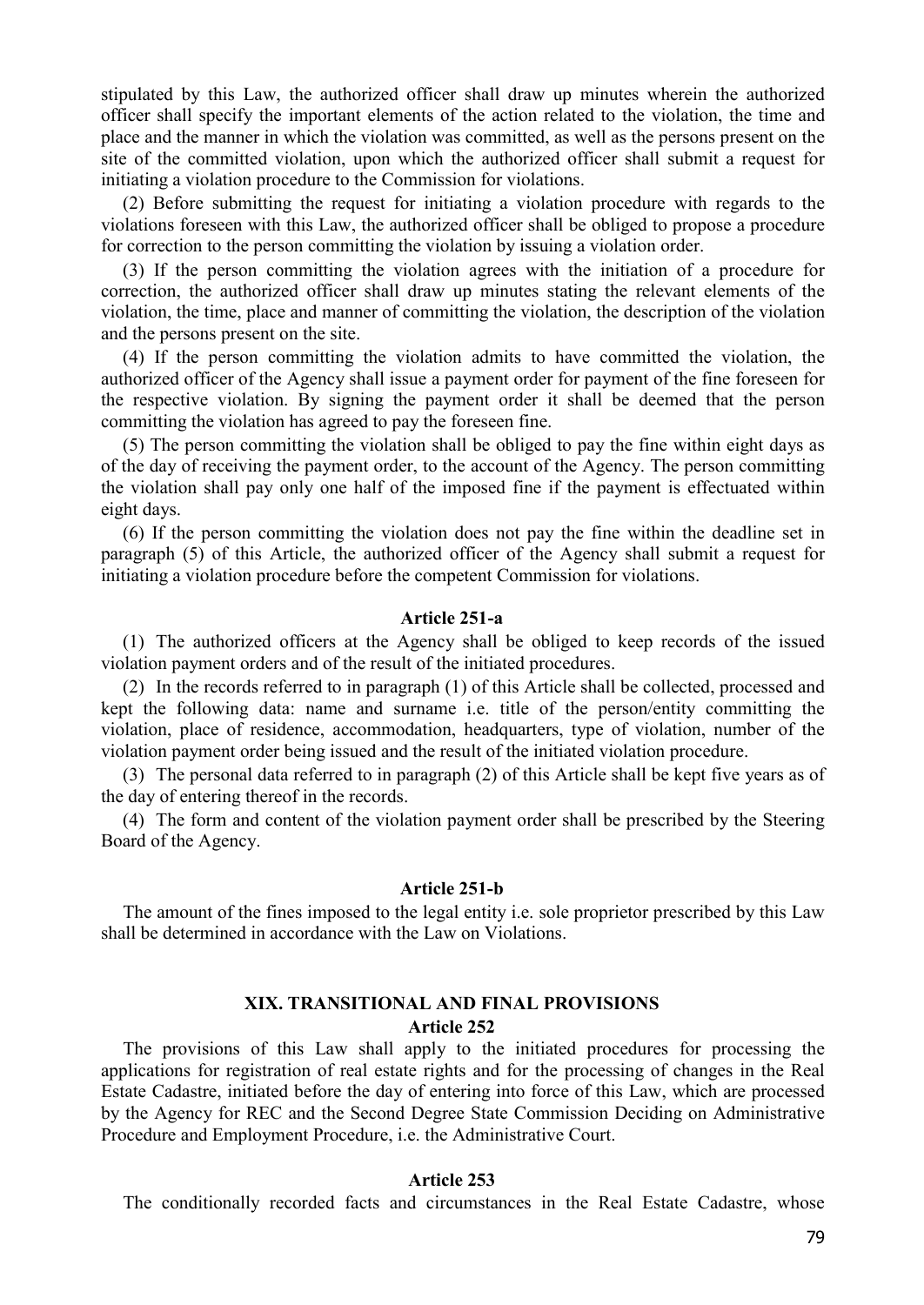registration in the Real Estate Cadastre is not stipulated with this or other law, shall be deleted by the Agency for REC under ex-officio procedure within a period of six months as of the day of entering into force of this Law.

#### **Article 254**

In the course of registration of real estate with unregistered rights, the documents for the legal basis concluded between natural persons i.e. legal entities and the competent state bodies and other legal entities authorized by competent state body, as well as the construction companies, until the commencement with the implementation of the Law on Notarial Practice ("Official Gazette of Republic of Macedonia" no. 59/96 and 25/98) shall represent a legal basis for registration even if they are not verified by a competent body i.e. shall represent a legal basis for registration even without a clause for evidence of paid tax, until the entering into force of the Law on Property Taxes ("Official Gazette of Republic of Macedonia" no. 80/93, 3/94, 71/96, 54/2000 and 24/2003).

#### **Article 255**

When the data on the area of the buildings, separate and common parts of buildings and other objects collected with the survey differ from the data contained in the legal basis for registration adopted until 1 July 2005 inclusive, the Agency shall record the datum on the area of the building, the separate and the common parts of the buildings and other objects contained in the legal basis for registration, while the difference in the area shall be recorded in the evidence list for the illegally built objects.

#### **Article 256**

(1) The holders of the infrastructure objects shall be obliged within a period of one year as of the day of entering into force of this Law to submit to the Agency the data on the infrastructure objects in the form and the content prescribed by the Agency for the purpose of recording thereof in the Cadastre of Infrastructure Objects.

(2) The right holders i.e. the holders of the infrastructure objects shall be obliged within a period of five years as of the day of entering into force of this Law to submit to the Agency applications for registration/recording of the infrastructure objects in accordance with Article 178 of this Law.

#### **Article 257**

The infrastructure objects registered in the Real Estate Cadastre under the provisions of the Law on Real Estate Cadastre ("Official Gazette of Republic of Macedonia" no. 40/2008, 158/10, 17/11, 51/11 and 74/12) and the bylaws enacted thereupon shall be transferred in the Cadastre of Infrastructure Objects as part of the Real Estate Cadastre within a period of one year from the day of establishing thereof.

#### **Article 258**

The licenses for authorized surveyor issued in accordance with the Law on Survey, Cadastre and Registration of Real Estate Rights ("Official Gazette of Republic of Macedonia" no. 27/86, 17/91, 84/2005, 109/2005 and 70/2006) and the Law on Real Estate Cadastre ("Official Gazette of Republic of Macedonia" no. 40/2008, 158/10, 17/11, 51/11 and 74/12) shall continue to apply until the expiry of the period for which they have been issued, with a possibility for extension in accordance with the provisions of this Law.

#### **Article 259**

(1) The sole proprietors - authorized surveyors and the trading companies for geodetic works shall be obliged within three months as of the day of entering into force of this Law to conform their operation in accordance with the provisions of Article 117 paragraph (2) of this Law.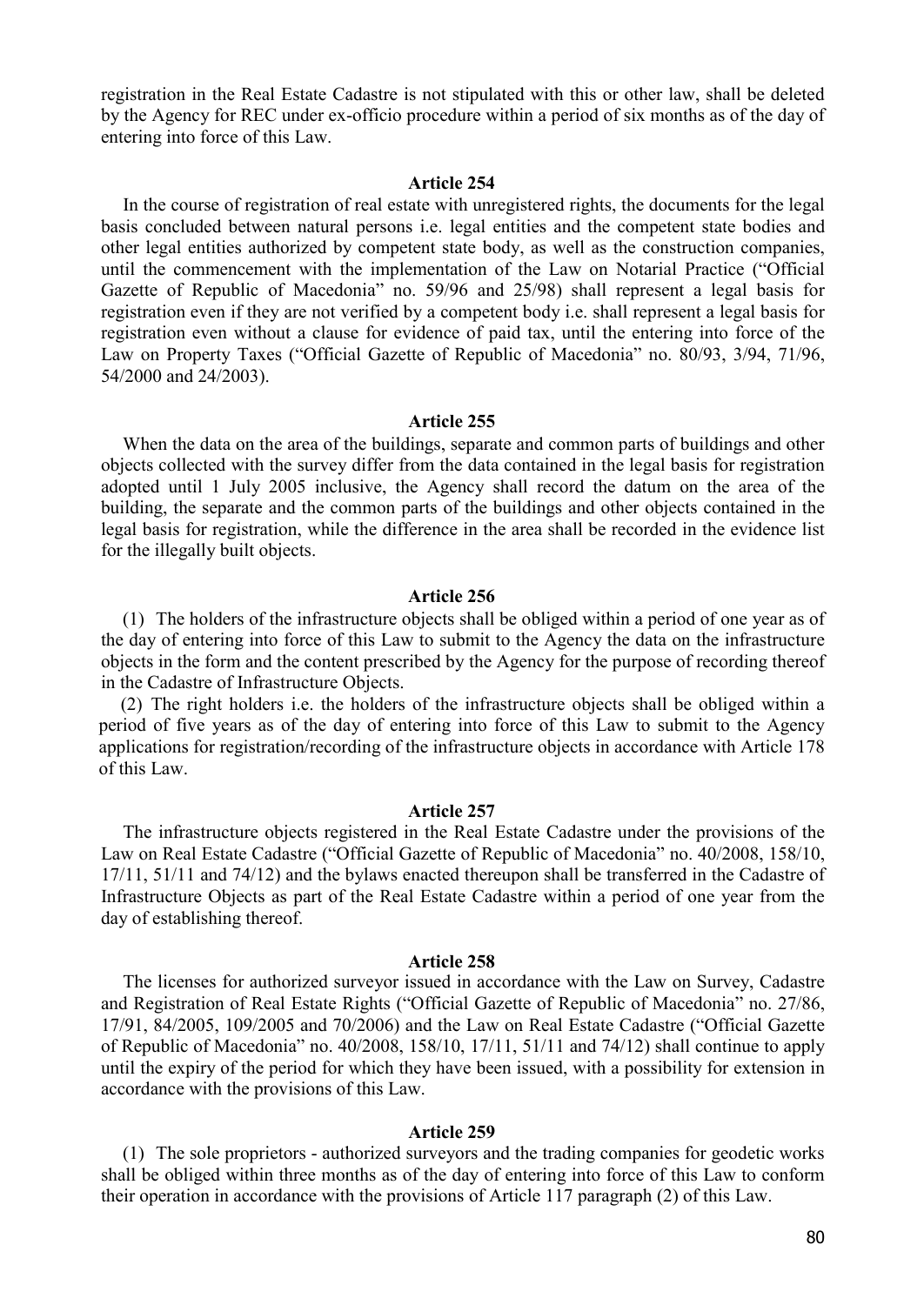(2) The sole proprietors - authorized surveyors and the trading companies for geodetic works which shall not conform their operation within the deadline referred to in paragraph (1) of this Article shall be deprived by the Chamber of their license for performance of geodetic works and shall be deleted from the Directory of Sole Proprietors - Authorized Surveyors and Trading Companies for Geodetic Works.

### **Article 260**

The sole proprietors - authorized surveyors and trading companies for geodetic works, as well as all other entities with assigned public authorizations, which pursuant to the law are obliged to submit the documents for the legal basis under ex-officio procedure to the Agency, shall be obliged within a period of 60 days as of the day of entering into force of this Law to establish a connection with the Agency via electronic means.

## **Article 261**

(1) The sole proprietors - authorized surveyors and trading companies for geodetic works shall be obliged within a period of one month as of the day of entering into force of the bylaw regulations stipulated in article 123 of this Law to conform their operation in accordance with the provisions of this Law.

(2) After the expiry of the deadline referred to in paragraph (1) of this Article, the sole proprietors - authorized surveyors and trading companies for geodetic works shall be obliged to submit a request to the Chamber for replacement of the license for performance of geodetic works issued by the Agency, with a license issued by the Chamber.

#### **Article 262**

(1) The Chamber of Authorized Surveyors, within a period of three months as of the day of entering into force of this Law, shall re-register itself into a Chamber of Sole Proprietors - Authorized Surveyors and Trading Companies for Geodetic Works, as a legal successor thereof.

(2) The authorizations of the Chamber of Sole Proprietors - Authorized Surveyors and Trading Companies for Geodetic Works shall be executed by the Agency until the re-registration of the Chamber.

## **Article 263**

(1) The Chamber of Authorized Surveyors shall be obliged to hand over the Directory of Authorized Surveyors to the Agency on the day of entering into force of this Law, for which Minutes shall be drawn up by representatives from the Chamber and the Agency.

(2) The Agency shall be obliged to hand over the Directory of Sole Proprietors - Authorized Surveyors and Trading Companies for Geodetic Works to the Chamber within a period of 30 days from the day of re-registration of the Chamber.

#### **Article 264**

(1) The stakeholders, within a period of five years from the publication of the data from the intabulation books in accordance with the provisions of Article 52 paragraphs (1) and (2) of the Law Amending the Law on Real Estate Cadastre ("Official Gazette of Republic of Macedonia" no. 74/2012) may submit an application for registration of the real estate rights and for registration of the data from the intabulation books in the Real Estate Cadastre and shall enclose a document for the legal basis to the application for registration of the real estate and data deriving from the intabulation books, a geodetic report and a statement for identification prepared by a sole proprietor – authorized surveyor or a trading company for geodetic works.

(2) The data on the real estate or the real estate rights holders with unidentified or unregistered rights shall be deleted by the Agency from the published list at the request of the creditor, on the basis of a notarized statement, which confirms that the liabilities of the debtor to the creditor are settled and that deleting of data in the published list is required, as well as on the basis of an evidence from an adequate registry, issued by an authorized body which administers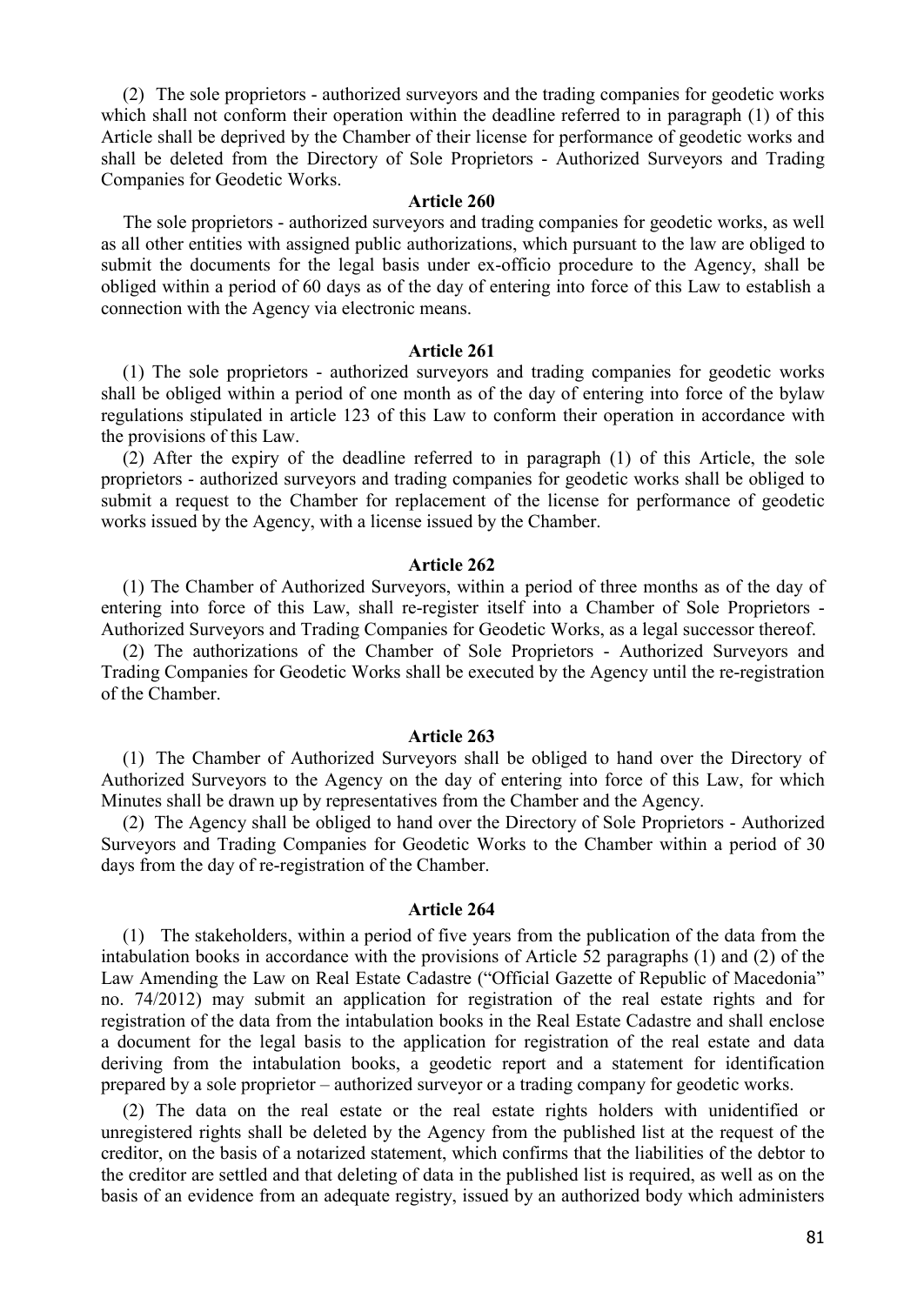the Registry, confirming that the creditor has ceased to exist as a legal entity. The deleted data shall be published in the "Official Gazette of the Republic of Macedonia".

## **Article 265 shall be deleted**

## **Article 266**

The Central Registry of Republic of Macedonia, the municipalities and the City of Skopje shall be obliged to submit the data from the Registry of Street Names and House Numbers to the Agency within a period of one year as of the day of entering into force of this Law for the needs of the Graphical Registry of Streets and House Numbers.

## **Article 267**

(1) The body competent for performance of works in the field of landscaping and the local self-government units shall be obliged to submit the data from the urban plans and the urban planning documentation in electronic form, compatible with the form of the cadastral maps, to the Agency within a period of two years as of the day of entering into force of this Law.

(2) The provisions of Article 88 paragraph (1) of this Law shall apply after the submission of the data referred to in paragraph (1) of this Article and the establishment of the Graphical Registry of Construction Land, while the works stipulated in Article 88 paragraph (1) of this Law shall be carried out by the sole proprietors - authorized surveyors and the trading companies for geodetic works until the expiry of the deadline referred to in paragraph (1) of this Article.

#### **Article 268**

(1) The bylaw regulations stipulated in Articles 37, 54, 61, 65, 74, 81, 85, 90, 99, 102, 116, 125, 168, 181, 188, 215, 222, 226, 231 and 236 of this Law shall be enacted within a period of six months as of the day of entering into force of this Law, while the bylaw regulations stipulated in Article 123 of this Law shall be enacted within a period of three months as of the day of entering into force of this Law.

(2) The bylaw regulations stipulated in Article 186 paragraph (3) and Article 198 paragraph (3) of this Law shall be enacted within a period of 15 days as of the day of entering into force of this Law.

(3) The bylaw regulations enacted pursuant to the Law on Real Estate Cadastre ("Official Gazette of Republic of Macedonia" no. 40/2008, 158/10, 17/11, 51/11 and 74/12) shall continue to apply until the day of entering into force of the bylaw regulations referred to in paragraphs (1) and (2) of this Article.

#### **Article 269**

The Law on Registration of Underground and Aboveground Infrastructure Objects and Supporting Installations ("Official Gazette of Republic of Macedonia" no.6/12), as well as the Law on Real Estate Cadastre ("Official Gazette of Republic of Macedonia" no. 40/2008, 158/10, 17/11, 51/11 and 74/12) shall cease to apply on the day of entering into force of this Law, with the exception of the provisions stipulated in Chapter XIV – National Spatial Data Infrastructure.

### **Article 270**

The provisions stipulated in Article 105 paragraph (1) and Article 106 paragraph (1) of this Law shall apply as of the day of the accession of the Republic of Macedonia into the European Union.

#### **Article 271**

This Law shall enter into force on the eighth day of publishing thereof in the "Official Gazette of Republic of Macedonia".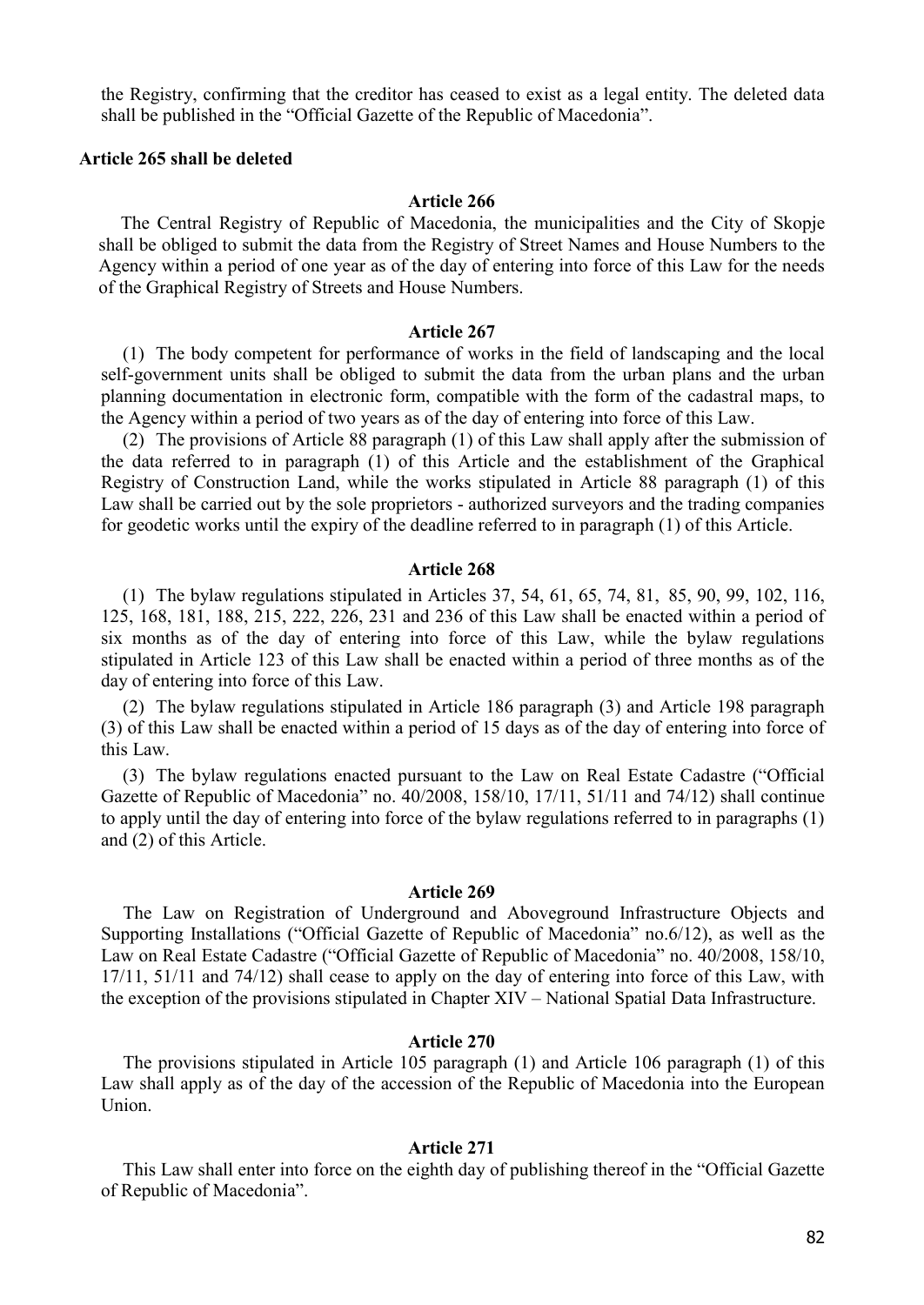## *TRANSITIONAL AND FINAL PROVISIONS OF THE LAW AMENDING THE LAW ON REAL ESTATE CADASTRE ("Official Gazette of RM" no. 41/14)*

#### **Article 2**

The provisions referred to in Article 1 of this Law referring to the conditions on the knowledge of foreign language shall start to apply after the period of two years as of the day of the entering into force of this Law.

## **Article 3**

This Law shall enter into force on the eighth day as of the day of publishing thereof in the "Official Gazette of Republic of Macedonia" and shall start to apply after the period of one year as of the entering into force of this Law.

## *TRANSITIONAL AND FINAL PROVISIONS OF THE LAW AMENDING THE LAW ON REAL ESTATE CADASTRE ("Official Gazette of RM" no. 115/14)*

#### **Article 57**

The owners of infrastructure facilities shall be obliged by 24 April 2017 at the latest to submit the applications for registration/recording of 40% of the totally submitted data on infrastructure objects in accordance with Article 256 paragraph (1) of this Law, and to submit the applications for registration/recording of the remaining 60% of the totally submitted data on infrastructure objects by 24 April 2019 at the latest to the Agency.

#### **Article 58**

The Agency shall be obliged to connect to the unique electronic system for taking the exam within one year as of the day of entering into force of this Law.

#### **Article 59**

The Steering Board of the Agency shall enact the bylaws foreseen in Article 15 of this Law within one year as of the day of entering into force of this Law.

The Government of Republic of North Macedonia shall enact the regulation referred to in Article 46 paragraph (1) of this Law within two years as of the day of entering into force of this Law.

The Steering Board of the Agency shall enact the regulation referred to in Article 46 paragraph (2) of this Law within six months as of the day of entering into force of this Law.

#### **Article 60**

The initiated procedures for taking the exam for acquiring license for authorized surveyor until the commencement with the application of this Law shall be completed in accordance with the provisions from the regulations they started upon.

## **Article 61**

The data from the intabulation books registered in the Real Estate Cadastre in the name of the legal entities as mortgage creditors which ceased to exist shall be deleted upon request from the real estate right holders within two years as of the day of entering into force of this Law.

The real estate right holders should enclose evidence from the competent entity to the application for deletion of the data from the intabulation books referred to in paragraph (1) of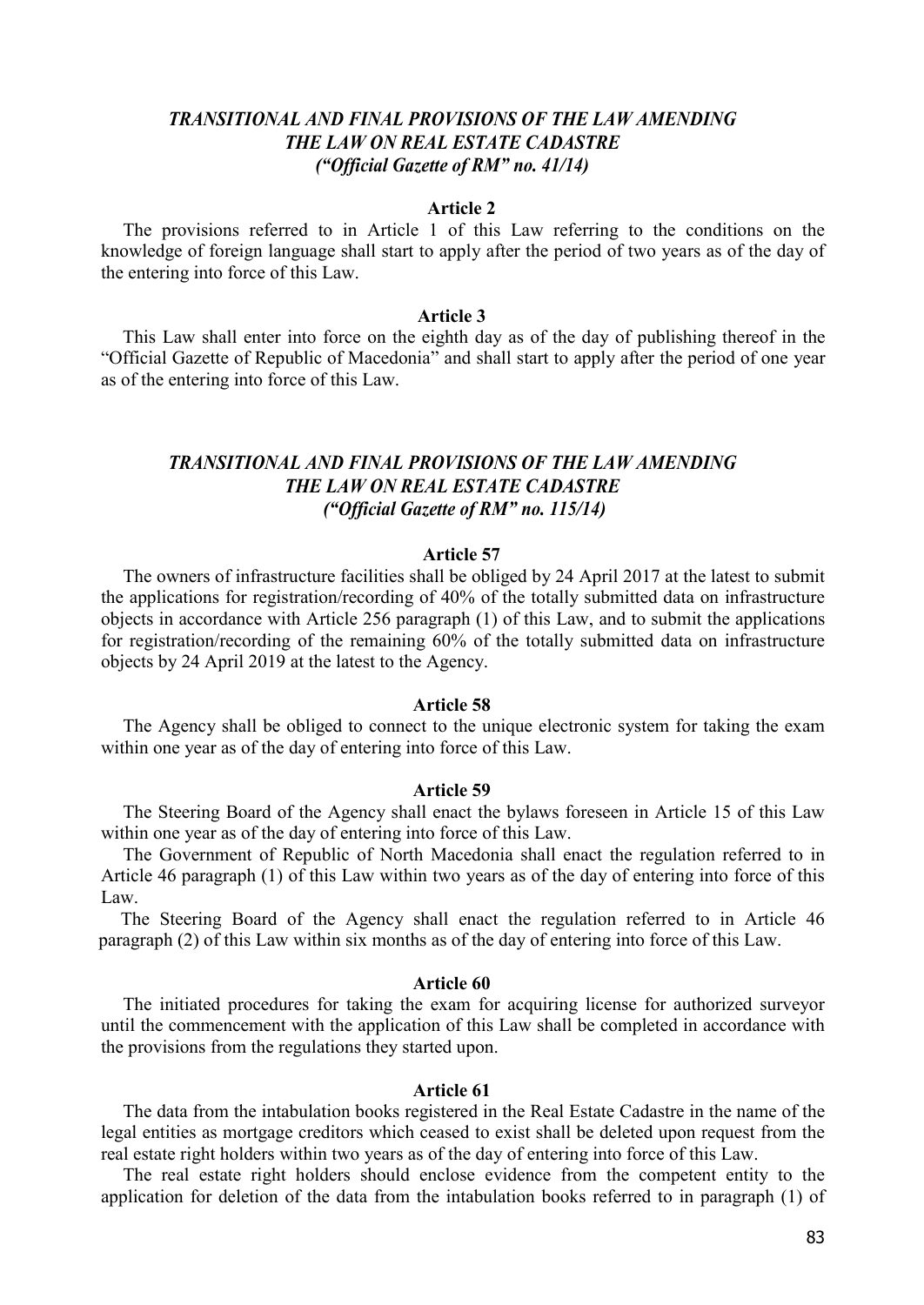this Article, confirming that the legal entity registered as mortgage creditor ceased to exist without having any legal successor.

#### **Article 62**

The sole proprietors – authorized surveyors and trading companies for geodetic works shall be obliged to ensure that their operation is in accordance with the provisions of this Law within one month as of the entering into force of this Law.

### **Article 63**

The courts, ministries, state administration bodies, enforcement officers and all other entities with assigned public authorizations shall be obliged within six months as of the entering into force of this Law to electronically connect with the Agency.

#### **Article 64**

With regards to the real estate without harmonization of the data on the real estate in accordance with the provisions of Article 153 and Article 158 of the Law on Real Estate Cadastre ("Official Gazette of Republic of Macedonia" no. 40/2008, 158/10, 17/11, 51/11 and 74/12), within one year as of the entering into force of this Law, the Agency shall modify under ex-officio procedure the data on real estate and the data on the real estate right holders for the real estate by harmonizing thereof. The Agency shall inform the real estate right holders registered in the Real Estate Cadastre the modification i.e. harmonization refers to, by submitting a certificate for modification of data.

#### **Article 65**

(1) The holders of the licenses for authorized surveyors who acquired the license in accordance with the conditions stipulated by the Law enforceable at the time of acquiring such license and who do not meet the conditions for education prescribed with this Law shall be obliged to complete their education within four years as of the entering into force of this Law.

(2) The license for authorized surveyor shall be revoked from the holders of such license who shall not meet the conditions for completion of the education referred to in paragraph (1) of this Article.

(3) The provisions referred to in paragraphs (1) and (2) of this Article shall not refer to the authorized surveyor license holders who acquired such license according to the conditions stipulated with the Law on Survey, Cadastre and Registration of Real Estate Rights ("Official Gazette of Republic of Macedonia" number 27/86, 17/91, 84/2005,109/2005 and 70/2006).

### **Article 66**

The provisions referred to in Article 3 of this Law amending Article 8 paragraph (2) of the Law on Real Estate Cadastre ("Official Gazette of Republic of Macedonia" no. 55/13 and 41/14), in the part referring to the survey for the recipients of social and continues monetary aid and the persons with low gross income up to MKD 168,000 per year in the procedure for determining the legal status of illegally built objects shall apply until the expiry of the deadline for submission of geodetic reports stipulated in the Law on Dealing with Illegally Built Objects.

#### **Article 67**

The provisions of Article 30 paragraph (2) of this Law shall apply after the expiry of the deadline for submission of requests for privatization of state-owned construction land prescribed with the Law on Privatization and Lease of State-Owned Construction Land.

## **Article 68**

This Law shall enter into force on the eighth day as of the day of publishing thereof in the "Official Gazette of Republic of Macedonia", and the provisions of Article 11 of this Law shall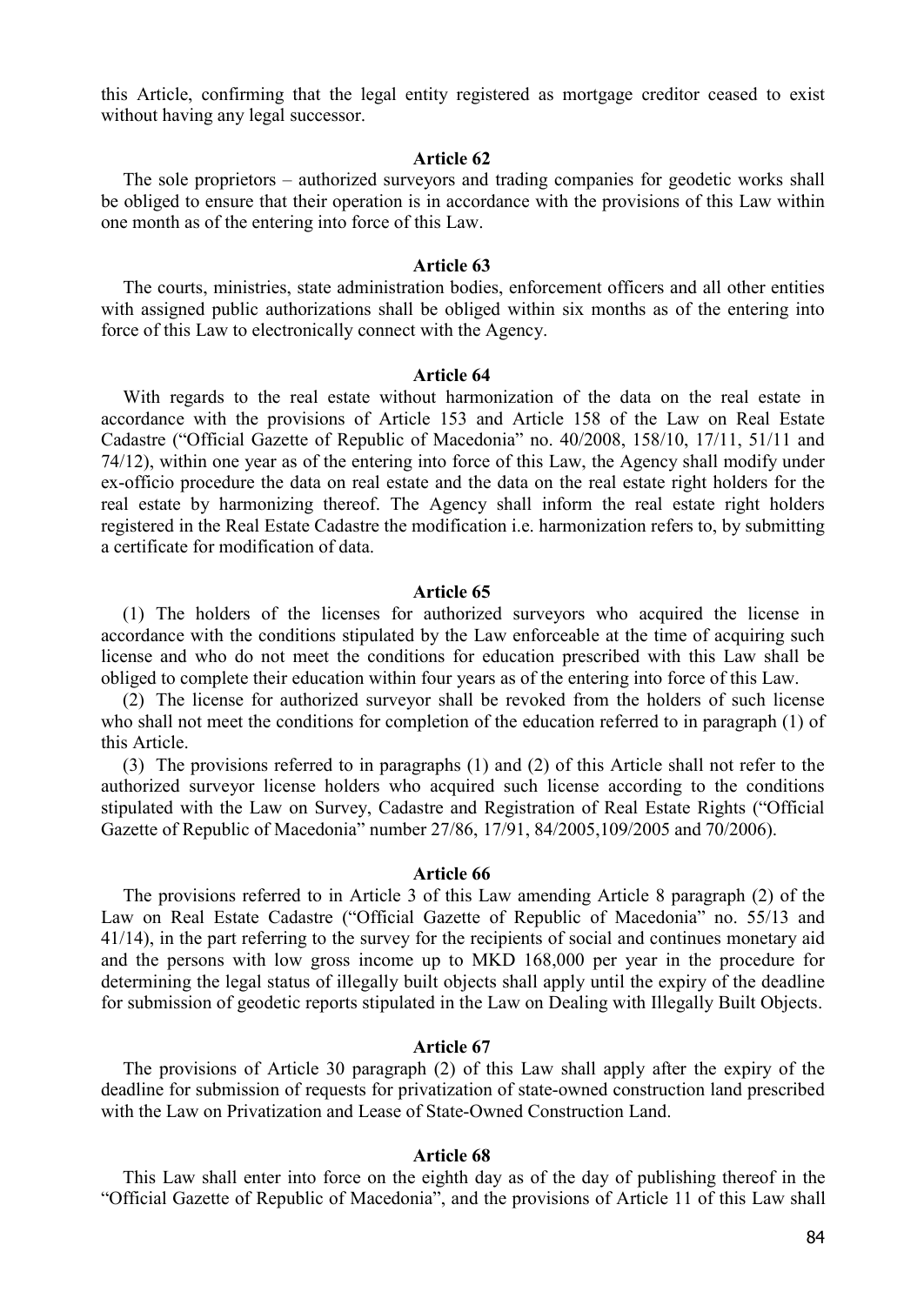## commence to apply after one year as of the day of entering into force of this Law. *TRANSITIONAL AND FINAL PROVISIONS OF THE LAW AMENDING THE LAW ON REAL ESTATE CADASTRE ("Official Gazette of RM" no. 116/15)*

### **Article 11**

(1) The body competent for matters from the area of landscaping and local self-government units which failed to submit the data from the urban plans and the urban planning documentation in electronic form, compatible with the form of the cadastral maps, within the deadline determined in Article 267 of the Law on Real Estate Cadastre ("Official Gazette of Republic of Macedonia" no. 55/13, 41/14 and 115/14), shall be obliged to submit thereof to the Agency within two years as of the day of entering into force of this Law.

(2) The Agency shall perform office geodetic works for special purposes, referring to the preparation of numerical data for the purpose of realization of the urban plans and the urban planning documentation, upon the submission of the data referred to in paragraph (1) of this Article to the Graphical Registry of Construction Land, whereby these works shall be performed by the sole proprietors – authorized surveyors and trading companies for geodetic works until the expiry of the deadline referred to in paragraph (1) of this Article.

## **Article 12**

This Law shall enter into force on the day following the day of publishing thereof in the "Official Gazette of Republic of Macedonia".

## *TRANSITIONAL AND FINAL PROVISIONS OF THE LAW AMENDING THE LAW ON REAL ESTATE CADASTRE ("Official Gazette of RM" no. 153/15)*

## **Article 11**

The bylaw stipulated with this Law shall be enacted within 30 days as of the day of entering into force of this Law.

## **Article 12**

The Legislative and Legal Commission of the Assembly of Republic of Macedonia shall be authorized to determine the revised text of the Law on Real Estate Cadastre.

## **Article 13**

The provisions of Article 174-a set forth in Article 2 of this Law shall start to apply as of 1 January 2016.

#### **Article 14**

This Law shall enter into force on the day of publishing thereof in the "Official Gazette of Republic of Macedonia".

## *FINAL PROVISION OF THE LAW AMENDING THE LAW ON REAL ESTATE CADASTRE ("Official Gazette of RM" no. 192/15)*

### **Article 8**

This Law shall enter into force on the eighth day as of the day of publishing thereof in the "Official Gazette of Republic of Macedonia".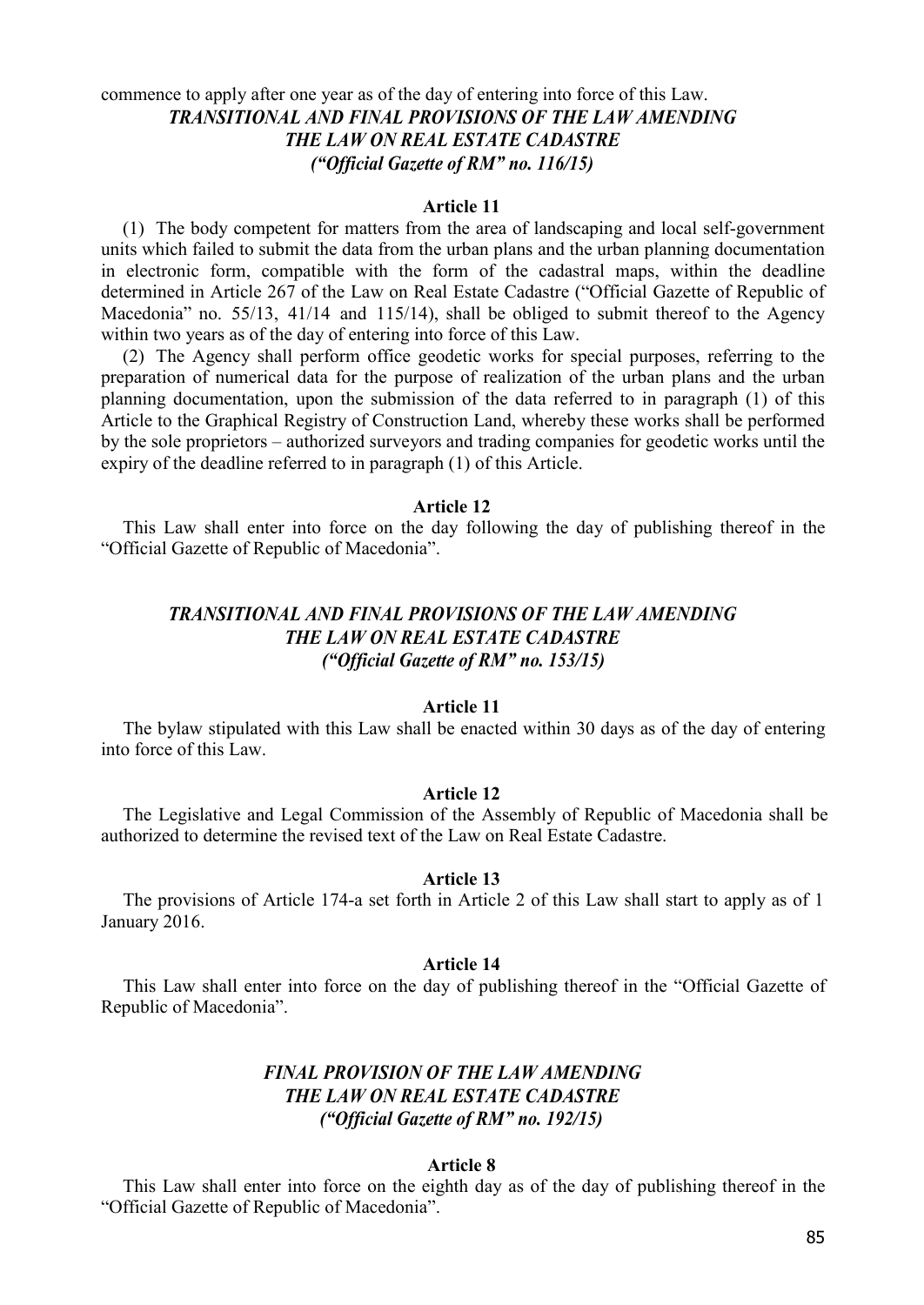## *TRANSITIONAL AND FINAL PROVISIONS OF THE LAW AMENDING THE LAW ON REAL ESTATE CADASTRE ("Official Gazette of RM" no. 61/16)*

#### **Article 5**

In the Law Amending the Law on Real Estate Cadastre ("Official Gazette of Republic of Macedonia" no. 115/14), in Article 57 the words: "24 April 2016" shall be replaced with the words: "24 April 2017", and the words: "24 April 2018" shall be replaced with the words: "24 April 2019".

## **Article 6**

This Law shall enter into force on the day of publishing thereof in the "Official Gazette of Republic of Macedonia".

## *FINAL PROVISION OF THE LAW AMENDING THE LAW ON REAL ESTATE CADASTRE ("Official Gazette of RM" no. 172/16)*

### **Article 2**

This Law shall enter into force on the day of publishing thereof in the "Official Gazette of Republic of Macedonia".

## *TRANSITIONAL AND FINAL PROVISIONS OF THE LAW AMENDING THE LAW ON REAL ESTATE CADASTRE ("Official Gazette of RM" no. 64/18)*

## **Article 2**

The provisions of Article 13 paragraph (2) item 5) of the Law on Real Estate Cadastre ("Official Gazette of Republic of Macedonia" no. 55/13, 41/14, 115/14, 116/14, 153/15, 192/15, 61/16 and 172/16), and the provisions referred to in Article 1 of this Law on the basis of which new indent 6 after indent 5 is added in Article 13 paragraph (2) item 5) shall not apply as of the day of entering into force of this Law until 1 September 2018.

#### **Article 3**

The Director and the Deputy Director elected in the period from the day of entering into force of this Law until 1 September 2018 shall be obliged to meet the conditions for knowledge of foreign language within maximum one year as of the day of their appointment.

The mandate of the Director and the Deputy Director failing to meet the condition for knowledge of foreign language referred to in paragraph (1) of this Article shall cease to be valid.

## **Article 4**

This Law shall enter into force on the eighth day of publishing thereof in the "Official Gazette of Republic of Macedonia".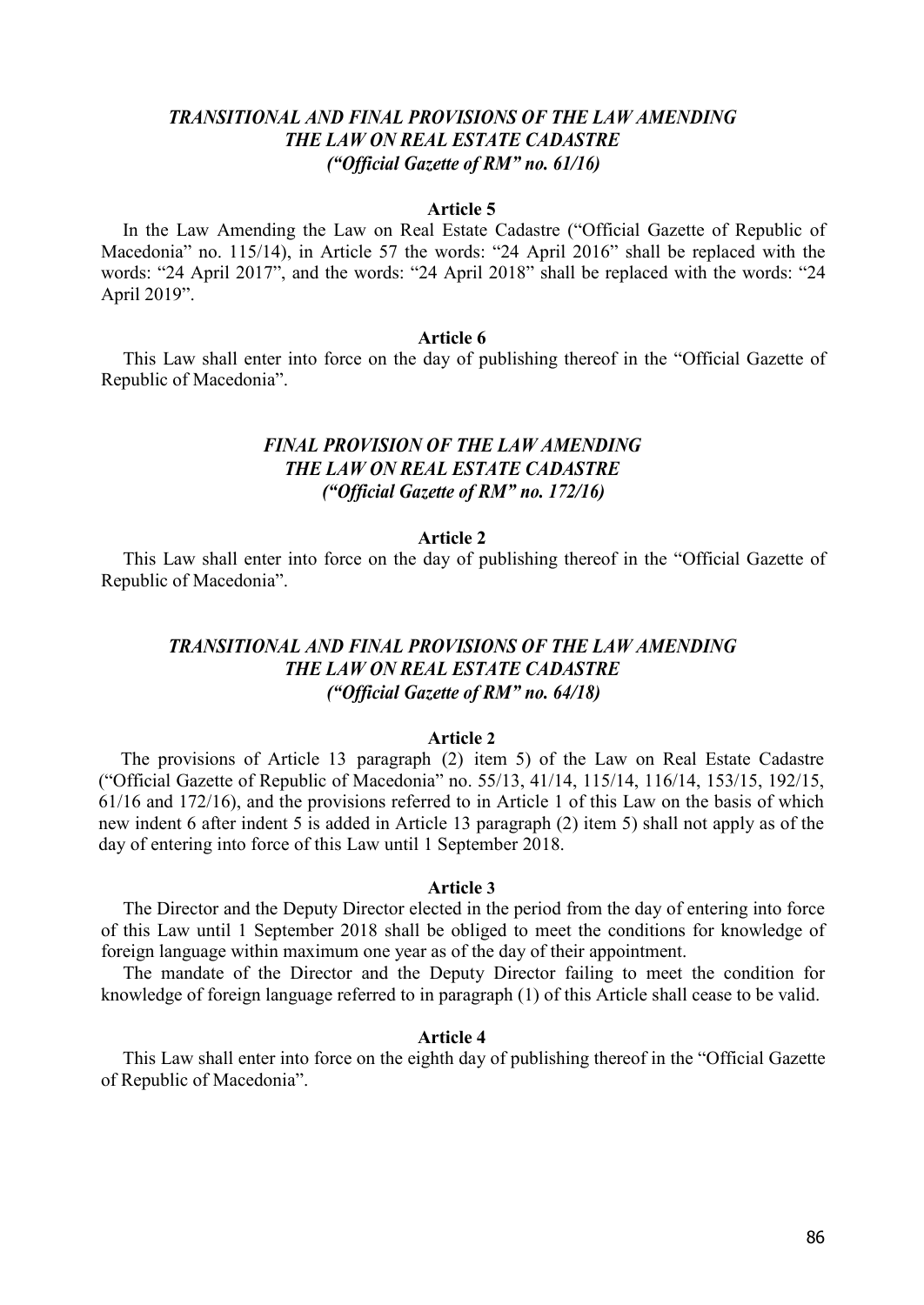## *TRANSITIONAL AND FINAL PROVISIONS OF THE LAW AMENDING THE LAW ON REAL ESTATE CADASTRE ("Official Gazette of RNM" no. 124/19)*

#### **Article 50**

(1) The stakeholders, within ten years as of the publishing of the data from the intabulation books in accordance with the provisions of Article 52 paragraphs (1) and (2) of the Law Amending the Law on Real Estate Cadastre ("Official Gazette of Republic of Macedonia" no. 74/12), may submit an application for registration of the real estate rights and for registration of the data from the intabulation books in the Real Estate Cadastre with legal basis for registration of the real estate and the data deriving from the intabulation books, geodetic report and statement for identification drafted by the sole proprietor – authorized surveyor or trading companies for geodetic works enclosed thereto.

(2) The Agency shall delete the data on real estate or the real estate right holders which are not identified or without registered rights from the published list at the request of the creditor, based on the creditor's statement verified by a notary public confirming that the liabilities of the debtor to the creditor are settled and that deletion of the data in the published list is requested, as well as based on evidence from the relevant Registry, issued by the competent body administering the said Registry confirming that the creditor ceased to exist as a legal entity. The deleted data shall be published in the "Official Gazette of Republic of North Macedonia".

#### **Article 51**

(1) The ownership rights of infrastructure objects of public interest, constructed on a land in private ownership shall be registered in the Cadastre of Infrastructure Objects, with the obligation for the owners of the infrastructure objects to resolve the property-legal relations of the land within ten years as of the day of entering into force of this Law.

(2) The Agency shall temporary register the obligation for resolving the property-legal relations of the land referred to in paragraph (1) of this Article in the Property Deed wherein the infrastructure objects are specified.

## **Article 52**

(1) The holders of the licenses for authorized surveyor who acquired the license for authorized surveyor until the day of entering into force of this Law in accordance with the Law on Real Estate Cadastre ("Official Gazette of Republic of Macedonia" no. 40/2008, 158/10, 17/11, 51/11 and 74/12) and the Law on Real Estate Cadastre ("Official Gazette of Republic of Macedonia" no. 55/13, 41/14, 115/14, 116/15, 153/15, 192/15, 61/16, 172/16 and 64/18), shall be obliged to complete their education within three years as of the day of entering into force of this Law.

(2) The license for authorized surveyor shall be revoked from the holders of the licenses for authorized surveyor who failed to complete their education within the deadline referred to in paragraph (1) of this Article.

#### **Article 53**

The bylaws foreseen with this Law shall be enacted within 90 days as of the day of entering into force of this Law.

#### **Article 54**

The entities referred to in Article 236-b of this Law shall be obliged to submit the data on the taken over real estate intended for sale to the Agency within six months as of the entering into force of this Law, for the purpose of establishing the Registry of Taken Over Real Estate